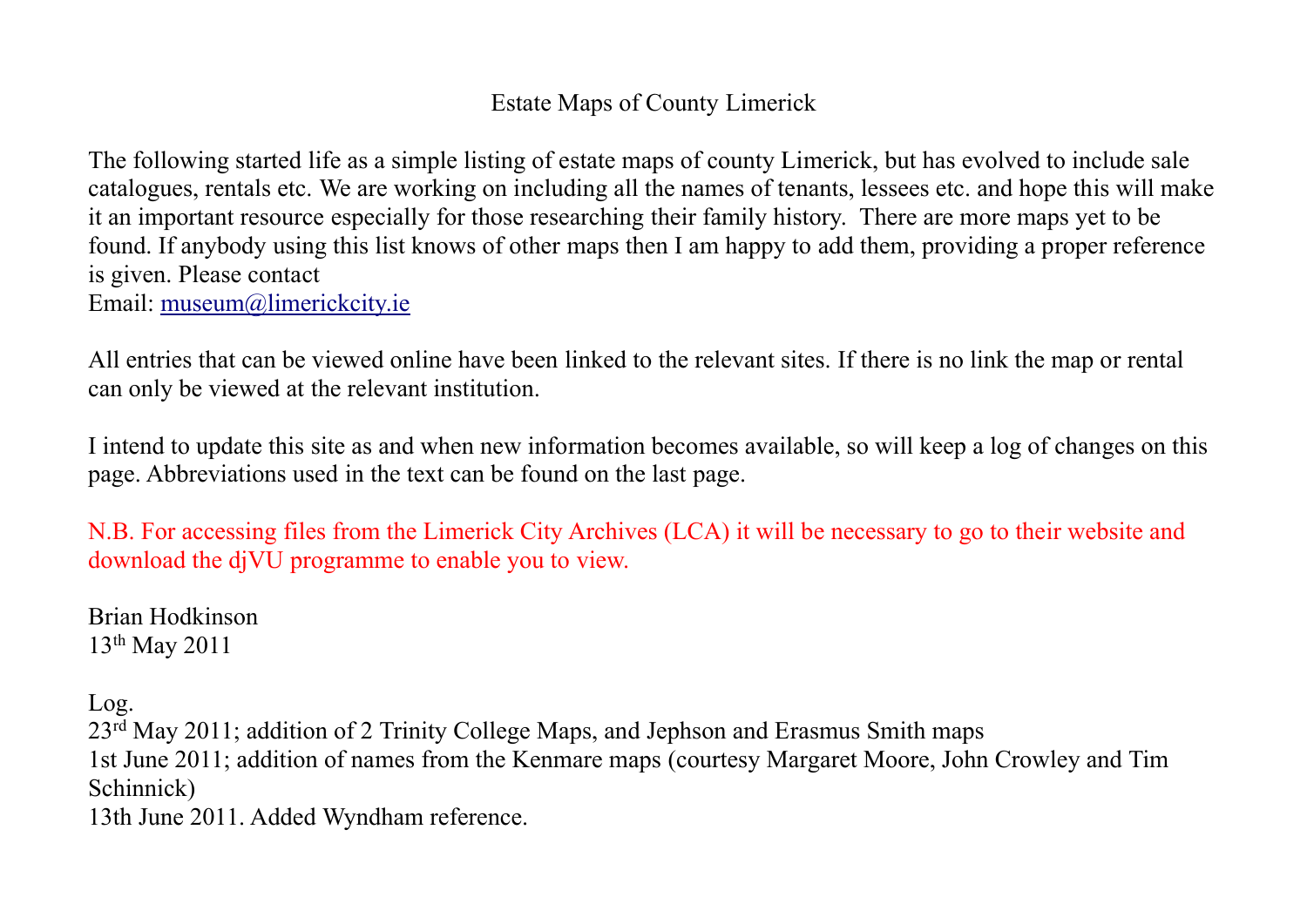27th June 2011. NLI references added; more to come.

29th June 2011. Tenants list added to Limerick estate sale (courtesy Margaret Moore)

14th July 2011. Addition of some tenant names taken from Limerick City Archive references and tenants of the

1823 Limerick estate (courtesy of Margaret, John and Tim).

28th July 2011. Addition of more tenants names from City Archives(courtesy of Margaret, John and Tim).

5th August 2011. More tenants names from the City Archives.

8th August 2011. Added Bevan estate.

10th August 2011. Addition of 3 estate sale catalogues from City Museum collection

12th August 2011. Added NAI ref.

1st September 2011. Added LCL refs. (Courtesy of Margaret, John and Tim).

12th September 2011. Added more NLI maps

15th September 2011. Added more LCL (courtesy of Margaret and Tim)

3rd October 2011. Added more from NLI

8th November 2011. Added more from NLI plus NMM entry

8th December 2011. Mountrath (NLI) and Lyons (LCA) added.

31st January 2012. More NLI added; Cappamore, Ellard, Gascoigne.

5th October 2012. Kane, Chetwood, Burton, Mansfield.

29th November 2012 Prior-Wandesforde, 2 more Lord Cloncurry, more Robert Brown, more Inchiquin, Richard

Kane, Dr. Hall, Henry O'Brien

25th Jan. 2013. Langford, Sir John Allen de Burgo.

15th Feb. 2013 Richard Bourke of Thornfield.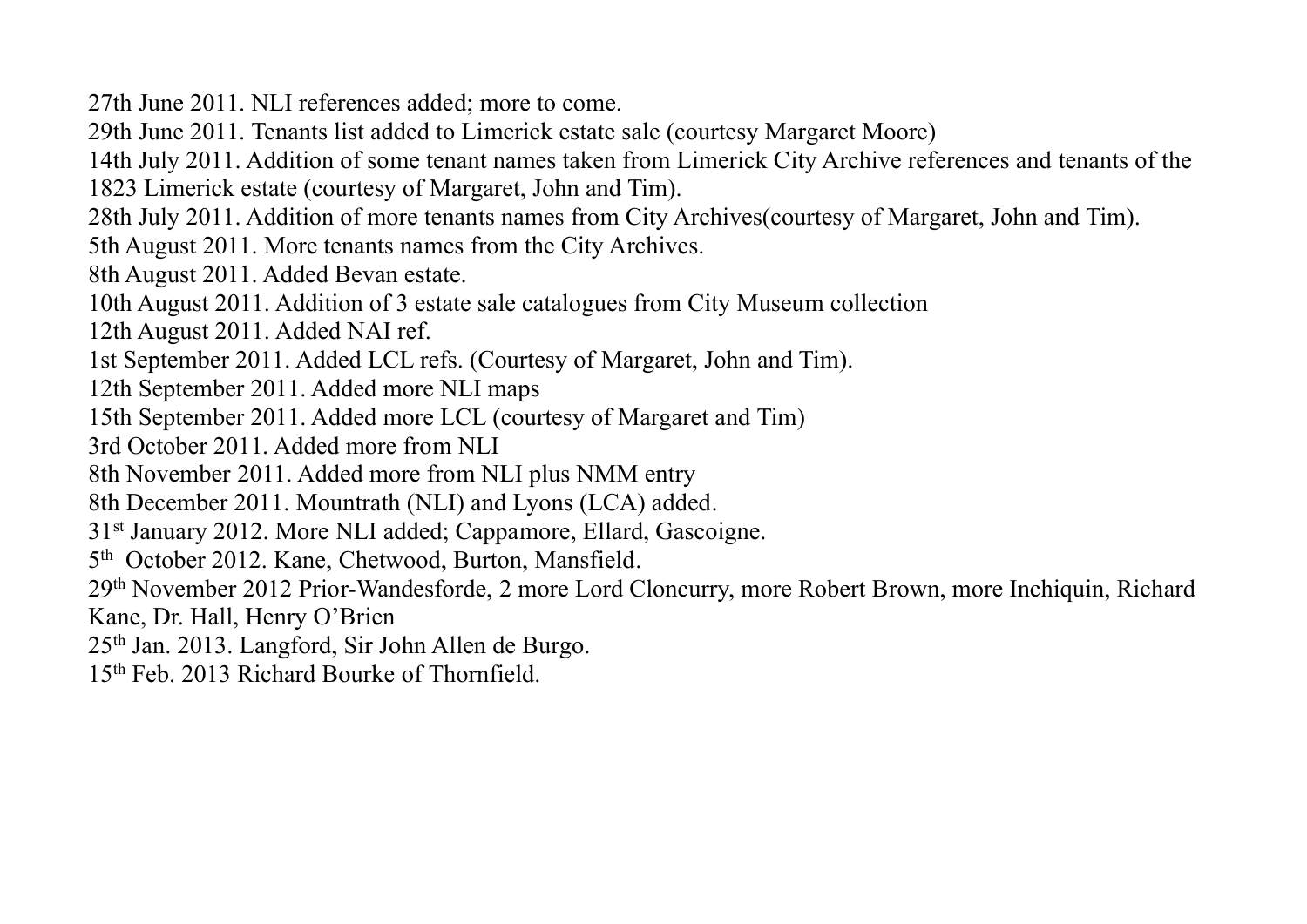| Estate name             | Date | Reference     | Townlands depicted, tenants etc.                                                                                                                                                                                                                                                                                                                                                                                                                                                                                                                                                                                                                                                                                                                                                                                                                                                                                                                                                                                                                                                                                                                                                                                                                                                                                                                                                                                                                                                                                                                                                                                                                                                                                         |
|-------------------------|------|---------------|--------------------------------------------------------------------------------------------------------------------------------------------------------------------------------------------------------------------------------------------------------------------------------------------------------------------------------------------------------------------------------------------------------------------------------------------------------------------------------------------------------------------------------------------------------------------------------------------------------------------------------------------------------------------------------------------------------------------------------------------------------------------------------------------------------------------------------------------------------------------------------------------------------------------------------------------------------------------------------------------------------------------------------------------------------------------------------------------------------------------------------------------------------------------------------------------------------------------------------------------------------------------------------------------------------------------------------------------------------------------------------------------------------------------------------------------------------------------------------------------------------------------------------------------------------------------------------------------------------------------------------------------------------------------------------------------------------------------------|
| Arthur, Eleanor         | 1898 | <b>LCL</b>    | One map copied in 3 sections.<br>Denominations: Todd's Bow, William Street, Chapel Lane, Patrick Street, Denmark Street,<br>Tenant; Archibald Murry; Arthur Leahy, adjacent owner<br>Handwritten; Ann Casey, Catherine Tabot?, Mary Ann McDonald?, Jane Fallen?, Mary Reilly,<br>Helena Murphy, Frances Cou?                                                                                                                                                                                                                                                                                                                                                                                                                                                                                                                                                                                                                                                                                                                                                                                                                                                                                                                                                                                                                                                                                                                                                                                                                                                                                                                                                                                                             |
| Athea                   | 1829 | NLI 16H32(12) | Manuscript map, colour. No information as to owner or surveyor.<br>Adjacent lands; Mr Goold Drumaddy, Templeatea, Lower Attea, Gurtnagowna, Mr Copley<br>Beenasonagh, College lands, Knocknasnagh.                                                                                                                                                                                                                                                                                                                                                                                                                                                                                                                                                                                                                                                                                                                                                                                                                                                                                                                                                                                                                                                                                                                                                                                                                                                                                                                                                                                                                                                                                                                       |
| Bayly, Mary             | 1943 | <b>LCL</b>    | Particulars of buildings and lands; Bayly of Tunbridge Wells, died 4th June 1943<br>Denominations; Quinlan Street, Barrington Street, Little Barrington Street, Perry Square, Hartstonge<br>Street, Crescent, Mallow Street, Catherine Place,. O'Connell Street, Cecil Street, Shannon Street,<br>Henry Street.<br>Tenants; W. Mansfield, Miss Curran (1 Quinlan St.), D. O'Brien (2 Quinlan St.), P. O'Connell, J<br>O'Connell, City Club (25 Barrington St.), Miss Tronsdale (24 Barrington St.), N. Trayer (23<br>Barrington St.), Reps Church Body (12 Barrington St.), Dr. McDonnell (13 Barrington St.), Dr. Horan<br>(14 Barrington St.), Dr. McDonagh (15 Barrington St.), P. O'Connell (16/21 Barrington St.), J.<br>Duggan, L. Lillis, E. O'Hallian, J. O'Mara, Rev. J. Cooper (1 Perry Sq.), Dr. McMahon (2 Perry Sq.),<br>Dr. Devane (3 Perry Sq.), G. A. Fitzgibbon (4 Perry Sq.), Dr. Holmes (5 Perry Sq.), Mechanics (6<br>Perry Sq.), Dr. Moloney & Dr. Corboy (10 Crescent), E. J. Ryan (24 Mallow St.), J. Hefferson (25<br>Mallow St.), M. J. Harty (26 Mallow St.), Archdeacon Walker (27 Mallow St.), Miss Keane (28<br>Mallow St.), P. Flanner (1 Catherine Place), J.J. Hobbins (2 Catherine Place), Miss Carrish (3<br>Catherine Place), G. Claney, Stewarts Ltd. (44 O'Connell St.), D. Collins (43 O'Connell St.), Mrs. J<br>McCarthy (45 Cecil St), Sisters of Mercy (44 Cecil St.), Miss M. Barry (43 Cecil St.), P. McCarthy &<br>Son (42 Cecil St.), A. Stachli? (41 Cecil St.), Mrs. Deane (46 Cecil St.), St. Vincent de Paul Society,<br>Leanings (Leamy) school, Reps. O'Brien (113/114, 115/116 O'Connell St.), Reps. Wallace (117/118<br>O'Connell St.), Reps. Hogan, Reps. Spaight. |
| Bevan, Joseph et<br>al. | 1879 | LM2002.0481   | Sale catalogue. Lands of Doohylemore and Rathnagore near Rathkeale, and of Coolacockery near<br>Newcastlewest<br>Lot 1: Part of the lands of Doohylemore near Ballingrane railway station a short distance from<br>Rathkeale. Tenure: by indenture dated 29 May 1731 between Thomas, Lord Southwell, John Coke,                                                                                                                                                                                                                                                                                                                                                                                                                                                                                                                                                                                                                                                                                                                                                                                                                                                                                                                                                                                                                                                                                                                                                                                                                                                                                                                                                                                                          |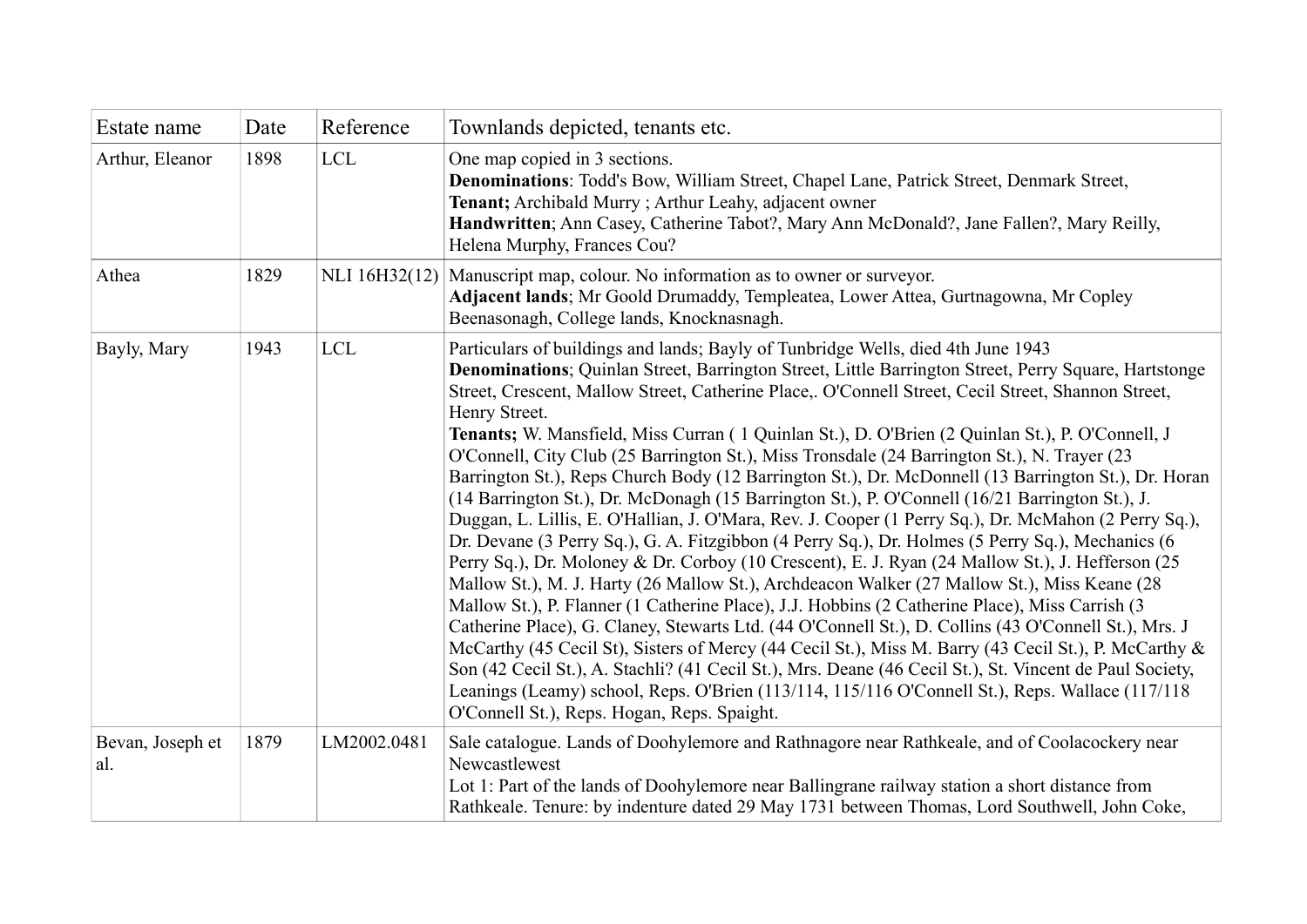|                       |         |                   | Hugh Henry and Henry Rose, and Walter Stephens, one of masters of high court of chancery, on one<br>part and Henry Southwell on other; by conveyance dated 11 March 1853 granted to Joseph Bevan by<br>Commissioners for sale of encumbered estates. Tenants: Reps of Michael Lynch by lease dated 29 Mar<br>1856 for life of Patrick Lynch, third son of lessee, or 31 years; Jacob Switzer, rep of Edward Joynt, by<br>lease dated 10 Jan 1863 to Edward Joynt for 99 years; Michael Condon by lease dated 28 Jan 1860 for<br>life of Patrick Condon or 31 years. Sold subject to annuity of £100 to Kate Bevan, widow of Joseph,<br>aged 69, and £15 to Henry Hunt, aged 73. Lot 2: Lands of Rathnagore near Rathkeale, held in fee<br>simple. Tenant: Pierce Brown by lease dated 16 Mar 1853 from Joseph Bevan for lives of Henry and<br>John Brown, sons of lessee, or 31 years. Subject to annuities as above. Lot 3: Part of lands of<br>Coolacockery, held in fee simple. Tenant: John Ryan by lease dated 26 Jan 1854 from Joseph Bevan<br>for life of Richard Ryam, second son of lessee, or 31 years. Subject to annuities as above. Lot 4:<br>Perpetual annuity created by deed dated 22 Sep 1802 payable out of lands of Upper and Lower<br>Glenlarry, Upper and Lower Clocasta, otherwise Clocasty, Garryleagh, otherwise Garryleigh, Reask,<br>otherwise Ruisk and Rusk, and Garryerogue, otherwise Garryrogue, in Barony of Costlea. Owner: Sir<br>David Vandeleur Roche, Bart. Deed of 1802 between Henry Hunt Esq, first part, Samuel Hunt, his<br>second son, second part, Garrett Hooper and Susanna, his daughter, third part, and Christopher Knight<br>and Garrett Hooper, fourth part. By deed of conveyance dated 26 Aug 1843 granted to Sir David<br>Roche, Bart. Maps: One inch map, parts of sheets 152 and 153, showing Newcastlewest and Rathkeale<br>and the three lots; Part of OS 6" sheet 20, centred on Doohylemore; Part of OS 6" sheets 19 and 28,<br>centred on Rathnagore; Part of OS 6" sheets 28 and 36, centred on Coolacockery. Estate owner:<br>Joseph, Godfrey, Thomas, George, William, Jane and Dilianna Bevan; George Massy Finch and his<br>wife Margaret; William Frederick Taverner and his wife Kate. Francis Kearney, solicitor having charge<br>of sale, 9 Merchants Quay, Dublin and 92 George St, Limerick.<br>http://museum.limerick.ie/admin/index.php/editor/objects/ObjectEditor/Edit/Screen28/object_id/3878 |
|-----------------------|---------|-------------------|----------------------------------------------------------------------------------------------------------------------------------------------------------------------------------------------------------------------------------------------------------------------------------------------------------------------------------------------------------------------------------------------------------------------------------------------------------------------------------------------------------------------------------------------------------------------------------------------------------------------------------------------------------------------------------------------------------------------------------------------------------------------------------------------------------------------------------------------------------------------------------------------------------------------------------------------------------------------------------------------------------------------------------------------------------------------------------------------------------------------------------------------------------------------------------------------------------------------------------------------------------------------------------------------------------------------------------------------------------------------------------------------------------------------------------------------------------------------------------------------------------------------------------------------------------------------------------------------------------------------------------------------------------------------------------------------------------------------------------------------------------------------------------------------------------------------------------------------------------------------------------------------------------------------------------------------------------------------------------------------------------------------------------------------------------------------------------------------------------------------------------------------------------------------------------------------------------------------------------------------------------------------------------------------------------------------------------------------------------------------------------------------------------------------------------------------------------------------------|
| Biron, John<br>Robert | no date | <b>LCL</b>        | Map only of 4 properties at the corner of Newgate Lane and Nicholas St; most of property in Queen's<br>Co., and Kildare. Tenant, reps of Thomas Glover.                                                                                                                                                                                                                                                                                                                                                                                                                                                                                                                                                                                                                                                                                                                                                                                                                                                                                                                                                                                                                                                                                                                                                                                                                                                                                                                                                                                                                                                                                                                                                                                                                                                                                                                                                                                                                                                                                                                                                                                                                                                                                                                                                                                                                                                                                                                    |
| <b>Black Estate</b>   | 1896    | <b>LCA P23/27</b> | Notice to tenants<br>Denominations: Bailinacurra Bowman, Boherglass, Wellesley-Lane, Naughton's-Lane, Wellesley<br>Place, Military Road, Richmond Street, Emmet Place, Harry Street, Wellington Terrace.<br>Tenants: Sephen J. Dowling, Rep. Cornelius Ryan, Rep. Mathew Hanrahan, Reps. Charles Lynch,<br>Reps. John Potter, Rep. Charles O'Hara, Rep. J. Naughton, Rep. Robert McMahon, Rep. Edward<br>Cruise.                                                                                                                                                                                                                                                                                                                                                                                                                                                                                                                                                                                                                                                                                                                                                                                                                                                                                                                                                                                                                                                                                                                                                                                                                                                                                                                                                                                                                                                                                                                                                                                                                                                                                                                                                                                                                                                                                                                                                                                                                                                           |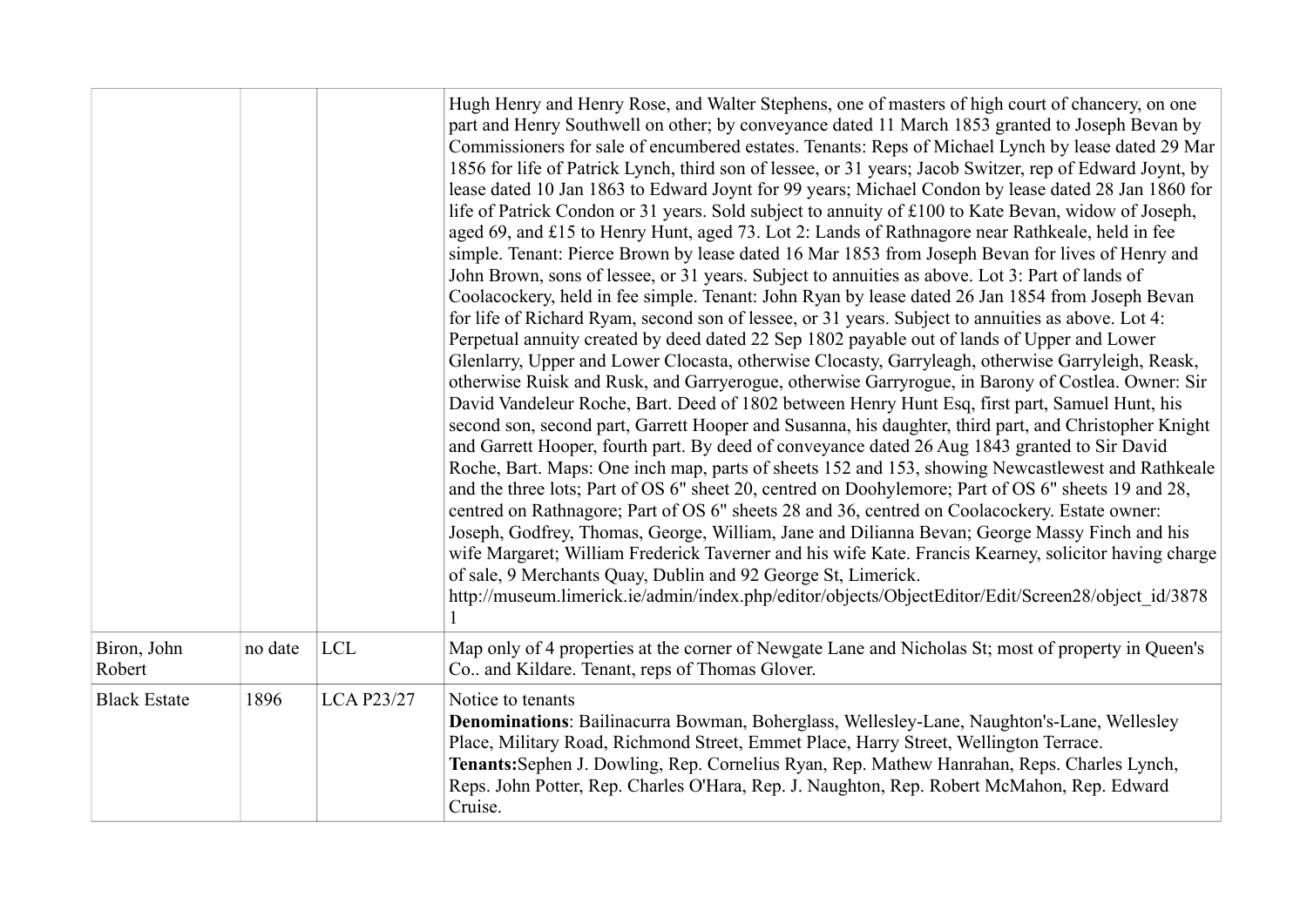|                                                                 |      |                   | Tenure: Anne Black, Edward Black, James Black, George Black, Jeremiah Naughton, Thomas Ahern,<br>Doctor Vize, Mary Dwyer (widow), John Potter, Eliza Black, Messrs. O'Hara and Lynch, Mrs.<br>O'Donnell, Robert McMahon, Richard Lee, Reverend Godfrey Massy, Patrick Naughton, Stephen<br>Charles Dennison, William Sloane Stanley, Lee Jorten (Jorton), John Walter, Edward Murphy, Edward<br>Cruse, Mrs. O'Neill, John Waller.<br>http://www.limerick.ie/Archives/LCDA/PrivatePapers/P23/P23_27_W.djvu                                                                                                                                                                                                                                                                                                                                                                                                                                                                                                                                                                                                                                                                                     |
|-----------------------------------------------------------------|------|-------------------|-----------------------------------------------------------------------------------------------------------------------------------------------------------------------------------------------------------------------------------------------------------------------------------------------------------------------------------------------------------------------------------------------------------------------------------------------------------------------------------------------------------------------------------------------------------------------------------------------------------------------------------------------------------------------------------------------------------------------------------------------------------------------------------------------------------------------------------------------------------------------------------------------------------------------------------------------------------------------------------------------------------------------------------------------------------------------------------------------------------------------------------------------------------------------------------------------|
| Black, Patrick J                                                | 1897 | <b>LCA P23/25</b> | Rental and particulars of sale.<br>Denominations: George Street, Henry Street, Bedford Row, Military Road, Emmett Place.<br>Tenants: Rep. Henry D'Esterre, Rep. Sir. David Roche, Sarah E. Fitzgerald, Rep. Daniel Quilty, Reps.<br>John Purcell, Reps. Elizabeth Stewart, Reps. James Robertson – Peter Tait – Thomas Fitt – John<br>Cummin Morrison and George Boyd, Rep. Stephen D O'Meara, Rep. Thomas Moloney, Rep. Edward<br>Cruise.<br>Tenure: Patrick McNamara, George Black, Judith Black (George Black's wife), Jane Black (George<br>Black's daughter), John McNamara, William Monsell, David Fitzgerald, James Black, John Dowdell,<br>Mr. Hammond, Captain Crilly, Laurence Durack, Doctor Frewen, Revd. Deane Hore, Samuel<br>Alexander, Patrick O'Callaghan, Mr. Swinburne, Timothy Quinn, Michael Scanlon, Rev. Charles<br>Gostling Townley, William Ledger, J.& J. Norton, Mrs. Moloney, Edward Fitzgerald, Stephen Charles<br>Dennison, William Sloane Stanley, Lee Jorton, John Waller, Edward Murphy, Mr. Massy, Doctor Vize,<br>Rev. Godfrey Massy, Julia Black, Helena Sylvestra Black (Widow).<br>http://www.limerick.ie/Archives/LCDA/PrivatePapers/P23/P23 25 W.djvu |
| Black, Patrick<br>James, Julia,<br>Edward & Helena<br>Sylvestra | 1897 | <b>LCA P23/26</b> | Sale; owners Patrick James Black, Julia Black (Spinster), Edward Black, Helena Sylvestra Black<br>(Widow).<br>Administrator: George Roche de bonis non of Anne Black.<br>Denominations: Brunswick Street, Sarsfield Street, George Street, Boherglass, Henry Street Upper,<br>Wellesley Lane, Naughton's Lane, Wellesley Place, Military Road, Richmond Street, Emmet Place,<br>Ballinacurra, Bowman.<br>Tenants: Rep. Michael Dawson, Rep. Edward Murphy, Reps. George Cannock-Peter Tait-Peter Thom<br>(Now Cannock, Tait & Co.), Rep. Daniel Cleary & John J. Cleary, Stephen J. Dowling, Cornelius<br>Ryan, Rep. Mathew Hanrahan, Reps. Charles Lynch, Reps. John Potter, Rep. Charles O'Hara, Rep. J.<br>Naughton, Rep. Robert McMahon, Rep. Edward Cruse.<br>Tenure: Timothy Sherlock, Isabella Sherlock, David Fitzgerald, James Black, Patrick McNamara,<br>Reverend Dean Hoares, George Black, Captain Crilly, Laurance Durack, Dr. Fruen, James O'Neill,<br>Edward Murphy, Francis Spaight, Judith Black, Elizabeth Black, John Rochfort, Laurence McMahon,                                                                                                                         |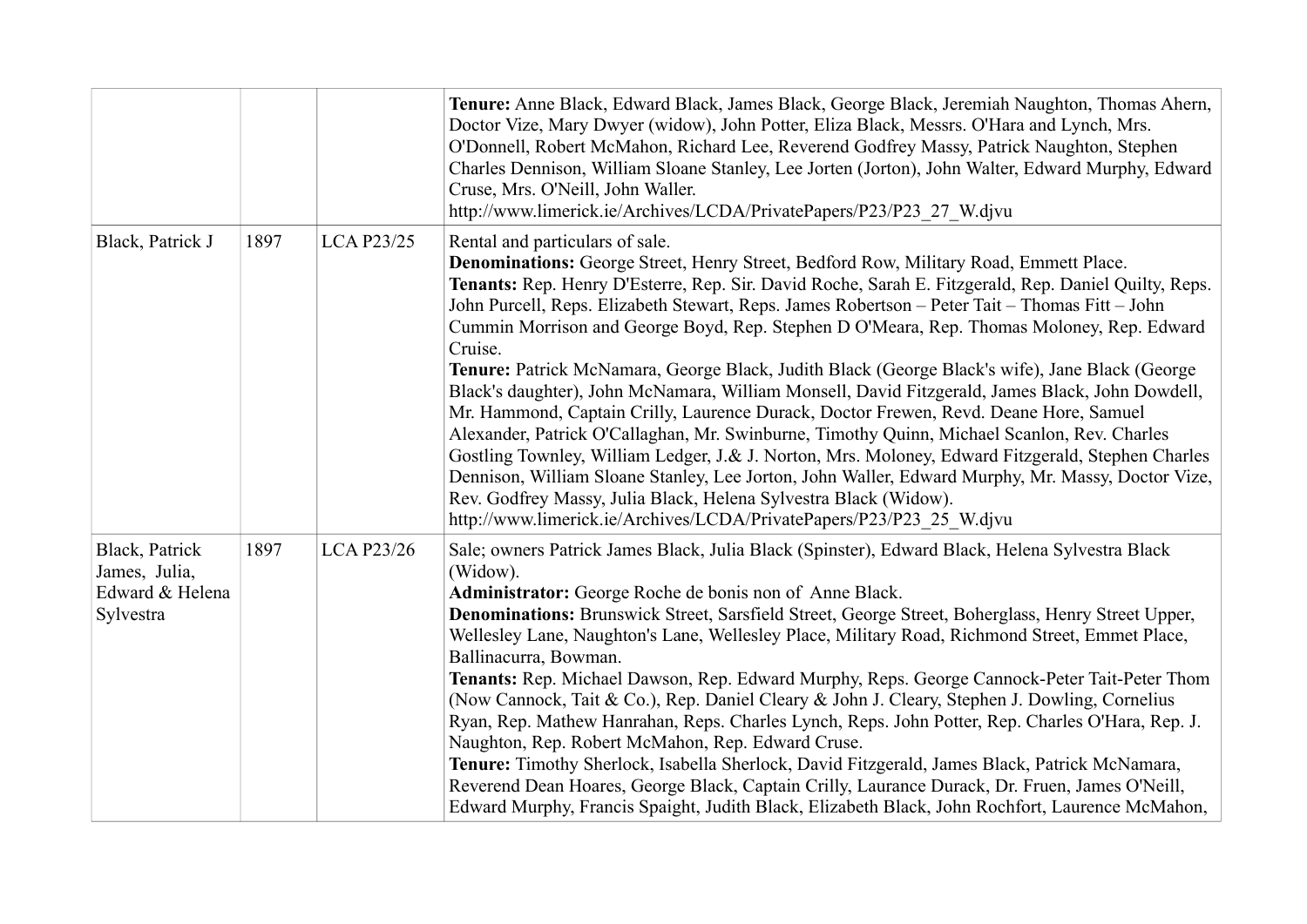|                                         |         |                   | Joseph O'Brien, William Barrett, Edward Hall, Edmond Enright, Gerald Fitzgerald, Thomas Maunsell,<br>William Byrne, John Anderson, Francis Russell (Mail Coach Hotel), Anne Black, Edward Black,<br>Jeremiah Naughton (Old Mendicity Yard), Thomas Ahern, Doctor Vize, Mary Dwyer (Widow), John<br>Potter, Mr. Hanrahan, Messrs. O'Hara & Lynch, Mrs O'Donnell, Robert McMahon, Richard Lee,<br>William Sloane Stanley, Stephen Charles Dennison, Lee Jorten, John Walter, Mrs. O'Neill<br>(Tenements).<br>http://www.limerick.ie/Archives/LCDA/PrivatePapers/P23/P23 26 W.djvu                                                                                                                                                                                                                                                                                                                                                                                                                                                                                                                                                                                                                                                                                                                                                                         |
|-----------------------------------------|---------|-------------------|---------------------------------------------------------------------------------------------------------------------------------------------------------------------------------------------------------------------------------------------------------------------------------------------------------------------------------------------------------------------------------------------------------------------------------------------------------------------------------------------------------------------------------------------------------------------------------------------------------------------------------------------------------------------------------------------------------------------------------------------------------------------------------------------------------------------------------------------------------------------------------------------------------------------------------------------------------------------------------------------------------------------------------------------------------------------------------------------------------------------------------------------------------------------------------------------------------------------------------------------------------------------------------------------------------------------------------------------------------|
| Bourke, Sir<br>Richard of<br>Thornfield | $-1838$ | <b>NLI</b> 19,761 | Series of 19 rentals, manuscript.<br>1838 & 1839. Uregare John Creed,<br><b>Mouuntminnet William Gabbett,</b><br>Gortnanore John Dwyer,<br>Lackanascarry Dan Moore Hourigan,<br><b>Currahafoyle Edmond Bourke</b><br>Gortavalla Honora Dwyer,<br>Kilbeg, Samuel Bradshaw<br><b>Ballyerk</b> Frederick Lloyd,<br>Moyne John Hunt,<br>Annefield Earl of Landaff,<br>Broad Street John D. Hammond,<br><b>Mungret Street William Creagh,</b><br>Peters Cell, John Barron, Richard Barron, Patrick Barron, Dan Byrne, James Ahern,<br>Moher Richard English, James English, James Hannersly, Michael Ryan, John Ryan, Thomas Lundy,<br>John Boland, William Ryan, Denis Ryan, Thomas Ryan, James Ryan, Michael Barraguy (spelt Baragy<br>elsewhere), William Ryan.<br>Gortavalla, Philip Madden, Richard Humphrys,<br>Ballyguy. Denis Callinan, William Flanneery, John Flannerey, Mattew Duhigg, Margaret Flannery,<br>Raheen Thomas & N, Halloran,<br>Touchnacane. Philip Ahern, Connor Donnell, James Kennedy, John Rourke, John Ryan, Timothy<br>Ryan.<br>1836. (x2) As above, but James Henderson for Patrick Barron, Ure? Ryan after Samuel Bradshaw<br>1835 (x2) as above, but stops at Widow Flannery (Margaret).<br>1834 as above, but Owen McNamara, for John Barron, stops at Richard Humphries<br>1833 as above, but Cornelius McNamara for Owen |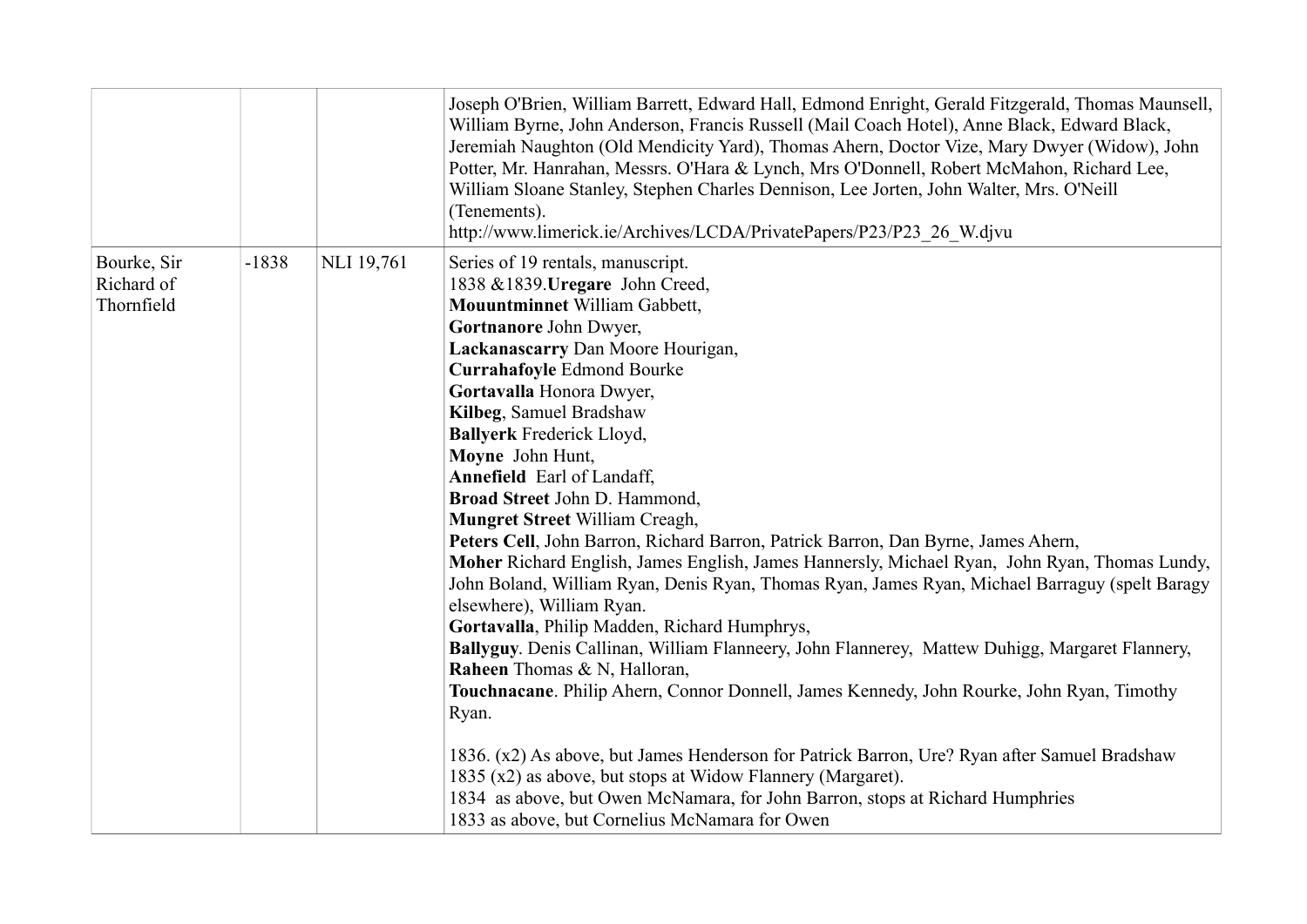|                                                          |      |                   | 1832 as above but Owen for Cornelius<br>1831 as above but has both Owen and Cornelius. Dan Hickie for James Ahern<br>1828-9 as above but William McDonnell for Patrick Barron.<br>1828 James Hourigan for Dan Moore Hourigan. Stops at William Ryan<br>1827 as above but Moher property not there.<br>1826 as above<br>1825 as above                                                                                                                                                                                                                                                                                                                                                                                                                                                                                                                                                                                                                                                                                                                                                           |
|----------------------------------------------------------|------|-------------------|------------------------------------------------------------------------------------------------------------------------------------------------------------------------------------------------------------------------------------------------------------------------------------------------------------------------------------------------------------------------------------------------------------------------------------------------------------------------------------------------------------------------------------------------------------------------------------------------------------------------------------------------------------------------------------------------------------------------------------------------------------------------------------------------------------------------------------------------------------------------------------------------------------------------------------------------------------------------------------------------------------------------------------------------------------------------------------------------|
| Brennan, John<br>O'Neill $\&$<br>Mahony, John<br>Watson. | 1872 | <b>LCA P23/10</b> | Sale; includes map.<br>Brennan's Row and Chapel Street.<br>Representatives of R.K. D' Esterre, Robert Gough Gubbins, John Ryan Brenan, Charles William Scott,<br>Dalkeith & Holmes, John Brenan, Alexander Shearer, Miss Driscoll, Joshua Unthank, John Reddan,<br>Alexander Theaser, Nicholas Mahon, Thomas Sheehan, George Hogan, M.D., Michael Smyth, John<br>Russell, John Smyth, William Ebrill, S.H. Harris, Thomas Smyth, Thomas Quinn, Samuel Heyman<br>Harris, Mary Quin, Catherine Sheehan, Thomas White, Thomas Butterfield, Michael Vaughan, John<br>Kiely, Ally Hynes, Bridget Sullivan, M. Kennedy, Mary Halloran, Kitty Ryan, Michael Smyth,<br>William Smyth, Johanna Guerin, Ellen Gleeson, Edward Cussen, Margaret Roohan, Michael Hogan,<br>Michael Duggan, Cornelius O' Brien, James Greary, Richard Wallace, Eliza Stephens, Anne Ryan,<br>Mary Hanly, Bridget Kennevane, Thomas Woods, William Dooley, Thomas Coghlan, James Daly,<br>Patrick Collins, Thomas Coghlan, P. Sheehy, John Ryan, Margaret Moroney,                                                           |
|                                                          |      |                   | http://www.limerick.ie/Archives/LCDA/PrivatePapers/P23/P23 10 W.djvu                                                                                                                                                                                                                                                                                                                                                                                                                                                                                                                                                                                                                                                                                                                                                                                                                                                                                                                                                                                                                           |
| Brown, Robert<br>Lidwill                                 | 1862 | LM1996.0005       | Sale, Carrowkeale, Ballynagowan and Lisnagry; 1 map.<br>Denominations: Carrowkeale (Carhuckeel), Ballynagowan (Ballingowan), Upper Lisnagry, Lower<br>Lisnagry, Mountshannon, Richhill,<br>Tenants: Right Honble. Richard Hobart, Thomas Hall (aged 65) rep George Hall, John Grimes,<br>Richard Bourke, Thomas Walsh, John Keeffe, Ellen McCarthy (widow), John Slattery, Bridget Sexton<br>(widow), Jane Devitt (widow), Jeremiah Ryan, John McCarthy, Thomas Kiely, Mary Mulcapey<br>(widow), Margaret Hartigan, Fanny Sullivan, John Quinn, Patrick Ryan, Mary Quinn, Richard Gabbett<br>rep Thomas R. Gabbett, Thomas Fitzgibbon senior, Reps. Thady Ryan, Benjamin Donovan, James<br>Fitzpatrick, Daniel Ryan, Thomas Fitzgibbon junior, Charles Ryan, John Hall, Thomas Hall, Humphry<br>Hall junior, Eyre Lloyd, Patrick Hynds (Hinds), James Hogan, Daniel Connery, James Sheahan,<br>Mathew Ryan, James Condon, Ally Gallagher, John O'Brien, Michael Byrnes, Mary Moylan, Mathew<br>Doherty, John Ryan, Bridget Ryan, Jerry Dwyer, James Turner, Bridget Hall, William Ryan, Robert |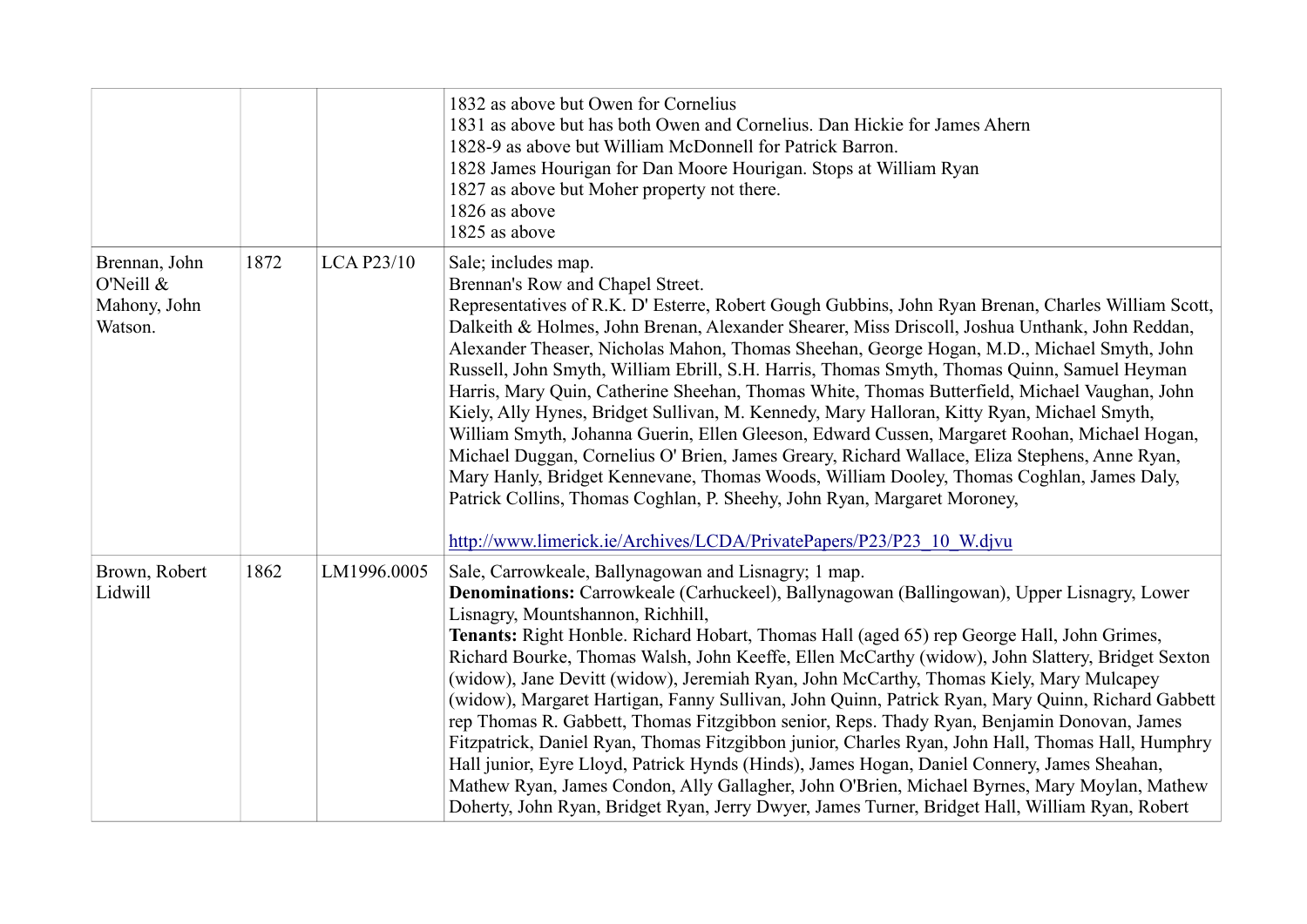|      |                    | Lidwill Brown.<br>Tenure: Richard Bourke, John Brown, Richard Gabbett, Benjamin Donovan, Robert Hall (aged 63),<br>James Walsh (brother of Thomas Walsh), Thomas Gabbett aged c.26 (youngest son of William Gabbett<br>of Caherline), Joseph Wallplate, Anne Gabbett (aged c. 69), William Ahern, John Charles Fitzgibbon,<br>Richard Pennefather (aged c. 25), Lord Cavendish (aged c. 30), Lady Elenor Sophia Diana Fitzgibbon,<br>Thomas Fitzgibbon (aged c. 46 son of Thomas Fitzgibbon), Patrick Shean (aged c. 40), Mr. Howley,<br>William O'Callaghan, William Wise O'Grady, John Howley, Patrick Ryan, Michael Ryan, Charles<br>Ryan (aged c. 45), Humphry Hall (aged c. 60 nephew of Robert Hall), John Hall (aged c. 60 eldest son<br>of Robert Hall), John Hinds (aged c. 63 son of Patrick Hinds), Thomas Hinds (son of Patrick Hinds),<br>Patrick Hinds (aged c. 60 son of Patrick Hinds).                                                                                                                                                                                                                                          |
|------|--------------------|--------------------------------------------------------------------------------------------------------------------------------------------------------------------------------------------------------------------------------------------------------------------------------------------------------------------------------------------------------------------------------------------------------------------------------------------------------------------------------------------------------------------------------------------------------------------------------------------------------------------------------------------------------------------------------------------------------------------------------------------------------------------------------------------------------------------------------------------------------------------------------------------------------------------------------------------------------------------------------------------------------------------------------------------------------------------------------------------------------------------------------------------------|
| 1866 | <b>NLI Ms 5587</b> | Rental in respect of several estates, unfortunately in Cos. Clare, Limerick and Tipperary. Townlands<br>checked against Index, some of the following may not be Limerick and some Limerick possibly<br>omitted.<br>Kilbane, Patrick Vaughan jnr; John Mcnamara, Thomas McGill, Catherine Sweeney, John Skehan,<br>Michael Shalloo? Michael Hayes, John Hayes, Patrick Carmody, William O; Donnell, Patrick<br>McnamaraJames Carmody, John Hogan, Roger Hayes, Constabulary<br>Maunsell Estate.; Mrs Eliza Maunsell Plassey, dowager Lady Maaunsell, Milford; Henry Hunt,<br>Friarstown, reps of David Fitzgeerald, Richmond; King's Island, Richard Bandon now Jane Hayes<br>(leases on Thomas Ellen and Henry Brandon and John Kitchener, simon Kitchener and Edmond<br>Bourke), reps Patrick Conway, now John Connolly, Austin Quin, Martin Cushen, reps James Sexton,<br>Mortimer O'Brien, Mrs Eliza Ferguson, Denis Lee Timothy Sullivan, Reps Dl McAdam? Michael<br><b>Blackwell now Patrick Bourke</b><br><b>Brown Estate</b><br><b>Lisnagry</b><br>John Fitzgibbon now Thomas, Charles Ryan, John and Thomas Hall, Humphry Hall, Benjamin |
|      |                    | Donovan, now R Gabbett, James Walsh, James Fitzpatrick, Daniel Ryan, Earl of ClareThomas<br>Fitzgibbon now Charles Ryan, James Hogan, Daniel Conneery, James Sheehan, Matthew Ryan, James<br>Condon, Ellen Gallagher, John O'Brien. Michael Byrnes, Mary Moylan,, Michael Doherty, John Ryan,<br>Larry Dwyer now James Hogan, Bridget Hall now John O'Brien, William Ryan, Eyre Lloyd, Stephen<br>Leading.<br>Carrowkeal. Earl of Clare, Thomas Hall, John Grimes<br>Ballynagowan. Richard Burke, Thomas Walsh, Thomas Hall, John O'Keeffe, Patrick McCarthy,<br>Maurice sexton, Mary devitt, Jeremiah Ryan, John McCarthy, Thomas Kiely, Mary Mulcahy, Denis                                                                                                                                                                                                                                                                                                                                                                                                                                                                                    |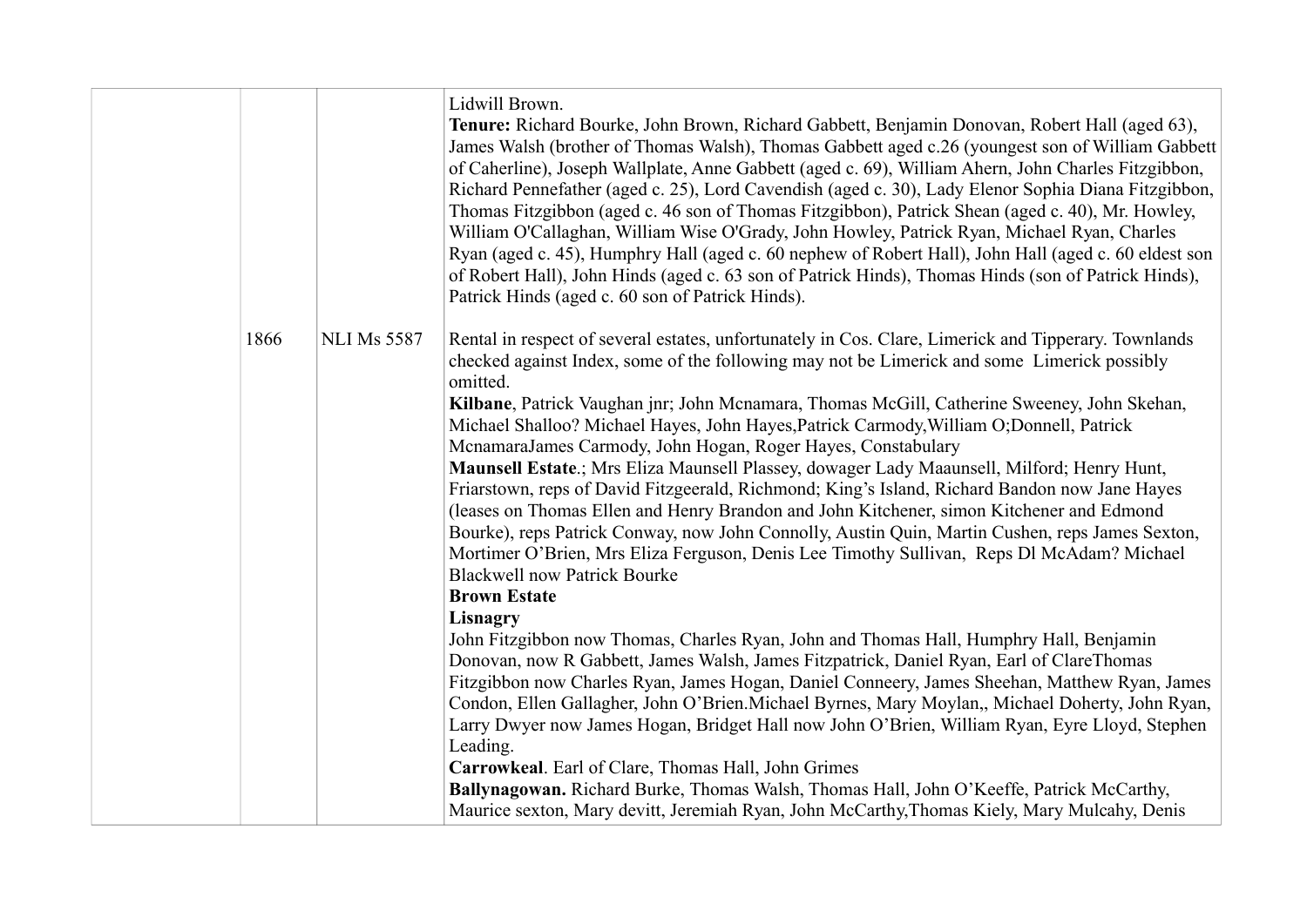|                                                          |      |                   | Hartigan, Fanny Sullivan, Patrick Ryan, Mary Quinn<br>Monaglea? John Coffee, Roxburgh Thomas White.<br><b>Eyre Lloyd estate</b><br>Clonshire. James Hurley, Charles Hurley now John Switzer, William Power, Charles Conners, James<br>Shannahan now widow, reps Maurice Scanlan now John Scanlan, Thomas Cahill, reps jeremiah<br>Conners, now Michael Conners, Johanna Dempsey, Michael Cahill, John Shannahan, Thomas Farrell,<br>James Hurley snr, Jonathan and George Sparling James McEwen now Michael Cahill. Timothy<br>Enright, John Scanlan<br>Rathkeale Joseph McCarthy, reps John Gearon, nowPeter Johnstone, reps B.Mulcahy, James<br>O'donnell, Edward O'Gady, Julius Ruttle, Samuel Lake? Reps John Ferguson nowDavid Ferguson,<br>Joseph Casey, reps John Cleary now Michael O'Halloran, Thomas Mcholan, now James Guinane,<br>John Moylan, George Leich? Jeremiah Anglim, Daniel Fitzgibbob, John McDonnell, Denis Ward,<br>Jeremiah Connors.<br>Ballywilliam Joseph Casey, now reps James Sullivan, James Blackwell, Robert Ferguson, reps Ann<br>Conners, now John Power, John Carey, David O'Hanlon, David Shanahan William Barrington, James<br>Guinane, Elizabeth McDonnell, James Frawley,<br>Newgarden. Reps Col Vandeleur, John Ormsby Vandeleur, John & Patrick Flynn, Richard J Gabbett,<br>Benjamin Donovan.<br>Prospect Patrick Ryan now Daniel, William Coffey, Daniel Ryan now Thomas, Patrick Bourke,<br>Edmond Ryan, Thomas Ryan, James Ryan, Patrick Hynes, Patrick Sheahan, reps Michael Fitzgibbon.<br>Mrs O'shea Courtbrack, tenantHarvey Todhunter and Thomasa Blake, now R. Philips<br>Miss O'Neill, John St, William Herbert, John Grady, Michael Moloney, Austin Frost, Thomas Keane. |
|----------------------------------------------------------|------|-------------------|-------------------------------------------------------------------------------------------------------------------------------------------------------------------------------------------------------------------------------------------------------------------------------------------------------------------------------------------------------------------------------------------------------------------------------------------------------------------------------------------------------------------------------------------------------------------------------------------------------------------------------------------------------------------------------------------------------------------------------------------------------------------------------------------------------------------------------------------------------------------------------------------------------------------------------------------------------------------------------------------------------------------------------------------------------------------------------------------------------------------------------------------------------------------------------------------------------------------------------------------------------------------------------------------------------------------------------------------------------------------------------------------------------------------------------------------------------------------------------------------------------------------------------------------------------------------------------------------------------------------------------------------------------------------------------------------------------------------------------|
| Burgo, Dame<br>Catherine de &<br>Wallis, Henry<br>Aubrey | 1894 | <b>LCA P23/14</b> | Townlands of Castleconnell, Derrylusk, Lacka, Coolbane, Coolreidy, Montpelier, Portcrusha,<br>Derryhasna, Derreen, Cloon & Commons and Gooig. Final notice to tenants.<br>Alfred Gilley, Michael Jones, Michael Mc Namara, Patrick Connor, John Ryan, James Burke, Anne O'<br>Brien, James Slattery, John Hogan, Michael Carroll, Widow Tuohy, Ellen Connors, Catherine Carroll,<br>Thomas Gilley, Julia Madden, Michael Mackey, Mathew Blackhall, Rev. P. Hennessy, P.P.<br>Patrick Tuohey, Mathew Gleeson, Michael Murphy, Patrick Hartigan, George Frewen, Mrs. Emily<br>Crawley, Johanna O' Brien, Michael Butler(James), Michael Butler(Wm), Martin Burke, Millicent<br>Crawley, William P. Kelly, Mathew Burke, Patrick Keys, Michael Ryan, Daniel Mc Mahon, Henry<br>Ryan, Cornelius Magrath, Martin Mc Enery, John Hartigan, Christopher Scaife, Patrick Hickey,<br>George Dowling, Henry Blackhall, Jane Watson, Richard Gabbett, Catherine Enright, Anthony<br>Mackey, Jane Haggard, John White, Richard White, William White, Andrew J. Watson, John Meade<br>Thomas, William Gabbett, John Enright, Frances Anne Stawell, Edward White, Johanna Toomey,                                                                                                                                                                                                                                                                                                                                                                                                                                                                                                                                                           |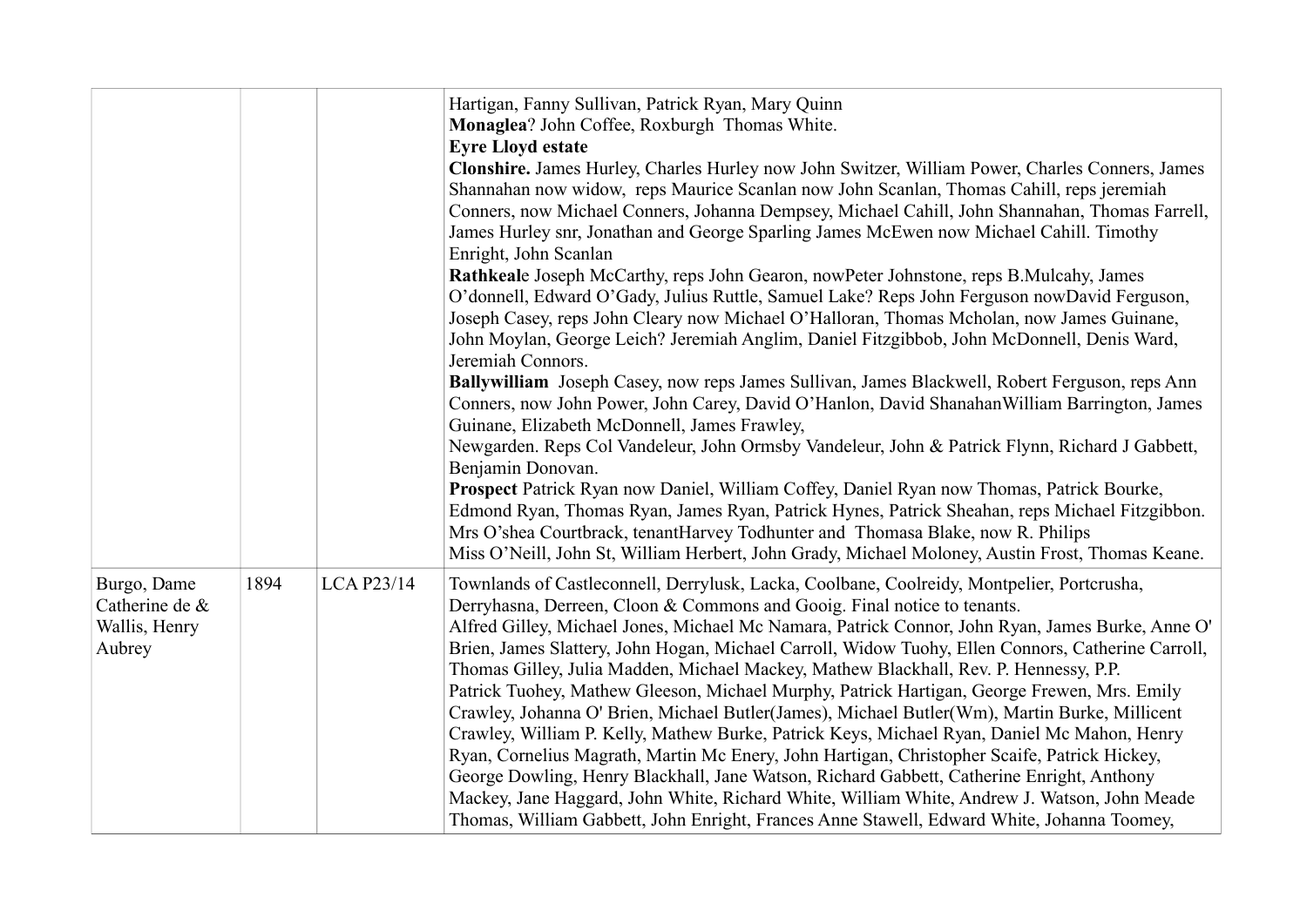|      |                   | Alexander Gabbett, Francis Greene, John Dwyer, Michael Liston, Mrs. J. Twomey, Joseph Gabbett,<br>William Burke, Francis Burke, John Lavertine, Patrick Burke, William Fennessy, Honoria O' Connor,<br>Miss Gonne Bell, Patrick Tuckey, John Hickey, William Goggin, James O' Brien, John M. Duggan,<br>James Spaight, Elizabeth Ryan, Philip Healy, Mary Quinliven (Tom), William Caplice, George Ryan,<br>Widow Margaret Brown, George Brown, John Ahern, Thomas Bourke, Frederick Bourke, Thomas<br>Healy, George Ryan, Richard Brown, Michael Morkan, William Ryan, Mary Quinliven(Daniel), Mary<br>Healy, John O' Meara, Cornelius O' Brien, Joseph Ahern, Ellen Burke, Patrick Malone, Henry Orlando<br>Bridgeman, James Ryan, John Burke, Thomas Herbert, Captain Spencer Vansittart, James Ryan,<br>William Corbett,<br>http://www.limerick.ie/Archives/LCDA/PrivatePapers/P23/P23 14 W.djvu                                                                                                                                                                                                                                                                                                                                                                                                                                                                                                                                                                                                                                                                                                                                                                                                                                                                                                                                                                                                                                                                                                                                                                                                                                                                                                   |
|------|-------------------|--------------------------------------------------------------------------------------------------------------------------------------------------------------------------------------------------------------------------------------------------------------------------------------------------------------------------------------------------------------------------------------------------------------------------------------------------------------------------------------------------------------------------------------------------------------------------------------------------------------------------------------------------------------------------------------------------------------------------------------------------------------------------------------------------------------------------------------------------------------------------------------------------------------------------------------------------------------------------------------------------------------------------------------------------------------------------------------------------------------------------------------------------------------------------------------------------------------------------------------------------------------------------------------------------------------------------------------------------------------------------------------------------------------------------------------------------------------------------------------------------------------------------------------------------------------------------------------------------------------------------------------------------------------------------------------------------------------------------------------------------------------------------------------------------------------------------------------------------------------------------------------------------------------------------------------------------------------------------------------------------------------------------------------------------------------------------------------------------------------------------------------------------------------------------------------------------------|
|      |                   |                                                                                                                                                                                                                                                                                                                                                                                                                                                                                                                                                                                                                                                                                                                                                                                                                                                                                                                                                                                                                                                                                                                                                                                                                                                                                                                                                                                                                                                                                                                                                                                                                                                                                                                                                                                                                                                                                                                                                                                                                                                                                                                                                                                                        |
| 1896 | <b>LCA P23/24</b> | Sale of above<br>Coolready, Lacka, Derryhasna, Derrylusk, Cloon, Montpelier, Fairyhall, Portcrusha, Gooig, Coolbane,<br>Dromsallagh, Dromalta, Drumclogher, Commons, Castleconnell, Dromcluher.<br>Tenants: Rep. Mrs. Emily Crawley, Rep. Johanna O'Brien, Michael Butler (James), Rep. Michael<br>Butler (William), Martin Burke, Rep. Patrick Keys, Michael Ryan, Daniel McMahon, Thomas<br>Herbert, Henry Ryan, Cornelius McGrath, John Hartigan, Christopher Scaife, Patrick Hickey, George<br>Dowling, Henry Blackhall, Jane Watson, Rep. William Gabbett, Catherine Enright, Mrs. Frances Anne<br>Stawell, Anthony Mackey, Mrs. Jane Haggard, Edward White, Edward T. Ingham, Patrick Tuckey,<br>John Hickey, Anthony Mackey, Rep. Mrs. Johanna Toomey, John Ryan, Alexander Gabbett, John<br>Lavertine, Miss Gonne Bell, Francis Burke, William Goggin, James O'Brien, Elizabeth Ryan, Mary<br>Quinliven (Tom), William Caplice, Richard Browne, Philip Healy, George Ryan, Widow Margaret<br>Brown, George Brown, Margaret Browne, Rep. John Ahern, Richard Brown, John O'Meara, George<br>Ryan, Michael Morkan, William Ryan, Mary Quinliven (Daniel), Mary Healy, Rep. Cornelius O'Brien,<br>Rep. Joseph Gabbett, William Burke, Patrick Malone, Reps. James Ryan, Patrick Burke, John Burke,<br>Rep. William Burke, Captain Standish De Courcey O'Grady, Captain Spencer Vansittart, Alfred Gilley,<br>Michael Jones, Michael McNamara, Patrick Connor, James Burke, Anne O'Brien, James Slattery, John<br>Hogan, Michael Carroll, Widow Tuohy, Ellen Connor, Catherine Carroll, Mrs. Julia Coghlan, John<br>Enright, Mathew Blackhall, Rep. Rev.P. Hennessy P.P., Michael Mackey, Rep. Patrick Tuohey,<br>Mathew Glesson, Michael Murphy, John Ryan (Malachy), Reps. Catherine Tuohy, Kennedy O'Brien,<br>John Mackey, Daniel Ryan, Daniel Hickey, Patrick Walshe, Rep. Sarah Mannix, Edward White,<br>Anthony Mackey, Michael Crowe, Denis Ryan, Mary Donoughue, John Fitzgerald, Anne Lynch, Rep.<br>Michael McCormack, Martin Fitzgibbon, Thomas McNamara, Denis Hayes, Denis O'Brien, John<br>Cunningham, James Cahill, Cornelius Madden, Thomas Barry, Mary Donohoe, John Barry, John |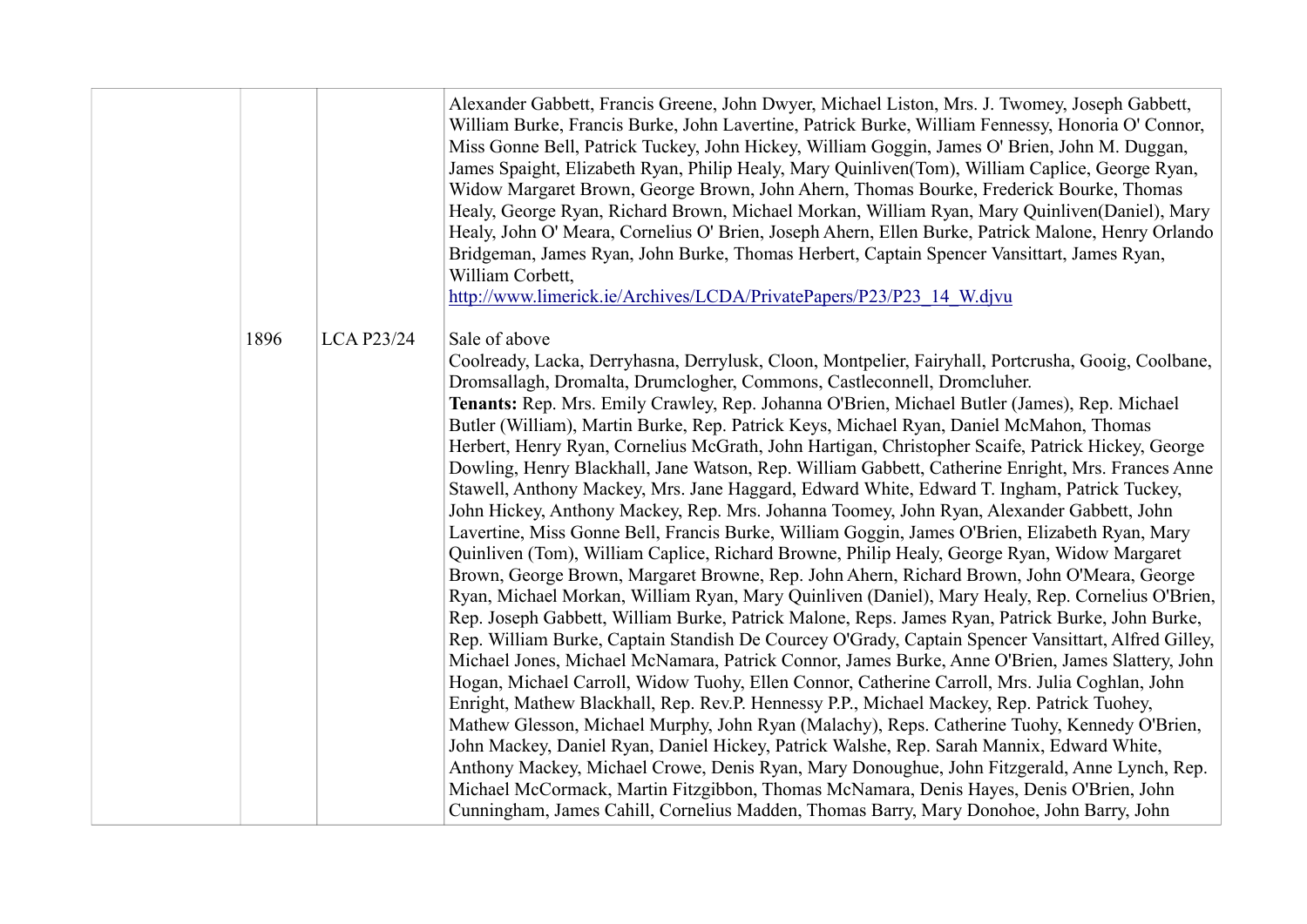|                          |         |                    | Finnucane, Rep. Rev. Alexander McLoughlin, Michael Gorman, Margaret Abraham, Michael Smee,<br>Denis Blackwell, John Blackwell, Thomas Holmes, John Malley (James), Timothy Ryan, Michael<br>Mahony, John Malley (John), James Keating, Alice Connell, Widow Bridget Madden, William Nealon,<br>James Ryan, Mary Anne Coffey, William Dwyer, Patrick Malley, Kate Mayrick, Denis Malley,<br>Mathew Malley, Rep. Darby Buckley, John Ryan, Michael Donohoe, Michael Keane, Widow Emily<br>Walsh, William Ryan, John Devane, John Blackwell, Thomas Keane, Mary Walshe.<br>Tenure: Millicent Crawley, Dr. William P. Kelly, Daniel O'Brien, William Butler, Mathew Burke,<br>Hanoria Keys, Patrick Burke, Martin McEnnery, Richard Donnellan De Burgho, Bart Hartigan, Patrick<br>Hartigan, John White, Richard White, William White, John Allen De Burgho, Andrew J. Watson,<br>George Frewen, John Meade Thomas, Denis Canny, Mrs. Maria Bourke, John Collins, Richard<br>Browne, Michael Browne, James Browne, Michael Dungan, Francis Greene, Mrs. Johanna Toomey,<br>Timothy Mackey, Thomas Mackey, Mrs. Catherine Enright, Michael Liston, William Fennessey,<br>Honoria Smith, John M. Dungan, James Spaight, Thomas Bourke, Fredrick Bourke, William Browne,<br>Thomas Healy, John Ryan, John Brown, Patrick Bourke, Henry Orlando Bridgeman, William Corbett,<br>Major Thomas Gilley, Patrick Hartigan, Michael Mackey, John Collins, Edmond Tucker, Michael<br>Minogue, John Kearney, William Crowe, Denis Crowe, James Crowe, Eleanor McLoughlin (Eldest)<br>daughter of Alaxander McLoughlin), Edward McLoughlin (Fourth son of Alexander McLoughlin),<br>John O'Neill, Rep. Darby Buckley, Michael Kane, Thomas Keane, William Nealon, Alice Connell,<br>Daniel Callaghan, William Ryan, Mathew Malley, James Devane, Denis Malley, James Ryan, William<br>Dwyer, Mary Anne Coffey, John Walshe, Bridget Madden, Kate Mayrick, Patrick Malley, John<br>Blackwell, Bridget Buckley, Michael Grady, John Grady, Honora Grady, John Mulcathy.<br>http://www.limerick.ie/Archives/LCDA/PrivatePapers/P23/P23 24 W.djvu |
|--------------------------|---------|--------------------|------------------------------------------------------------------------------------------------------------------------------------------------------------------------------------------------------------------------------------------------------------------------------------------------------------------------------------------------------------------------------------------------------------------------------------------------------------------------------------------------------------------------------------------------------------------------------------------------------------------------------------------------------------------------------------------------------------------------------------------------------------------------------------------------------------------------------------------------------------------------------------------------------------------------------------------------------------------------------------------------------------------------------------------------------------------------------------------------------------------------------------------------------------------------------------------------------------------------------------------------------------------------------------------------------------------------------------------------------------------------------------------------------------------------------------------------------------------------------------------------------------------------------------------------------------------------------------------------------------------------------------------------------------------------------------------------------------------------------------------------------------------------------------------------------------------------------------------------------------------------------------------------------------------------------------------------------------------------------------------------------------------------------------------------------------------------------------------------------------------------------|
| Burgo, Sir John<br>Allen | 1833-34 | <b>NLI Ms 7878</b> | Manuscript rental book. List taken from index and sorted to townlands.<br>Castleconnell. Edmond Bourke -slater, Thomas Bourke, Michael Browne-now Dungan, Matthew<br>Carroll, John Corbett, Patrick Crotty, Richard Dowling, Dr. Dungan, William Fennessy, John Flood,<br>Patrick Hartigan now Madden, John Hunt now Michael Quin, Thomas Moroney, Timothy Murphy,<br>Meade, George Madden, Henry O'Grady now Dungan, John Roughan, John Tuohy, Patrick Tuohy<br>Clonen. Michael Browne now A.J. Watson, Michael Considine, Richard Dowling, George Freeman,<br>William Gabbett.<br>Coolbane. David Carroll, John Farquhar, Henn<br>Coolriedy and Derryhasna; Edmond Bourke now H. Bridgeman<br>Coolriedy. Joseph Cox, Oliver Cox, John Cox,<br>Derryhasna Patrick Bourke servant, James Ryan,                                                                                                                                                                                                                                                                                                                                                                                                                                                                                                                                                                                                                                                                                                                                                                                                                                                                                                                                                                                                                                                                                                                                                                                                                                                                                                                               |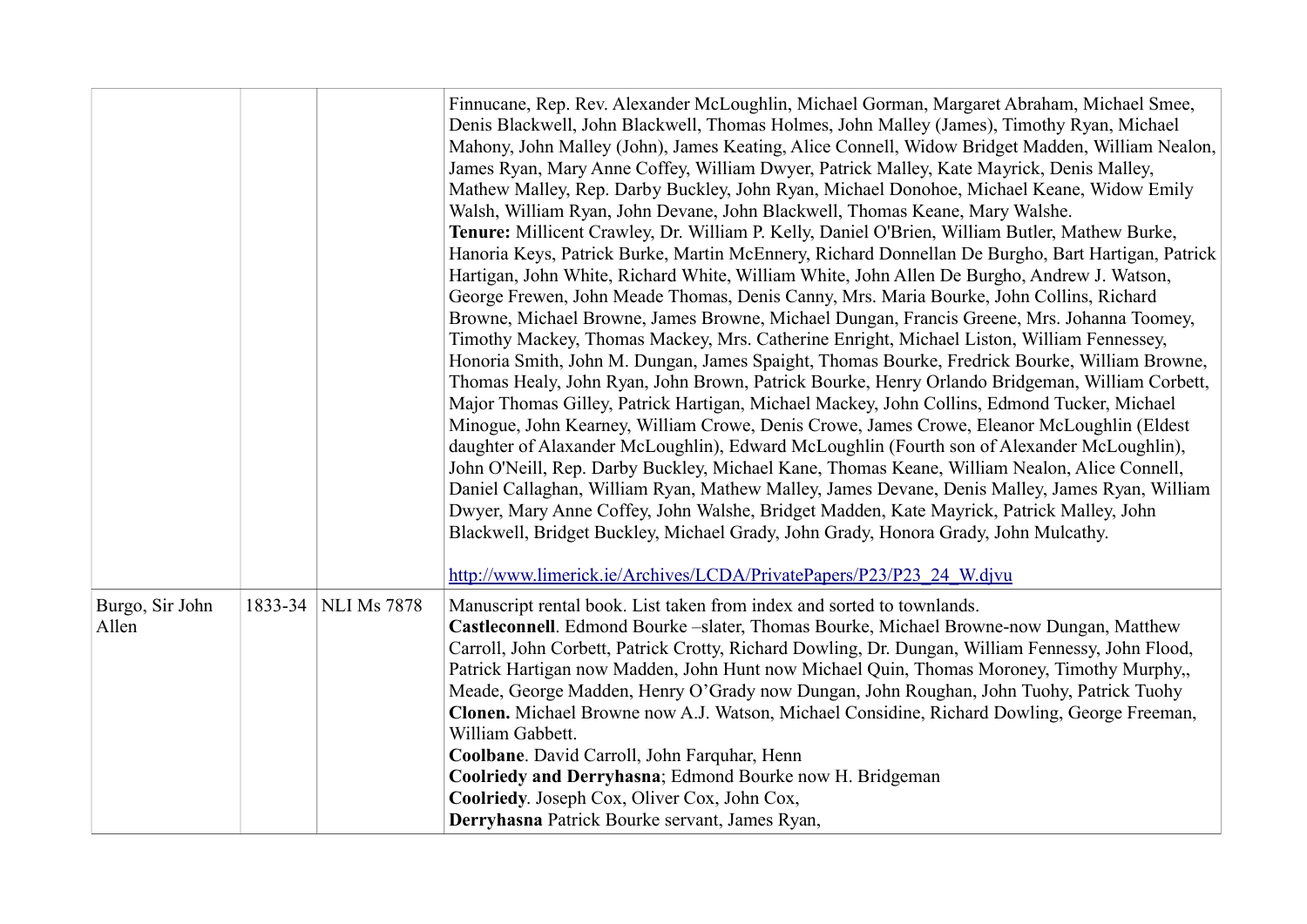|                 |      |           | Dirreen. Joseph Gabbett,<br>Derrylusk. John Conway, William Earengy? Joseph Gabbett, Thomas Kkane<br>Dromalta. Rev. Richard Lloyd now Kane,<br>Dromclogher. Richard Blackwell, Darby Blackwell, John Blackwell, Thomas Blackwell, John Butler,<br>Patrick Callaghan, John Callaghan, Patrick Connell, Patrick Kane, Edward Ryan<br><b>Dromsally.</b> John Bourke – on the hill, John Bourke, Michael Bourke, Widow Bircary? Michael<br>Blackwell, James Connell, Daniel callanane, Widow Connors, John Callanane, James Connors, James<br>Doolan now Patrick Doolan, Patrick Fleming, Patrick Fitzgerald, Hugh Grady, Thomas Grady, Reps<br>William Lloyd, John Mulcahy, Daniel Mulcahy, David Mulcahy, Hugh Mulcahy, James Mulqueen now<br>Thomas Dooly, Mrs Moore now Thomas Moore, John McInerney, William O'Connor, Francis<br>O'Connor, William Ryan, Patrick and James Ryan, Michael Ryan, Denis Ryan, Timothy Ryan,<br>Matthew Ryan, Widow Walsh.<br>Eel Wiers. Hartigan and partners, now Bridgeman<br>Fairy Hall. Patrick Bourke-gauger, Robert Going, Thomas Healy, Patrick Hayes, William Hayes,<br>Denis O'Brien, Owen Ryan, Patrick Ryan and son, George Ryan, John Stack<br>Gouig. William Kelly, William St Laurence, John Stack<br>Lacka. John Dwyer<br>Mount Pelier. Frederick Bourke, Patrick Bourke-Paddy, John Browne, Thomas Browne, Matthew<br>Browne, William Browne, Richard Browne John Browne-Thomas, William Browne, Nat Barton,<br>Thomas Buckley, William D Crawley, R.A Franks, William Goggin, Denis Gleeson, Edward Gillespie<br>William Healy, Healy & Ryan, Hood & Boyd, Bryan Lynch, McMahon Laurence, John Meara, Matt<br>Molony, Michael O'Brien, William O'Brien now Hood & Boyd, James Sweeny, Robert Thompson,<br>Laurence Tobin.<br><b>Portcrushy.</b> Timothy Bourke, Cornelius Daly<br>Rock Lodge. William Gavin, now Thomas Kane,<br><b>Stormount.</b> John Cuff Kelly |
|-----------------|------|-----------|--------------------------------------------------------------------------------------------------------------------------------------------------------------------------------------------------------------------------------------------------------------------------------------------------------------------------------------------------------------------------------------------------------------------------------------------------------------------------------------------------------------------------------------------------------------------------------------------------------------------------------------------------------------------------------------------------------------------------------------------------------------------------------------------------------------------------------------------------------------------------------------------------------------------------------------------------------------------------------------------------------------------------------------------------------------------------------------------------------------------------------------------------------------------------------------------------------------------------------------------------------------------------------------------------------------------------------------------------------------------------------------------------------------------------------------------------------------------------------------------------------------------------------------------------------------------------------------------------------------------------------------------------------------------------------------------------------------------------------------------------------------------------------------------------------------------------------------------------------------------------------------------------------------------|
| Burton, William | 1846 | NLI ms769 | Ms rental of lands in Limerick and Clare, all given.<br>Clifden Mills, Michael Daly; Riverston,<br>reps Andrew Kerin; Ballinpant, William Hogan;<br>Garrinavinshogue, Thomas Quin; Crehan, Reidy; Mallagh, Michael O'Brien; Parkroe, James<br>McMahon, Denis McMahon & John O'Brien; Knockanroe, Michael Hynes; part of Ballinpant,<br>Michael Shouldis; Gartlicky & Crossard, Miss Burton; Crossard, Matin O'Brien and Patrick<br>Fitzpatrick, John Egan & Lary Lardner; Nuann Reps Darby Glynn; Corssard, John Sexton; Matthew<br>McCormack & Miss O'Donnell; Nuann, Miss O'Donnell M. Reidy & Bindon Blood, Carnane, J.<br>Flanigan, reps William Fitzpatrick& Keshane and McMahon; Poplar, Patrick Powell; Adelphi, Francis                                                                                                                                                                                                                                                                                                                                                                                                                                                                                                                                                                                                                                                                                                                                                                                                                                                                                                                                                                                                                                                                                                                                                                                    |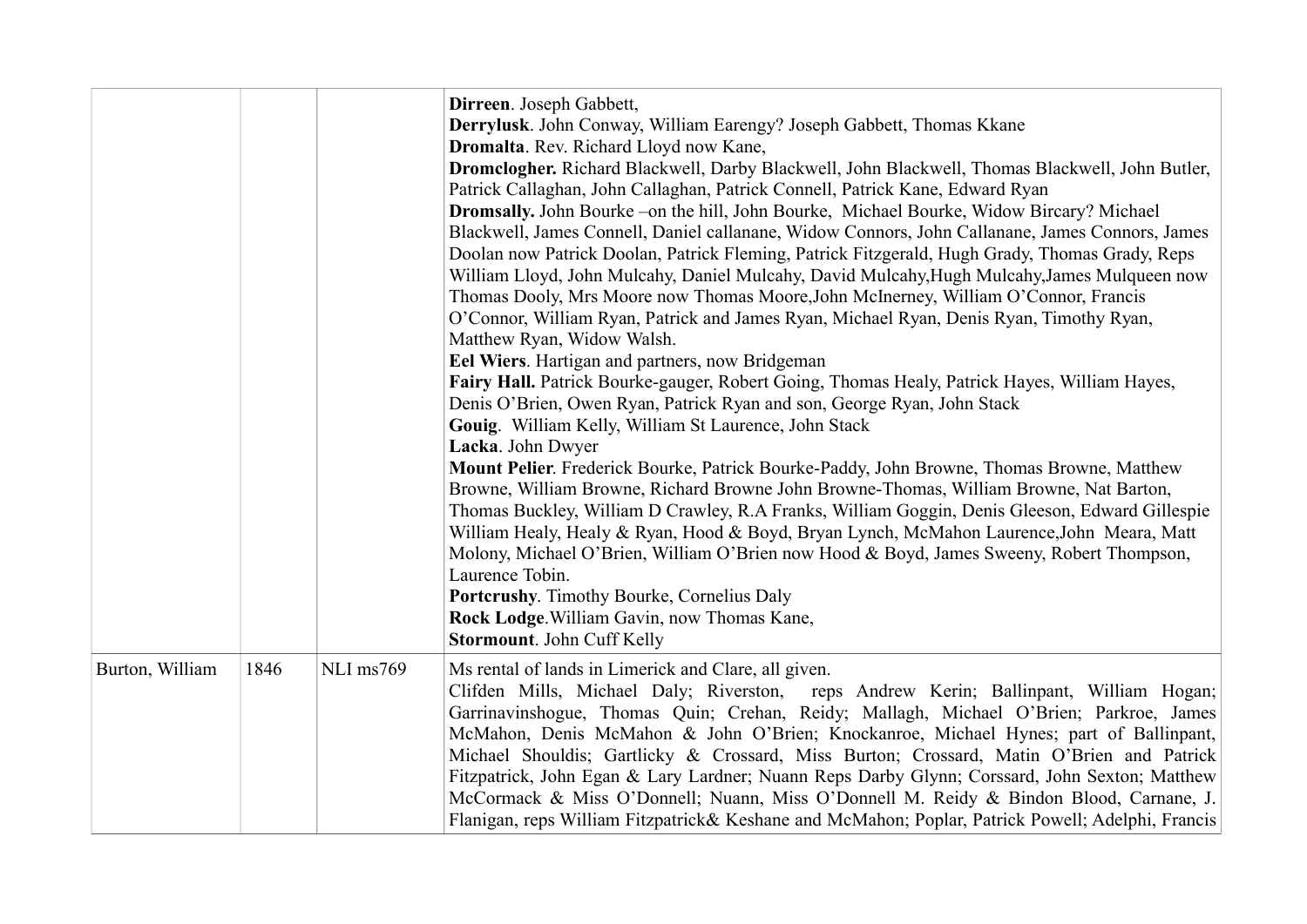|                                                       |               |                     | J. Fitzgerald.<br>Mentions of rev. Nathaniel Burton, Mr Tymons, Thomas Hunt                                                                                                                                                                                                                                                                                                                                                                                                                                                                                                                                                                                          |
|-------------------------------------------------------|---------------|---------------------|----------------------------------------------------------------------------------------------------------------------------------------------------------------------------------------------------------------------------------------------------------------------------------------------------------------------------------------------------------------------------------------------------------------------------------------------------------------------------------------------------------------------------------------------------------------------------------------------------------------------------------------------------------------------|
| Cappamore                                             | 1890-<br>1900 | <b>NLI MS 18322</b> | Ms Rental in copybook; no name of landlord<br>Cappamore Michael McCormack, Timothy Fitzgerald, Mrs John O'Brien, Mrs Humphrys, John<br>Keyes, Matthew Nicholas, Mark O'Brien, Thomas O'Brien, William Lynch, Patrick Murphy, Miss<br>Darcy, Miss Murphy,<br>Pallis Grean. Mrs McKerney, John Birrane (als Byron), Patrick Walsh, John Sulivan, Thomas<br>Andeerson                                                                                                                                                                                                                                                                                                   |
| Cappanahanagh                                         | 1849          | LM0000.1915         | Cappanahanagh. Owneybeg Barony. Printed; extract from OS 6 & 7<br>http://www.limerickcity.ie/WebApps/Museum/museum_details.aspx?RowID=1884                                                                                                                                                                                                                                                                                                                                                                                                                                                                                                                           |
| Carleton,<br>Christopher John<br>George Guy<br>Hunter | 1904          | LM2002.0482.<br>017 | Re boundaries of lands of Mounteagle, Ballinoran, Coolreagh, Ballyfookeen, and Knockaunavoddig.<br>Attached map, copy of parts of OS 6" 38, 39, 46 and 47. Names of affected persons.<br>http://www.limerickcity.ie/WebApps/Museum/museum_details.aspx?RowID=47705                                                                                                                                                                                                                                                                                                                                                                                                   |
| Carter, William & $ c1588$<br>Arthur                  |               | NMM P/49(23)        | Manuscript survey, lands claimed under lease from Sir William Drury. Kenry barony.<br>http://collections.nmm.ac.uk/collections/objects/541703.html                                                                                                                                                                                                                                                                                                                                                                                                                                                                                                                   |
| Carroll, William<br>& Murphy,<br>William Day          | 1857          | LM1997.0076         | Corbally. Counterpart of lease with map.<br>http://www.limerickcity.ie/WebApps/Museum/museum_details.aspx?RowID=20194                                                                                                                                                                                                                                                                                                                                                                                                                                                                                                                                                |
| Chetwood,<br>Johnathan                                | 1806          |                     | NLI 16H32(19) Manuscript, by Fitzsimmons. Ahavulk, Upper Connello. Adjacent lands; Miss Hoffernan, Gurteen,<br>Louge, Moneroe, ; Lady Muskerry Moneroe, Brickfield and Appletown; Lord Courtnay, Ballynisky.<br>Tenants, George Massy, Widow Mackary?, David Cronan, Daniel Hartnet                                                                                                                                                                                                                                                                                                                                                                                  |
| Chetwood                                              | 1816-22       | NLI ms142500        | Ledger re Inch St Lawrence & Ahawilk; names taken from index at front. John and Garrett Barry,<br>Denis Clanchy, Timothy Cangney (sic) & Sons David Cronin, Daniel Cremin, Patrick Divany, James<br>Enright, Denis Farrell, Thomas & John FitzGerald, William Foster, James Fitgibbon, Gibb FitzGibbon,<br>James Gully, Patrick Griffin, John Grogan, James Hickie, Michael Hickie, Jeremiah Hallinan, Daniel<br>Harnett, John & Cornelius Kiely, Widow Kelly, John Lenihan, David Marshall, Richard Marshall,<br>John & James Matthews, Connell & Grogans McEsy? William and Widow Mcesy, John O'Grady,<br>Michael O'Connor, John Penny, Herman Poe, William Walsh. |
| Cloncurry, Lord                                       | 1814          | NLI 21F40(10)       | Mongfune, Owneybeg. Manuscript tenants: Matthew Duhy, David Humphrys, Pat Boyle, James<br>Boyle. Adjoining; Col. Hyde, Glanstone, Rev. Hussey Burgh Belvedere, Gutavacouch, Cappinogue                                                                                                                                                                                                                                                                                                                                                                                                                                                                               |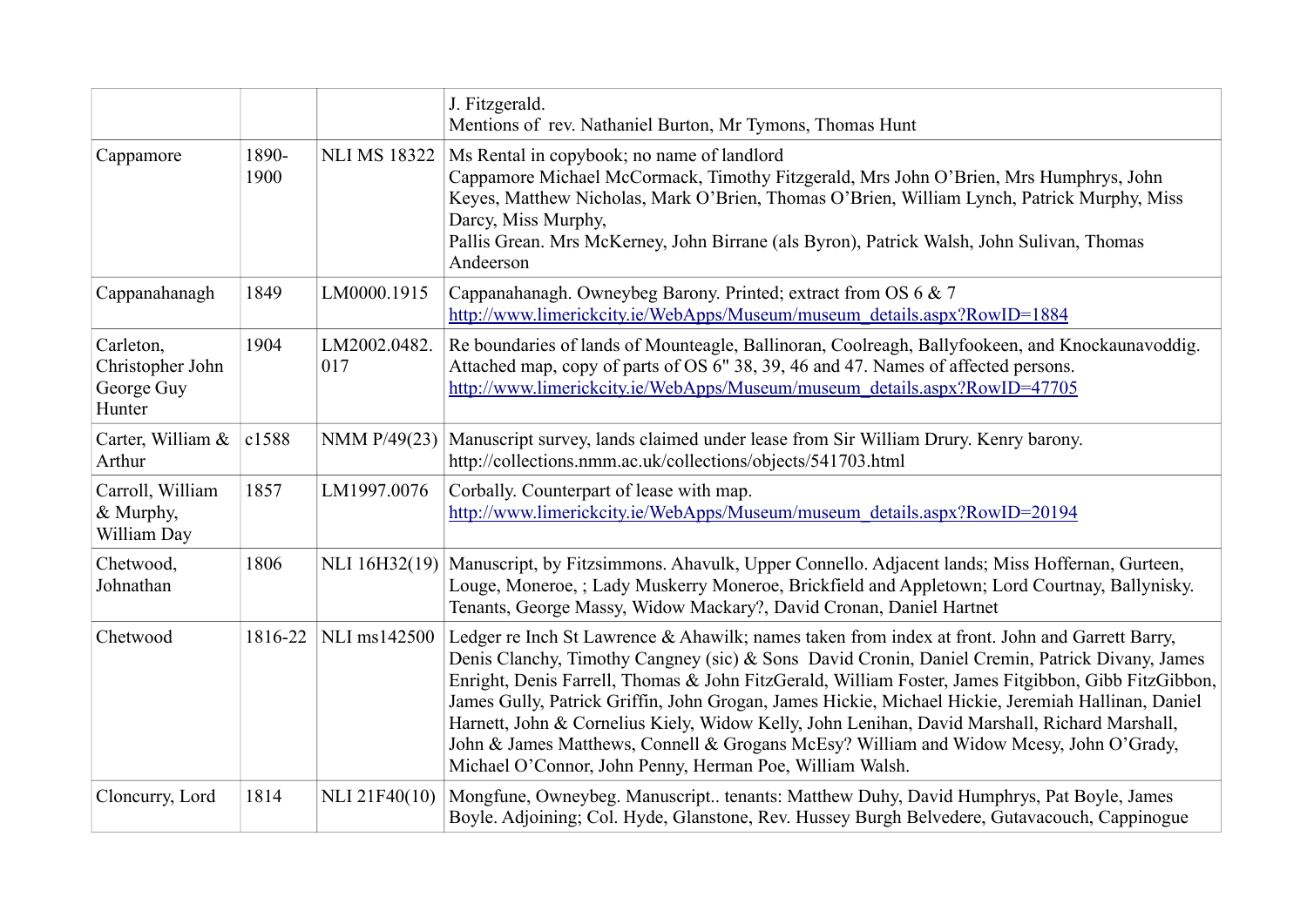|               |                     | Rev. Thomas Grady, Edmond Burke Ballyvoneen.                                                                                                                                                                                                                                                                                                                                                                                                                                                                                                                                          |
|---------------|---------------------|---------------------------------------------------------------------------------------------------------------------------------------------------------------------------------------------------------------------------------------------------------------------------------------------------------------------------------------------------------------------------------------------------------------------------------------------------------------------------------------------------------------------------------------------------------------------------------------|
| 1743-<br>1853 | NLI 21F59(1-<br>24) | Bound volume of manuscript maps.                                                                                                                                                                                                                                                                                                                                                                                                                                                                                                                                                      |
| 1808          |                     | Part of Tubbergeriff, by Thomaas Lynch. Adjacent holdings, Piper and Matthew Shinnors                                                                                                                                                                                                                                                                                                                                                                                                                                                                                                 |
| 1808          |                     | Tubbergeriff by Thmas Lynch; tenants. Patrick Hennessy, Matthew Shinnors, Piper, Houregan.                                                                                                                                                                                                                                                                                                                                                                                                                                                                                            |
| 1818          |                     | Farnane, by James Serry. Shows fields but no tenants. Adjoins George F Evans                                                                                                                                                                                                                                                                                                                                                                                                                                                                                                          |
| 1835          |                     | Tubberagariff, by James Quin. Tenants; Widow Fitzgerald, Edmond Fitzgerald, Michael Hanley,<br>Patrick Shinnors, John Jurden, Widow Shinnors, John Shinnors, Widow Hayes, William Harty,<br>Laurence and Denis Molony, Mistress Hayes,                                                                                                                                                                                                                                                                                                                                                |
| 1853          |                     | Index map to estate.                                                                                                                                                                                                                                                                                                                                                                                                                                                                                                                                                                  |
| 1743          |                     | A map of the Lordship of Abington pertaining to Stepney Rawson Stepney.<br>Furkeal, Mohir, Mungfune, Liscreaagh, Gortvacoose, Crevagh (tenant unclear), Cappanouk, Richard<br>Bourke, Rath Woods, Rath held by Thomaas Barry, Ned Owens part of Graig, Mrs Stepney's part of<br>same, Telford's now held by Patrick Carnie, Farnane held by Michael Barry, Tobergirrive, Patrick<br>Bourke, Richard Heaten, Mrs Dwyers land, Lakyle, Brittas, Dennis Kelly, Gleeson, Teig Kelly and<br>partners, George Teal, Nicodemus, Shinors. (some of names and denominations difficult to read) |
| 1794          |                     | Mungfune Mohir, by John Roe copy of 1773 survey by Pat Roe. No tenants. Adjoining names; George<br>Wilkinson, Col. Hyde, Mr Grady, Lord Carbery.                                                                                                                                                                                                                                                                                                                                                                                                                                      |
| 1816          |                     | Wilton by James Serry. No tenants. Adjoining Rev. Hussey Burgh, Lord Carbary                                                                                                                                                                                                                                                                                                                                                                                                                                                                                                          |
| 1818          |                     | Graig Meadow, by James Serry                                                                                                                                                                                                                                                                                                                                                                                                                                                                                                                                                          |
| 1811          |                     | Cappanuke. Field map. Tenants, William O'Connors, Mrs Lloyd, Martin Ryan, Doctor Keating, Denis<br>Ryan Morgan, Patrick Ryan Morgan, Denis Ryan James, John Ryan Denis, Edmond Ryan, William<br>Connors, David Humphreys, Thomas Madden, James Fleming, Daniel Donovan, Rev. John Gebb,                                                                                                                                                                                                                                                                                               |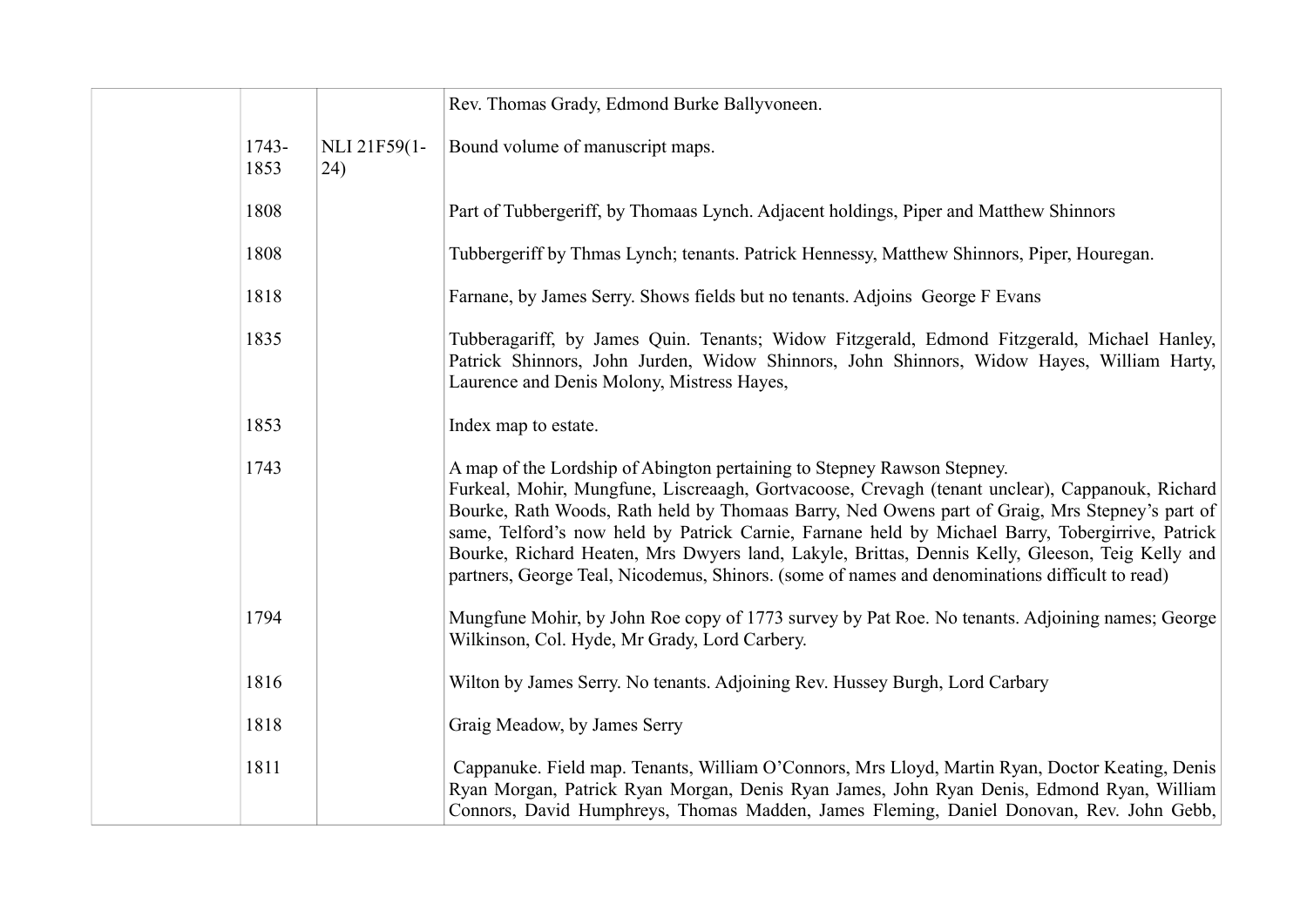|         |                   | William Hilliard.                                                                                                                                                                                                                                                                      |
|---------|-------------------|----------------------------------------------------------------------------------------------------------------------------------------------------------------------------------------------------------------------------------------------------------------------------------------|
| 1814    |                   | Abington Mill set to Benjamin Keys                                                                                                                                                                                                                                                     |
| 1808    |                   | Brittas by Thomas Lynch                                                                                                                                                                                                                                                                |
| 1778    |                   | Brittass. Tenants James and Richard laffen, John Humphrey                                                                                                                                                                                                                              |
| 1808    |                   | Brittas by Thomas Lynch. Holdings, Conway, Ryan, Morgan, Hays, Galvan, Looney Humphrey                                                                                                                                                                                                 |
| 1815    |                   | Ragh Wood, by James Quin. Tenants, Denis and Thomas Ryan, William Mulcahy and Edmond Kenna,<br>William Ward, Patrick Cosgrave, William Nicholson, Darby Carthy, Patrick O'Brien, John O'brien,<br>John and Darby O'Meara.                                                              |
| 1808    |                   | Trace of part of Abbeyowneybeg parish from Down Survey                                                                                                                                                                                                                                 |
| 1797    |                   | Mungfune                                                                                                                                                                                                                                                                               |
| No date |                   | Monfune, by order of Sir Nicholas Lawless. Tenants, George, James, Patrick and William Boyle                                                                                                                                                                                           |
| 1781    |                   | Moha by John Gilhooly. Names, Rev. Richard Lloyd, Denis O'Brien, Mr Wilkinson                                                                                                                                                                                                          |
| 1809    |                   | Bounds of Mongfune, Moher estate of Lord Cloncurry, with Ballyvoreen of Edmond Bourke                                                                                                                                                                                                  |
| 1814    |                   | Part of Mongfune                                                                                                                                                                                                                                                                       |
| 1814    |                   | Mongfune. Tenants. Matthew Duhy, David Humphreys, Patrick Boyle, James Boyle                                                                                                                                                                                                           |
| 1839    | <b>NLI Ms9053</b> | Ms map Mohir & Furkeal by Clarges Greene & Son.<br>Upper Mohir, Bryan O'Brien and Daniel Hayes<br>Lower Mohir, James, Michael, Darby, Martin and James Carey, Michael Fleming, John Shine.<br>Furkeal. Roger Scally, Martin Carey.<br>Rev. Lloyd and Mr Rose dispute some of the land. |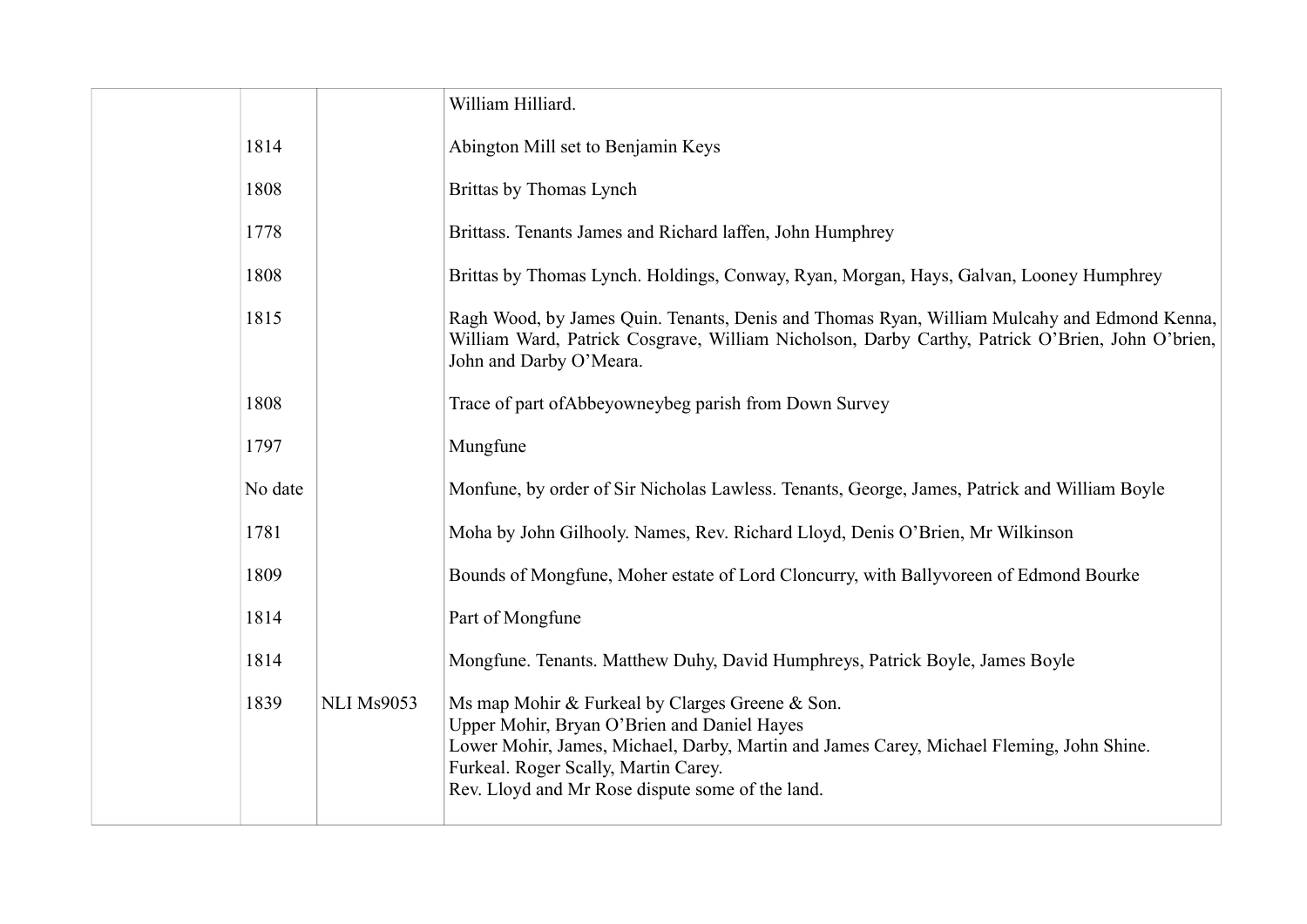| 1818 | <b>NLI Ms</b><br>8183(2)  | Benjamin Keys, Drumela and Lickill Mill; Patrick McNamara rep of D. Ryan Rath; Henry White now<br>John Keane, Knockenery; E. Lloyd, Drumela and Silver Grove; Jeremiah Ryan, Colelistrim; Daniel<br>Costello, Aghacore and Rosebrook; Misses Bourke, Moher; Denis O'BrienGurtavacoose; Robert<br>Smithwick, Liscraigh; Edward Bourke and Rev D, O'Brien, Farnane;<br>Tubbergariff. John Houragan, John Harty, Patrick Hayes (big), Denis Molony now widow, Daniel<br>Hayes, Matthew Shinner, Patrick Hennessy, Patrick Hayes 2 <sup>nd</sup> .<br>Brittas. John Humphrys now Christopher Hayes; Patrick Ryan, James Merrigan's widow, Edmond<br>Gallivan, Lowery widow, John Humphrys.<br>Mongfune, Mathew Duhy, David Humphrys, James Boyle, Patrick Boyle, George Gleeson,<br>Liscreagh; James Boyle, Loughill; Messrs Shomboy, Roche and Massey Abington and part of Graige,<br>Rathwood; Denis Ryan, Thomas Ryan, William Mulcahy, William Ward, Widow Ward, Daniel Barry<br>Edmond and John Kinow brothers, Edmond Kinow and son, Patrick Cosgrave, William Nicholson,<br>William Ryan, Patrick O'Brien, John O'Brien, James? Hill and widow, John O'Mara, Darby O'Mara,<br>John O'Brien, Lame.                                                        |
|------|---------------------------|-------------------------------------------------------------------------------------------------------------------------------------------------------------------------------------------------------------------------------------------------------------------------------------------------------------------------------------------------------------------------------------------------------------------------------------------------------------------------------------------------------------------------------------------------------------------------------------------------------------------------------------------------------------------------------------------------------------------------------------------------------------------------------------------------------------------------------------------------------------------------------------------------------------------------------------------------------------------------------------------------------------------------------------------------------------------------------------------------------------------------------------------------------------------------------------------------------------------------------------------------------------|
| 1853 | <b>NLI Ms 8183</b><br>(4) | Awkward hand<br>Darby Carey, Uppeer Moher; Thomas Hayes, Lower Moher, William Fleming Tur???;<br>Mongfune, George Boyle, Patrick Boyle, William Boyle, Mathew Duhy, Patrick Cane?, Michael ???<br>Michael Devane, Michael Sadlier late J. Boyle, Connor Devane late Mary Malley, John Troy, John<br>Devane, George Duhy.<br>Farnane, Patrick Hanly, David Hanley, Mathew Hickie, late Bogan?, Peggy rep of D. Hayes,, Mrs<br>sarah Costello,<br>Wilton Michael ????, Sir Matthew Barrington, Patrick Nicholason, George Duhy<br><b>Castle Comfort Tom Costello</b><br>Drumeela? Connor hickie, Michael Hickie, John Hickie, Messrs FitzGerald late Bogan? Patrick Keily,<br>Samuel Hayes.<br>Brittas, William Humphries, Thomas Hayes late Christopher Hayes, Denis Hayes late Walsh and<br>Ryan, Michael Ryan, Widow Kerrigan, Michael Ryan late Bourke, Thomas hayes late Martin Hayes,<br>John Walshe<br>Abington Cottage Gerald? James Maher; Abington Mills, John Keays<br>Abington, Miss Rawson, T Massy, Michael Apjohn<br>Coolstrim, Robert Hewron<br>Tubbergarriff, William Burke Edward Fitzgerald, Martin Hayes, William Hickie, Michael Brown and<br>Lawrence Molony; Daniel and John Hayes, Thomas Holmes? Denis Donohoe, John Skinner, Thomas |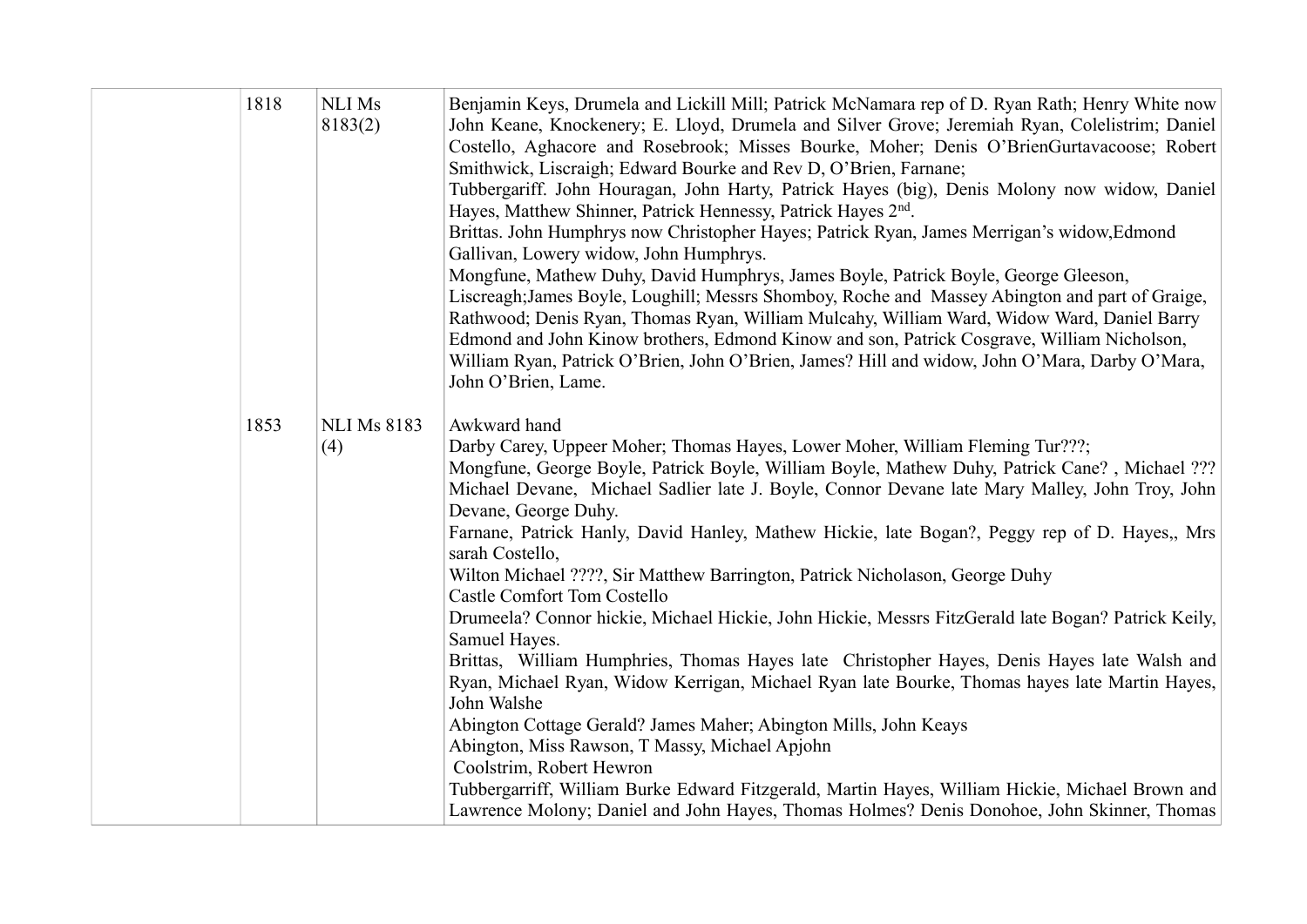|                  |      |                   | McCormick, Eleanor Skinner.<br>Rathwood. John Skinner? John and Darby Mulcahy, Widow Nicholson, Thomas O'Brien, late John<br>Patrick Ryan?, John ward, Daniel Massy,,<br>Gortavagoose? Benjamin Donovan, Daniel Donovan<br>Mongfune, Michael Skehan<br>Knockenery. John Coleman Senior, John Coleman Jnr, Patrick Ryan, Edward Ryan Gerald? James<br>Kenedy, Terencce Frawley? Sarah Quinn, Ann Quinn, Martin Dundon, Elizabeth White, Widow<br>hickey, Michael Walsh, Anthony Humphries, ? Devine, Widow Ryan? George Duhy<br>Rath, George DuhyAnthony Humphries, Mrs John Holmes, Thomas Holmes, William O'Brian,<br>William Frahill, Patrick Ryan, Thomas Barry, Joseph Butler, Michael Ryan? Rev? Henessy? Patrick?<br>Robert Hewson and William Holmes.                                                                                                                                                                                                                                                                                                                                                                                                                                                                                                                                                                                                                                                                                                                                                                                                                                                                                                                                                                                                                                                                                                                                                                                                                                                                                                                               |
|------------------|------|-------------------|--------------------------------------------------------------------------------------------------------------------------------------------------------------------------------------------------------------------------------------------------------------------------------------------------------------------------------------------------------------------------------------------------------------------------------------------------------------------------------------------------------------------------------------------------------------------------------------------------------------------------------------------------------------------------------------------------------------------------------------------------------------------------------------------------------------------------------------------------------------------------------------------------------------------------------------------------------------------------------------------------------------------------------------------------------------------------------------------------------------------------------------------------------------------------------------------------------------------------------------------------------------------------------------------------------------------------------------------------------------------------------------------------------------------------------------------------------------------------------------------------------------------------------------------------------------------------------------------------------------------------------------------------------------------------------------------------------------------------------------------------------------------------------------------------------------------------------------------------------------------------------------------------------------------------------------------------------------------------------------------------------------------------------------------------------------------------------------------|
| Clonmel, Earl of | 1856 | <b>NLI Ms4754</b> | Valuation Survey of Estates of E. of Clonmel. Maps are OS cut out and pasted in, tenants lists in ms.<br>Doon North. John Ryan (Pat), Patrick Ryan, Thomas Keane, Simon Ryan, James Crowe, Cornelius<br>Ryan (Luke), Richard Tracey, James Carroll, John English, Patrick Shannahan, Matthey Ryan, William<br>Ryan, Patrick Martin, Thomas Fitzgerald, Patrick Loughman, Mary Hogan, Michael Darcy, Patrick<br>Darcy, John Ryan Moore, John Dea, Margaret Lonergan, Martin Lysaght, Edmond Ryan, John Hayes,<br>George Franklin,<br>Doon South. John Connor James Darcy, Michael Darcy jnr, Patrick Ryan, John darcy, Michael Tuohy,<br>Honoria Tuohy, Jeremiah Dwyer, Cornelius Dwyer, John Dea, Michael Fleming now William O'Brien,<br>John Dea, Simon Ryan, John Ryan (Moore), John Ryan (Mahony), Michael Darcy, Patrick Darcy,<br>Patrick Wall, Mary Hogan, Bridget Dwyer, William Lonergan, Margaret lonergan, James Lonergan,<br>Martin Lysaght, Edmond Ryan, Martin Lysaghr, John English, George Franklin, John Hayes, John<br>Donohoe, John Hayes, Michael Hays jnr. Patrick Ryan jnr. William Ryan (Mahony), Thomas<br>Richardson, Rev. Patrick Hickey, Patrick Lysaght, Patrick Tracey, Thomas Ryan, Michael Ryan,<br>Mathew Ryan, Cornelius Ryan, William Franklin, Jeremiah Dwyer, William McKinght, Michael Ryan<br>(Mahony jnr), David Phelan, Patrick Gorman, Denis Ryan (Luke), William Fitzgerald, Bridget Ryan,<br>Thomas Wheeler, Thomas Fitzgerald, Michael Richardson, Thomas Ryan, James Ryan, Michael<br>Darcy, Margaret ryan, Robert Darcy, Patrick Ryan minor, Ellen Ryan, Edmund Ryan, Roger Ryan,<br>Thomas Quillinan.<br>Village of Doon. Rev. Patrick Hickey, Thomas Wheeler, Honoria Dwyer, William Murnane, Thomas<br>Quillanan, Edmund Griffin, John Ryan, William Cummins, Denis Ryan (Luke) John Lloyd, Margaret<br>Ryan, Michael Fleming, Anne Tobin, John Griffin, Patrick Connell, Laurence Dwyer, Richard<br>Fitzgerald, Thomas Quillinan, John Kilbride, Richard English, Daniel Moore, Patrick Ryan, John<br>Bryan, John Ryan, James O'Donnell, |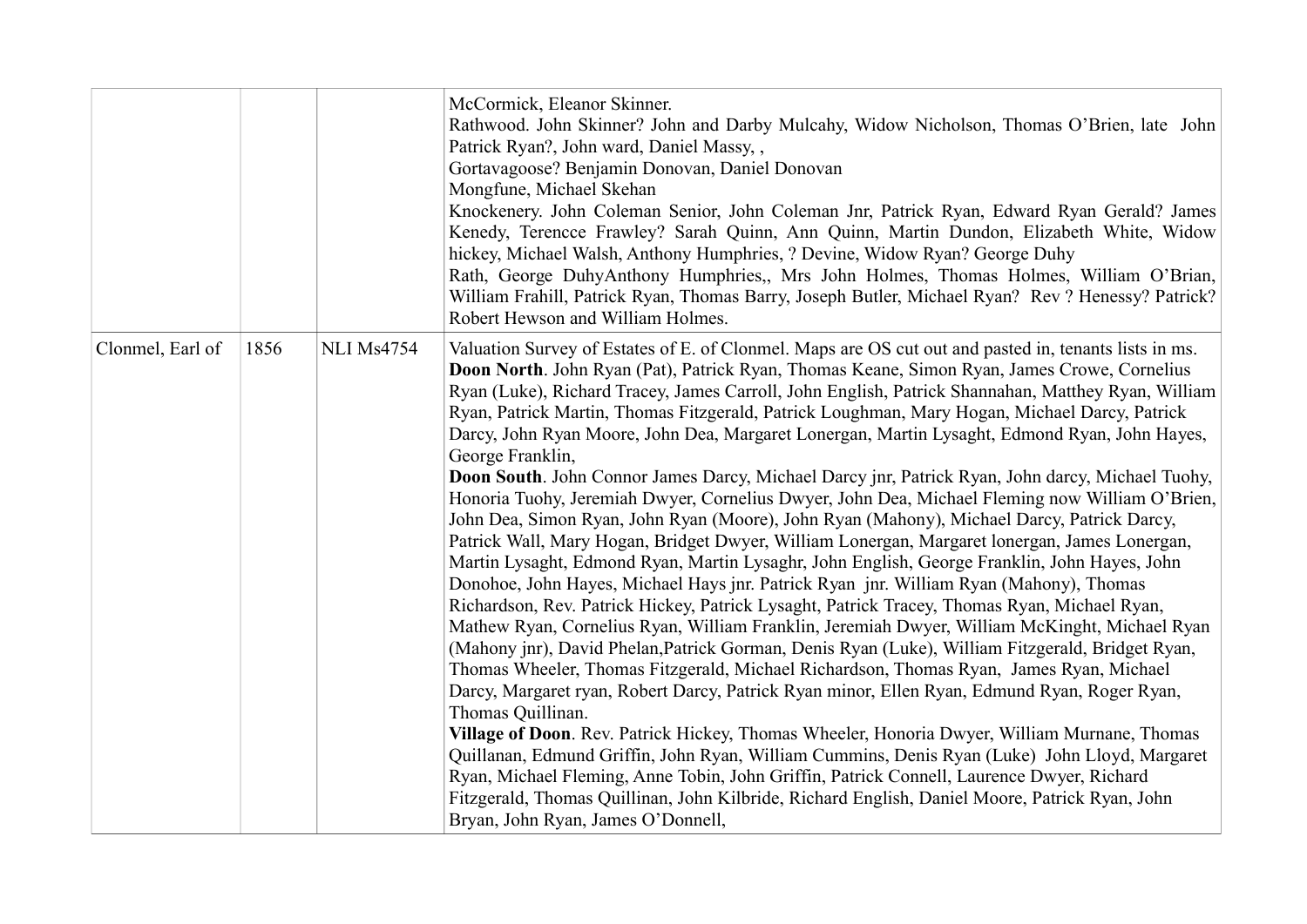|                                           |                  |                 | Lisgaugh. Thomas Ryan (Mahony), John Ryan, William Ryan (Garner), Rev. Patrick Hickey, Luke<br>Fitzgerald, William Ryan, Thomas Ryan, Anne Ryan, Michael Richardson, Richard Hammersley,<br>Michael Kennedy, Catherine Dwyer, William Cummins, James Ryan, William Gorman, Patrick Hayes,<br>William Heffernan, Hugh Sweeney, Miles Sweeney, Michael darcy, Ellen Ryan, John Davern,<br>Margaret Hurley, John Phelan, John Fitzgerald, Thomas Blake, John Whelan.                                                                                                                                                                   |
|-------------------------------------------|------------------|-----------------|-------------------------------------------------------------------------------------------------------------------------------------------------------------------------------------------------------------------------------------------------------------------------------------------------------------------------------------------------------------------------------------------------------------------------------------------------------------------------------------------------------------------------------------------------------------------------------------------------------------------------------------|
| Coolbreedeen                              | 1870             | LM1999.0080     | Coolbreedeen, Owneybeg Barony; (OS6). Manuscript<br>http://www.limerickcity.ie/WebApps/Museum/museum_details.aspx?RowID=21411                                                                                                                                                                                                                                                                                                                                                                                                                                                                                                       |
| Coonagh barony                            | 1824             | NLI 21F40(7)    | Manuscript, colour, Area west of Doon. Tenants, Richard Wheeler, William Crowe, Patrick Hayes to<br>John Moss, Patrick Hennessy, Patrick Ryan, Widows Kennedy, Callaghan and Ryan, Mrs White,<br>William Bakere, Widow English, Edward Brown, Daniel Connell, Philip Ryan, Patrick Fox, John<br>O'Neill, Nicholas Brown, Michael Fox, Daniel Ryan, Widow Collins, William Ryan Early, Patrick<br>Mara, Widow Corbet, William Heany, Widow Mostin, John Callaghan, Widow Godfry, Widow<br>Quinlan                                                                                                                                    |
| Clouny<br>Coolegown                       | 1733             | NLI 16H32(1)    | Clouny/Coolegown, manuscript Other townlands; Castletown McInery, Bealahagran.<br>Tenants etc. For Francis Creed, John Guerin surveyor, Charles O'Dell, Robert Dunsworth, Daniel<br>Quane                                                                                                                                                                                                                                                                                                                                                                                                                                           |
| Compton, Henry                            | 1836             | $LCA$ P23/3     | Rental of properties in Bunlickey, Camheen, Glin, Ballinacurra, High Street Limerick.<br>Tenants. Denis Casey, Representatives D. Drew, Thomas Fitzgerald, Widow Ryan, Representatives<br>Wallace, Thomas and Michael Colopy, William Hayes, Morgan Garry, Michael Ryan, Thomas Ryan,<br>Denis Cosgreve, Pat Shonnessy, Francis Parsons, Captain Hamilton, Pat Culhane, Mrs. Hunt,<br>Representatives Creaghe, Mrs. Corcoran, John Coree, M. Collins, John Culhane, Timothy Campbell,<br>R. Sleeman, G.W. Russell, Thomas Hanley, Daniel Gabbett, John Mark.<br>http://www.limerick.ie/Archives/LCDA/PrivatePapers/P23/P23 3 W.djvu |
| Considine,<br>Hiffernan                   | 1811             | NLI 16H32(4)    | Derk Demesne, photocopy, by John Dawson. Lands; Treanmana, Templebredan, Ballyneety. People;<br>Joseph Ransberry, Trustees of Erasmus Smyth, Mr Moor Lord Egremont, Minor names. Parknahellur,<br>Brickfield, Parkaknockane, Moneduff                                                                                                                                                                                                                                                                                                                                                                                               |
| Corbet, William J                         | 1911             | <b>LCL</b>      | Notice to owners, one map. Part of Corbally. Thomas Mulhall Corbet, trustee.                                                                                                                                                                                                                                                                                                                                                                                                                                                                                                                                                        |
| Corcamore                                 | 18 <sup>th</sup> | LM2010.0132     | Part of; trace from Down Survey.                                                                                                                                                                                                                                                                                                                                                                                                                                                                                                                                                                                                    |
| Courtenay,<br>William (see also<br>Devon) | 1709             | <b>NLI 16F2</b> | Bound set of Ms Maps, Denominations are listed both as in patent and rental roll. Tenants names only<br>recorded here. Map titles in bold, other denominations follow. Some further detals may be gleaned<br>from the observations column.                                                                                                                                                                                                                                                                                                                                                                                          |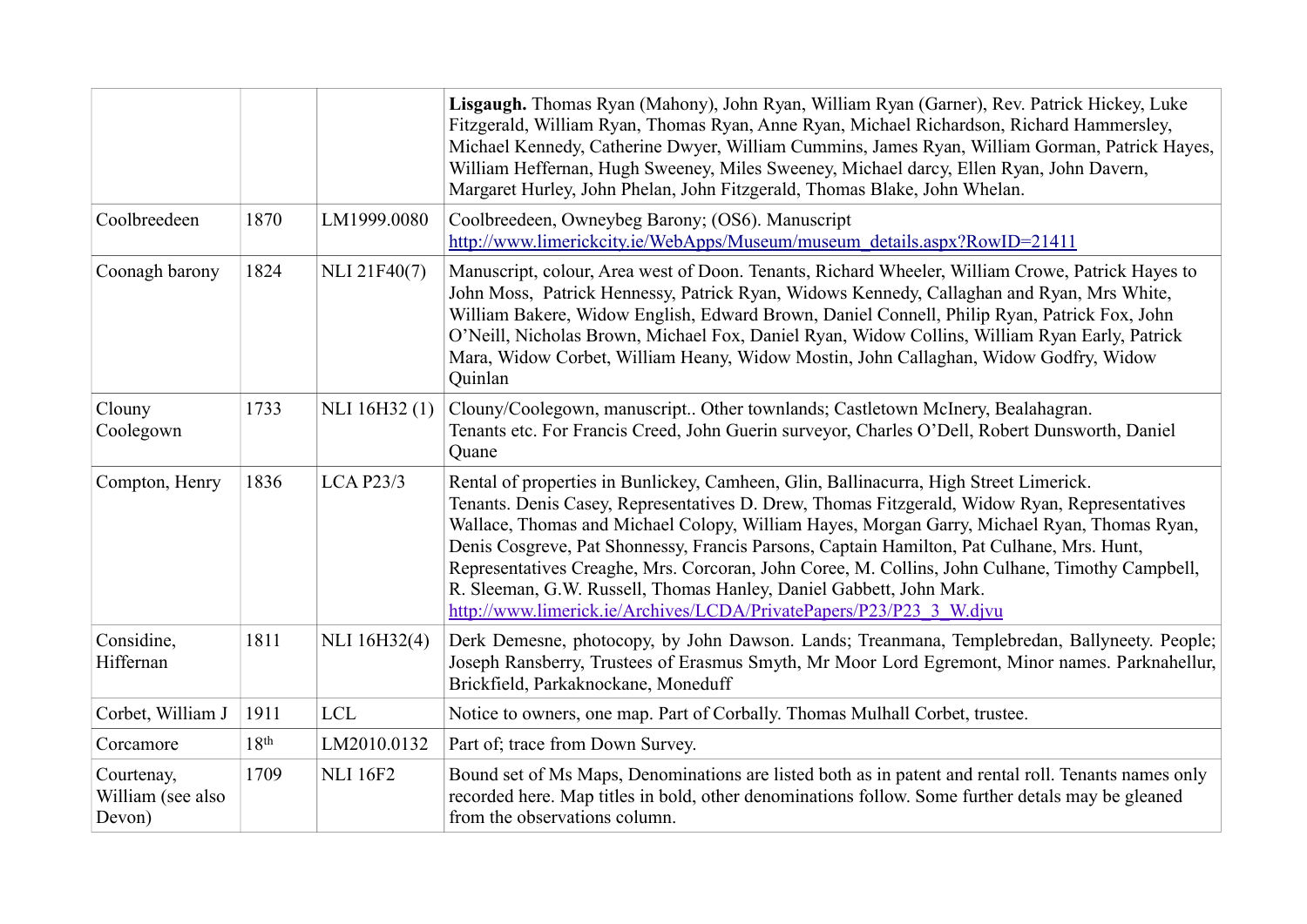| Newcastle. Andrew Mead, John Upton, Charles Reily, Richard Stephens, Richard Nash, Col. John<br>Hurly, Pat Lacy, Thomas Butler, Robert Lacy, Tirlogh McMohun, John Nuton, Patrick Meany,<br>Katherine Burgh, William Cleare, Samuel Peacock, John Coply.<br>Ardnecroghy, Ballygeele Aranagh. Ballintbritt, Cappacullane, Rabane, Ballinvallig, Ballyshane,<br>Ballymackranel, Gortgarry, Aranagh and Tullovanneene, Gurtinrynet, Ballyquirk, Ballyclovane, John<br>Newton, Tirlogh McMohun, Robert Lacy, Thomas Butler, John Heffernane, John Orchard, Hartry |
|---------------------------------------------------------------------------------------------------------------------------------------------------------------------------------------------------------------------------------------------------------------------------------------------------------------------------------------------------------------------------------------------------------------------------------------------------------------------------------------------------------------------------------------------------------------|
| Brude, James Dore, Thomas Mansell.                                                                                                                                                                                                                                                                                                                                                                                                                                                                                                                            |
| Cloonegoleen, Coolecokery, Killard, etc. Ballymorrisheen, Coolenorane, Ballylinderrig,                                                                                                                                                                                                                                                                                                                                                                                                                                                                        |
| Doongonoville Enaghmore, Ballintetrada, Duocalleen, Ballynave, Garrankevane. Thomas Rose, John                                                                                                                                                                                                                                                                                                                                                                                                                                                                |
| Coply, Col. John Hurly, Thomas Kenedy, John Upton, Daniel Martin, Capt. John Lacy, Ed. Tanner<br>and Andrew Mead, John Burgh.                                                                                                                                                                                                                                                                                                                                                                                                                                 |
| Mahoonagh and Grange. Upper and Lower grange, Carugarre, Ivegallohon, Arderine, Ballybrenagh,                                                                                                                                                                                                                                                                                                                                                                                                                                                                 |
| ballynakilly, Kilreedy, Ballyregane. Ed. Darcy, Melchor Lavalen, Kath Burgh, George Upton, Pierce                                                                                                                                                                                                                                                                                                                                                                                                                                                             |
| Hart, Francis Mead, Richard, Nash                                                                                                                                                                                                                                                                                                                                                                                                                                                                                                                             |
| Ballinvullin, Fanlihan etc Ballyregane, Cloonsherick, Camus, Moanleana, Shanragh, Danganbegg.                                                                                                                                                                                                                                                                                                                                                                                                                                                                 |
| Garryduffe. Capt. Milchor Levallin, Francis Brudenett. John Furlong                                                                                                                                                                                                                                                                                                                                                                                                                                                                                           |
| Ballymurragh, Ballycunnon, Ballynahow, and Rathinagh. Kath Burgh, John Orchard, John Coply,                                                                                                                                                                                                                                                                                                                                                                                                                                                                   |
| William Burgh.                                                                                                                                                                                                                                                                                                                                                                                                                                                                                                                                                |
| Ruskagh and Ballyaghan. Capt. John Lacy, John Whittacre.                                                                                                                                                                                                                                                                                                                                                                                                                                                                                                      |
| Glenmore, Lissorland, Rathcaghill, Ballylinane etc. Richard Stephens, Patrick Lacy, Richard                                                                                                                                                                                                                                                                                                                                                                                                                                                                   |
| Roche,                                                                                                                                                                                                                                                                                                                                                                                                                                                                                                                                                        |
| Glenquin, Ballykenny, Ballyowen, Drumroe etc. Teige Connellane, John Upton.<br>Meane, Ballynisky and Curragh. Coolren, Coolosky, Ballyglassane, and Ballygulline, Garbally,                                                                                                                                                                                                                                                                                                                                                                                   |
| Gortnecloghy, Clooncoorovane,. William Langford. Maurice Herbert, Andrew Mead.                                                                                                                                                                                                                                                                                                                                                                                                                                                                                |
| Ballynoe, Kilgolbane, Kiltanna, Rathvreely, Lissinisy. Mrs Bromby, Capt. Thomas Bromby, Francis                                                                                                                                                                                                                                                                                                                                                                                                                                                               |
| Whittaker, Capt. John Pordon,                                                                                                                                                                                                                                                                                                                                                                                                                                                                                                                                 |
| No title. Kilcolman Aghaling, Ballynalaghah, Ballyea, Tirvina, Doonclownlara. George Serles, Patrick                                                                                                                                                                                                                                                                                                                                                                                                                                                          |
| Phelan, Walter Kitson, Meesrs Mead and Darcy, John Lacy, Mathew Spering.                                                                                                                                                                                                                                                                                                                                                                                                                                                                                      |
| Pallice. Carumore, Clooncrippe, Gortnalassagh, Gortacluggin, Kilmeedy, Cloonraske. Capt. James                                                                                                                                                                                                                                                                                                                                                                                                                                                                |
| Dore, Capt. John Walcut                                                                                                                                                                                                                                                                                                                                                                                                                                                                                                                                       |
| Modellies, Ballymongane, Aghavehine, Tullow etc. Acreoure John Coply, Patrick Phelan                                                                                                                                                                                                                                                                                                                                                                                                                                                                          |
| Drumcullaghir. Gorteenagarry, Callice, Ballymongane South, Clowncrew, Kantogher. William                                                                                                                                                                                                                                                                                                                                                                                                                                                                      |
| Agherin, William Anslow, William Langford, William Herbert; tenenment of Shehy, Kerby, Hawkins,                                                                                                                                                                                                                                                                                                                                                                                                                                                               |
| Commans, William Mead and Reardan                                                                                                                                                                                                                                                                                                                                                                                                                                                                                                                             |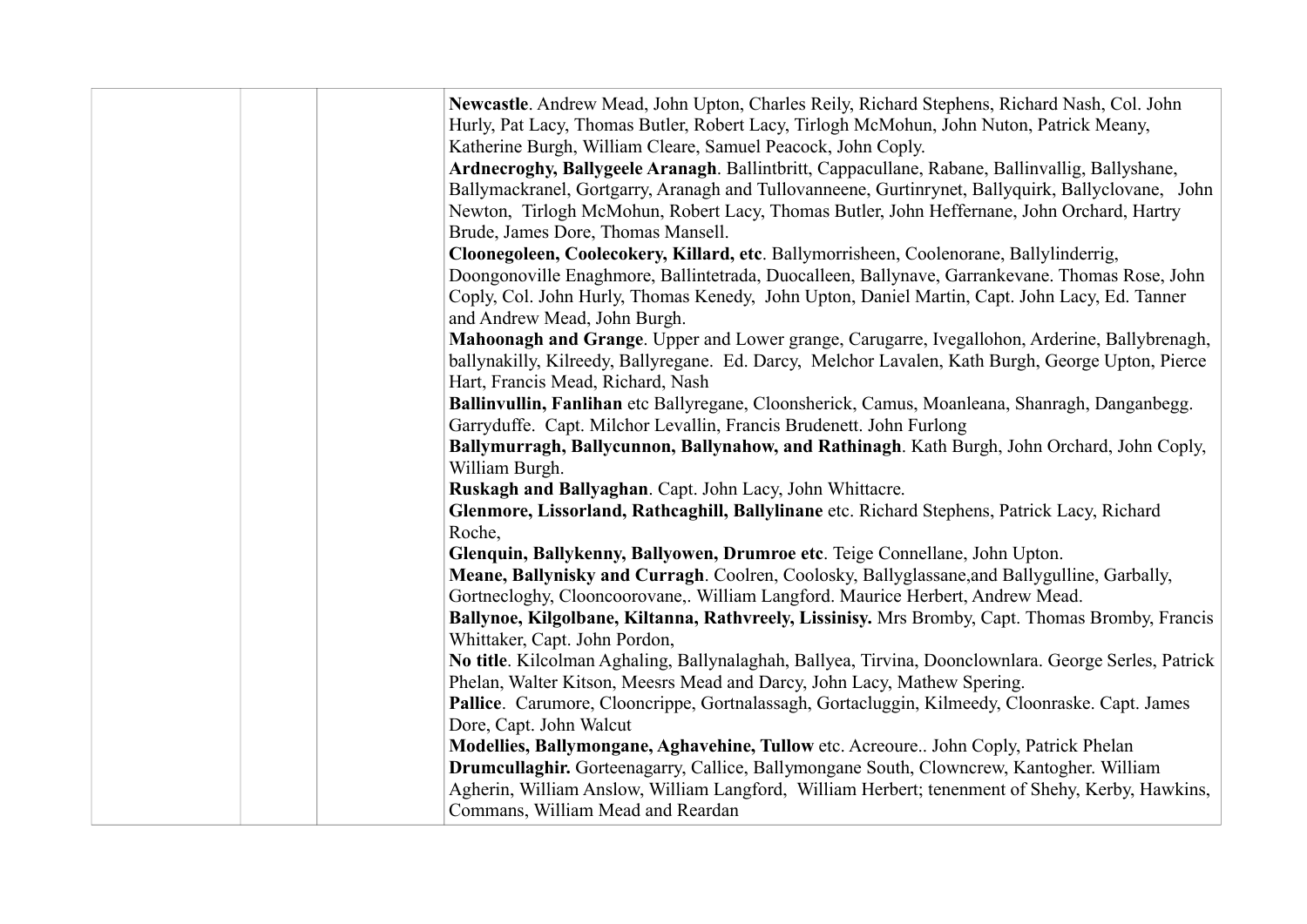|                                      |         |                   | Garryfine. Edward Darcy<br>Templeglentane Kilculline. Maurice Herbert, Richard Stephens.<br>Tullig Mineline, Bealaghbehy. Capt. John Walcott, John Coply.<br>Drumadda. Capt. Pierce Lacy.<br>Glengurt. Capt. Richard Southwell.<br>Drumtarsna. John Hartnett, Richard Hartnett, Teigue Hartnett.<br>Templetlea. William Burgh<br>Kilconlea. Andrew Mead                                                                                                                                                                                                                                                                                                                                                                                                                                                                                                                    |
|--------------------------------------|---------|-------------------|----------------------------------------------------------------------------------------------------------------------------------------------------------------------------------------------------------------------------------------------------------------------------------------------------------------------------------------------------------------------------------------------------------------------------------------------------------------------------------------------------------------------------------------------------------------------------------------------------------------------------------------------------------------------------------------------------------------------------------------------------------------------------------------------------------------------------------------------------------------------------|
| Dean, Robert<br>Tilson               | 1780    | LM1989.0001       | A survey of Ballyneety, Coonnagh Barony; titled on reverse. "A Survey of Magrath's Land".<br>Manuscript. Shows fields and tenants.<br>http://www.limerickcity.ie/WebApps/Museum/museum_details.aspx?RowID=9031                                                                                                                                                                                                                                                                                                                                                                                                                                                                                                                                                                                                                                                             |
| De Lacy Smith                        | 1740-44 | <b>NLI Ms 869</b> | Ms rental, with index at front. Index copied, lands in brackets from body of text; some names without<br>denomination.<br>Thomas Bury (Molanes and Farrenmareene, Mellon etc), John Bury (Ballynacarrigy, Tubbermurry),<br>Timothy Bushell (Ballyshonickbane), George Browne (Ballydoole), Thomas Deely and George Tedler<br>(Grague), George Evans (Milltown and Ballynacourty), John McEnnery (crossed out) John Fosberry<br>(Kilcurly), Thomas Hill, Richard Hill, Samuel Hill, Arundel Hill (Ballycahane), John Henson<br>Ballydoole), Michael Hartney, John Hartney, Dudly Joynt (Ballynacourty), Lawrence Ivors, Thomas<br>Johnston (Ballycasey), John McEnnery (Muckenagh and Farrrinane), Henry Page, Richard Parsons<br>(Ballycasey), James Russell, George Sullivan crossed out and Jon Evans substituted (Drominuna),<br>Thomas Westropp Snr.(Ballyshonickbane) |
| De Vere                              | nd      | LCA P22/176       | Map of Currah and Reingarrave, Co. Limerick. Ballynemony, Clonkelly, Ballylahan, Ringareffe,<br>Killbreedy, Kilevarrage, Ballynegoole, and Lisnemeckey                                                                                                                                                                                                                                                                                                                                                                                                                                                                                                                                                                                                                                                                                                                     |
| Devon, Early of.<br>Courtenay, Pepys | 1910    | <b>LCA P23/20</b> | Sale of town of Newcastlewest.<br>Conditions of Sale; Messrs. William Leahy & Son (Solicitors), Richball Curling (Agent), Right<br>Honorable William Reginald.<br>Denominations: South Quay, Knockane, Chapel Lane, Bridge Street, North Quay, Maiden Street,<br>Church Street, The Square, Maiden Street North, Bishop Street, Old Pike, Rathaneane.<br>Tenants. John Kenny, John Meany, Mary Bargary, Kate Galvin, William Quaid, William Phelan,<br>Maurice Dee, Patrick Neville, Thomas Ahern, Thomas Byrnes, Jeremiah Connors, Ellen Hinchy,<br>Timothy O'Connor, Michael McCoy, John Dore, John Murphy, Jeremiah Murphy, Thomas Wright,<br>John Griffin, Daniel Griffin, Edmond Kennedy, Denis Morrissey, Bridget Morrissey, Denis Collins,                                                                                                                          |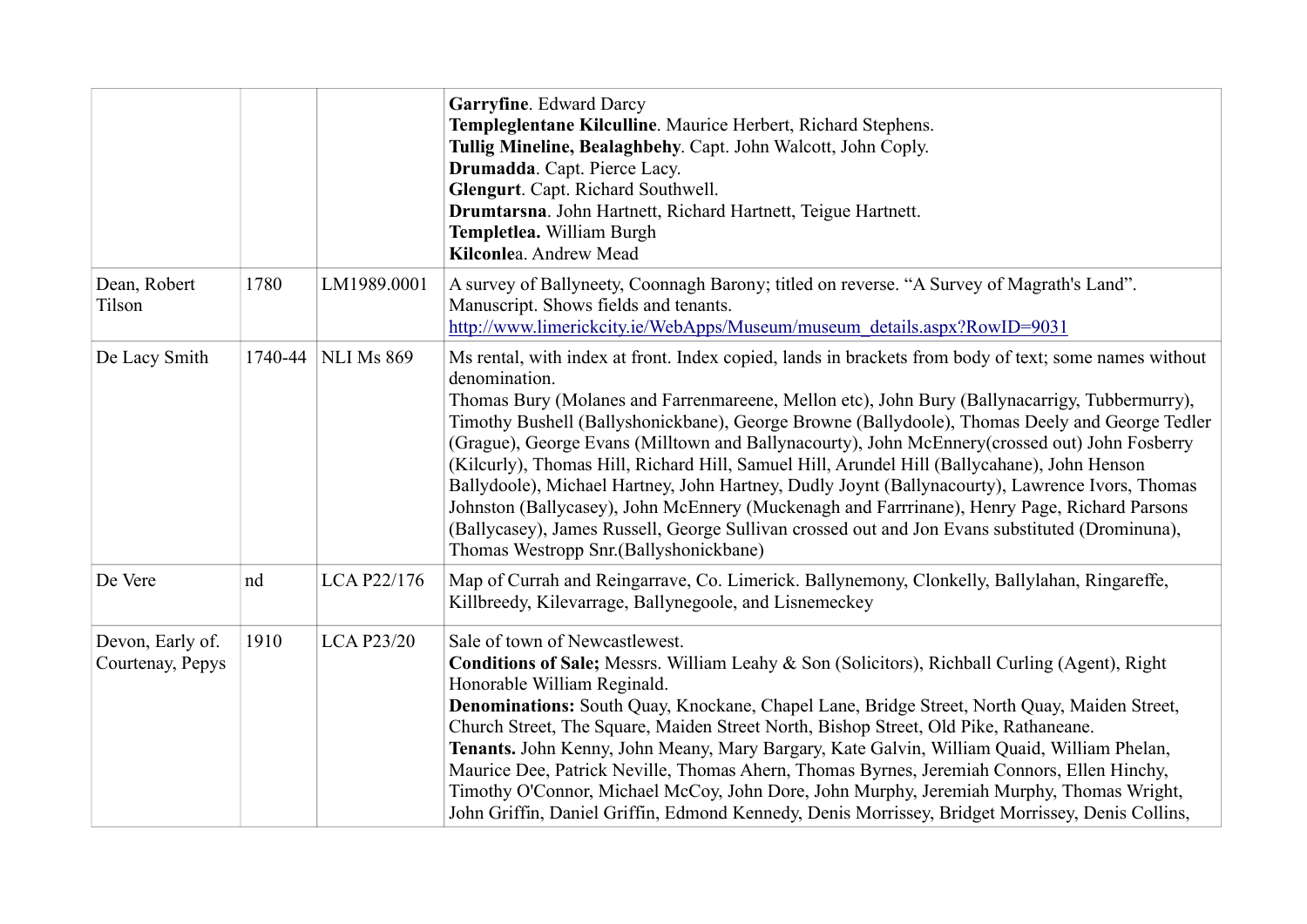|  | Thomas Mackessy, John Liston, Timothy Larkin, Patrick James Liston, Maurice O'Shea, Catherine<br>Keane, William Hanly, Daniel Wren, Hanora Dowling, James Brouder, John Cregan, Ellen Leahy,<br>Cornelius Begley, Andrew Griffin, Denis Griffin, Catherine Harnett, Messrs. J.N. Russell & Son,<br>Patrick Byrnes, Johanna Manning, Michael Moone, Mort Moone, John Kenny, William Griffin,<br>Patrick Griffin, William O'Brien, Jeremiah Clifford, Hannah Leary, Hanora Dore, Mortimer Shine,<br>James P. Lavan, Catherine O'Brien, Timothy O'Connor, Edmond Mulcahy, Mary Harnett, James Fitten,<br>William Kennedy, Mary Dowling, Joseph Cregan, Julia M. Gun, Margaret Sparling, Patrick Hayes, |
|--|-----------------------------------------------------------------------------------------------------------------------------------------------------------------------------------------------------------------------------------------------------------------------------------------------------------------------------------------------------------------------------------------------------------------------------------------------------------------------------------------------------------------------------------------------------------------------------------------------------------------------------------------------------------------------------------------------------|
|  | John Jordan, Mary McAuliffe, Michael Leary, Joseph Singlton, Roger Kevin, Thomas D. Cowper,                                                                                                                                                                                                                                                                                                                                                                                                                                                                                                                                                                                                         |
|  | William Kennedy, Michael Burke, John Doorty, Mary Morrissy, Maurice Kennedy, Susan McDonnell,                                                                                                                                                                                                                                                                                                                                                                                                                                                                                                                                                                                                       |
|  | Margaret Connors, John Casey, Bridget Madigan, Morty Shine, Patrick Doorty, Johanna Cremin,                                                                                                                                                                                                                                                                                                                                                                                                                                                                                                                                                                                                         |
|  | Patrick Cremin, Maurice McMahon, Catherine O'Brien, Cornelius McAuliffe, John Roche, John                                                                                                                                                                                                                                                                                                                                                                                                                                                                                                                                                                                                           |
|  | Harte, Mary Reidy, Michael Peirce, Margaret Murphy, Margaret Collins, Michael Foley, Anne Harold,                                                                                                                                                                                                                                                                                                                                                                                                                                                                                                                                                                                                   |
|  | John Dowling, Patrick Shea, Jeremiah Clifford, Kate Gorman, Rev. Monsnr. Hallinan, James Brouder,                                                                                                                                                                                                                                                                                                                                                                                                                                                                                                                                                                                                   |
|  | Thomas Enright, Hanora Enright, Mary Danaher, Matilda Cremin, William Phelan, Maurice Kennedy,                                                                                                                                                                                                                                                                                                                                                                                                                                                                                                                                                                                                      |
|  | Mary Harnett, John Sexton, Philip Manning, Johanna Manning, Timothy Connell, Daniel McElligott,                                                                                                                                                                                                                                                                                                                                                                                                                                                                                                                                                                                                     |
|  | Anne Harrold, Maurice O'Grady, Catherine O'Brien, John Dee, Agnes Dee, John Walsh, Anne Walsh,                                                                                                                                                                                                                                                                                                                                                                                                                                                                                                                                                                                                      |
|  | David McCoy, Florence O'Connell, Michael McCoy, Catherine Morrison, William Quaid, Johanna<br>Murphy, Richard Murphy, Denis P. McCarthy, James Cregan, William F. Harnett, Maurice Curtin,                                                                                                                                                                                                                                                                                                                                                                                                                                                                                                          |
|  | Timothy Cregan, Catherine Spillane, Anthony Carroll, William Harnett, Bridget Harnett, John Kelly,                                                                                                                                                                                                                                                                                                                                                                                                                                                                                                                                                                                                  |
|  | Mary Scanlan, Timothy Mullane, Timothy O'Connor, Anne Mulcahy, Patrick Sheahan, John Byrnes,                                                                                                                                                                                                                                                                                                                                                                                                                                                                                                                                                                                                        |
|  | James O'Callaghan, John Browne, John Kenny, Gibbon Fitzgibbon, Edmond Kennedy, Patrick                                                                                                                                                                                                                                                                                                                                                                                                                                                                                                                                                                                                              |
|  | Houlihan, Elizabeth Houlihan, John Moore, David Nash, Richard Fitzgearld, Joseph Hanly, Thomas                                                                                                                                                                                                                                                                                                                                                                                                                                                                                                                                                                                                      |
|  | Hanrahan, Matthew McCoy, John Dwyer, Catherine Baker, William Baker, Maurice McMahon,                                                                                                                                                                                                                                                                                                                                                                                                                                                                                                                                                                                                               |
|  | Hanora Dore, John Kelly, Mary Collins, Patrick Condon, Mary Hunt, Thomas D. Cooper, William                                                                                                                                                                                                                                                                                                                                                                                                                                                                                                                                                                                                         |
|  | Staveley, David Nolan, Michael McEnery, Ellen Collins, Catherine McEnery, Mary McCarthy, John                                                                                                                                                                                                                                                                                                                                                                                                                                                                                                                                                                                                       |
|  | Geany, Thomas Walker, John Nash, Mary McEnery, Michael Culhane, James Hannon, Cornelius                                                                                                                                                                                                                                                                                                                                                                                                                                                                                                                                                                                                             |
|  | Curtin, George Latchford, James Callaghan, John Kenny, Hanora Quin, William Kennedy, Patrick                                                                                                                                                                                                                                                                                                                                                                                                                                                                                                                                                                                                        |
|  | O'Connor, John Kelly, Mary Collins, John Kirby, James W. Harnett, Mary Mackessy, Bartholomew                                                                                                                                                                                                                                                                                                                                                                                                                                                                                                                                                                                                        |
|  | Gorman, John O'Brien, Mary Agnes Maume, James Healy, John Roche, John Reidy, Jeremiah O'Shea,                                                                                                                                                                                                                                                                                                                                                                                                                                                                                                                                                                                                       |
|  | Timothy Harte, Anthony Carroll, Mary McCarthy, Daniel Collins, Maurice McMahon, Michael Duhig,                                                                                                                                                                                                                                                                                                                                                                                                                                                                                                                                                                                                      |
|  | Michael Murphy, Mary Collins, John Ahern, James Irwin, Patrick Buckley, Thomas Harnett, Raymond                                                                                                                                                                                                                                                                                                                                                                                                                                                                                                                                                                                                     |
|  | K. Sheehy, Bridget Brennan, John Casey, Patrick Sheahan, Patrick Veale, Timothy Massey, Thomas D.                                                                                                                                                                                                                                                                                                                                                                                                                                                                                                                                                                                                   |
|  | Cooper, Catherine Sullivan, John Condon, Mortimer Moone, Charles King, Catherine O'Connor,                                                                                                                                                                                                                                                                                                                                                                                                                                                                                                                                                                                                          |
|  | Thomas Hurley, Denis Hurley, Thomas Madigan, Mary Walker, John Riordan, Hugh Murray Gun,                                                                                                                                                                                                                                                                                                                                                                                                                                                                                                                                                                                                            |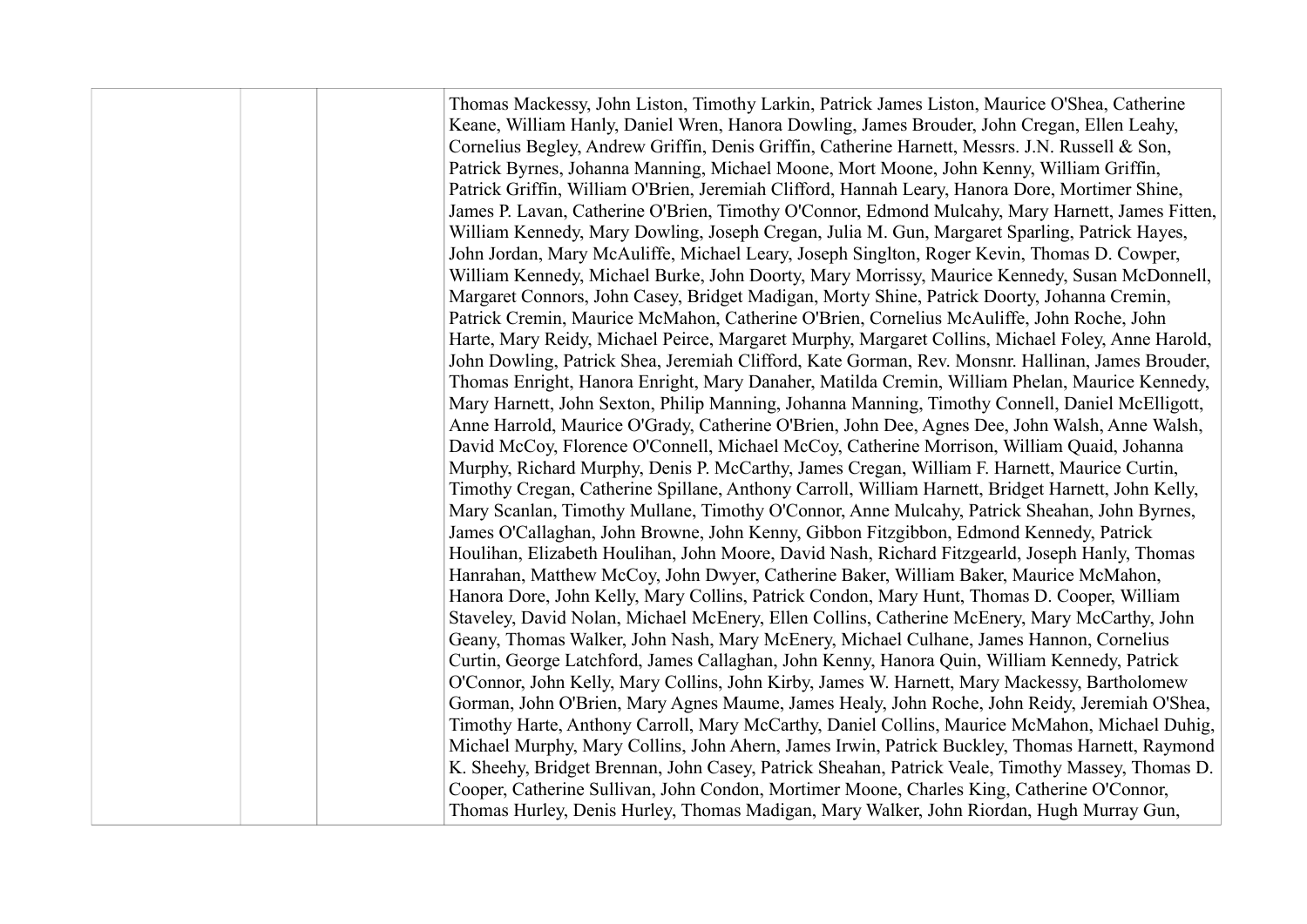|      |             | Elias Cosgreave, Robert Hurley, John Hurley, Michael Moore, John Liston, John Crowley, Richard<br>Nash, Richard Nash Junior, Mary Brouder, Margaret Nash, Johanna Reidy, Margaret Shine, Bridget<br>Lacy, William Histon, Denis Hunt, Mary Scanlan, Bridget Sullivan, Denis Moylan, Margaret Cussen,<br>Thomas Connors, Thomas Roche, William A. Roche, Maurice Quaid, Bryan E. Sheehy, Arthur White,<br>Ellen Meade, George Pierce, Patrick O'Shaughnessy, Maurice Danaher, James Meade, Timothy<br>Larkin, Laurence Curtin, John Brouder, Sarah Cregan, Michael H. Woulfe, David Spillane, John<br>Cronin, Ellen Dooly, Michael Dooly, David Dooly, William Mulcahy, Thomas Dooly, Bartholomew<br>Hynes, John McDonnell, Charles Edward Napier Curling, William Hough, Jeremiah O'Shea, Catherine<br>Moore, John McEnery, Reps. Edmond Naughton, Daniel Ambrose, Robert Reidy, Catherine Cregan,<br>Annie Healy, Patrick Madigan, John O'Hara, Mary Quin, Thomas O'Connor, Mary Mulcahy, Thomas<br>Scanlan, Michael Barrett, John Kelly, Patrick O'Mahony, John Ahern, Mary Connell, James Healy,<br>Ellen Conway, David McCoy, Hannah Veale, Timothy Egan, Michael White, James Callaghan, John<br>Conway, Joseph Hanly, David Nolan, Gideon Reidy, Thomas D. Cowper, John Sommers, William<br>Houlihan, Ellen Connors, Martin Connors, James Roche, Timothy Massey.<br>Tenure & Observations. Rev. Jeremiah. A. O'Connor, Thomas McCoy, John McDonnell, Edmond<br>Kennedy Junior, Kate Morrissey, Patrick Scanlan, Ellen O'Shea, Daniel Leahy, Belinda Liston (Cork),<br>Raymond K. Sheehy, William Wren, John Ahern, John Noonan, Patrick Cregan, Hannah Cregan, Anne<br>Madigan, John Griffin Senior, Patrick Griffin, Catherine Griffin, Mary Griffin, James D. Leahy<br>(agent), John Leonard, John Dore, Thomas McCoy, Anne Cahill, John Moore, James P. Lavan, James<br>Quin, Catherine Harnett, Hanora Enright, Timothy McMahon, Messrs. Spillane, Mary O'Shaughnessy,<br>Elizabeth Madigan, James Mullane, Michael O'Callaghan, John Ahern, Kate Murphy, David Nash,<br>Hanora Enright and Mrs. Enright (Clonlara Co. Clare), Michael Cremin, James Mullane, Bridget<br>Nash, James Nash, Patrick Sheahan, Charles Collins, Richard Nash, James B. Woulfe, Johanna Hogan,<br>Catherine McEnery, John R. Hurley, Dr. John Moore, Robert Cussen, Catherine Moylan, Edmond<br>Connors, George Quaid, Bryan E.S. Sheehy, James Welphy, Thomas E. Lloyd, Teresa B. Kennedy,<br>Philip Danaher, Johanna Burton, Michael Murphy, Johanna Spillane (Listowel), Mary Anne Dooly,<br>Anne Mulcahy, Maurice Dooly, Charles W. Curling.<br>http://www.limerick.ie/Archives/LCDA/PrivatePapers/P23/P23 20 W.djvu |
|------|-------------|-----------------------------------------------------------------------------------------------------------------------------------------------------------------------------------------------------------------------------------------------------------------------------------------------------------------------------------------------------------------------------------------------------------------------------------------------------------------------------------------------------------------------------------------------------------------------------------------------------------------------------------------------------------------------------------------------------------------------------------------------------------------------------------------------------------------------------------------------------------------------------------------------------------------------------------------------------------------------------------------------------------------------------------------------------------------------------------------------------------------------------------------------------------------------------------------------------------------------------------------------------------------------------------------------------------------------------------------------------------------------------------------------------------------------------------------------------------------------------------------------------------------------------------------------------------------------------------------------------------------------------------------------------------------------------------------------------------------------------------------------------------------------------------------------------------------------------------------------------------------------------------------------------------------------------------------------------------------------------------------------------------------------------------------------------------------------------------------------------------------------------------------------------------------------------------------------------------------------------------------------------------------------------------------------------------------------------------------------------------------------------------------------------------------------------------------------------------------------------------------------------------------------------------------------------------------------------------------------------------------------------------------------------------------------------------------------------------------|
| 1808 | $LCA$ P23/1 | Sale of some acres of Devon estate; photocopy list.<br>Lands of: Upper Grange, Arderine, Lissinisky, Kiltanna, Ballynahow, Killaready, Ballynakillibeg,<br>Ballybrenagh, Kilgolbane, Mahonagh, Ballyregane, Garryduff, Curragh, Kilruddane, Felghnehees,                                                                                                                                                                                                                                                                                                                                                                                                                                                                                                                                                                                                                                                                                                                                                                                                                                                                                                                                                                                                                                                                                                                                                                                                                                                                                                                                                                                                                                                                                                                                                                                                                                                                                                                                                                                                                                                                                                                                                                                                                                                                                                                                                                                                                                                                                                                                                                                                                                                        |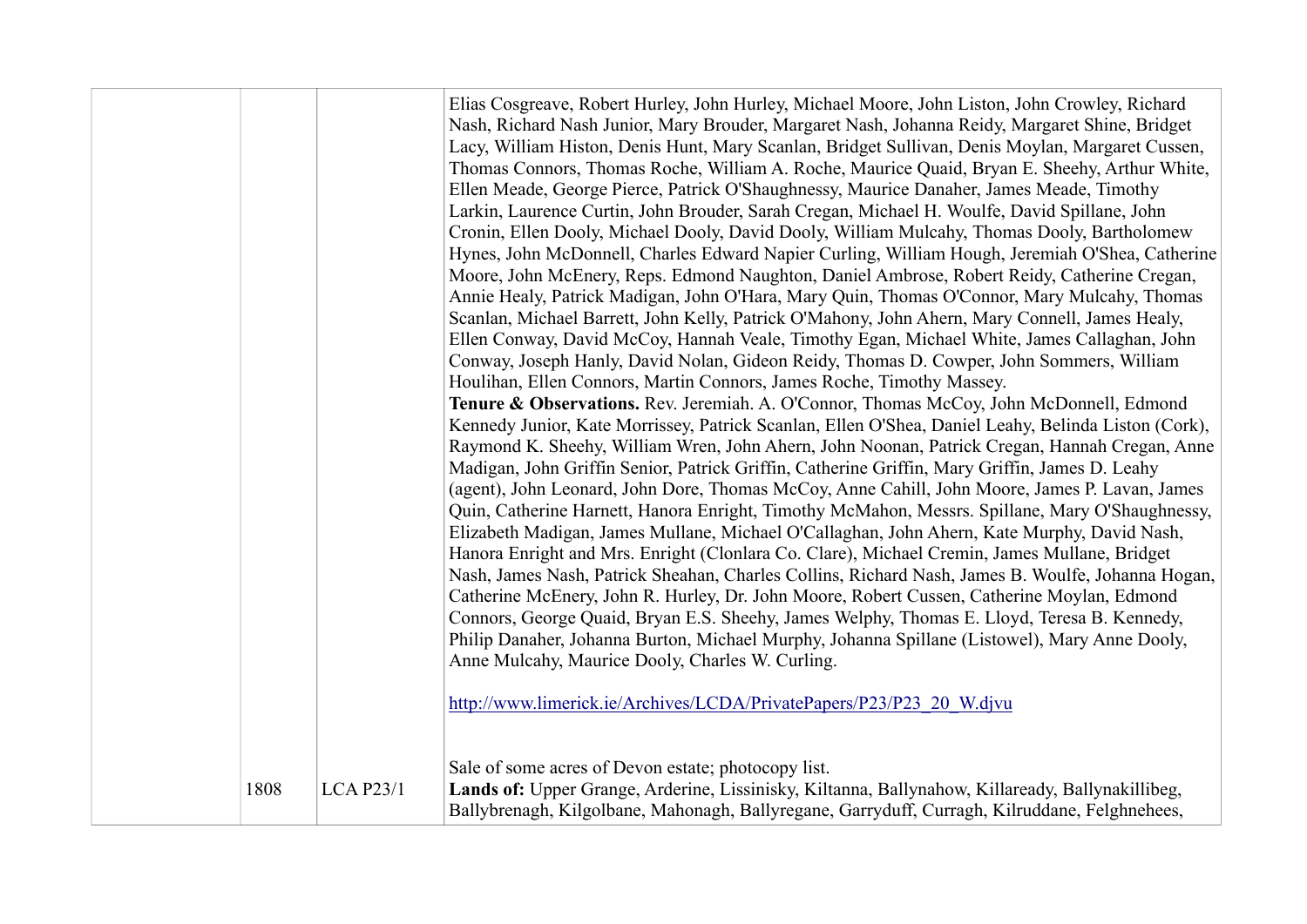|                  | Liseensheely, Gurtacluggin, Killmeedy, Clooncrippy, Tullowe, Moelagh, Agavehine, Kilcolman,<br>Finlihane, Drominbeesom.                                                                               |
|------------------|-------------------------------------------------------------------------------------------------------------------------------------------------------------------------------------------------------|
|                  | Tenants: Derby Curtain, R. Rose's Representatives, James (aged 80) and Conyers Darcy, James                                                                                                           |
|                  | Langford, Thomas Connor, Boles Darcy's Representatives, Messrs. Flynn, Messrs. Fitzpatrick and                                                                                                        |
|                  | Dower, Francis Walker's Representatives, Denis Grumly, Messrs. Mulianes, Messrs. Lloyds, Michael                                                                                                      |
|                  | Mullane, Timothy Collins, John O'Dell Representatives, Edward Lloyd (aged 42), John Gibbon,                                                                                                           |
|                  | Daniel and O. M'Carthy, Messrs. Cronin, Rev. W. Massy (aged 63), David and David jun (aged 22)<br>Griffin, John Griffin (aged about 22), James Griffin (aged about 28), James and John (aged 12)      |
|                  | Mullowny, Thomas Ambrose, Messrs. Dooly's, John Lawlee, P. Ahern, Messrs. Dobbins, Messrs.                                                                                                            |
|                  | Egan, Messrs. Grady and Massey, Messrs. Tierney, Samuel Bennett's Representatives, Daniel Barry's                                                                                                     |
|                  | Representatives, Messrs. Dunworth and Gilburn, Messrs. Keatings, Messrs. Guyry, Messrs. Stokes,                                                                                                       |
|                  | Morgan O'Brien, Richard Plummer (aged 26), Thomas Guyry (aged 24), John Dennaher (aged 30),                                                                                                           |
|                  | John Flanagan (aged 23), John Conway, Morris Dooly, Jeremiah Hallinan, Roger Cavin (aged 22),                                                                                                         |
|                  | James Wall, Daniel Moore, Nicholas Meade (aged 26), Messrs. O'Brien and Dalton, Messrs. Readys,<br>Timothy Corbit, Thomas Dalton, Owen and Darby Ready (aged about 30).                               |
|                  | Names from term of lease column. Flynn (aged 22), James Fitzpatrick (aged 30), D. Fitzpatrick jun.                                                                                                    |
|                  | (aged 18), T. Dower (aged 16), John, Patrick and William Mullane, Edward, Richard and James Lloyd,                                                                                                    |
|                  | John, James and William Mullane, Patrick, Thomas and Edward Collins, John Grumly, Denis Cronin,                                                                                                       |
|                  | Jeremiah Ambrose (aged 22), William Dooly jun., Thomas Dooly, Edmond Dobbins, Michael Egan,                                                                                                           |
|                  | Standish Grady, John, Con and Michael Egan, Matthew Tierney, A. Dooly, John Dooly, J. Keating<br>(aged 38), P. Keating (aged 28), Guyry (aged 18), Stokes (aged 35), James O'Brien, Dalton (aged 30). |
|                  | http://www.limerick.ie/Archives/LCDA/PrivatePapers/P23/P23 1 W.djvu                                                                                                                                   |
|                  |                                                                                                                                                                                                       |
|                  | Sale of part of Devon Estate.                                                                                                                                                                         |
| <b>LCA P23/2</b> | Denominations: Ballygulleen, Kilmeedy, Gurranes, Mahoonagh, Carrugare, Newcastle, Shanrath,                                                                                                           |
|                  | Dromadda, Clash, Cool, Keal, Crattalae, Ballybehy, Dromtrasna, Ballymurrisheen, Cloonagulleen,                                                                                                        |
|                  | Killmurry, Coolanorane, Coolakokerry, Killruddane, Ballylave,<br>Tenants etc; Gibbon Fitzgibbon and his son Edmund (aged 11). George Massy, James O' Grady,                                           |
|                  | Standish O' Grady (aged c.14 yrs). Garret Fitzgibbon, Edward Carmody (aged 16), John Sheehy and                                                                                                       |
|                  | Patrick Sheehy(aged 13 yrs)., Messrs. Rourkes, John Harney and son John(age 24 yrs)., Fleming and                                                                                                     |
|                  | Dore and William Fleming(age14), Daniel Lehy (aged 36). Michael Callaghan and Denis Mc                                                                                                                |
|                  | Carthy, Maurice P. Felan. John Fitzgibbon, Connors and Flanigan, Cornelius Flanagan.                                                                                                                  |
|                  | Michael, John and David Gueiry, Connel, John and Michael Collins, Michael Dower.                                                                                                                      |
|                  | Messrs. Roche and Mc Coy, James Roche (aged 12 years), Timothy Lehy (aged 10),                                                                                                                        |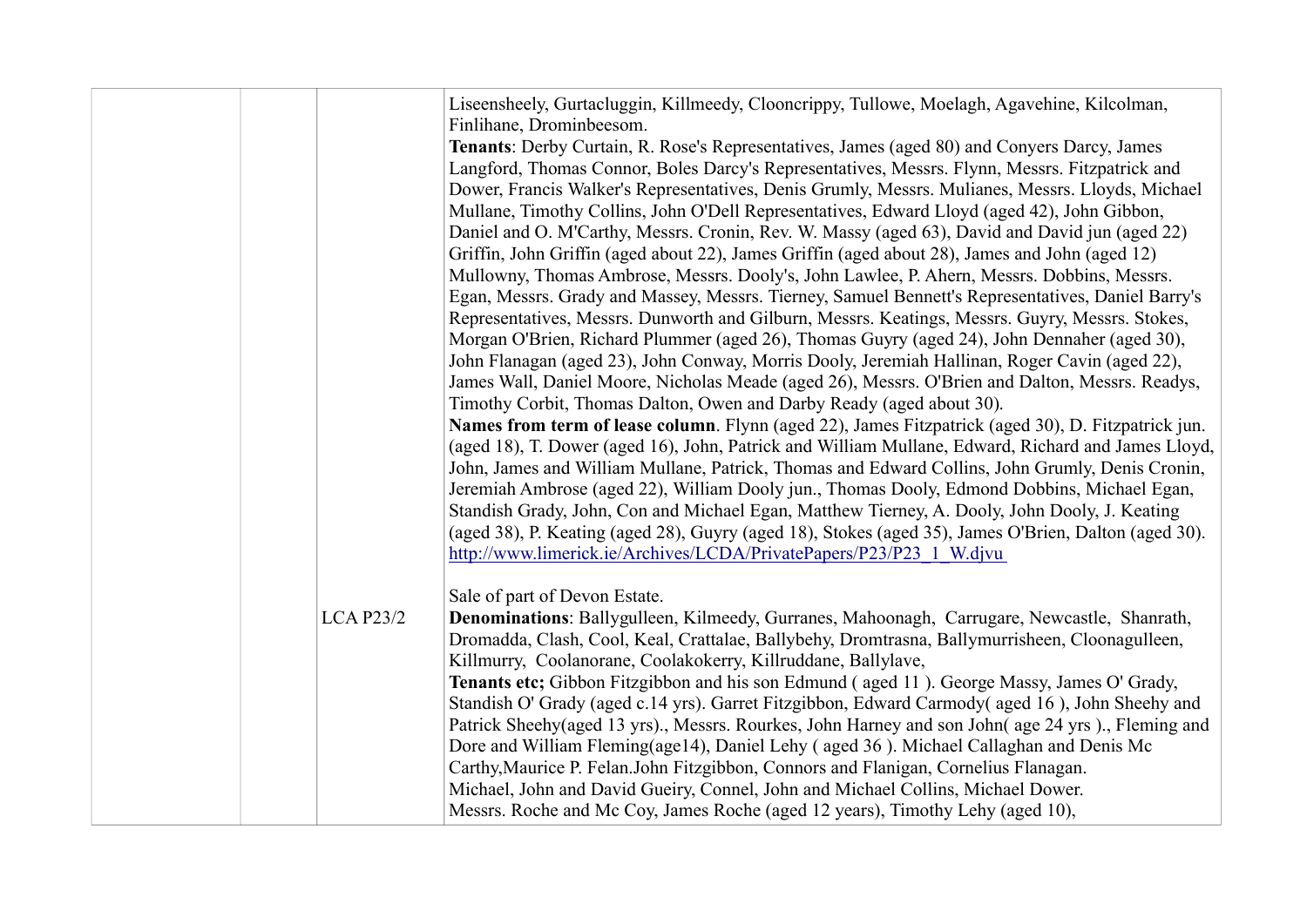|  | John and William Lehy, William Lehy (age 14), James and Dennis Kelly, John Kelly(aged 17 years)<br>Thomas Ahern, Dennis and Darby Quill, Maurice and John Roche, Michael Fitzgerald, Michael<br>Fitzgerald (age 23). Patrick and Timothy Mc Coy, Daniel Mc Coy (aged 10), Daniel Dalton(age 8),<br>Edmund Liston, Patrick Liston(aged 8), Patrick Timothy Mc Coy, John Dalton(age 10), Honora Mc<br>Coy and her son Timothy, Patrick Daniel Mc Coy, John and Michael Connors, Michael Connors (aged<br>22), Michael Kennelly, Timothy Mc Coy (aged 13), Michael Ahern, John Connell, Edmund and<br>Johanna Kelly, Edmund Kelly (aged 12). Patrick White, John White (aged 8), Thomas White (aged 7),<br>John White, Edmund White, Thomas Moore (aged 15), Michael Philip Wolfe, Michael Sheahan,<br>Michael Sheahan (aged 17), John Michael Wolfe, James Wolfe Mastiff, Michael Wolfe (aged 24),<br>Maurice M. Wolfe, Foran and Wolfe, Richard Wolfe(aged 21), Wolfe and Dea, John Dea (aged 14,<br>Wolfe and Skehan, Richard Wolfe(aged 17), James and James Wolfe, Patrick and John Wolfe, Richard<br>Wolfe (aged 26), Maurice Wolfe, Richard Wolfe (aged 11), Richard Wolfe, Patrick Wolfe(aged 17),<br>Dillane and Wolfe, John Dillane (aged 12), Harnett and Wren, Daniel Harnett (aged 7), Maurice P.<br>Wolfe, Patrick Wolfe (aged 8), Maurice Richard Wolfe, Richard and Edmund Wolfe, Cusack and<br>Wolfe, Andrew Cusack (aged 7), William Fuller Harnett, Daniel Riordan, Roche and Cotter, David<br>Edward Roche, John Lehy, Thomas Flynn, Crowley and Harnett, John Harnett, Daniel Tuomy,<br>Thomas Lehy, Denis Riordan, John Riordan, Cornelius Riordan, Thomas Flynn, Matthew Donohue, |
|--|-------------------------------------------------------------------------------------------------------------------------------------------------------------------------------------------------------------------------------------------------------------------------------------------------------------------------------------------------------------------------------------------------------------------------------------------------------------------------------------------------------------------------------------------------------------------------------------------------------------------------------------------------------------------------------------------------------------------------------------------------------------------------------------------------------------------------------------------------------------------------------------------------------------------------------------------------------------------------------------------------------------------------------------------------------------------------------------------------------------------------------------------------------------------------------------------------------------------------------------------------------------------------------------------------------------------------------------------------------------------------------------------------------------------------------------------------------------------------------------------------------------------------------------------------------------------------------------------------------------------------------------------------------------------------------------------------------|
|  | James Roche, Edmund James Roche, Michael Roche, James Fitzpatrick, Michael Edmund Roche,                                                                                                                                                                                                                                                                                                                                                                                                                                                                                                                                                                                                                                                                                                                                                                                                                                                                                                                                                                                                                                                                                                                                                                                                                                                                                                                                                                                                                                                                                                                                                                                                              |
|  | John Lehy, Widow Ellen Lehy, David Michael Roche, Bridget Riordan, John Riordan (aged 19),<br>Richard Collins, Timothy Collins (aged 18), Luke Collins, Bat. Collins (aged 11), Patrick Mc Eniery,                                                                                                                                                                                                                                                                                                                                                                                                                                                                                                                                                                                                                                                                                                                                                                                                                                                                                                                                                                                                                                                                                                                                                                                                                                                                                                                                                                                                                                                                                                    |
|  | John Mc Eniery(aged 13), Garret Connors, John Arraght, John Arraght(aged 2), John Dawley, Patrick                                                                                                                                                                                                                                                                                                                                                                                                                                                                                                                                                                                                                                                                                                                                                                                                                                                                                                                                                                                                                                                                                                                                                                                                                                                                                                                                                                                                                                                                                                                                                                                                     |
|  | Dawley(aged 6), Sullivan and Fitzgerald, Michael Sullivan(aged 17), Constantine Collins, Bat.<br>Collins(aged 7), Denis and John Dawley, Timothy Collins, Daniel Collins(aged 4), William Crowley,                                                                                                                                                                                                                                                                                                                                                                                                                                                                                                                                                                                                                                                                                                                                                                                                                                                                                                                                                                                                                                                                                                                                                                                                                                                                                                                                                                                                                                                                                                    |
|  | William Crowley(aged 5), Donohen and Collins, Jeffery Donohen(aged 4), Daniel Mc Eniery, John                                                                                                                                                                                                                                                                                                                                                                                                                                                                                                                                                                                                                                                                                                                                                                                                                                                                                                                                                                                                                                                                                                                                                                                                                                                                                                                                                                                                                                                                                                                                                                                                         |
|  | Mc Eniery(aged 7), Constantine B. Collins, John Collins, Denis and Maurice Connell, Maurice                                                                                                                                                                                                                                                                                                                                                                                                                                                                                                                                                                                                                                                                                                                                                                                                                                                                                                                                                                                                                                                                                                                                                                                                                                                                                                                                                                                                                                                                                                                                                                                                           |
|  | Connell (aged 13), Patrick Collins, John Flynn, Lawrence and Darby Wren, Darby Wren(aged 15),                                                                                                                                                                                                                                                                                                                                                                                                                                                                                                                                                                                                                                                                                                                                                                                                                                                                                                                                                                                                                                                                                                                                                                                                                                                                                                                                                                                                                                                                                                                                                                                                         |
|  | Daniel Mc Esy, Patrick Riordan, Darby Arraght, James Arraght(aged 21), John Harnett(aged 10),                                                                                                                                                                                                                                                                                                                                                                                                                                                                                                                                                                                                                                                                                                                                                                                                                                                                                                                                                                                                                                                                                                                                                                                                                                                                                                                                                                                                                                                                                                                                                                                                         |
|  | Patrick Quirk, David Quirk (aged 4), John and Ellen Quirk, Michael Kennelly, Mc Carthy and Shea,                                                                                                                                                                                                                                                                                                                                                                                                                                                                                                                                                                                                                                                                                                                                                                                                                                                                                                                                                                                                                                                                                                                                                                                                                                                                                                                                                                                                                                                                                                                                                                                                      |
|  | Daniel Mc Carthy(aged 10), Daniel Keefe, John Keeffe, John William Harnett, William Harnett(aged                                                                                                                                                                                                                                                                                                                                                                                                                                                                                                                                                                                                                                                                                                                                                                                                                                                                                                                                                                                                                                                                                                                                                                                                                                                                                                                                                                                                                                                                                                                                                                                                      |
|  | 16), Daniel Harnett(aged 18), Maurice Harnett(aged 12), Jeremiah Sullivan, Darby Sullivan(aged 19),                                                                                                                                                                                                                                                                                                                                                                                                                                                                                                                                                                                                                                                                                                                                                                                                                                                                                                                                                                                                                                                                                                                                                                                                                                                                                                                                                                                                                                                                                                                                                                                                   |
|  | William Sullivan, Catherine Harnett, Michael Harnett, Maurice Harnett(aged 10), Ellen Harnett,                                                                                                                                                                                                                                                                                                                                                                                                                                                                                                                                                                                                                                                                                                                                                                                                                                                                                                                                                                                                                                                                                                                                                                                                                                                                                                                                                                                                                                                                                                                                                                                                        |
|  | Daniel Harnett(aged 22), Patrick Flynn, William Flynn(aged 10), William Harnett, John Harnett(aged                                                                                                                                                                                                                                                                                                                                                                                                                                                                                                                                                                                                                                                                                                                                                                                                                                                                                                                                                                                                                                                                                                                                                                                                                                                                                                                                                                                                                                                                                                                                                                                                    |
|  | 16), Patrick Harnett(aged 4), Laurence Harnett(aged 12), James Fitzgerald, Patrick Fitzgerald(aged                                                                                                                                                                                                                                                                                                                                                                                                                                                                                                                                                                                                                                                                                                                                                                                                                                                                                                                                                                                                                                                                                                                                                                                                                                                                                                                                                                                                                                                                                                                                                                                                    |
|  | 11), Patrick Fitzgerald, William Flynn(aged 10), William and Thomas Mc Eniery, James Mc                                                                                                                                                                                                                                                                                                                                                                                                                                                                                                                                                                                                                                                                                                                                                                                                                                                                                                                                                                                                                                                                                                                                                                                                                                                                                                                                                                                                                                                                                                                                                                                                               |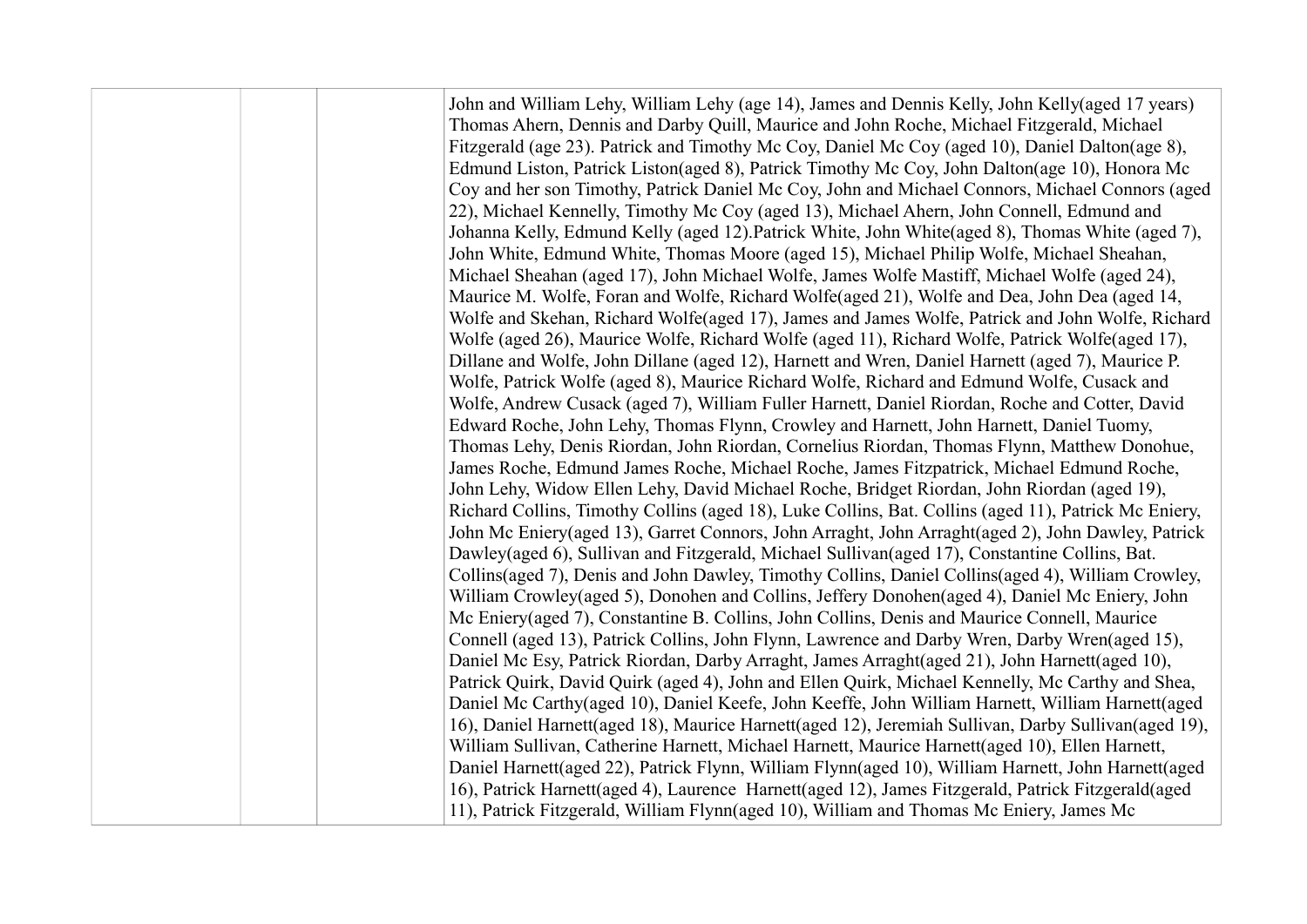|                                    |      |                   | Eniery(aged 4), Michael Walsh, James Walsh(aged 12), John and Lancelot O' Brien, Roger Shine, Dr.<br>John O' Brien, John Boles, Catherine Darcy, John Madison, Michael O' Brien, Michael O' Brien(aged<br>14), Patrick O' Brien, James O' Brien(aged 13), William Cronin, Darby Cronin(aged 6), Thomas<br>Fitzgibbon, Garret Fitzgibbon(aged 16), John and Matthias Bluett, David Griffin, John Griffin, James<br>Griffin, James and John Mullowny, Thomas Ambrose, Jeremiah Ambrose, William Bluett.<br>http://www.limerick.ie/Archives/LCDA/PrivatePapers/P23/P23 2 W.djvu                                                                                                                                                                                                                                                                                                                                                                                                                                                                                                                                                                                                                                                                                                                                                                                                                                                                                                                                                                                                         |
|------------------------------------|------|-------------------|--------------------------------------------------------------------------------------------------------------------------------------------------------------------------------------------------------------------------------------------------------------------------------------------------------------------------------------------------------------------------------------------------------------------------------------------------------------------------------------------------------------------------------------------------------------------------------------------------------------------------------------------------------------------------------------------------------------------------------------------------------------------------------------------------------------------------------------------------------------------------------------------------------------------------------------------------------------------------------------------------------------------------------------------------------------------------------------------------------------------------------------------------------------------------------------------------------------------------------------------------------------------------------------------------------------------------------------------------------------------------------------------------------------------------------------------------------------------------------------------------------------------------------------------------------------------------------------|
| Dickson, Col.<br>John Chadwick     | 1877 | <b>LCA P23/51</b> | Ballyclogh. Sale, no map<br>Michael Furnell, Hon. George Massy, Robert Lloyd Roe, Godfrey George Massy, Edmond Moroney,<br>Anne Vereker, John Augustus Ievers, Julia Moroney, Frederick Furnell, Col. Robert Hume<br>Jane Elizabeth Harris, Michael Hartigan,<br>http://www.limerick.ie/Archives/LCDA/PrivatePapers/P23/P23 51 W.djvu                                                                                                                                                                                                                                                                                                                                                                                                                                                                                                                                                                                                                                                                                                                                                                                                                                                                                                                                                                                                                                                                                                                                                                                                                                                |
| Dowling                            | nd   | <b>LCL</b>        | Denominations; Ballinacurra Bowman, Henry Street, Upper Wellesley Lane, Naughtons Lane,<br>Wellesley Place, Military Road, Richmond Street, Emmet Place.<br>Tenants; Stephen J. Dowling, Reps Cornelius Ryan, Rep Mathew Hanrahan, Reps Charles Lynch,<br>Reps John Potter, Rep Charles O'Hara, Rep J. Naughton, Rep Robert McMahon, Edward Cruse.<br>Tenure; James Black, George Black, Anne Black, Eliza Black, Stephen Charles Denison, William<br>Sloane Stanley, Lee Jorten, John Walker, Edward Murphy.                                                                                                                                                                                                                                                                                                                                                                                                                                                                                                                                                                                                                                                                                                                                                                                                                                                                                                                                                                                                                                                                        |
| Dowling,<br>Jeremiah and<br>Joshua | 1916 | ${\rm LCL}$       | Division of estate left by Stephen F Dowling. 7 sheets of maps with.<br>Denominations; Cashel's Lane, Cross Road, Sexton St. North, Thomond Row, Castleview Ave.,<br>Church Street (Castle Street), Broad Lane, Clare Street, Moore's Lane, Lock Quay, Old Clare Street,<br>Church Street, Cathedral Place, Sarsfield Street, Denmark Street upper, William Street, Anne Street,<br>Erson's Lane, O'Connell Street, Davis Street, Ryan's Lane, Catherine Place, Phayer's Lane, Carey's<br>Road, Glover's Lane, Young's Lane, Richardson's Lane, Lord Edward St., Brown's Lane upper,<br>Caledonian Place, Little Barrington St., School House Lane, St. Joseph Street, Bowman Street<br>(Westland Row), Back Lane-Vizes Fields, Kelly's Row, Punch's Lane, Emmett Place, Mt. Pleasant<br>Avenue, Henry Street, Wellesley Place, Wellesley Lane, Naughton's Lane.<br><b>Tenants.</b> A. Walker & Co., John Sheehan, Francis Jackson, John Reidy, Reps Thomas Goodwin, Mary<br>Moloney, Patrick Sheehan, P.J. Croke, Catherine Colhan, Michael Monahan, Thomas Manning,<br>Murphy, John McKie, Mary O'Dwyer, Alph. Roche, Patrick Frost, E. Fitzmaurice, Charles J. Prescott,<br>Jane Cockburn, M. Glynn, William Gaynor, Bridget McGarry, Denis Sheedy, Patrick Hickey, Bridget<br>Meany, F.J. Keenan, Thomas O'Riordan, Ty. Killeen, John Shinners, Patrick Murphy, Michael Maher,<br>Reps. T. B. Gough, Patrick McInerney, Daniel Bourke, Thomas Ford, Patrick Molloy, Geraghty,<br>Michael Griffin, Daniel Griffin, Arrnie Bourke, John Spillane, Stewarts Ltd., Mary Angley, John |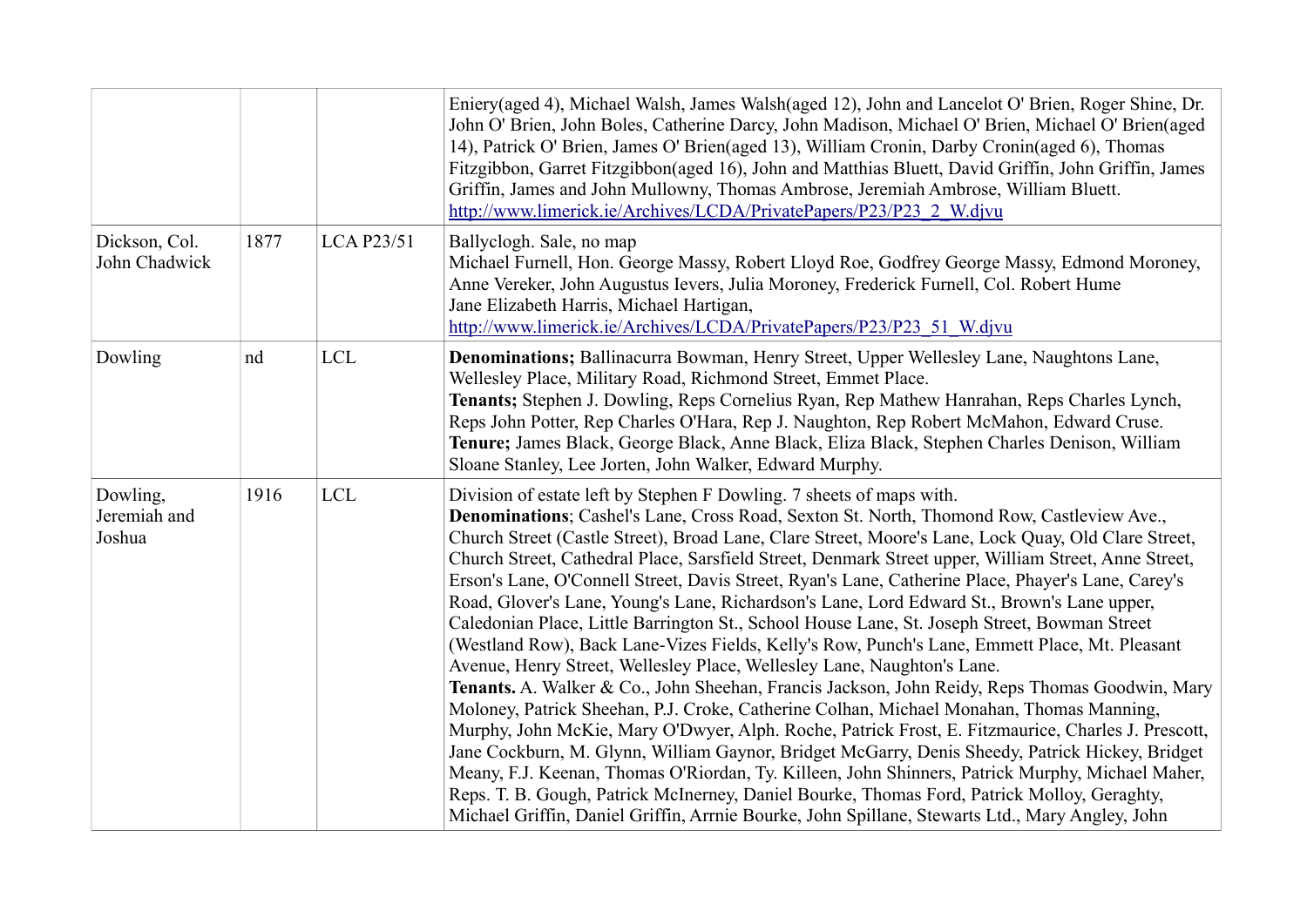|                                       |            | Slattery, Patrick Healy, Ellen Moloney, B. McKnight, Patrick Walsh, James Barry, C. Devane, Patrick<br>Healy, Joseph O'Toole, Michael Grimes, Michael O'Connor, E. Mulcahy, Casey, River Plate Co., T.<br>McGrath, Home & Colonial, Singer Co., Patrick Manifold, Joseph O'Connor, D. Cowhey, Thomas<br>Mooney, Catherine Teiry, James Bourke, Reps. Gordon O'Neill, Reps Anne Pearse, Reps. Edward<br>Hynes, Mn. Brown, James Long, Michael Conway, Thomas Drew, Liston O'Callaghan, Patrick Ryan,<br>Patrick Gilligan, William Keane, Thomas O'Donnell, Thomas McDonagh, John Conway, James<br>Enright, Sr. Leo, Thomas Ryan, William Callaghan, Jeremiah Ryan, John Walsh, Michael J. Ryan,<br>James Harrigan, Rd. Manus, Bridget Hickey, Catherine Mackey, Bridget Carroll, James Halvey,<br>Patrick Horrigan, Reps. John Bannon, Hartigan, John Cronin, John Murphy, Michael Murphy, Patrick<br>Meade, Batt. Dillon, Nash, Daniel Hickey, Hannah Murphy, Mary Kennedy, Patrick Nunan, Michael<br>Walsh, Wr. Brazier, Hanna Fitzmaurice, Joseph Clancy, Eliza Hehir, Thomas O'Boyle, Sn. Storan,<br>William Downes, Patrick Kelly, Daniel Hickey, Michael O'Connell, George Colley, Edward O'Dwyer,<br>John Lynn, John Raleigh, Mary Reynolds, John Howlett, William White, L. Collins, James Whelan,<br>Daniel Mahony, Joseph Ryan, Margaret Sheahan, Reps. Patrick Quin, Maurice Fitzgerald, Patrick<br>O'Brien, George Foley, Michael Ryan, James Barry, Bridget Barrett, William McManus, Robert<br>Borroughs, John McNamara, Barnet Sochat, Joseph McMahon, Thomas Hanrahan, William Murphy,<br>Arthur Deforges, Catherine Jones, James Wallace, Patrick J. Singleton, John O'Connor, Patrick<br>Sullivan, John Egan, Michael Halvey, John O'Connell, James Doyle, Richard Phayer, George<br>Mulcahy, Michael Ryan, William Hannan, Robert O'Brien, Michael Brennan, Alec Roche, James<br>Copus, John Sweeney, Thomas Fitzpatrick, James Gavin, Elizabeth Finn, Mrs. Pat Kenny, Emma<br>Moorehead, Mary A. Fitzgerald, Richard Healy, Barnet Graff, John Hayes, Mrs. John McNeice, Miss<br>Byrne, Reps John Sullivan, Joseph Kennedy, William Fagan, Robert Scanlan, William Carson,<br>Michael Mescall, Michael Ryan, Michael Keating, Thomas O'Brien, John Bourke, Thomas F.<br>McCloskey, Rink Co., Alec Gabbett, Mary Kelly, Daniel Ryan, Patrick Glesson, Patrick Woulfe,<br>Patrick Hayes, Patrick Flynn, William Bourke, Reps. Collins, Ebrill Bros, John Shaw, Michael Clancy,<br>John O'Callaghan, Kate Cusack, Mary Keane, Thomas Bourke, Mary Hison. |
|---------------------------------------|------------|--------------------------------------------------------------------------------------------------------------------------------------------------------------------------------------------------------------------------------------------------------------------------------------------------------------------------------------------------------------------------------------------------------------------------------------------------------------------------------------------------------------------------------------------------------------------------------------------------------------------------------------------------------------------------------------------------------------------------------------------------------------------------------------------------------------------------------------------------------------------------------------------------------------------------------------------------------------------------------------------------------------------------------------------------------------------------------------------------------------------------------------------------------------------------------------------------------------------------------------------------------------------------------------------------------------------------------------------------------------------------------------------------------------------------------------------------------------------------------------------------------------------------------------------------------------------------------------------------------------------------------------------------------------------------------------------------------------------------------------------------------------------------------------------------------------------------------------------------------------------------------------------------------------------------------------------------------------------------------------------------------------------------------------------------------------------------------------------------------------------------------------------------------------------------------------------------------------------------------------------------------------------------------------------------------------------------------------------------------------------------------------------------------------------------------------------------------------------------------------------------------------------------------------------------------------------------|
| Dunraven, Earl of 1910<br>Quin family | LCA P23/19 | Skagh and town of Croom. Rentals and particulars, including maps<br>Mary Carroll(widow), John Mulqueen, Patrick Breen, Anne Hickey, Thomas Leo, William Connery,<br>John Herbert, James Denis Lyons, Henry Montague Lyons, John Cromie Lyons, Joseph Lynch, John<br>Manning, Christina Mary Lynch, James Moriarty, John Moriarty, Johanna Kiely, Elizabeth Shanahan,<br>Bridget Monaghan, Patrick Lynch, Kate Shanahan, Thomas Halpin, Joseph Synan, Patrick Kearney,<br>Ellen Hanrahan, Denis Lyons, Patrick J. Moloney, Ellen Fitzmaurice, Jane Sheahan, Johanna Connell,<br>Mary Connell, Henry George Lyons, Capt. D. Lyons, William Burns, Maurice Burns, John Buckley,<br>Timothy Tierney, M.R. Nugent, John Cregg, Catherine Lynch, Margaret Gleeson, Anne Moynihan,                                                                                                                                                                                                                                                                                                                                                                                                                                                                                                                                                                                                                                                                                                                                                                                                                                                                                                                                                                                                                                                                                                                                                                                                                                                                                                                                                                                                                                                                                                                                                                                                                                                                                                                                                                                              |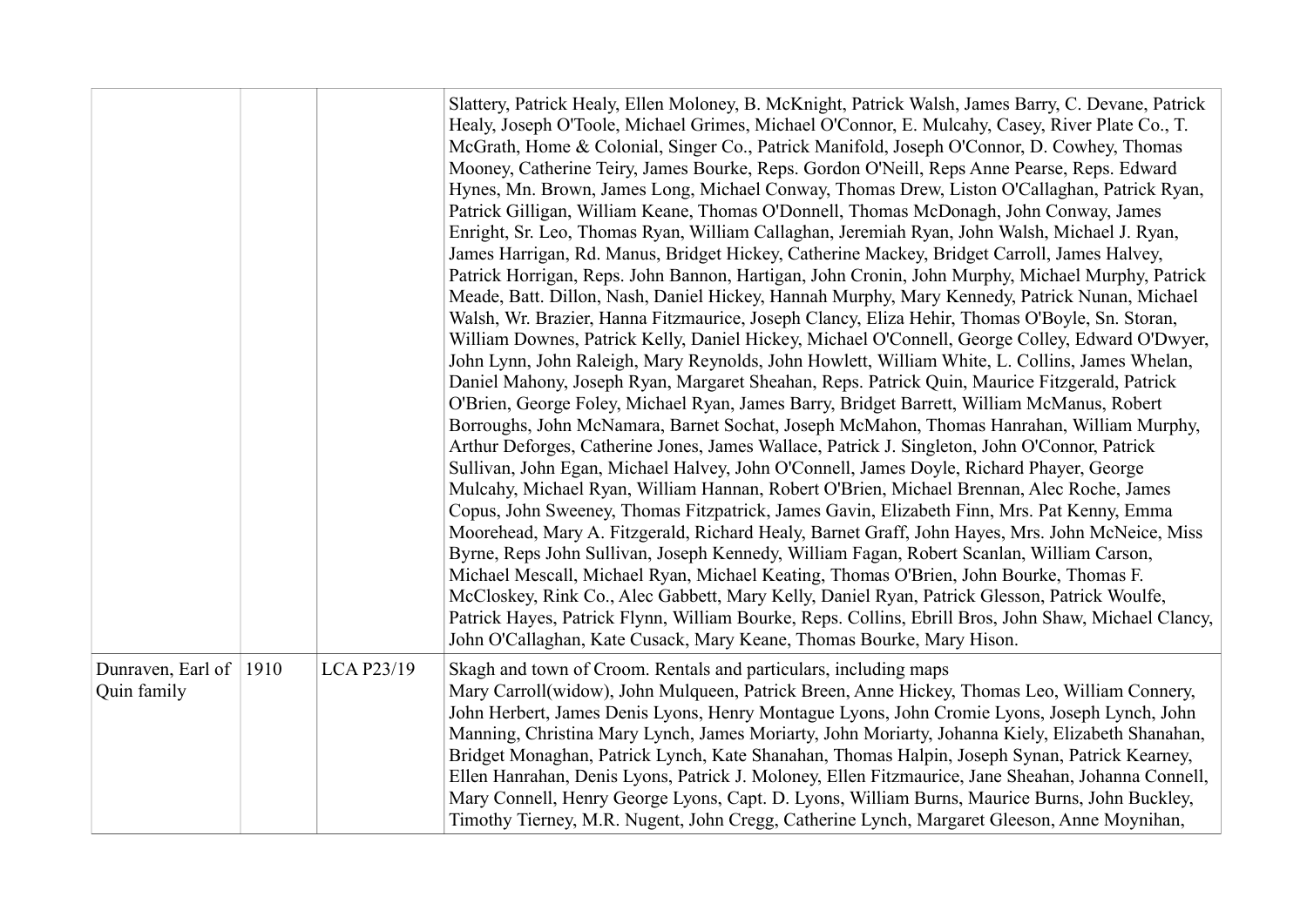|                   |      |                     | Johanna Mc Carthy, Stephen Hastings, Kate Hastings, Michael O' Brien, Timothy O' Brien, John O'<br>Brien, Mrs.B.Lyons, Mrs. Margaret Walsh, Maria Glover, Loughlin Moore, Elizabeth Lyons, Bessie<br>Lyons, Margaret Renihan, John Carmody, Julia Moroney,<br>Maurice Donoghue,<br>http://www.limerick.ie/Archives/LCDA/PrivatePapers/P23/P23 19 W.djvu                                                                                                                                                                                                                                                                                                                                                                                                                                                                                                                                                                                                                      |
|-------------------|------|---------------------|------------------------------------------------------------------------------------------------------------------------------------------------------------------------------------------------------------------------------------------------------------------------------------------------------------------------------------------------------------------------------------------------------------------------------------------------------------------------------------------------------------------------------------------------------------------------------------------------------------------------------------------------------------------------------------------------------------------------------------------------------------------------------------------------------------------------------------------------------------------------------------------------------------------------------------------------------------------------------|
| Ellard, Miss      | 1890 | <b>NLI MS17,069</b> | Photocopy of ms rental. Oola<br>Newtown. Pat Donovan, G.W. Fitzgerald, Michael Kennedy, Pryce Peacocke, James Ryan, Robert<br>Ryan, Jeremiah Birrane jnr, reps. Patrick Ryan, reps. Daniel Ryan, Myles Ryan, Patrick beary,<br>Gortaclareen. Jeremiah Birrane, John Donovan, Anne landers.<br>Farranafina Anne Landers, Thomas Landers, Michael Ryan.<br>Boarkeenig?. Edmond Quinlivan, John Hayes<br>Gortaclareen, Thomas Landers                                                                                                                                                                                                                                                                                                                                                                                                                                                                                                                                           |
| Esterre, H.V. d'  | 1888 | LCA 23/29           | Sale of properties in Westland and Roden Streets and Military Road Limerick. Map absent.<br>Solicitors: Messrs. Sellors & Fitt. Auctioneers: Messrs. Hartigan & Fitt.<br>Denominations: Westland Street (Otherwise Colooney Street), Roden Street, Military Road, Saint<br>Mary's Terrace, Lifford Terrace.<br>Tenants: George Nicholls, Patrick Connolly (16 Nelson Street), John E. King, Miss Hewson, S.<br>O'Flanagan (2 John's Square), Mrs. Kenny, Mrs. Catherine Malone, J. Gunson, Reps. Michael<br>Mortell, Robert McMahon, Reps. Thomas Spellissy, Leahy Arthur per M O'Gorman (Mallow Street),<br>Mr. E. A. Wickham, Mr. L. Summerfield, Mr. W. Rodes, Mr. Ashe, Mr. Culkin, Michael Higgins.<br>Tenure: Robert K. D'Esterre, S. Wormlighton, William Gabbett, Mrs. Anne Hewson, J. Kenny, John<br>Jones, A.J. & P.M. Civil, D. Leahy Arthur, Mrs. Lavinea D'Esterre, Henry V. D'Esterre.<br>http://www.limerick.ie/Archives/LCDA/PrivatePapers/P23/P23 29 W.djvu |
| d'Esterre         | 1913 | <b>LCL</b>          | Particulars of sale, no map<br>Baker Place, Duggan's Court, Queen Street<br>Tenants; Reps. Robert Baker per Messrs. Nash & Son (1,2,3,4 Baker Place), Reps Michael Russell per<br>J. Purcell (1,2,3,4,5 Duggan's court & premises in Queen St. formerly a coach factory).<br>Tenure. Bernard Kavanagh, Mary Anne Wilson, James Dundon Michael, Henry d'Esteree, William<br>Wallace, Robert Baker, Mary Wilson, John J. Carroll, Michael Russell, James Welply, James Wilson<br>Weir, Mercy Anna Weir, Amy Weir, Mercy Winifred Weir, Henry Bowie Fyfe (attorney), Samuel<br>McCall (deceased).                                                                                                                                                                                                                                                                                                                                                                               |
| Evans, Elyston E. | 1867 | <b>NLI 21F123</b>   | Printed, coloured. Parts of Ashill and Portauns. Some field names.                                                                                                                                                                                                                                                                                                                                                                                                                                                                                                                                                                                                                                                                                                                                                                                                                                                                                                           |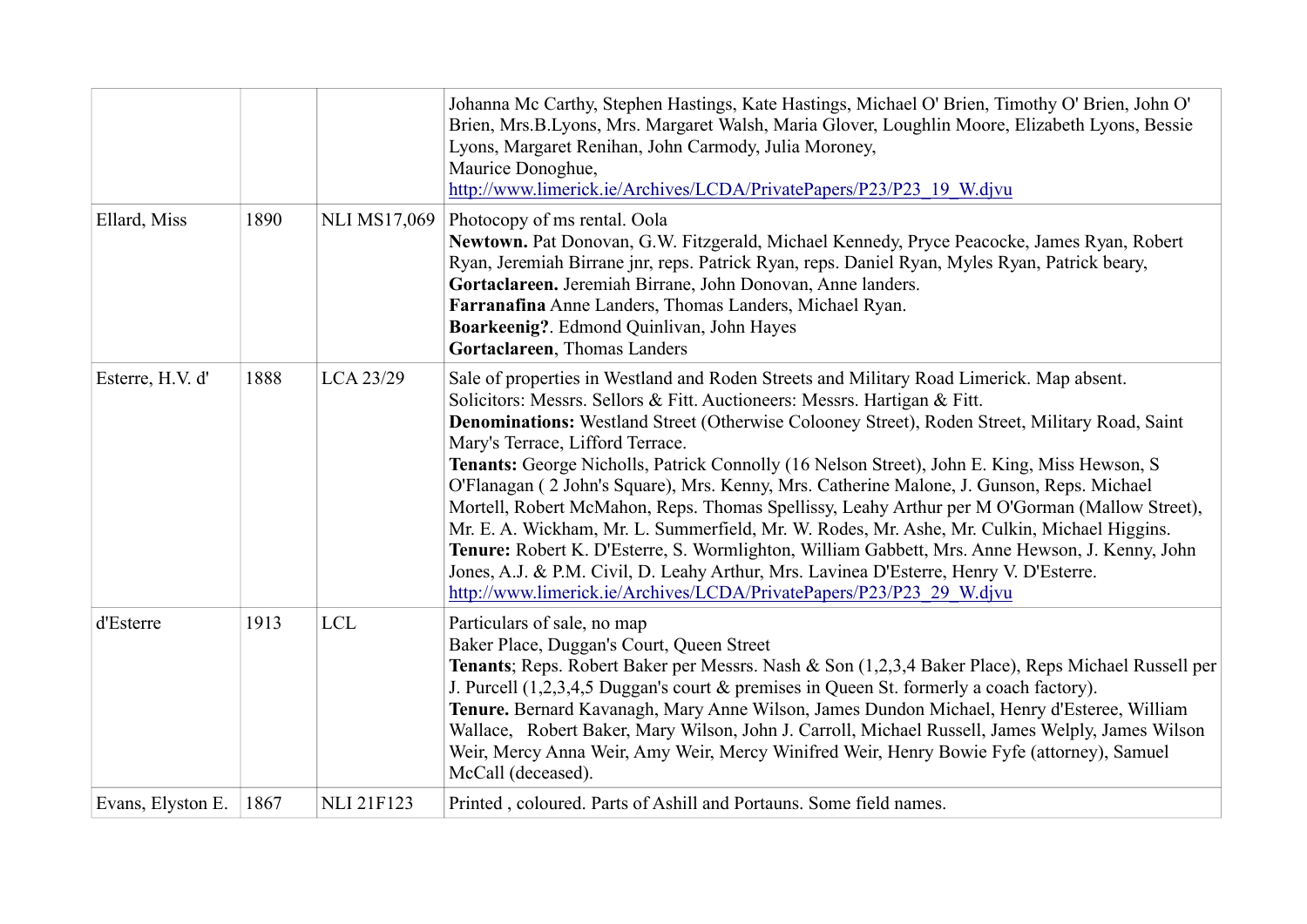|                                    |      |                   | Reps. Of Michael Gilbertson, J. O'Leary, J. Frecke Evans, Denis Linane,                                                                                                                                                                                                                                                                                                                                                                                                                                                                                                                                                                                                                                                                                                                                                                                                                                                                                                                                                                                                                                                                                                                                                                                                                                                                                                                                                                                                                                                                                                                                                                                                                                                                                                                                                                                                                                                                                                                                                                         |
|------------------------------------|------|-------------------|-------------------------------------------------------------------------------------------------------------------------------------------------------------------------------------------------------------------------------------------------------------------------------------------------------------------------------------------------------------------------------------------------------------------------------------------------------------------------------------------------------------------------------------------------------------------------------------------------------------------------------------------------------------------------------------------------------------------------------------------------------------------------------------------------------------------------------------------------------------------------------------------------------------------------------------------------------------------------------------------------------------------------------------------------------------------------------------------------------------------------------------------------------------------------------------------------------------------------------------------------------------------------------------------------------------------------------------------------------------------------------------------------------------------------------------------------------------------------------------------------------------------------------------------------------------------------------------------------------------------------------------------------------------------------------------------------------------------------------------------------------------------------------------------------------------------------------------------------------------------------------------------------------------------------------------------------------------------------------------------------------------------------------------------------|
| Evans, Joseph                      | 1789 | NLI 16H22(22)     | Knockanavohivin and Knockandullis; manuscript colour, by Thomas Magnier. Tenants; Widow<br>English, Garret Hayes, Widow Hanley, John Hogan, Nurs? Hurley, Denis Casey, Thomas English,<br>Richard Ryan, John Hogan, Thomas English. Adjoining Garrydullis, Killeenagallagh, Mr Furnel,<br>Ballyanity.                                                                                                                                                                                                                                                                                                                                                                                                                                                                                                                                                                                                                                                                                                                                                                                                                                                                                                                                                                                                                                                                                                                                                                                                                                                                                                                                                                                                                                                                                                                                                                                                                                                                                                                                           |
| Evans, Joshua                      | 1845 | NAI 999/273       | Rental of estates at, Ballyphilip, Glenstal, Inchiclara and Baneightra                                                                                                                                                                                                                                                                                                                                                                                                                                                                                                                                                                                                                                                                                                                                                                                                                                                                                                                                                                                                                                                                                                                                                                                                                                                                                                                                                                                                                                                                                                                                                                                                                                                                                                                                                                                                                                                                                                                                                                          |
| Rev. Thomas<br>Franklin            | 1819 | LM0000.1910       | Bunovie, Coonagh Barony. Shows fields, with list of tenants. Manuscript.<br>Tenants, Widow O'Brien, Brien O'Brien, Conor Gearon, Patrick Gearon, Michael Murphy, Patrick<br>Cleary, John Curtin, Edmund Ryan, Rodger Loughnane, Patrick Tracy, Edmund Gearon, Denis Harty,<br>Michael Apjohn, William Harty.<br>http://www.limerickcity.ie/WebApps/Museum/museum_details.aspx?RowID=1879                                                                                                                                                                                                                                                                                                                                                                                                                                                                                                                                                                                                                                                                                                                                                                                                                                                                                                                                                                                                                                                                                                                                                                                                                                                                                                                                                                                                                                                                                                                                                                                                                                                        |
| Gabbett, Daniel<br>Fitzgerald M.P. | 1883 | <b>LCA P23/11</b> | Caherconlish, Pust South, Knockroe & Ballybricken.<br>Daniel Fitzgerald Gabbett, M.P., Windham Gabbett, Charles Monck Wilson, Meriel Neville Prior -<br>otherwise Myles, Alicia Maria Prior, Henry Cowper, Rev. Thomas Ellis, George Armstrong, Rev.<br>Arthur Henry Leech, Mary Jane Prior, Mrs. Frances Caroline Twiss, Thomas Frederick Skeffington<br>Phillips, Miss Letitia Holland, William Frederick Holland, Rev. John Power, Michael Ryan, Margaret<br>Bourke, Thomas Conway, John Hannon, Margaret Hartnett, Patrick Kearney, William Burke, Michael<br>Walsh, Honora Mc Namara, Thomas Rice, Anne Power, Michael Creamer, Thomas Johnston, Michael<br>Kenneally, Lawrence Lyons, Mary Hurley, Michael Murnane, Margaret Grady, John Burke, Timothy<br>Ryan, Michael Lynch, Catherine Dwyer, Michael Berkerry, Manus Doran, John Ryan, Joseph Cahill,<br>Thomas Maunsel Wilson, Edward Croker, John Croker, Walter J. De Burgh, Timothy Corboy, William<br>Power, Margaret Ryan, Denis Howley, Kate O' Dea, George Naylor, Michael Hayes, Daniel Mc<br>Namara, Edmond Birmingham, Catherine Fitzgibbon, Lawrence Heffernan, Thomas Murnane,<br>Thomas M. Wilson, David Birmingham, John W. Frend, William Frend, Connor Leary, William<br>Neligan, John Lysaght, Mary Ryan, Daniel Guiry, William Collins, John Fitzgerald, John Shanahan,<br>Johanna Barry, Margaret Donovan, James Whelan, Edmond O' Keeffe, John Fennell, William Ahern,<br>Patrick Leary, Benjamin Frend, Isabella Monck Leech, Denis Diggin, John Lynch, Patrick Boland,<br>Ellen O' Neill, Michael Walsh, Elizabeth Burke, Timothy Mc Namara, Andrew Creagh, Honora<br>Loftus, Denis Murnane, Denis O' Brien, Ellen Hourigan, Dr. Andrew Connolly, Jeremiah Hartigan,<br>William Doyle, Denis Dwyer, George Keays, Edward Smith, Richard Keays, Matthew Mc Namara,<br>Thomas Hanneen, Charles Ahern, Ralph Nash, Patrick Nash, John Fleming, Patrick Gorman, John<br>Nash, William Monsell, Daniel Gorman, James Fleming, John O' Donnell, Thomas Horan, Thomas |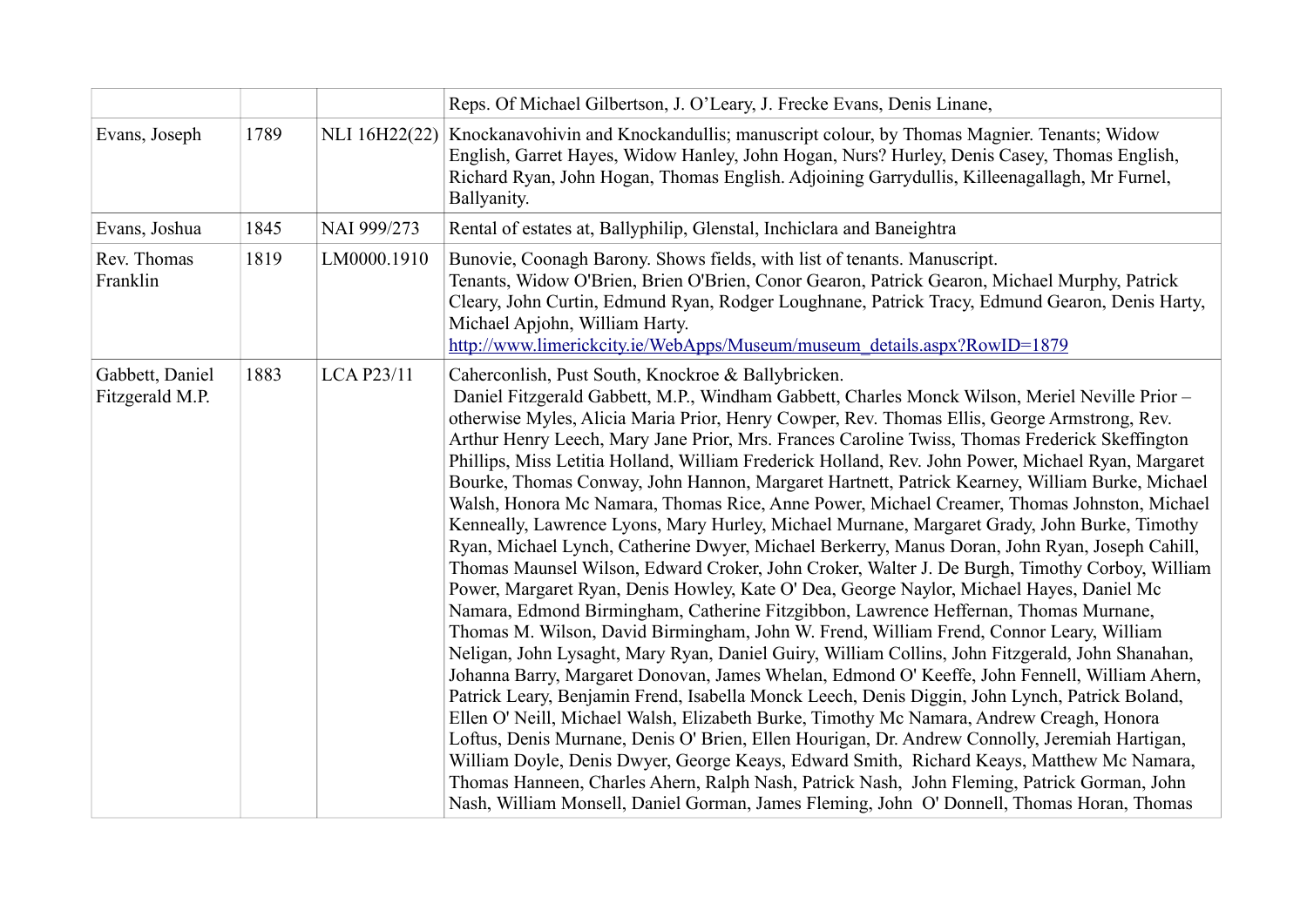|                                       |      |                          | Glasheen, Michael Nash, Daniel Lynch, John Lynch, William Tiernay, John Murnane, John Guinane,<br>Thomas Power, James Nash, Mary Collins, Richard Warren, Thomas Gorman, John Collins, Alley<br>Keays, William Keays, Patrick Leary, James Murnane, Richard Kennedy, John Hinchey, Catherine<br>Hinchey,<br>http://www.limerick.ie/Archives/LCDA/PrivatePapers/P23/P23 11 W.djvu                                                                                                                                                                                                                                                                                                                                                                                                                                           |
|---------------------------------------|------|--------------------------|----------------------------------------------------------------------------------------------------------------------------------------------------------------------------------------------------------------------------------------------------------------------------------------------------------------------------------------------------------------------------------------------------------------------------------------------------------------------------------------------------------------------------------------------------------------------------------------------------------------------------------------------------------------------------------------------------------------------------------------------------------------------------------------------------------------------------|
| Fitzgerald, Peter,<br>Knight of Kerry | 1853 | <b>LCA P23/63</b>        | Rentals and particulars of Kerry estate and Limerick estate of Kilbradan, Lisbane, Creeves and<br>Conigar.<br>Kilbradran: Patrick Scanlan, James Mc Mahon, Widow Cribbon, Widow Casey, Michael Griffin,<br>Widow Walsh, Michael Mc Mahon, John Cusack, Thomas Walsh, James Murray, Patrick Power, John<br>Shaughnessy, Thomas Connolly, Patrick O' Shaughnessy.<br>Lisbane: John Neville, John Farrell, Maurice Fitzgibbon, Michael Fitzgibbon, William O' Brien, John<br>Shaughnessy, Widow Barry, Thomas Healy, Patrick Connor, Thomas Walsh, James Murray, John O'<br>Shaughnessy.<br>Creeves: Ellen Sheehan, Patrick O' Brien, Patt Mc Mahon.<br>Connigar: Patrick Scanlan, John Scanlan, John Walsh, James Walsh, Patrick Maley, John Downey.<br>http://www.limerick.ie/Archives/LCDA/PrivatePapers/P23/P23 63 W.djvu |
| Fitzgibbon, Lady<br>Louisa            | 1890 | <b>LCA P23/13</b>        | Sale of Mountshannon, printed, one map. No tenant list.<br>Denominations: Mountshannon, Lisnagry, Garraunykee, Ballyvollane, Annacotty, Bundotia.<br>http://www.limerick.ie/Archives/LCDA/PrivatePapers/P23/P23 13 W.djvu                                                                                                                                                                                                                                                                                                                                                                                                                                                                                                                                                                                                  |
| Freeman, William                      | 1724 | <b>NLI 16H22</b><br>(10) | Kilreely and part of Oldcourt. Tenants, Daniel Carthy, Mr Collens, Simon Rirdaneas, John Connors.<br>Adjoining; Knockroe, Ryan, Ballykirrans, Ballyneewine, Island Drohid, Banemore, Ballynlocka                                                                                                                                                                                                                                                                                                                                                                                                                                                                                                                                                                                                                           |
| Frost, John                           | 1906 | <b>LCL</b>               | Sale of Gortaklins known as Mulgrave Street, Roxborough Road, Wolfe Tone Terrace, Lord Edward<br>Place. One map<br>Petitioners: Jane Walton and Ellen Walton<br>Tenants: Messrs. William J. Shaw & Son, Reps Michael Frost, Reps Charles Costelloe, Reps John<br>Bouhan, Reps. Jonathan Thompson.<br>Tenure: Henry Watson, Messrs. William J. Shaw & Sons, Patrick Noonan, Mrs May Collins, Richard<br>Gibson, Messrs. Pearson and Rutter, William John Shaw, James Thompson Shaw, John Reddan,<br>Thomas Kane, John Chapple, Martin Honan, Martin Honan Burke, Alexander and William John<br>Duffield, Andrew Watson, Grorge Vincent Watson.                                                                                                                                                                              |
| Gabbett, Rev.                         | 1889 | <b>LCA P23/31</b>        | Shelbourne House and place in Kilkee.                                                                                                                                                                                                                                                                                                                                                                                                                                                                                                                                                                                                                                                                                                                                                                                      |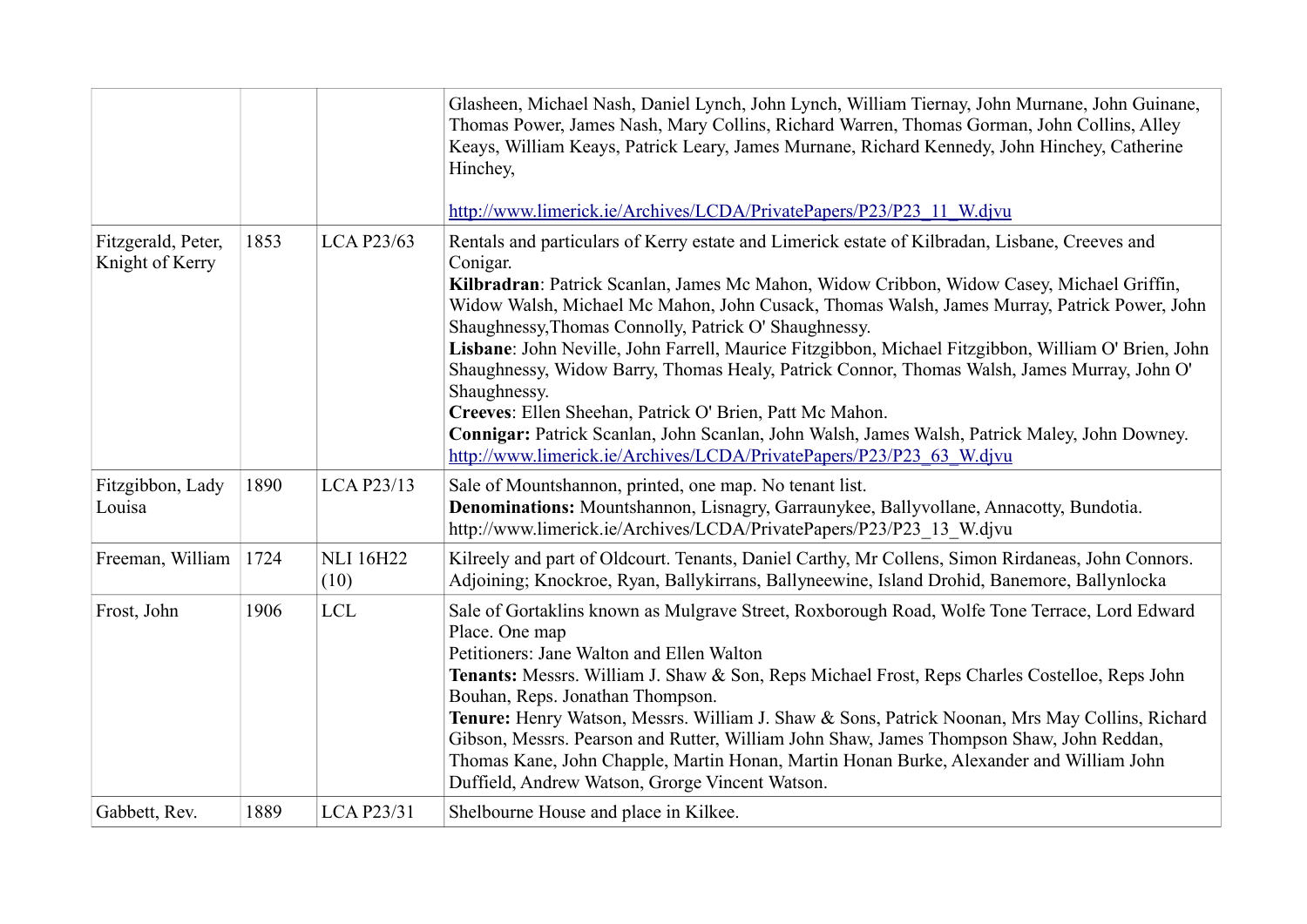| Joseph    |             |                           | Horatio Nelson Seymour, Thomas Kinnevane, Robert Maunsell Gabbett, Rev. Richard Dickson, Anne<br>Osborne, Mrs. Elizabeth Massy, Widow Cahill, Edward Cruise, Francis C. Sykes, Rev. William R.<br>Dickson,<br>http://www.limerick.ie/Archives/LCDA/PrivatePapers/P23/P23 31 W.djvu                                                                                                                                                                                                                                                                                                                                                                                                                                                                                                                                                                                                                                                                                                                                                                                                                                                                                                                                                                                                                                                                                                                                                                                                                                                                                                                                                                                                                                                                                                                                                                                                                                                                                                                                                                                                                                                                                                                                                                                                                                                                                                                                     |
|-----------|-------------|---------------------------|------------------------------------------------------------------------------------------------------------------------------------------------------------------------------------------------------------------------------------------------------------------------------------------------------------------------------------------------------------------------------------------------------------------------------------------------------------------------------------------------------------------------------------------------------------------------------------------------------------------------------------------------------------------------------------------------------------------------------------------------------------------------------------------------------------------------------------------------------------------------------------------------------------------------------------------------------------------------------------------------------------------------------------------------------------------------------------------------------------------------------------------------------------------------------------------------------------------------------------------------------------------------------------------------------------------------------------------------------------------------------------------------------------------------------------------------------------------------------------------------------------------------------------------------------------------------------------------------------------------------------------------------------------------------------------------------------------------------------------------------------------------------------------------------------------------------------------------------------------------------------------------------------------------------------------------------------------------------------------------------------------------------------------------------------------------------------------------------------------------------------------------------------------------------------------------------------------------------------------------------------------------------------------------------------------------------------------------------------------------------------------------------------------------------|
| Gascoigne | $1826 - 46$ | <b>NLI Ms 9429-</b><br>48 | See also Townshend.<br>Ms Rentals; set of 20 rentals covering 20 yrs; only 1826 listed here. Many names repeat and the<br>second entry in this section is a set of maps dated 1845 showing tenants.<br>Ballynahinch. Reps Charles Creed, William Carroll, Michael Carroll, Denis Carroll, Michael Sheehy,<br>Darby Sullivan, George Chapman, Thomas Cleary, Michael Flynn, Mathew Dwyer, Hugh Touchstone,<br>reps. Philip Holmes, Charles Lucas, Laurence Hurly, David Leahy, Reps Patrick Leahy, reps. James<br>Sheedy, John Cullen<br>Ballinlina. Edmond Ryan, John Walsh, Christopher J? Oliver, John McDonnell, Patrick Walsh, John<br>Keeffe, William Grady<br>Ballyegouge Clovers. Ambrose Bishop, Richard Powell, John Collins, Anthony Bishop, Maurice<br>Flynn, Edmond Dwyer, Thomaas Barton<br>Ballyorgan. Reps James Miller, David Strough?, John Monyhan, Widow Best, Thomas Flyn, George<br>Miller, Joseph Realie, Christopher Delmege, Adam Glazier, reps. John Lee, Thomas Connors, Adam<br>Delmege, reps Peter Fizzle, John Cooke, Solomon Legare, Thomas Callinan, reps, H. Gough, Widow<br>Strough, Thomas Myers, Thomas Hanly, John Sheedy, Timothy Cleary, John Duane, Widow Lyons,<br>David Cantillon, Hugh Touchstone, John Curtin<br>Ballintubber. Reps Timothy Clogessy, Maurice Lee, Patrick lee, Denis Brazill, Michael Sullivan,<br>Michael Dwyer, Patrick Hayes, Thomas Hayes, Michael Hayes, James Morrison, Timothy Shannahan,<br>John Winton, James Hennessy,<br>Ballyroe. Richard Ryan, Laurence Ryan, Ed and Richard Ryan, James Bible, Richard Raleigh,<br>Michael Coonell, Honora Fogarty, Michael Larkins, William Kennedy, Daniel Noonan, Miss Collins,<br>Rev. M Sheehy, William Egan, Henry Delmege, Adam Fizzle, Johanna Keeffe, Thomas McCarthy,<br>Timothy Cronin, reps W. Wallace, Patrick Ryan, Thomas Tobin, Joseph Wiggins, William Gubbins,<br>Thomas Hanly, Patrick McCarthy, reps Giles Fraher, Joseph Regan, John Cleary, Thomas Hannon,<br>Richard Keady, Gerald Fitzgerald, Charles and P McDonnell, Bryan Riordan, Patrick Walsh, Daniel<br>Noonan, Richard Shannon, Jeremiah Murphy, Johhn Barkman, Maurice Holly, Rev. Dr Sheehy, Roger<br>Sheedy<br>Ballydona. Arthur Franks, Owen Connors<br>Ballyriggan. Reps Jasper Alltimes, Jacob Barkman, Elizabeth Barkman, John Fizzle, Paul Hick,<br>Widow Starke, Michael Steep, reps George Steep, Rebecca Connors, |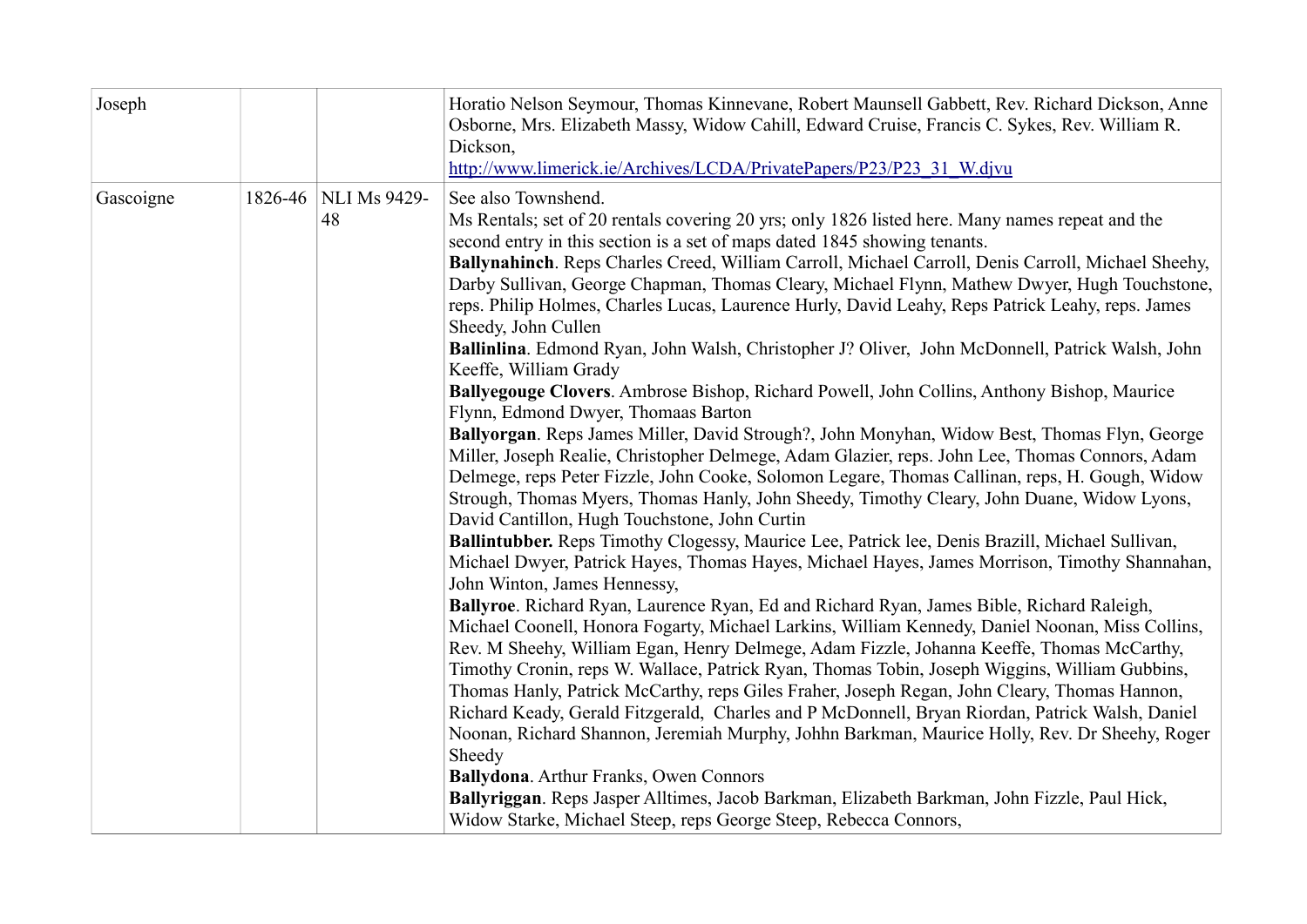| Ballingreany. John Marks, William Carver, Patrick Dunneen, Thomas Winter, James Leader             |
|----------------------------------------------------------------------------------------------------|
| <b>Knockbrack Daniel Kenny</b>                                                                     |
| <b>Upper Sunville.</b> John Martin                                                                 |
| Knocknocroha. Denis Casey                                                                          |
| Nurses field. John Bromill, Samuel Marks                                                           |
| Tubber St Anne James Kearney, D & P. Mahony, J. Godsel                                             |
| Castleoliver George Fosberry, John McDonnell                                                       |
| Rath? Reps T. Waldron, reps Mathew Waldron.                                                        |
| Coolavehy. John Traacy, Else Tracy, Patrick McRea, Bartholomew and P Collins, Michael Ryan,        |
| Philip Glasson, Michael Baker, James noonan, John Quane, Simon Hewit, James Quane, C.S. Oliver     |
| <b>Clohasta George Bennett</b>                                                                     |
| Coolfree. Adam Glazieer, Widow Duane, Edmond Bermingham, Tobias Fizzle, John Lee, Maurice lee,     |
| Patrick Coffee, Laurence Connors                                                                   |
| Dand. Henry Valance, Thomas Ellard.                                                                |
| Darranstown Standish Grady, Patrick Casey, John Clancy, Conor Clancy, Darby Mahony, James          |
| Sheedy, Thomas Mahony, Michael Fox, Edward Bennett, Patrick Cleary, Richard Casey, Joseph          |
| Gubbins, reps William C. Bennett, James Casey, William FitzGerald, Thomas Davern, John             |
| O'Donnell, John Grady, John Walsh, Patrick Crawley, Maurice Regan, Timothy Higgins,                |
| Garranlease C.D. Oliver, Edward Fraher,                                                            |
| <b>Garryarthur Paul Fennell</b>                                                                    |
| Glanasheen Jacob Barkman, reps. A. Young, reps George Alltimes, Danield Alltimes, John Alltimes,   |
| George Alltimes, Laurence Alltimes, Anthony Alltimes, Val Alltimes, John and Jacob Young reps John |
| Shoemaker, Joseph Alltimes, George Kiough, Richard Seasone?, reps Adam Glazier, Christopher        |
| Delmege, James Kearney. John McDonnell, Thomas Kearney,                                            |
| <b>Killeen</b> Henry Touchstone                                                                    |
| Keale Patrick Walsh, Robert Devereux, Timothy O'Leary                                              |
| Kileroige? Thomas Finn, John O'Brien, Michael Rea, Thomas Gallaher, Philip Glasson, Ed             |
| Bermingham, Adam Cantillon, John Mahony,                                                           |
| Kilgariff. Reps James Cleary, William O'Leary, William Bishop, James and H Frazer, James Frazier,  |
| James Flood                                                                                        |
| <b>Kilmallock Corporation.</b> Silver Oliver                                                       |
| Lyremore and beg. C.D Oliver.                                                                      |
| Sephin Wood. James Kearney                                                                         |
| <b>Tiemore</b> Daniel & Michael McCarthy, Edmond Kearney, Thomas Kearney, Patrick Leahy, James     |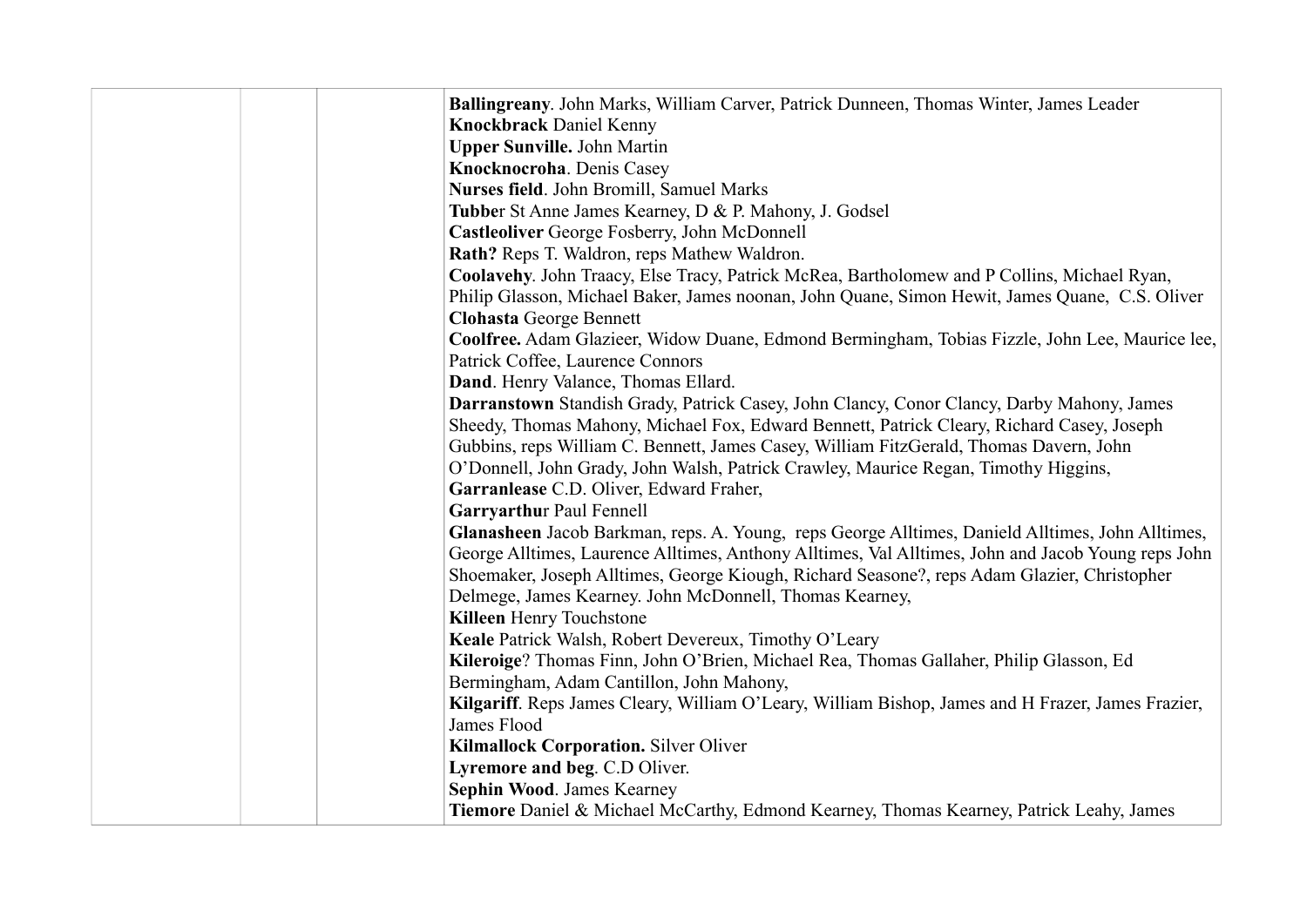| 1845 | <b>NLI 21F122</b> | Hickey, Reps William Lynch,<br>Thomastown. William O'Brien, John Roche, George Clancy, James Cleary, John Storke? Henry<br>Storke, David Carver, C.D. Oliver, assignee J. Hourigan, Mat Riordan, Widow Howard.<br>Kilfinnane. James Connell, reps Michael Symes, Gerald Fitzgerald, Henry Cole, John Sparling,<br>Joseph Enargy, Arthur Bible, Widow Coliver, Hugh Howell, Richard Shannon, reps. JohnShannon,<br>Jake Murphy, Charles Phayer, Thomas Granville, Daniel Noonan, Thomas Harrison, Roger Powell,<br>Andrew Collins, James Cleary, Thomas Hennessy, reps. Thomas Clarke, John Slattery, Edward Wallis,<br>Ellen leahy, Widow Matthew Waldron, reps Rev. J. Graves, Daniel Leahy, John Ryan, Daniel Noonan,<br>Thomas Hannon, John Diamond, Edmond Hannon, Robert Richards, James Riordann, James<br>FitzPatrick, Adam Fizzle, William Kennedy, Patrick McCarthy, Mark Grady, David Grady, Grace<br>Clogessy, James Derbyshire, Henry Stacke, Thomas Casey, Daniel McCarthy, C.D. Oliver, Patrick<br>McCarthy, William Meany, Thomas Waldron, John Quinlan, John Cleary, John Power, Thomas<br>McCarthy, Thomas Tobin, Thomas Leahy, reps. Giles Fraher, reps John Power, Richard Power, Peteer<br>Guideon, Mathew Henchy, Michael Dunn, Daniel McCoy, Timothy Hourigan, John Hennessy,<br>Edmond Maurne?, William Gubbins, reps William Collins, Edward Maurne? William Egan, John Cox,<br>Joseph Wiggins, reps. William Barry, James Kelly, David Stoneham, Thomas Rankins snr, reps.<br>William Touchstone, William Kennedy, Michael Sheehy, Richard Phayer, Rev. C Ellard, Michael<br>Riordan, Richard Raleigh, Richard Shea, John Shannon, Adam Baker, Patrick McCarthy, Francis<br>Naylor, William Naylor, Robert Naylor, James Quin, Andrew Chapman, James Blakeny, Patick Neal,<br>James Sherwood, George Shoemaker, William and P Sherwood, Matthew Griffin, C.D. Oliver, reps S<br>Collins, Mark Grady, Michael Connell, widow Fizzle, reps Nicholas Starke, James Meany, Thomas<br>Lynch, George Powell, Thomas Hennessy, Mary Manning, William Gubbins, John Cleary, George<br>Chapman, Thomas Wallis<br>Bound volume of maps by OS Pencil annotations on some maps.<br>Sunville Upper; James Graham, William Godsall, Widow Lungane, reps of Denis Casey, reps. William<br>Condon, Richard Dinan, Patrick Quinlan, Patrick Fenton & partners, Philip Clancy, reps. Of Rebecca<br>Connors, Thomas Winter, John Gorman, Patrick Coghlan, John Kenny, James Sheedy, John Ryan,<br>John Waldron, Cornelius Kenny, James Martin<br>Glenosheen; Denis Leahy, Peter Barkman, James Shoemaker, James Alltime, Mr Jones, Andrew |
|------|-------------------|-------------------------------------------------------------------------------------------------------------------------------------------------------------------------------------------------------------------------------------------------------------------------------------------------------------------------------------------------------------------------------------------------------------------------------------------------------------------------------------------------------------------------------------------------------------------------------------------------------------------------------------------------------------------------------------------------------------------------------------------------------------------------------------------------------------------------------------------------------------------------------------------------------------------------------------------------------------------------------------------------------------------------------------------------------------------------------------------------------------------------------------------------------------------------------------------------------------------------------------------------------------------------------------------------------------------------------------------------------------------------------------------------------------------------------------------------------------------------------------------------------------------------------------------------------------------------------------------------------------------------------------------------------------------------------------------------------------------------------------------------------------------------------------------------------------------------------------------------------------------------------------------------------------------------------------------------------------------------------------------------------------------------------------------------------------------------------------------------------------------------------------------------------------------------------------------------------------------------------------------------------------------------------------------------------------------------------------------------------------------------------------------------------------------------------------------------------------------------------------------------------------------------------------------------------------------------------------------------------------------------------------------------|
|      |                   |                                                                                                                                                                                                                                                                                                                                                                                                                                                                                                                                                                                                                                                                                                                                                                                                                                                                                                                                                                                                                                                                                                                                                                                                                                                                                                                                                                                                                                                                                                                                                                                                                                                                                                                                                                                                                                                                                                                                                                                                                                                                                                                                                                                                                                                                                                                                                                                                                                                                                                                                                                                                                                                 |
|      |                   |                                                                                                                                                                                                                                                                                                                                                                                                                                                                                                                                                                                                                                                                                                                                                                                                                                                                                                                                                                                                                                                                                                                                                                                                                                                                                                                                                                                                                                                                                                                                                                                                                                                                                                                                                                                                                                                                                                                                                                                                                                                                                                                                                                                                                                                                                                                                                                                                                                                                                                                                                                                                                                                 |
|      |                   | Young, John Ryan, Samuel Alltime, Adam Dulmage, John Lynch, Michael Lynch, Garret Joyce, Jacob                                                                                                                                                                                                                                                                                                                                                                                                                                                                                                                                                                                                                                                                                                                                                                                                                                                                                                                                                                                                                                                                                                                                                                                                                                                                                                                                                                                                                                                                                                                                                                                                                                                                                                                                                                                                                                                                                                                                                                                                                                                                                                                                                                                                                                                                                                                                                                                                                                                                                                                                                  |
|      |                   | Young, John Duane, Martin O'Brien, Thomas Roach, Patrick McGrath, Matthew Costello, James                                                                                                                                                                                                                                                                                                                                                                                                                                                                                                                                                                                                                                                                                                                                                                                                                                                                                                                                                                                                                                                                                                                                                                                                                                                                                                                                                                                                                                                                                                                                                                                                                                                                                                                                                                                                                                                                                                                                                                                                                                                                                                                                                                                                                                                                                                                                                                                                                                                                                                                                                       |
|      |                   | Dulmage, David Crimmin, Laurence Alltime, John Joyce, Daniel Alltime, John Cunningham, Richard                                                                                                                                                                                                                                                                                                                                                                                                                                                                                                                                                                                                                                                                                                                                                                                                                                                                                                                                                                                                                                                                                                                                                                                                                                                                                                                                                                                                                                                                                                                                                                                                                                                                                                                                                                                                                                                                                                                                                                                                                                                                                                                                                                                                                                                                                                                                                                                                                                                                                                                                                  |
|      |                   | Costello, George Alltime, Nicholas Stroud, Andrew Young, John Goggan, Patrick Hennessy, Michael                                                                                                                                                                                                                                                                                                                                                                                                                                                                                                                                                                                                                                                                                                                                                                                                                                                                                                                                                                                                                                                                                                                                                                                                                                                                                                                                                                                                                                                                                                                                                                                                                                                                                                                                                                                                                                                                                                                                                                                                                                                                                                                                                                                                                                                                                                                                                                                                                                                                                                                                                 |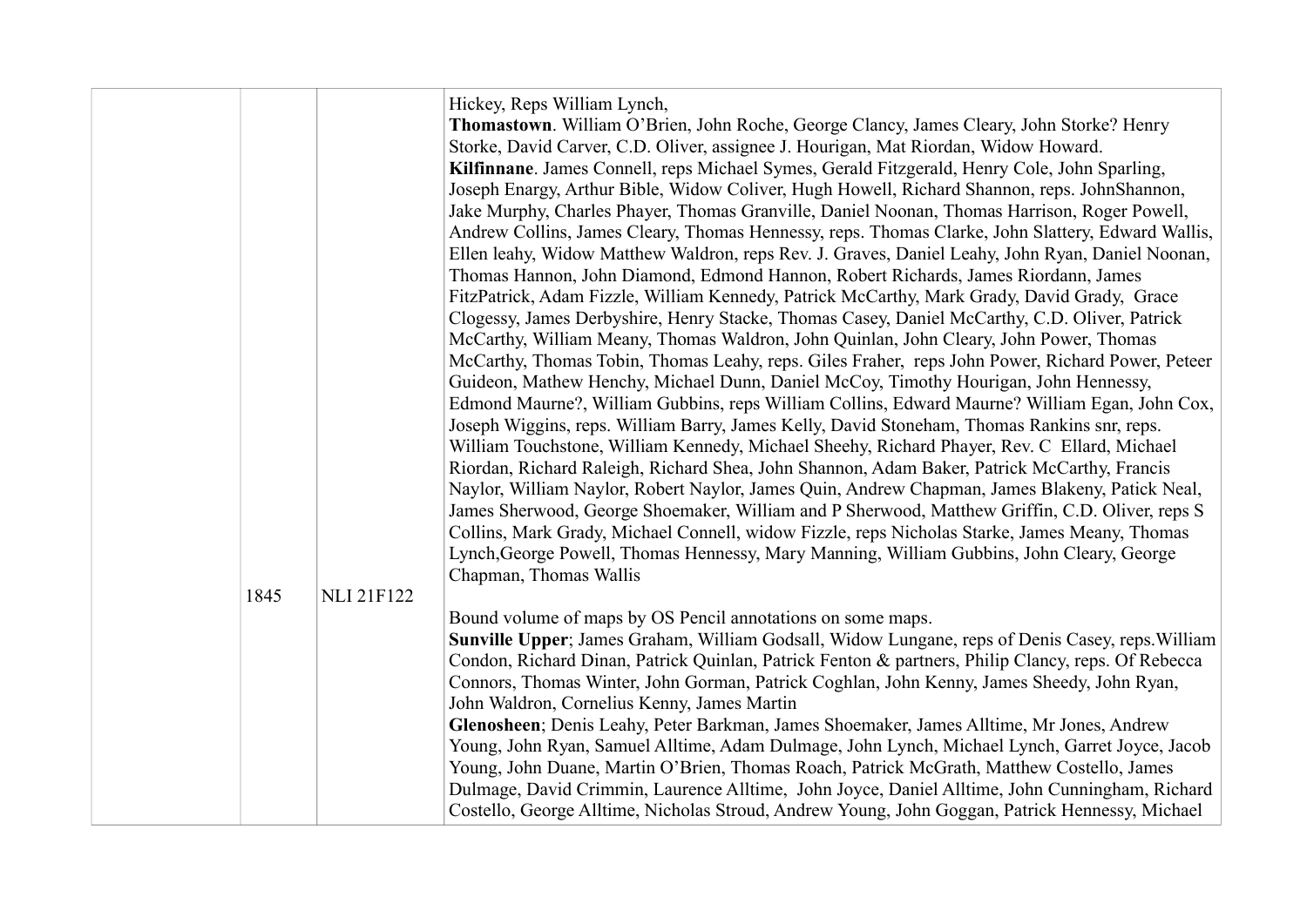| Cunningham                                                                                      |
|-------------------------------------------------------------------------------------------------|
| Castleoliver. Darby Ryan, Thomas O'Donnell, John Lynch Thomas Costello, Denis McGrath           |
| Glenanair East. Martin O'Donnell, Arthur McDonald, Charles McDonald.                            |
| Glenanair West. David Carver, Thomas Meade, Patrick Kenny, William Carver, Edmond Ryan,         |
| Daniel McNamara, Thomas Kelly;                                                                  |
| Moanmore; Arthur McDonald                                                                       |
| Raheenroe. Michael Conway, Thomas Waldron, widow Roach.                                         |
| Clovers. Ambrose Bishop, Robert Powell, Michael Flinn, Widow Flinn, John Dempsey, Joseph        |
| Powell, Thomas McMahon, James Buckley, Anthony Bishop, John Flinn, David and Adam Cantlin,      |
| John Dwyer, Edward Dwyer, Widow Barton, Connoe Dwyer, Patrick Dwyer                             |
| Balllyorgan. John Fizzle, William Cullenan, Solohron Lagier, Jacob Dullmage, Thomas Coughlan,   |
| Charles Backman, Thomas Cullenan, Adam Baker, Michael Meanahan, Adam Dullmage, Widow Best,      |
| Tim Cleary, Thomas Flynn, Tady Molony, Thomas Connors, John Cooke, Widow Glazier, James         |
| Chapman, Richard Waldron, Maurice Wallace, Edward Handrahan, Thomas Wallace, George Lagier,     |
| Widow Meananhan, Patrick Dun, Widow Curtain, David Cantlan, William Cullenan, James Hickey,     |
| William Coughlan, James Chapman                                                                 |
| Ballydonohoe. Reps of Timothy Cleary, John and Denis Fenton, William Fenton                     |
| Keale. Reps of Timothy Cleary, Darby Maloney, William Wallace, Widow Wallace, William Fenton,   |
| Thomas Fenton, Widow Ray, John Fenton, John Kelly, Edmond Ryan, Tracey's Farm, Patrick Ray,     |
| John Keily, John and Michael Duneen, Bartle O'Brien, Widow and Timothy Griffin, Michael         |
| O'Donnell.                                                                                      |
| Garryarthur, John Foley, Connor Foley, William Quane, William Burke, Patrick Lonergan, Thomas   |
| Burke, William Sullivan, Daniel Moore, John Lyons, Denis Lonergan, David Kelly, Thomas Lidane,  |
| William Sullivan, John Rea, Timoth Daly.                                                        |
| Kilcruaig. Edmond Ray, John Ray, Daniel O'Brien, John O'Brien, Daniel Galway, Terry Galway,     |
| Maurice Galway, Timothy Bermingham, Thomas Finn, James Hannahan, Widow Mahony                   |
| Coolfree. Patrick Cudmore, Patrick Keeffe, John Alltime, Samuel Alltime, Michael Lynch, Michael |
| Cunningham, Patrick Duane, Michael Nagle, David Gyree, Daniel Alltime, James Alltime, Adam      |
| Dulmage, Samuel Shoultis, Michael Stroud, George and Charles Barkman, Adam Glazier, Thomas      |
| Mee, David Costello, Walter Bermingham.                                                         |
| Houndscourt. Thomas McMahon, Joseph Sherlock.                                                   |
| Coolavehy. Michael Dinneen, Thomas Dinan, James Quane jnr, James Quane, John Ryan, John         |
| Tracey, William Tracey, Daniel Quane, Patrick Quane, James Barry, John Ray, Widow Ray, Simon    |
| Hewitt, John Ahern, Widow Collins, Philip Glassan, Richard Baker, Widow Barry, Widow Noonan,    |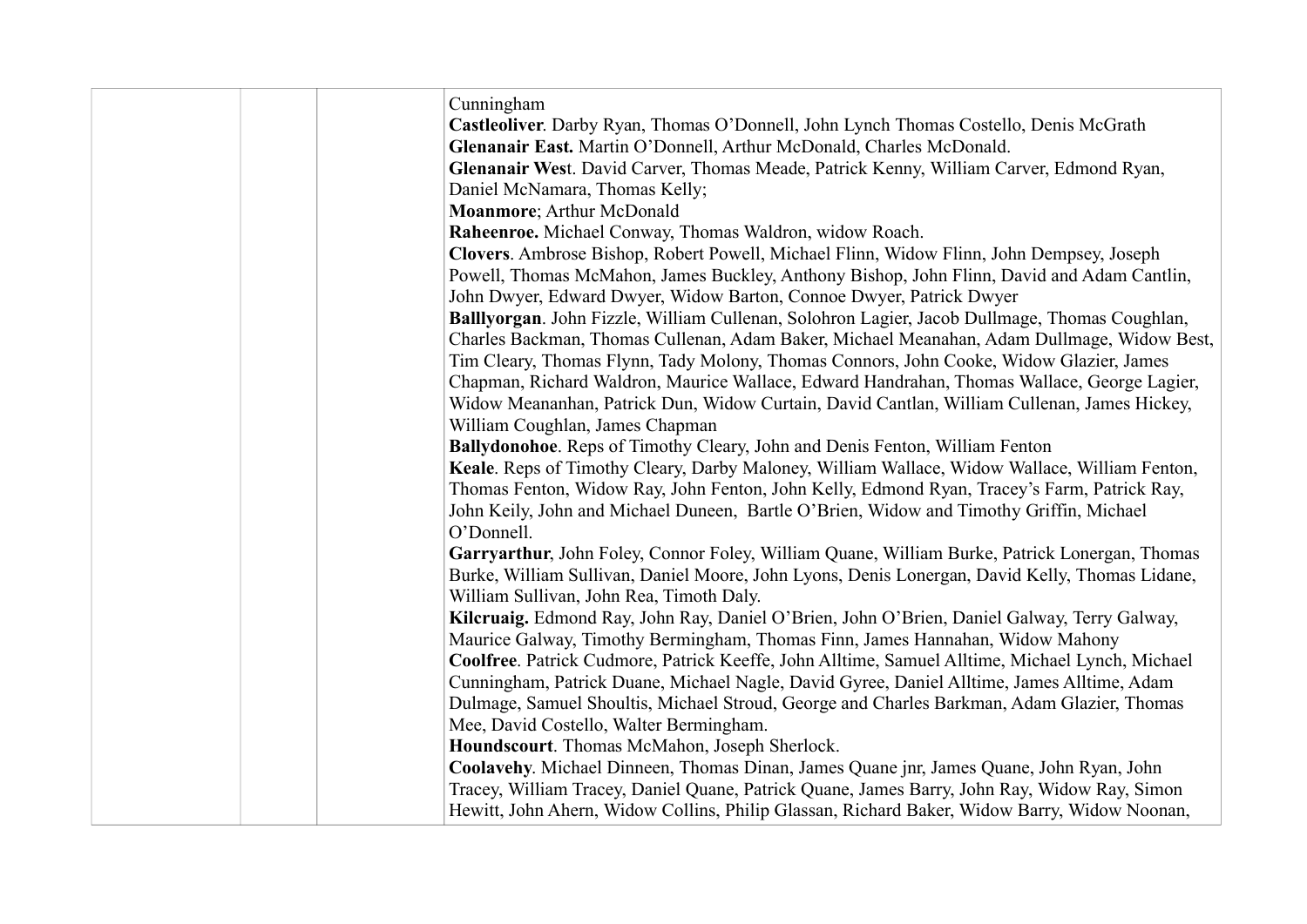| Thomas Shanahan, Patrick Barry                                                                    |
|---------------------------------------------------------------------------------------------------|
| Ballinlyna Upper. Thomas McMahon, Mr Bayley, John Doran, William Casey, Denis Regan,              |
| Ballinlyna Lower. James Mcdonnell, Robert Kirby, Maurice Wallace, John Walsh, Widow Ryan,         |
| Widow Keeffe, William Gleason, Connor Flinn, Denis Hayes, Timothy Heffernan, Richard Malone,      |
| Michael Hayes, James Brazil, Michael Brazil, John Brazil, Bartle Wallace, Michael Reardon, John   |
| Crowe, Simon Ryan, John Ryan, Widow Reardon, Denis McAuliffe, Simon Ryan.                         |
| Ballyroe Upper. Patrick Sherry, John Gearan, John Hannan, James Bible, John Dillon, Joseph G.     |
| Maunsell, John Staunton, Thomas Fetton, Patrick O'Brien, James Roache, Denis Casey, Richard       |
| Backman, Michael Barry, Jacob Backman, Terence McCarthy, Widow Connell, Patrick Ryan, Richard     |
| Ryan, Widow Ryan, Michael Sullivan, James Crowe, Widow Roache, Andrew Cleary.                     |
| Ballyroe Lower. Reps Bryan Readan, Patrick Sheehy, Edmond Fraher, reps of Charles O'Donnell,      |
| reps of Timothy Cleary, Richard Fitzgerald, Patrick Ryan, Richard Ryan, Richard Ready, Widow      |
| Ryan, John Walsh, Patrick McCarthy jnr, Patrick Walsh, John Gearan, Thomas Ryan, Richard          |
| Backman, Patrick Brien, Patrick McCarthy. Reps Thomas Hannan, John Cleary, William Gubbins,       |
| James Tobin, Joseph Wiggins, Edmond Hanley, Michael Hanley, Michael Barrett,                      |
| Michael Sheehy, John Holly, Jacob and Richard Backman.                                            |
| Kilfinnane Town. William Fitzgibbon, William Collins, Denis Tracey, John Cleary, William Gubbins, |
| Mrs Dean Oliver, Thomas Tobin, John Gearan, Edmond Fraher, Thomas McMahon, reps of James          |
| Holmes, Thomas O'Brien, Patrick McCarthy, Thomas McMahon, John Tobin, Rev. Wren, reps of          |
| David Leahy, John Dillon, Widow Glazier, Patrick Kelly, John and Michael Stack, reps of Daniel    |
| Leahy, reps of James Kelly, Samuel Harris, Edward Maume, Joseph Wiggins, Henry O'Grady,           |
| Widow Connell, John Williams, Denis Lynch, Thomas Leahy, Mathew Henchy, Daniel Leahy,             |
| Thomas Nailer, Maurice Henchy, Mrs Hartlan, Dr, Hubber, William Oliover, James Sheerwood,         |
| William Sherwood, Patrick Sherwood, reps of G. Shoemaker, reps of Matthew Griffin, Thomas         |
| Nailer, Widow Neill, Jerry McCarthy, Thomas Kirby, Robert Nailer, Frank Nailer, Joseph Nailer,    |
| Andrew Chapman, William Leahy, Henry Starks, Patrick Gahagan.                                     |
| Garrynlease Thomas O'Brien, Mrs Brian Oliver.                                                     |
| Ballyriggin. Hugh Bateman, Michael Dinneen, John Thornhill, Michael and George Steep, Jacob       |
| Hicks, Jacob Frizel, Widow Bateman, Peter Steep, Henry Tilstone (or Jilstone), John Stark, Mathew |
| Lane, William Williams, John Frizel, George Steep, Maurice Dinneen, Michael Callaghan, John       |
| Burke, Patrick Sherwood, James O'Brien, Widow Smart                                               |
| Thomastown. Michael Stack, Harry Stack, William Drakes, James O'Brien, John Roach, Thomas         |
| Reardon, Widow Roach, Martin Heelan, John Power, James Carroll, John Lasheen, Denis Malone,       |
| John Hagan, Martin Lynch, James Connors, Robin Clary, James Reardon, John Clancy, Michael         |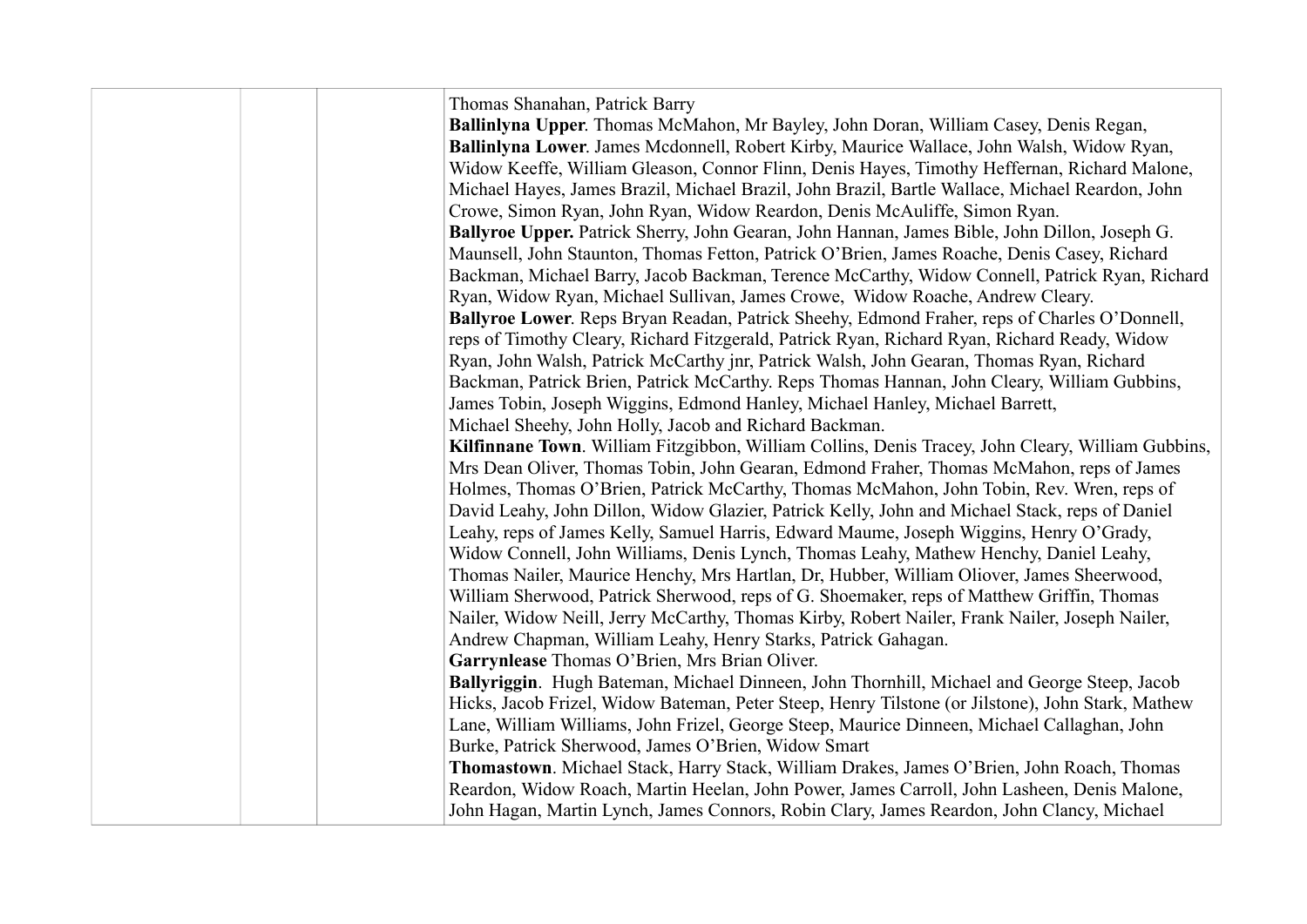| Reardon, Thady and Michael Noonan, John Condon, Mr. Oliver, John Mottle<br>William Kenny, Widow McDonald, Joseph Mee, Martin Heelan, John Stack, Charles Carver, Widow<br>Flynn Edward Sheehan, John Crawford, Philip Kirby, John Lane, John Reardon, Jeremiah McCarthy,<br>John Lyons, John Moore, Patrick Casey, William Swift, John Swift, James Bible, Patrick Roach.<br>Ballygeagoge. Edmond Walsh, Maurice Finn, Thomas Ryan, David Stack, Mr Sayers, Charles<br>Spread, Edmond Wallace, Thomas Sargent, Michael Bermingham.,<br>Ballintober. John and Michael Hayes jnr. John Meade, widow O'Brien, Richard Hennessy, Michael<br>and Samuel Croneen, Denis Clancy Patrick Lane, Edward Bennett, Michael Lane, Timothy Clohessy,<br>Michael, John and Patrick Hayes, Michael Hayes jnr, Michael hayes (Edmond) Widow Hayes, David<br>Clohessy, Henry Upton, Richard Byrne, Widow Thomas Hayes, Thomas Lee, John Lee, Michael<br>Howrigan, Widow and John Lee, Richard and Daniel Hennessy, Thomas Hennessy, James Hennessy,<br>Widow Nagle, Patrick Comerford, John Magrath, Widow Quane, John Howard, Thomas Shanahan,<br>Thomas Dwyer, Widow Sullivan, Widow Lee, Patrick Lee, Michael Sullivan, Patrick Dwyer, Edward<br>Brazil, Widow Brazil.<br>Kilgarriff. Robert Ornald, George Barm, Thomas Martin, Henrty Frazer, John Frazer, James Frazer,<br>James Flood, James Cleary, William Cleary, Patrick Cleary, Maurice Condon, Anthony Bishop.<br>Darraghbeg. Widows Conry, Hennessy and Coffey, John Lee and sons, Maurice Lee |
|--------------------------------------------------------------------------------------------------------------------------------------------------------------------------------------------------------------------------------------------------------------------------------------------------------------------------------------------------------------------------------------------------------------------------------------------------------------------------------------------------------------------------------------------------------------------------------------------------------------------------------------------------------------------------------------------------------------------------------------------------------------------------------------------------------------------------------------------------------------------------------------------------------------------------------------------------------------------------------------------------------------------------------------------------------------------------------------------------------------------------------------------------------------------------------------------------------------------------------------------------------------------------------------------------------------------------------------------------------------------------------------------------------------------------------------------------------------------------------------------------------------------------------------------|
| Doonmoon, James Sheedy, Richard Sheedy, reps of widow Leehy, David Leehy, reps of David<br>Cullen<br>Ballynahinch. James Walsh, Edward Sheehy and Thomas Tracy, Patrick Walsh and Nicholas<br>Flemming, Connor Mannian, John Bohan, reps of Thomas Neill, Patrick Cleary, William Dawson,<br>Thomas Mitchell, Edward Hurley, Widow Hurley, reps of John Cullen, Thomas Cleary, James<br>Connolly, James Dooly, John Hurley, John Moher, Thomas O'Donnell, James Bohan, William Carroll,<br>reps of James Flinn, Denis Carroll, Michael Carroll, Patrick Sullivan, Michael Sheedy<br>Balline. Mrs Cleary, John Clancy, Thomas Mahony, James Sheedy, Darby Mahony, Connor Clancy,<br>Michael Fox.<br>Darranstown. James Kearney, Denis and Timaoth Cleary, Michael McCarthy, John Grady, Henry<br>Bennett, William Hickey snr., Thomas Hickey, William geary, Patrick Gilbert, William and John<br>Hickey, Michael Carr, Thomas carr, Patrick Regan, Timothy Regan, Bryan O'Donnell,, John Clancy,<br>Connor Clancy, Patrick Casey, Michael Casey, John Grady, James Fitzgerald, Thomas O'Brien,<br>William Gorman, Thomas O'Donnell, John Walsh, Widow Burke, William Murnane, William Frazeer,<br>Michael McCarthy.<br>Martinstown. John O'Grady, Mark Crawley, Michael Walsh, John Reardan, John Leahy, Thomas                                                                                                                                                                                                                            |
| Connell, Daniel Keeffe, Daniel Hannagan, Patrick Clifford, James Reardan, John Reardan, Edmond                                                                                                                                                                                                                                                                                                                                                                                                                                                                                                                                                                                                                                                                                                                                                                                                                                                                                                                                                                                                                                                                                                                                                                                                                                                                                                                                                                                                                                             |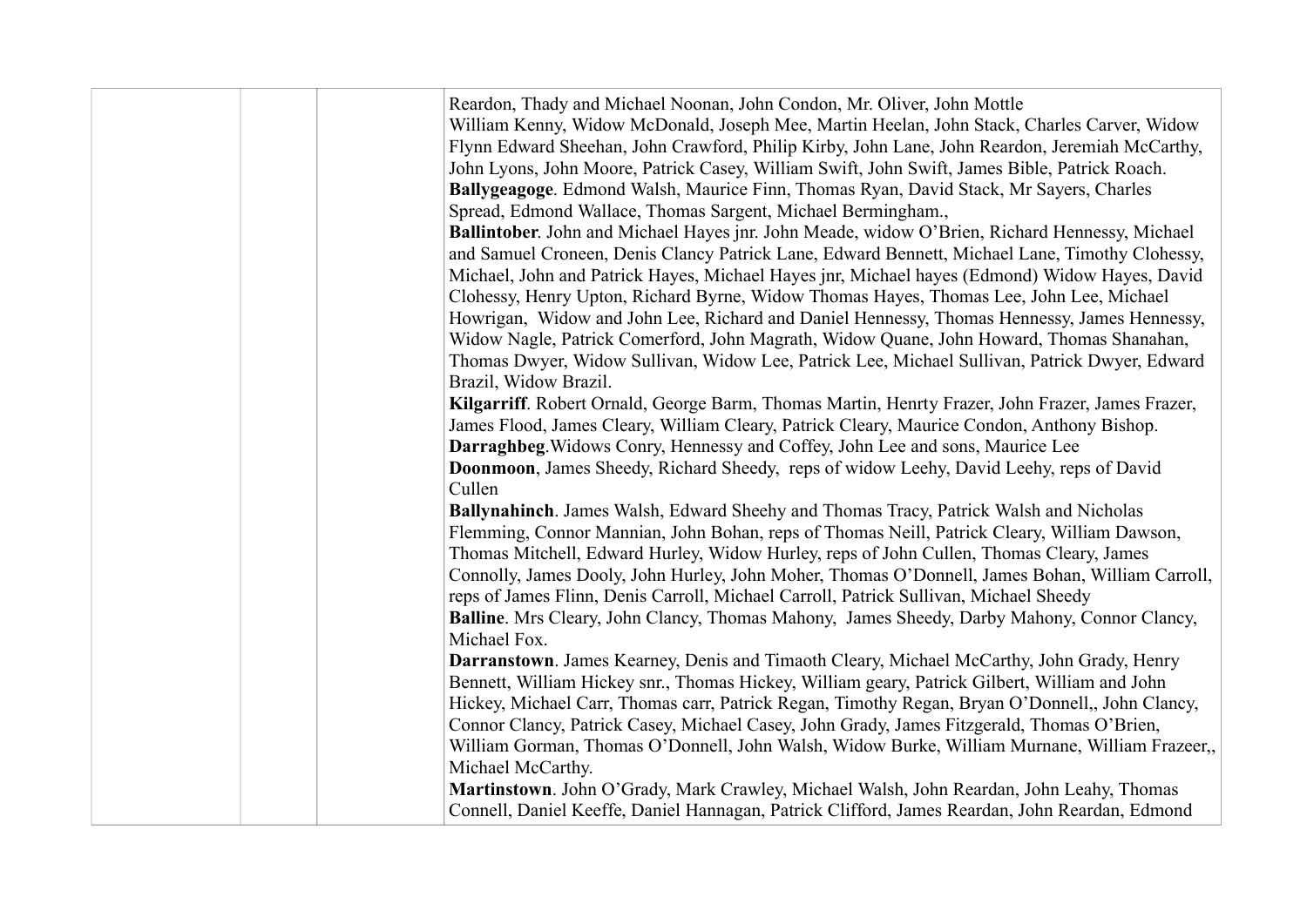|                             |                               |                   | Wallace, William Reardan, Thomas Hickey, James Higgins, David Moncashel, William Bolan,<br>Maurice Ranley, Muarice Higgins, Thomas Crooke, Mark Crawley, Widow Ellen Kelly, Michael<br>Walsh, William Kirby, Edmond Bolan, Michael Hickey, David Summers, John Connors,<br>Teemore. David Reardon, Michael Lynch, Michael Hickey, Thoams Hickey, James Hickey, Patrick<br>Hickey, Patrick Leahy, John Leahy, Michael Kearney, Edmond Kearney, Roger Leahy, Charles<br>McCarthy, Michael Kearney.<br>Fanningstown, Abbey and Toor; no tenants named.                                                                                                                                                                                                                                                                                                                                                                                                                                                                                                                     |
|-----------------------------|-------------------------------|-------------------|-------------------------------------------------------------------------------------------------------------------------------------------------------------------------------------------------------------------------------------------------------------------------------------------------------------------------------------------------------------------------------------------------------------------------------------------------------------------------------------------------------------------------------------------------------------------------------------------------------------------------------------------------------------------------------------------------------------------------------------------------------------------------------------------------------------------------------------------------------------------------------------------------------------------------------------------------------------------------------------------------------------------------------------------------------------------------|
| Gavin, Captain<br>Michael   | 1877                          | <b>LCA P23/32</b> | Estate sale, mostly in Tipperary; Limerick section 64-70 George St (O'Connell St.), 24-28 Mallow St.,<br>1-5 Catherine St and 5 dwellings in Phayer's Lane.<br>Trustees, Rev. Michael Gavin, John McKnight Hartigan, James Shine and Thomas Knight Roche.<br>Tenancy; Henry Watson,<br>http://www.limerick.ie/Archives/LCDA/PrivatePapers/P23/P23 32 W.djvu                                                                                                                                                                                                                                                                                                                                                                                                                                                                                                                                                                                                                                                                                                             |
| Goggin, William<br>& George | 1884                          | <b>LCA P23/57</b> | Ballygiltenanlea, Shanid barony. Sale with map<br>Lucius Henry Deering, Charles Henry James, William B. Goggin, Maria Goggin(aged 51), Mr.Peile<br>Catherine Fennell, Edmond Sheahan, Con Higgins, James Flahavin, John Lynch, Patrick Sheahan,<br>Daniel O' Brien, Michael Sheahan(aged 23), George Morgan Goggin, Patrick Fitzgerald(aged 7),<br>Michael Fitzgerald, William Mc Elligott, James Mc Elligott, Thomas Normyle, James Sheehy, Patrick<br>Mulvihill, Thomas Price, Patrick Enright, James Fury, Thomas Fury, Patrick Griffin, Widow<br>Griffin, Thomas Shanahan, Patrick Shanahan, Mortimer Keane, Daniel Nolan, Patrick Connell, John<br>Connell, John Mc Mahon, John Connell, Jnr., James Magrath, Thomas Sheehan, Thomas O' Donohoe,<br>James Dalton, William Guinane, John Riordan, Thomas Connors, Denis Mc Mahon,<br>David Connolly, John Connolly, William Mulvahill, William Griffin, George Griffin, Michael Griffin,<br>Michael Connell, William Woods, Michael Windle,<br>http://www.limerick.ie/Archives/LCDA/PrivatePapers/P23/P23 57 W.djvu |
| Gubbins                     | None<br>but $20th$<br>Century | LM1993.0184       | Kilfrush and Ballincarroona, Small County Barony. Extract from OS. Some pencil annotation; field<br>and tenant names?<br>http://www.limerickcity.ie/WebApps/Museum/museum_details.aspx?RowID=13474<br>for photos of house see:<br>http://www.limerickcity.ie/WebApps/Museum/museum_details.aspx?RowID=17914<br>http://www.limerickcity.ie/WebApps/Museum/museum_details.aspx?RowID=17915<br>http://www.limerickcity.ie/WebApps/Museum/museum_details.aspx?RowID=17916<br>http://www.limerickcity.ie/WebApps/Museum/museum_details.aspx?RowID=17917                                                                                                                                                                                                                                                                                                                                                                                                                                                                                                                      |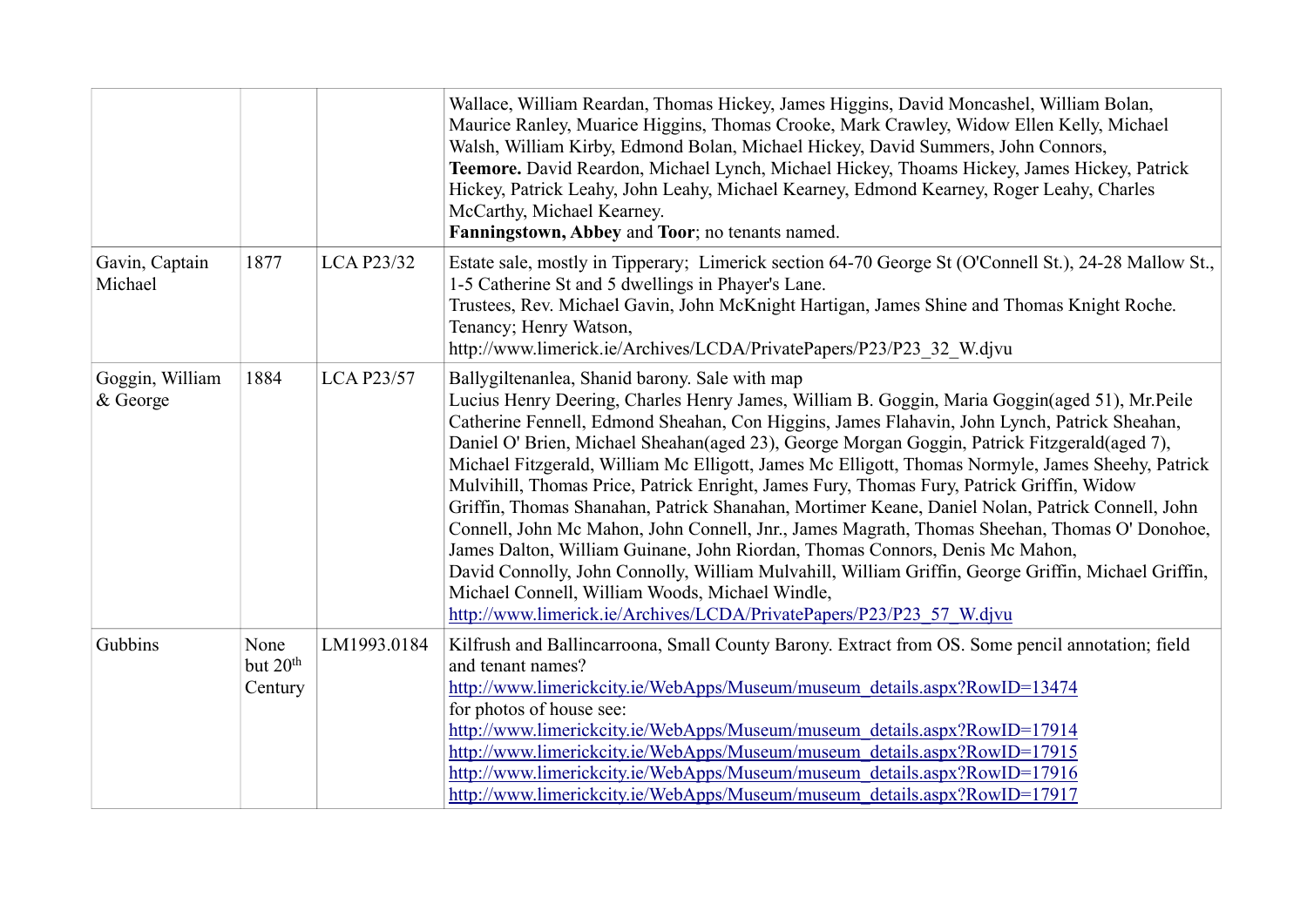| Hall, Dr         | 1811 | <b>NLI Ms 17928</b> | Two documents which have rentals but do not attach a place to the name. Presumably relates to Dr<br>Halls alm house and school, off Nicholas St., Limerick. One lists the men and women on the<br>Establishment<br>Men: David Lloyd, John Grant, Parker Bustead, Duncan Hill, John Robinson, Joseph Vokes, Heerbert<br>Atkins, John Mills, Henry Staunton, Patrick Sweeney, Francis Ievers, William Kent, Michael Quinlan.<br>Women. Eliza Lewis, Sarah Buckner, Jane Fitgerald, Margaret Gilmore, Eliza Rutledge, Margaret<br>Smyth, Mary Holland, Belinda Bennett, Sarah Bodily, Mary Hogan, Anne Fairservice, Katherin<br>Borke, Mary Ranklin, Phoebe White, Mary Donohue, Rose Wilson, Penelope Lillis, Eliza Jackson,<br>Mary Keith, Hanna Molony, Mary Madigan Margaret Fitzgerald<br>Boys. John Hunter, Francis Lewin, John ? John Allen, Standish Gibbon, William Jackson, Francis<br>McNamara, Charles Gordon, George Gordon, George Brew, John Lee, George Lee, Williamm Gibson,<br>Charley Maley, John Lewin, Francis Casrr, Francis Fitzsimons, Thomas Knight, Thomas Jackson<br>Girls. Maria Caffren? Jane Pickly, Anne Martin, Catherine Martin Margaret Martin, Anne Brookes,<br>Jane Brookes, Mary Brew, Jane Brew, Anne Green, Mary Green, Mary Gordon. Mary Taylor, Rose<br>Taylor, Margaret Smyth, Margaret lewin, Elizabeth Bernard, Eliza Gibson and Mary Allen. |
|------------------|------|---------------------|---------------------------------------------------------------------------------------------------------------------------------------------------------------------------------------------------------------------------------------------------------------------------------------------------------------------------------------------------------------------------------------------------------------------------------------------------------------------------------------------------------------------------------------------------------------------------------------------------------------------------------------------------------------------------------------------------------------------------------------------------------------------------------------------------------------------------------------------------------------------------------------------------------------------------------------------------------------------------------------------------------------------------------------------------------------------------------------------------------------------------------------------------------------------------------------------------------------------------------------------------------------------------------------------------------------------------------------------------------------------------------------|
| Hall, Ambrose    | 1908 | <b>LCA P23/33</b>   | Ballinacurra and Thomondgate.<br>Mr. Clune, Rev. Robert Carew Blacker, Henry Maunsell Lefroy, Edward White, John Clune, Rev. Mr.<br>Clarke, M.O' Brien White, Walter E.H. Dowling, Sarah O' Donnell, Anthony O' Loughlin, Michael O'<br>Neill,<br>http://www.limerick.ie/Archives/LCDA/PrivatePapers/P23/P23 33 W.djvu                                                                                                                                                                                                                                                                                                                                                                                                                                                                                                                                                                                                                                                                                                                                                                                                                                                                                                                                                                                                                                                                |
| Hall, John Henry | 1859 | <b>LCL</b>          | Ballinacurra Weston, Prospect<br>Tenants: Anne Monahan, Mary Nunan, Rep. Daniel Nunan, John Murphy, Michael Enright, John<br>Flynn, Thomas Healy, John Fitzgerald, Martin Philips, Margaret Kavanagh, John Kerins, Owen<br>Finnigan, Edmond Fitzgibbon, Reps Thomas Harrigan, James Gavin, Thomas Cleary, Patrick Ievers,<br>Charles McDonnell, Mary Adams, Thomas Lowe, Thomas Ahern, Thomas Wilson, Thomas Hughes,<br>Catherine Collins, Michael Ryan, William Herbert, John Gullen, John Slattery, Michael OMeara,<br>Patrick Moran, James Abercrombie, Mrs. Mary Connors, John Hastings, Edward Coffey, Philip<br>Johnston, Daniel Noonan, John Gardiner, Mrs. Mary Barry, Carroll Daly, Mrs. Mary Williams, Patrick<br>Collins, John Tracey, John Mulcahy, John Connolly, Frances Hanrahan, Rep John Hanrahan, Patrick<br>Hartigan,<br>Tenure: Alicia Scully, Rodolph Scully, Roger Scully (junior), John Westropp, William Henry Hall,<br>Stephen Woulfe Flanagan, John H. Hall, John Nunan, Frances Hanrahan, Patrick Hartigan, Johanna<br>Harrigan (wife of Thomas Harrigan)                                                                                                                                                                                                                                                                                                  |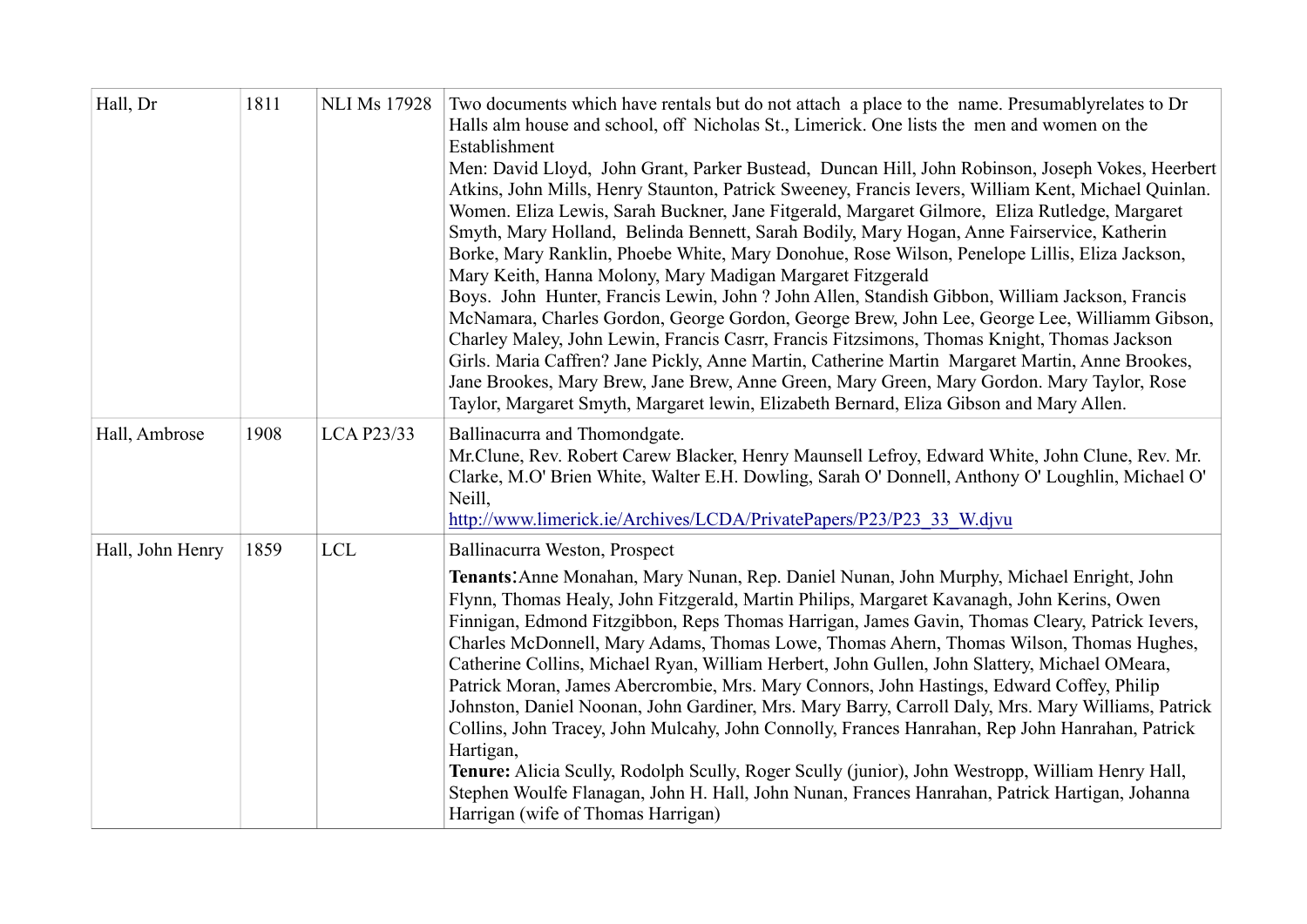| Hall, John Henry | 1874 | <b>LCA P23/28</b> | Rental and particulars.<br><b>Denominations:</b> Ballinacurra Weston, Prospect Row, Prospect Hill.<br>Tenants: Anne Monahan, Mary Nunan rep Daniel Nunan, John Murphy, Michael Enright, John Flynn,<br>Thomas Flynn, Thomas Healy, John Fitzgerald, Martin Phillips, Margaret Kavanagh, John Kerins,<br>Owen Finnigan, Edmond Fitzgibbon rep Thomas Harrigan, James Gavin, Thomas Cleary, Patrick<br>Ievers, Charles McDonnell, Mary Adams, Thomas Lowe, Thomas Ahern, Thomas Wilson, Thomas<br>Hughes, Catherine Collins, Michael Ryan, William Herbert, John Gullen, John Slattery, Michael<br>O'Meara, Patrick Moran, James Abercrombie, Mrs. Mary Connors, John Hastings, Edward Coffey,<br>Philip Johnson, Daniel Noonan, John Gardiner, Mrs Mary Barry, Carroll Daly, Mrs Mary Williams,<br>Patrick Collins, John Tracey, John Mulcahy, John Connolly, Frances Hanrahan rep John Hanrahan,<br>Patrick Hartigan.<br>Tenure: Alicia Scully, Rodolph Scully, William Henry Hall, Roger Scully junior, John Nunan, Mary<br>Nunan, Edmond Fitzgibbon, Frances Hanrahan, Patrick Hartigan, Thomas Harrigan, Johanna Harrigan<br>(wife of Thomas Harrigan). |
|------------------|------|-------------------|------------------------------------------------------------------------------------------------------------------------------------------------------------------------------------------------------------------------------------------------------------------------------------------------------------------------------------------------------------------------------------------------------------------------------------------------------------------------------------------------------------------------------------------------------------------------------------------------------------------------------------------------------------------------------------------------------------------------------------------------------------------------------------------------------------------------------------------------------------------------------------------------------------------------------------------------------------------------------------------------------------------------------------------------------------------------------------------------------------------------------------------------------------|
| Hamilton Geale   | 1903 | <b>LCA P23/15</b> | Darraghmore, Coshlea Barony, sale of.<br>Frederick Bevan, Thomas Vallance, John Vallance, Hamilton Geale, David Kelly, Mary Lee, Edmond<br>Lyons, Kate Bevan, Patrick Fox, Elizabeth Geale, Elizabeth Geale Jnr., Catherine Anna Geale, John<br>Bevan, Maurice Connery, Hamilton Geale, James Lee, Fanny Fox, John Fox, James Fox, John Kelly,<br>Mary Hanley, James Daly, Michael Kelly, Michael Morrissy, John Dunn, Thomas Dunn, Patrick<br>Maloney, James Hanley, Maurice Reardon, Joseph Henry Cagney, James Mc Grath, Michael Murphy,<br>http://www.limerick.ie/Archives/LCDA/PrivatePapers/P23/P23 15 W.djvu                                                                                                                                                                                                                                                                                                                                                                                                                                                                                                                                        |
| Harrold, Edward  | 1894 | <b>LCL</b>        | Sale of part of Park, Reboge, one map<br>Rev. Joseph Gabbett, Gameliel Magrath Fitzgerald, William Lewis Hunt, Cecil Westropp, Rev. John<br>Tonadine, John Damer, Richard Harold, Peter Sargent, Thomas Ingoldsby, Rev. Richard Moore,<br>John Harold Barry, Timothy Hartigan, Thomas Hartigan, William Howley, John Kane, Thomas<br>Mc Namara (Malachy), James Quilligan, John Mc Namara(Malachy), James Hanneen, John Halloran,<br>John Mc Namara(Larry), Mary Anne Mc Namara, Bridget Clancy, John Mc Namara(Nora), Edward<br>Clancy, Michael Quilligan, Anne Quilligan, Bridget Quilligan, Thomas Quilligan, Stephen Clancy,<br>Michael Mc Namara(Larry), John Cussen, Thomas Clancy, Patt Shanny,<br>Michael Minahan, Margaret Mc Namara(Hynes), James Shanny, Mary Mc Namara, William<br>Quilligan, Patrick Lalor, Patrick Mc Namara, James Scully, John Hayes, John Lawler, Mary Hynes,<br>Patrick Hynes, Francis Doyle, Michael Kelliher, Michael Shanny,                                                                                                                                                                                          |
| Hartstonge, Sir  | 1772 | LM1998.0038       | South Priorsland. Manuscript map in a lease.                                                                                                                                                                                                                                                                                                                                                                                                                                                                                                                                                                                                                                                                                                                                                                                                                                                                                                                                                                                                                                                                                                               |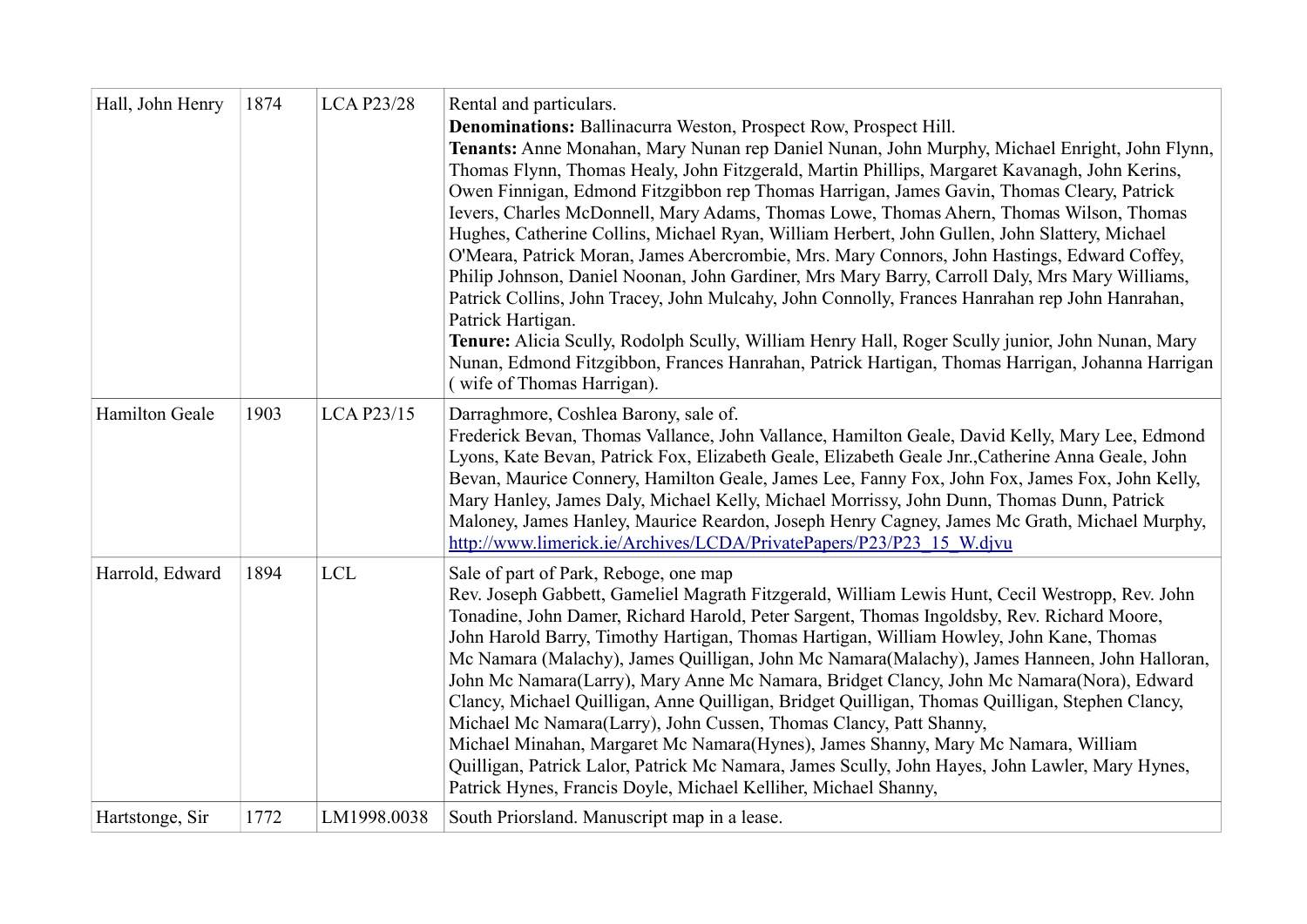| Henry                          |      |                            | http://www.limerickcity.ie/WebApps/Museum/museum_details.aspx?RowID=20453                                                                                                                                                                                                                                                                                                                                                                                                                                                                                                                                                                                                                                                                                                                                                                                                                                                                                                                                                                                                                                                                                                                                                                                                                                                                                                                                                                                                                                                                                                                                                                                                                     |
|--------------------------------|------|----------------------------|-----------------------------------------------------------------------------------------------------------------------------------------------------------------------------------------------------------------------------------------------------------------------------------------------------------------------------------------------------------------------------------------------------------------------------------------------------------------------------------------------------------------------------------------------------------------------------------------------------------------------------------------------------------------------------------------------------------------------------------------------------------------------------------------------------------------------------------------------------------------------------------------------------------------------------------------------------------------------------------------------------------------------------------------------------------------------------------------------------------------------------------------------------------------------------------------------------------------------------------------------------------------------------------------------------------------------------------------------------------------------------------------------------------------------------------------------------------------------------------------------------------------------------------------------------------------------------------------------------------------------------------------------------------------------------------------------|
| Hartstonge, Sir<br>Henry       | 1796 | LM1998.0040                | South Priorsland. Manuscript map in a lease.<br>http://www.limerickcity.ie/WebApps/Museum/museum_details.aspx?RowID=20456                                                                                                                                                                                                                                                                                                                                                                                                                                                                                                                                                                                                                                                                                                                                                                                                                                                                                                                                                                                                                                                                                                                                                                                                                                                                                                                                                                                                                                                                                                                                                                     |
| Hignell, Thomas<br>and Matilda | 1872 | <b>LCL</b>                 | Notice to tenants, one map.<br><b>Denominations</b> ; North Cloone or Old Gallow's Green, the Island or Bog of Monamuckey otherwise<br>LaBanamuckey, South Cloone otherwise Rockstown, Clare Street, Pennywell Road, Buckley's Lane or<br>Heanny's Lane, Magdalen Row, O'Sullivan's Place, Ryan's Lane, Nelson Street, Old Clare Street, Lock<br>Quay.<br>Petitioners: William Day Murphy & wife<br>Tenants. Robert McDonnell rep John Creagh, Reps James O'Sullivan, Edward Raleigh, Thomas<br>McNamara rep Patrick O'Brien, Philip Ryan, Thomas Ryan rep Tinsley, Thomas Robinson, Reps<br>Richard Storey, Joseph Fogarty rep Darby Goggin, Mrs. Trousdell rep William Buntin, Charles Daly,<br>Cornelius Skehan, Laurence Jordan, Mrs. Lockwood rep Rev. John Ryan & Rev. P. Macnamara, Mrs.<br>Lockwood rep William Buntin, Edward Harold rep Edmond Hayes, Patrick Lynch rep Michael<br>Moloney, Michael Dillon, Brooke rep Bridget Gilmore, Patrick Ryan, Mrs. Lockwood rep Thomas<br>Kane, Mary Barry, George W. Bassett rep Reverend Michael McCormick, Patrick Downes, Reps<br>Patrick Ryan, Michael O'Brien rep John Ryan, Michael O'Brien rep Thomas Tinsley, Rep John Manly,<br>Patrick Fitzgerald, Reps John Barrett, Reps Thomas Fahy, John Ryan, John McKeogh, James<br>McNamara rep Timothy Quin, Edward Harold rep Thomas Bourke, Michael McCormack, Robert<br>Broughton rep Patrick O'Keefe.<br>Tenure; James Sargent, Peter Sargent, Elizabeth Sargent, John Bowles, James Darby Goggin, Patrick<br>Bourke, James Jordan, Henry Sargent Bowles, John Hayes, Thomas Hayes, Patrick Molony, Edmond<br>Dillon, Nicholas Gilbert, Thomas Keane, Timothy Quinn, Daniel O'Keefe. |
| Hill, Frederick                | 1898 | <b>LCL</b>                 | Notice of sale, Barrington St. One map.<br>John H. Wallace, adjoining, Miss A Walker occupier no 18, T.K. Vaughan, tenant no. 20, E.V. Fitt,<br>tenant no 20, F. Hill occupier no. 19. Limerick Starr Bowkett Society.                                                                                                                                                                                                                                                                                                                                                                                                                                                                                                                                                                                                                                                                                                                                                                                                                                                                                                                                                                                                                                                                                                                                                                                                                                                                                                                                                                                                                                                                        |
| Hoare, Edward                  | 1747 | LM1987.0162.<br>to 0162.20 | Set of 20 plans of properties in Limerick City Museum. Copies of originals in National Library.<br>http://www.limerickcity.ie/WebApps/Museum/museum_details.aspx?RowID=7401<br>got to Museum website to view all 20.                                                                                                                                                                                                                                                                                                                                                                                                                                                                                                                                                                                                                                                                                                                                                                                                                                                                                                                                                                                                                                                                                                                                                                                                                                                                                                                                                                                                                                                                          |
|                                | 1903 | <b>LCA P23/34</b>          | Sale of the above, minus a few properties and addition of others.<br><b>Denominations:</b> Mungret St., Mary St., Bridge St., Nicholas St., Castle St., Henry St., and The                                                                                                                                                                                                                                                                                                                                                                                                                                                                                                                                                                                                                                                                                                                                                                                                                                                                                                                                                                                                                                                                                                                                                                                                                                                                                                                                                                                                                                                                                                                    |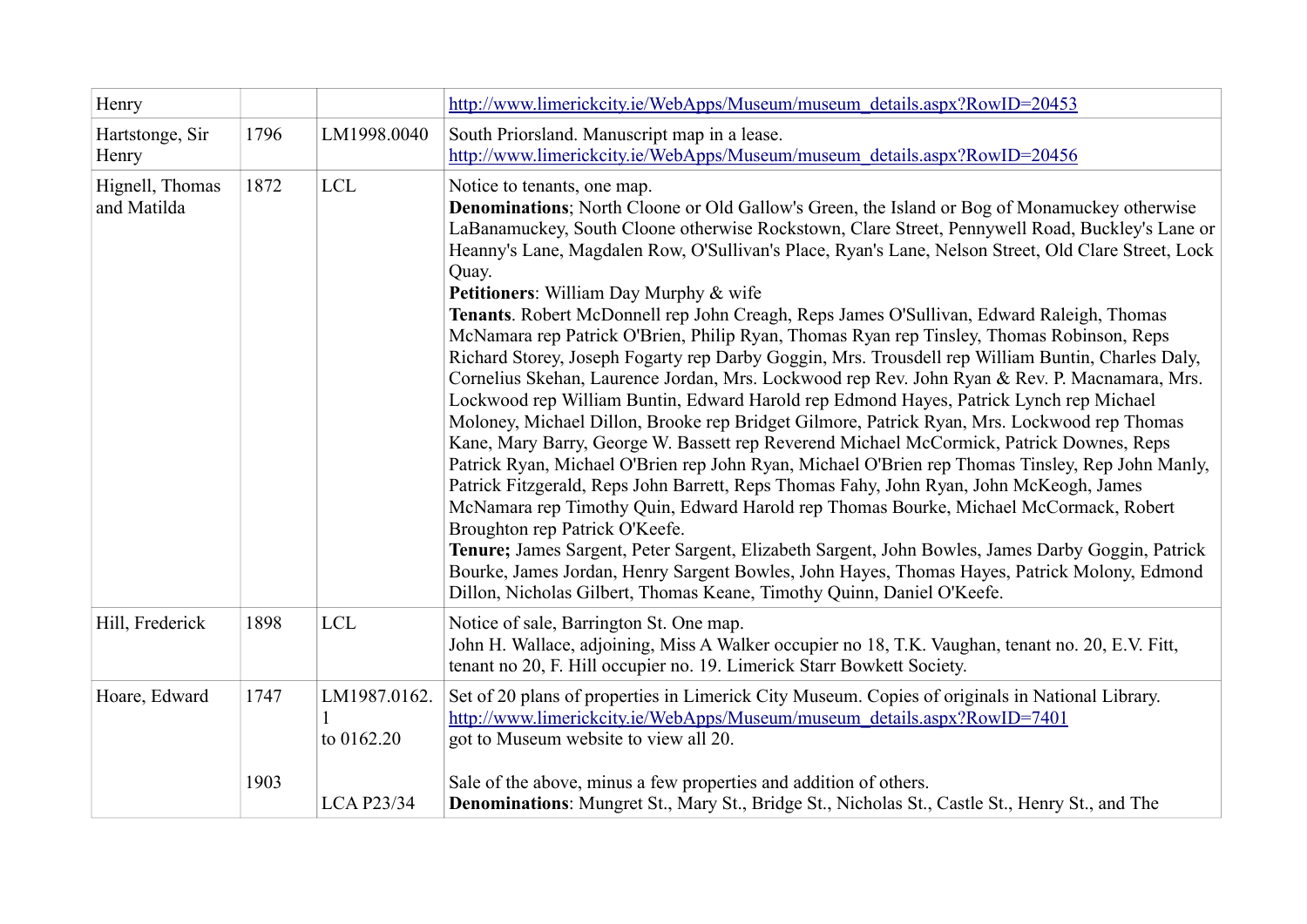|                                    |         |                          | Crescent.<br>Tenants etc. Mrs.Campbell Johnson, Henry Meany, Frederick Purefoy Hoare, Augustus Russell, John<br>O' Dell, Charles Johnston, John Halpin, Michael Hassett, D.A. Leahy, Michael Ryan, J. Noonan,<br>William Murphy, Michael Mc Mahon(Clothier), George Forster Sadleir, Edward Henry Hoare, Mrs.<br>Charity Pine, Daniel Kenna, Mrs. Alice Craven, John Noonan, Thomas Bevan, John Conway,<br>Launcelot Hill. Michael Halpin, John Goggin, J. Bourke, Anna Ward, Emanuel Athey, Mr. Vincent,<br>David Binden, Henry Nash, J.W. Seymour, Marie Nash, Mrs. Kavanagh, Michael Mc Donnell, James<br>Nash, John Skeolam, Edward Wight Seymour, Anne Lynch, John Lynch, Mary Lynch, John Mc<br>Mahon, Thomas Ruttle, Michael Swanton, John Maynard Smith, Ralph Nash, John Palmer, John<br>Murphy, Phoebe Robinson, Mrs. M. Hogan, Dr.T.J. Myles, John Watson Mahoney, John Hoare,<br>Thomas Myles, Julia Mc Namara, Lucy Flynn, John Joseph Jones, John Cullen, John Cullen(aged<br>about 12), Mary Kavanagh(nee Lynch), Edward George Bacchus Watts, Rev. John Hoare,<br>http://www.limerick.ie/Archives/LCDA/PrivatePapers/P23/P23 34 W.djvu<br>N.B. The property in the 1747 collection at the corner of Bridge St and Quay Lane, omitted from the<br>1903 sale was sold in 1903 to St Mary's Cathedral. There is a corresponding sale deed of that date in<br>the archive of St. Mary's (personal observation B. Hodkinson). |
|------------------------------------|---------|--------------------------|------------------------------------------------------------------------------------------------------------------------------------------------------------------------------------------------------------------------------------------------------------------------------------------------------------------------------------------------------------------------------------------------------------------------------------------------------------------------------------------------------------------------------------------------------------------------------------------------------------------------------------------------------------------------------------------------------------------------------------------------------------------------------------------------------------------------------------------------------------------------------------------------------------------------------------------------------------------------------------------------------------------------------------------------------------------------------------------------------------------------------------------------------------------------------------------------------------------------------------------------------------------------------------------------------------------------------------------------------------------------------------------------------------------------------------------|
| Hogan, Ellen and<br>John James     | 1881    | <b>LCL</b>               | Three maps of estate at Ballinacurra Hart, dated 1874 and 1881                                                                                                                                                                                                                                                                                                                                                                                                                                                                                                                                                                                                                                                                                                                                                                                                                                                                                                                                                                                                                                                                                                                                                                                                                                                                                                                                                                           |
| Holmes, heirs of<br>Sir Leonard W. | 1824    | NLI 21F40(9)             | Kilmallock Liberties, by John Longfield, Farrannevarleamore, Rev. James Ellard, Fairy Field, Mr<br>Lloyd, some other local names. NLI 16H22                                                                                                                                                                                                                                                                                                                                                                                                                                                                                                                                                                                                                                                                                                                                                                                                                                                                                                                                                                                                                                                                                                                                                                                                                                                                                              |
| Hunt, Vere John<br>Urquhart        | 1930    | LM1993.0183              | Friarstown, Clanwilliam Barony. Printed; extract from OS. Coloured with filed names.<br>http://www.limerickcity.ie/WebApps/Museum/museum_details.aspx?RowID=13471                                                                                                                                                                                                                                                                                                                                                                                                                                                                                                                                                                                                                                                                                                                                                                                                                                                                                                                                                                                                                                                                                                                                                                                                                                                                        |
| Inchiquin                          | 1714-16 | NLI Ms 14411<br>to 14416 | Ms rentals<br>Portcrushy (Portcrusha), Thomas Arthur (14411-13) George Davys (14413-16)<br>14414-5, John Phelps, holding in St. Peter's Cell, Joseph Damer, ditto, Lucas Wilson for John Hill's<br>Garden, William Stritch a holding near Dromcore Castle, William Kent A holding in Mungrett Lane<br>$(14416, \text{duty } 2 \text{ sugar loaves}).$                                                                                                                                                                                                                                                                                                                                                                                                                                                                                                                                                                                                                                                                                                                                                                                                                                                                                                                                                                                                                                                                                    |
|                                    | 1720    | NMI Ms 14371             | Rental. Peter's cell Joseph Damer; house on w side of High st. in St. John's parish lately held by John<br>Terry, William Strich then Francis Reynolds; garden next to Quaker graveyard George Davis from John<br>Phillips; small garden with 2 cabins by barracks, Lucius Willson; Upper & Lower Portcusshy George                                                                                                                                                                                                                                                                                                                                                                                                                                                                                                                                                                                                                                                                                                                                                                                                                                                                                                                                                                                                                                                                                                                      |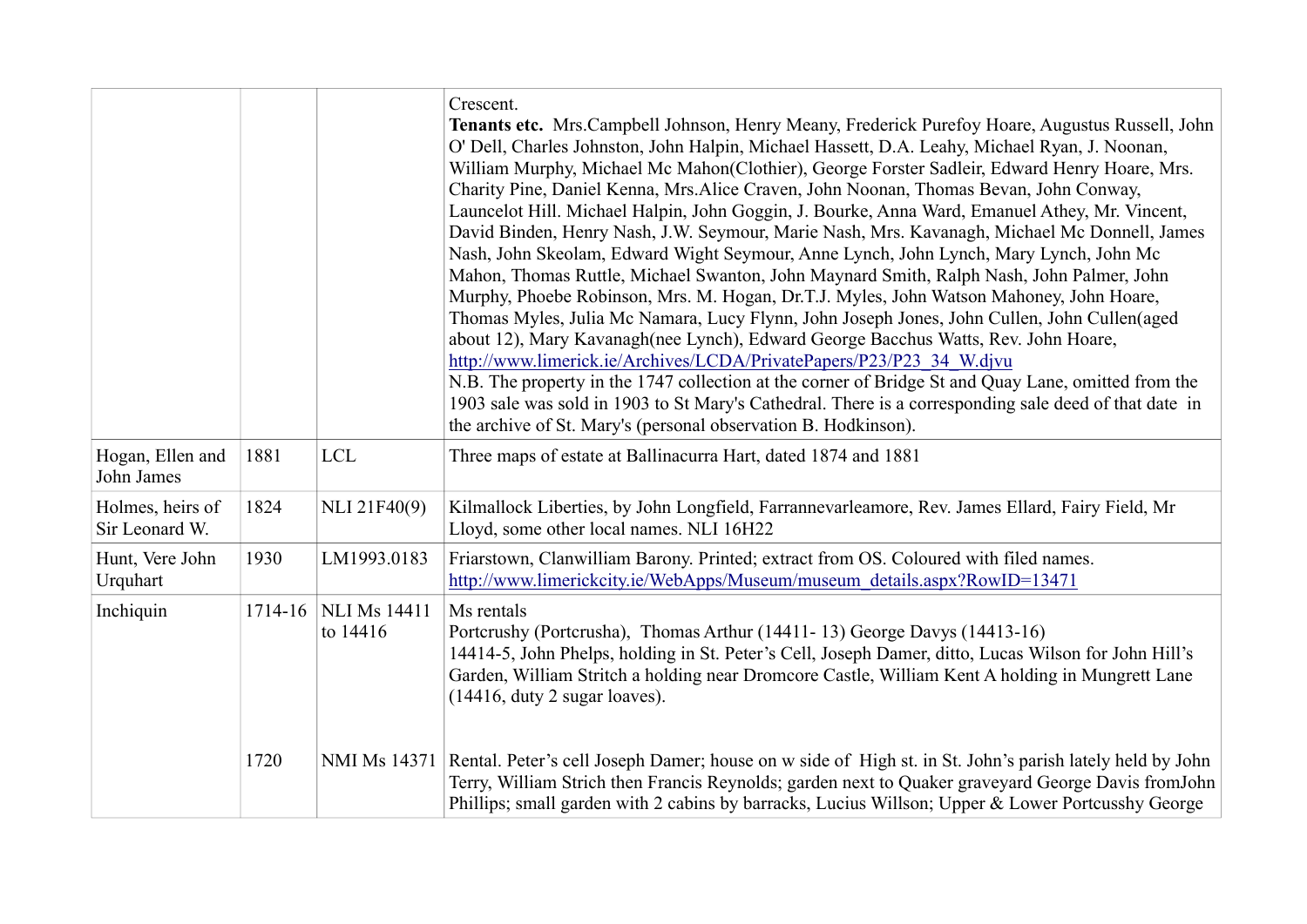|                                                                                                             |      |                    | Davis; house in Mungrian's Lane, between John Parker and Robert Riordane, held by Michael<br>Apjohn, Widow kent crossed out.                                                                                                                                                                                                                                                                                                                                                                                                                                                                                                                                                                                                                                                                                                                                                                                                                               |
|-------------------------------------------------------------------------------------------------------------|------|--------------------|------------------------------------------------------------------------------------------------------------------------------------------------------------------------------------------------------------------------------------------------------------------------------------------------------------------------------------------------------------------------------------------------------------------------------------------------------------------------------------------------------------------------------------------------------------------------------------------------------------------------------------------------------------------------------------------------------------------------------------------------------------------------------------------------------------------------------------------------------------------------------------------------------------------------------------------------------------|
| Islanmore, Croom                                                                                            | 1877 | <b>LCA P23/48</b>  | Farm sale, no map or vendor<br>William Mc Donnell, M.E. Conway, Colonel Pratt, M. Sellors,<br>http://www.limerick.ie/Archives/LCDA/PrivatePapers/P23/P23 48 W.djvu                                                                                                                                                                                                                                                                                                                                                                                                                                                                                                                                                                                                                                                                                                                                                                                         |
| Jackson                                                                                                     | 1878 | <b>LCA P23/45</b>  | Properties in George, Cecil, Hartstonge and Henry Street and Military Rd. Rental only, no map.<br>Robert O' Callaghan, Miss Fitzgerald, Robert Mc Mahon, J.Herbert, W.Herbert, Thomas Anderson,<br>P. Boland, Mrs. Hallowell, Mrs. Goggin, H. O' Connor, V.S., Mrs. Merrick, John M. Smallman,<br>Samuel Brabazon, T.A. Jones, Honorah Clifford, Henry Malone, Edward Kelly, John Ryan, Bryan<br>Hanrahan, Edward Reilly, Rev. James Wilson, Rev. Robert Kerr, George Jackson, George Jackson<br>Jnr., Arthur Henry Jackson, Bessie Jackson, Josephine Jackson, Stewart Purvis, Constance Peppard<br>Purvis, Francis Jackson, Matthew James Hewetson, Bessie Hewetson, Josephine Myles, Thomas<br>William Myles, John Joseph Jones, Joseph Jones,<br>http://www.limerick.ie/Archives/LCDA/PrivatePapers/P23/P23 45 W.djvu                                                                                                                                  |
| James, Charles<br>Henry, Deering,<br>Lucius Henry;<br>Maconchy, John<br>Arthur, McEntire,<br>Alexander Knox | 1911 | <b>LCL</b>         | Rental and sale; Denmark and Ellen St., one map.<br>David Leahy Arthur, Rev. Joseph Sergeant, Joseph Moroney, Rev. Thady Lynch, Bridget Byrne,<br>Thomas Ryan, James Mc Namara, Mary Tobin, Thomas Clarke, Solomon Smyth, Francis Shortt,<br>Joseph Moloney, Joseph Laffan, Patrick Morrisey, Mathew Mc Inerney, Michael Heffernan, Mary<br>Donovan, Maria Hurley, James Flannery, Daniel Griffin, John Keolehan, Jeremiah Lane,                                                                                                                                                                                                                                                                                                                                                                                                                                                                                                                           |
| Jephson                                                                                                     | 1794 | <b>NLI D27,922</b> | Deed containing map of property. In Irishtown between the town wall and Curry Lane; Little Curry<br>Lane on one side, Messrs Gubbins and Arthur on the other.                                                                                                                                                                                                                                                                                                                                                                                                                                                                                                                                                                                                                                                                                                                                                                                              |
| Johnston, William                                                                                           | 1873 | <b>LCL</b>         | William St., Cornmarket Row, Roches St., George St. (O' Connell St.), Knocknabollyglish otherwise<br>Greenhills, Ballyshane, Cloghacloka, Cahernardorish, Dromdarrig, Ballysheedy East.<br>Trustees; Garrett Curten, Thomas Robinson and Averina Johnston<br>Tenants; Patrick Fitzgerald, Daniel Hogan, Rep Patrick Scanlan, Reps Patrick O' Brien, James<br>Conway, Reps Bridget Reardon, Timothy Collopy, Reps Patrick Hooper, James Clark, William Mc<br>Namara, Cornelius Mc Namara, Hugh Blackwell, Thomas Scanlan, John Hogan, John Scanlan, Patrick<br>Hogan, Martin Ryan, Patrick Toomey, Edward Hayes, Thomas Hogan, Michael Punch, John Kirby,<br>David Birmingham, John Madigan, James Walsh, Patrick Kelly, Widow Cronin, Patrick Mulcahy,<br>James Dillon, Michael Cullinan, Daniel Maher, J.N. Russell & Sons, Reps Mary Looney, Reps John<br>Barry, J.P. Mc Namara, John O'Brien, W.& G. Curten, James Curten, William Nolan, J. F. Molony, |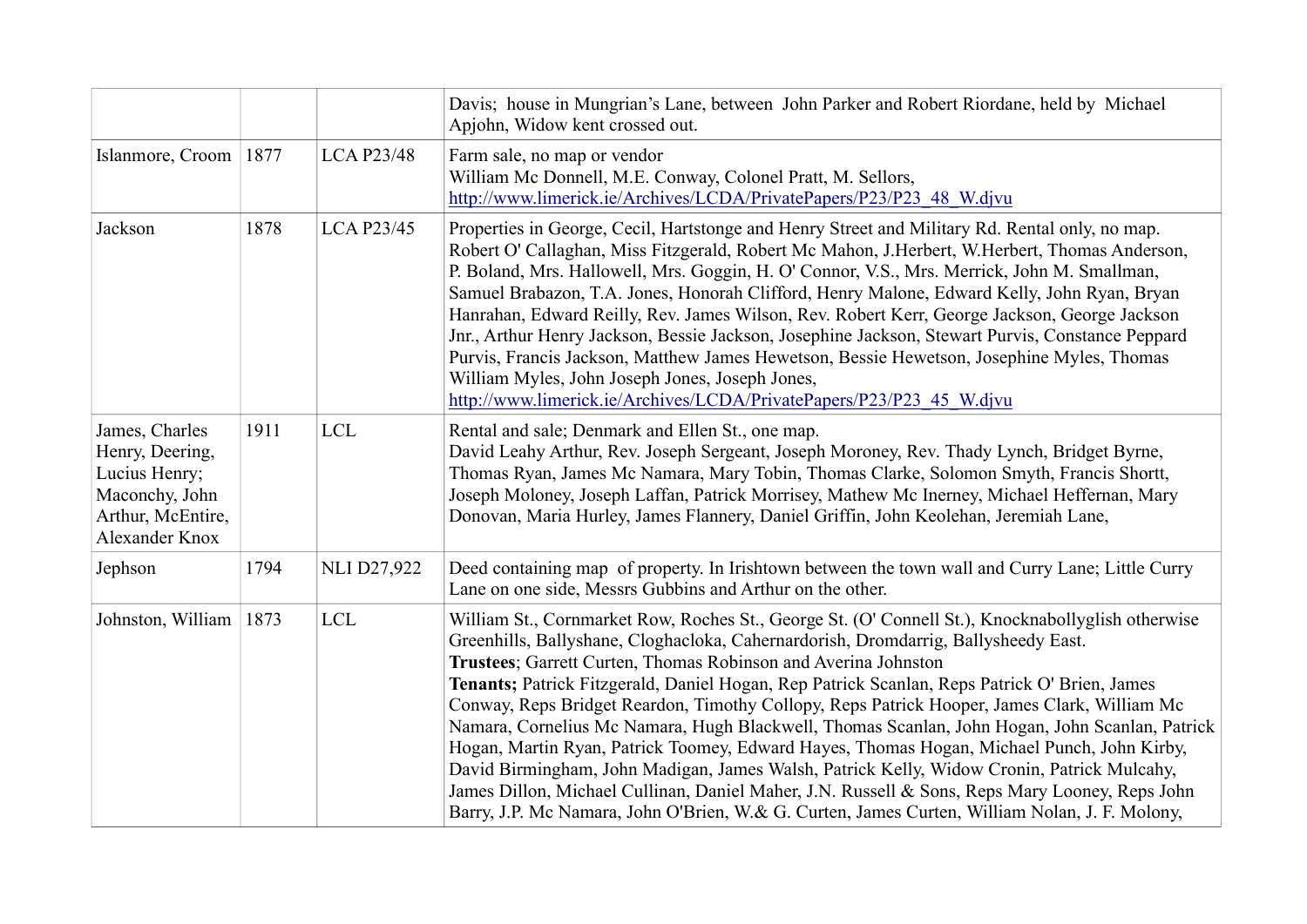|               |      |                       | James Bannatyne & Son, Reps William Sheehy.<br>Tenure; Mrs. Averina Johnston(aged 50), William Johnson (deceased), Mary Unthank, John Unthank,<br>David Launders(chandler), Catherine Lynch, Mary Anne Lynch, Anne Lynch, Patrick Aloysius<br>Shannon, James Lynch, Samuel Durack, Widow Hammond, Francis Arthur, James Lynch, George<br>Culloden Friend, Thomas Myles, James Myles, Joseph Myles, William Myles, Michael Russell,<br>Messrs. Myles (corn merchants), Louisa O'Brien, Rev. Deane Hoare, John Scott, Gibbon Thomas<br>Fitzgibbon, Francis William Russell, Thompson Russell, Richard Russell, Arthur Russell, Reuben<br>Harvey, Michael Lowney Russell, Michael Ryan, Mr. Meehan, Patrick O'Brien(grocer), John Scott,<br>James O'Brien, Widow Ross Lewin.                                                                                                        |
|---------------|------|-----------------------|----------------------------------------------------------------------------------------------------------------------------------------------------------------------------------------------------------------------------------------------------------------------------------------------------------------------------------------------------------------------------------------------------------------------------------------------------------------------------------------------------------------------------------------------------------------------------------------------------------------------------------------------------------------------------------------------------------------------------------------------------------------------------------------------------------------------------------------------------------------------------------|
| Kane, Capt.   | 1824 | <b>NLI</b> ms7871     | Names from index, places from text; Peirce Mahony,<br>Coolyhenan tenants; Patrick Griffin, William Frahil, Matthew Keefe, Andrew Callinan, Muurice<br>Fitzgerald, Timothy Keefe, Patrick Fitzgerald,<br>Roxboro tnants, Patrick William & Michael Ryan, James Fitzgerald, James Dwyer<br>Islandshehy Henry Russell<br>Other names David Mahony, George W Hodges Castletown,                                                                                                                                                                                                                                                                                                                                                                                                                                                                                                      |
|               |      | 1834-48   NLI Ms 7874 | Main tenants. David Bannatyne, Islandsheehy; Michael Bourke, Carrigmartin; John Crimmin,<br>Carrigmartin,; reps Patrick Cooney, Coolrea; James dwyer, Roxboro; William Frahill, Coolyhenane;<br>atrick FitzGerald Colyhenane; James FitzGerald, Roxboro; Patrick Halpin Knockbrien; James<br>Hartigan, Carrigmartin; reps Thomas Hartigan, Carrigmartin, Daniel Hartigan, Cazrrigmartin; reps<br>Patrick Halpin, Carrigmartin; Thomas Hammond, carrigmartin; reps Patrick Hinch Ballyogartha;<br>James Hewitt ditto; reps james Hamilton ditto; Darby Halpin, ditto; Thady keeffe Coolyhenane; Peirce<br>Mahony; Patrick Mullins, Carrigmartin, John Morissey ditto; John Mcdonnell ditto; Charles McCarthy<br>ditto; John O'brien Island Sheehy; Patrick, William and Michael Ryan, Roxboro, Jeremiah Shine<br>Coolyhenane, Michael Shine, Knockbrien; Hon J,P Vereker Roxboro. |
| Keays, Robert | 1867 | <b>LCA P23/9</b>      | City centre and Ballinacurra. Rental and particulars of sale.<br>Newenham Street, Richmond Place, Henry Street, William Street, St. Francis Abbey, Ballinacurra<br>Bowman, Ballinacurra Weston.<br>Robert Keays, Alexander Blood, Thomas Myles, Henry Guest, James Guest, Andrew Dillon, Edward<br>Dillon, (aged about 11 years) John Flynn, Richard Franklin(Surgeon), Richard Franklin(aged about 12<br>years), Richard Tracy, Thomas Tracy, James Barry, James Corneille<br>James Keays Worrall,, William Barrington, Cornelius Manahan, James Howard, William Moore,                                                                                                                                                                                                                                                                                                         |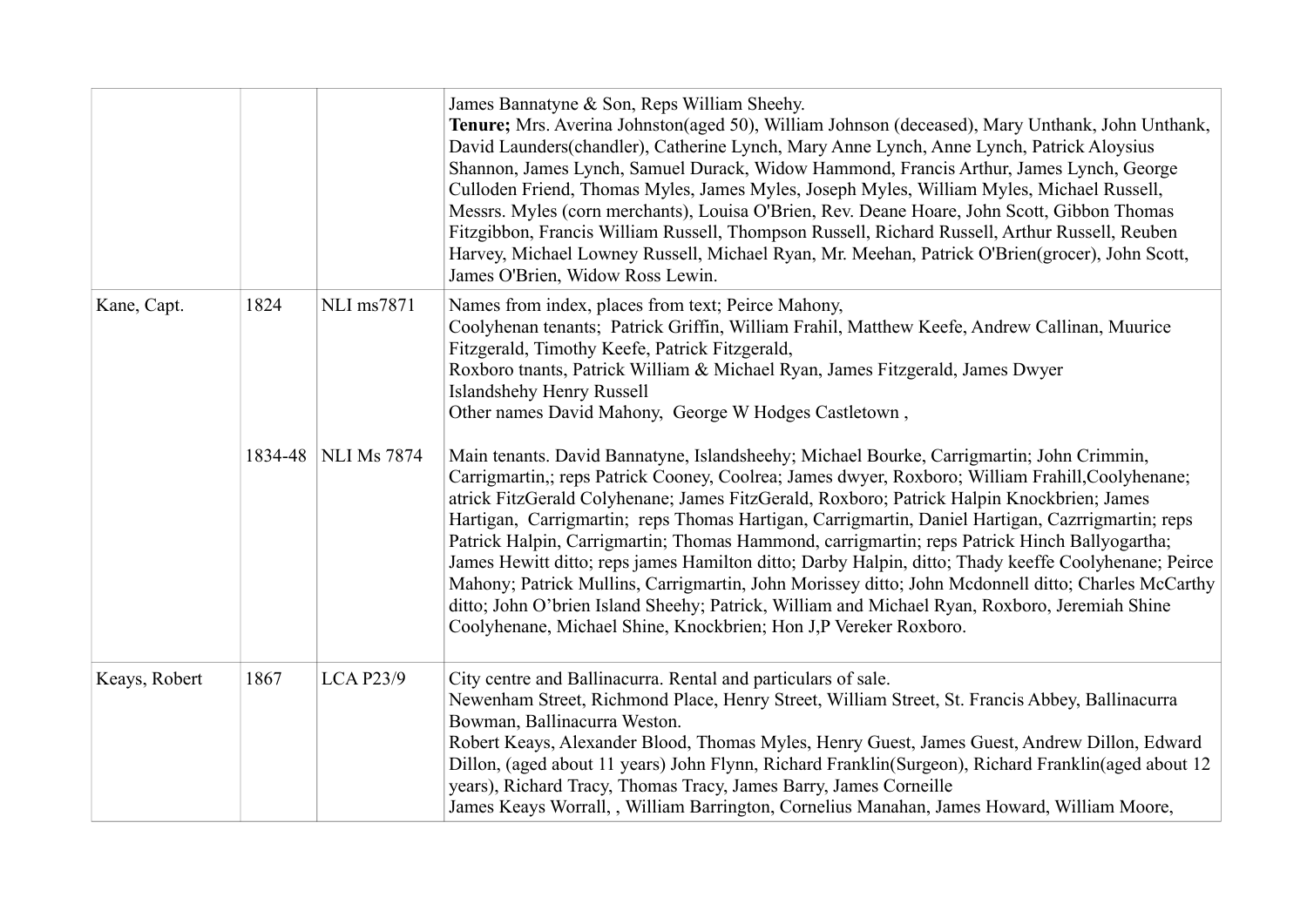|         |      |                              | Thomas Hayes, William Parker, Benjamin Barrington, Thomas Gorman (aged about 16 years), Captain<br>Tim Gorman, William Phayer, Richard Phayer(aged about 4 years), Frederick Hobart, Charles Burton<br>Barrington, Croker Barrington, Christopher William Keays, Alicia Scully, Rodolph Scully, Thomas<br>Shiels, James Purcell, Stephen Nash, William Henshaw Owen, James Kelly, Joseph Fogerty, John Hill,<br>Michael Kelly, Martha Parker, William Ryan, John Gaffney, Daniel Gorman, Alfred Seymour, Anne<br>Lee, W.J. Tinsley, Robert Hanna, Henry J. Spurring, Thomas Bourke, Charles Hogan, Thomas Mc<br>Knight, John Williams, John Hartigan, David Johnston, William John Geary, Robert Greig,<br>WilliamBeech, John Casey, Michael Blake, Mary Ahern, Patrick Griffin, John Rourk, Denis Mc<br>Namara, John Murnane, Michael Punch, Mary Bishop, John Cronin, Thomas Boland, Joseph Mangan,<br>Patrick Donovan, Michael Murnane, James Colman, Michael Guerin, James Donovan, Michael Ryan,<br>James Cavanagh, Maurice Studdert, Mary Lee, Peter Hennessy, John Healy, Patrick Nash, James<br>Guerin, William Purtill, Michael Halloran, John O' Brien, John Gilligan, Patrick Geary, Michael<br>Gilligan, Michael Sheehan,<br>http://www.limerick.ie/Archives/LCDA/PrivatePapers/P23/P23 9 W.djvu |
|---------|------|------------------------------|--------------------------------------------------------------------------------------------------------------------------------------------------------------------------------------------------------------------------------------------------------------------------------------------------------------------------------------------------------------------------------------------------------------------------------------------------------------------------------------------------------------------------------------------------------------------------------------------------------------------------------------------------------------------------------------------------------------------------------------------------------------------------------------------------------------------------------------------------------------------------------------------------------------------------------------------------------------------------------------------------------------------------------------------------------------------------------------------------------------------------------------------------------------------------------------------------------------------------------------------------------------------------------------------------------------|
| Kenmare | 1843 | <b>PRONI</b><br>4151.s.3.a.1 | Taken from DVD from PRONI; There seems to be a bit of confusion re numbering see $2 \& 13$ twice.<br>Oldtown Ryan, printed. Shows fields and tenants.<br>Patrick Foley, Michael Mc Carthy, John Mc Carthy, Denis Mc Carthy, Widow Mc Anary, William<br>Foley, William Frawley, Patrick Abraham, John Shanahan, Widow Shanahan, Patrick Noonan, John<br>Connor, Patrick Donovan and Thomas Downs, Edmond Connolly.                                                                                                                                                                                                                                                                                                                                                                                                                                                                                                                                                                                                                                                                                                                                                                                                                                                                                            |
|         | 1843 | <b>PRONI</b><br>4151.s.3.a.2 | Kockainy. Printed. Fields; tenants given in key.<br>The O'Grady, Patrick Lynch, Michael Sheahan, William Honahan, John Harris, William Clohesy,<br>Michael Dinneen, Johanna Fitzgerald, John Browne, John Ryan, John Hayes, Widow Callanan,<br>Elias Hanly, Catharine Laffan, John Fitzgerald, James Lilless, Denis Shea, Revd. John O'Grady,<br>Michael Ryan, Philip Byrnes, James Harty, Edmond Byrnes, Thomas Flinn, Patrick Ryan, Denis<br>O'Brien, Michael Gillane, Daniel Byrnes, John Byrnes, Daniel Dinneen, Timothy Sheahan, John<br>O'Neal, John Carroll, James Real, Widow Real, Simeon Real, Jeremiah Sullivan, Maurice Real,<br>Patrick Real, Widow Carroll, Colonel Vandelieur, Messrs Wise, The Right Hon the Earl of Kenmare.                                                                                                                                                                                                                                                                                                                                                                                                                                                                                                                                                                |
|         | 1724 | <b>PRONI</b><br>4151.s.3.a.2 | Hospital and Knockainy. Manuscript, colour. Some names in Key. Seems to lack Ballycahill and<br>Newtown which are on maps below.<br>James Magrath, David Bourke, John Tralies?, Mr Moulskis?, Mr. Gabbotts, Mr. Callaghan, Mr.<br>Mcnemarra, William Freeman, Thady Ryan, Darby Grady, Thady McCarty, Mr. Kinefakes, Henry<br>Powell, Mr. Browne, Daniell Glipanes, David Russell.                                                                                                                                                                                                                                                                                                                                                                                                                                                                                                                                                                                                                                                                                                                                                                                                                                                                                                                           |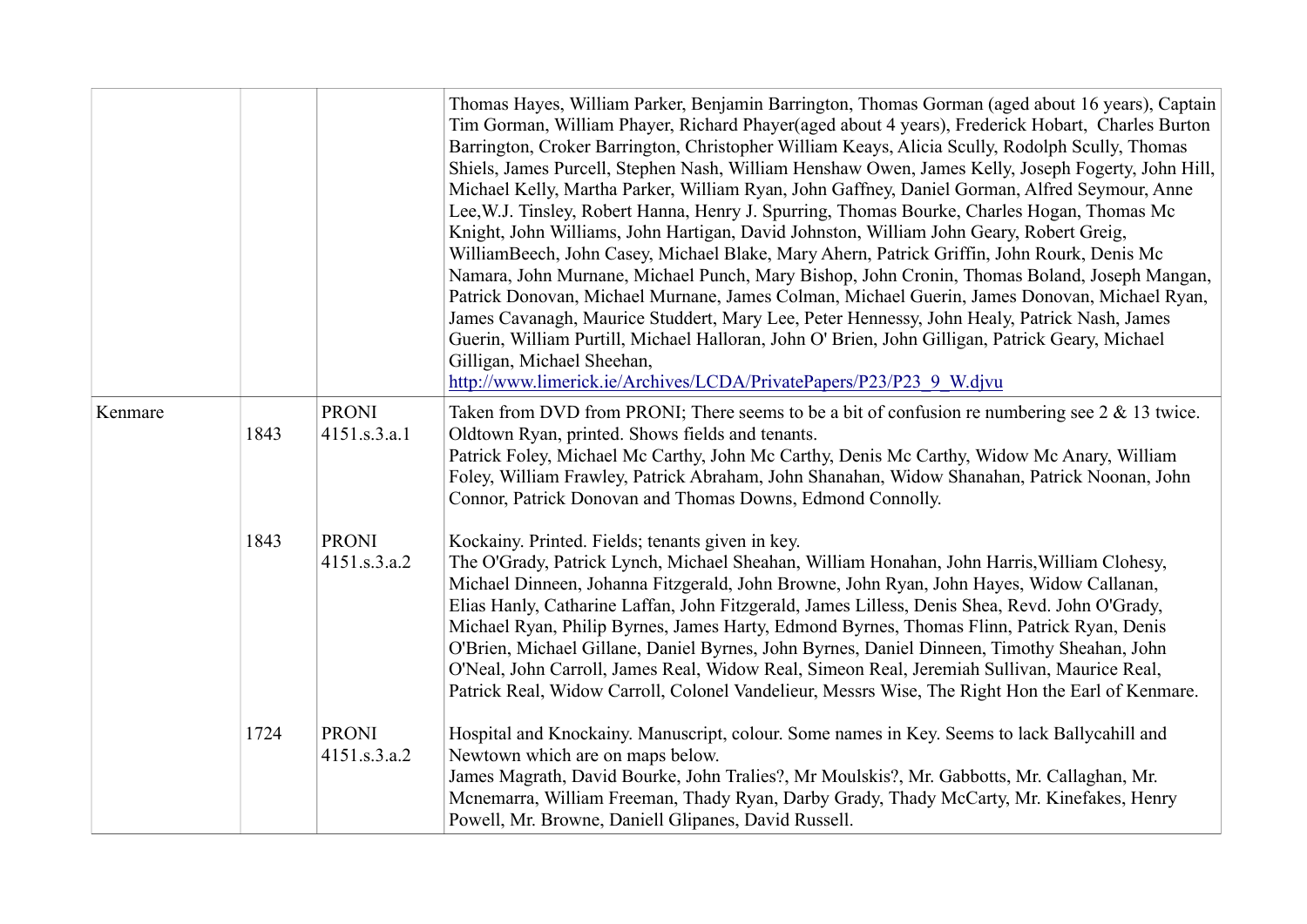| 1829 | <b>PRONI</b><br>4151.s.3.a.3 | Lodge and Bingroe. Manuscript, shows fields and tenants.<br>Thomas Halloran, Derby Magher, Wm Cregan, John Magher, James Howard, Widow Mc<br>Cormick, Ditto (Patk Ryan), John Mc Carthy, Edmd Hasting, Widow Hasting, Bridget Madden, John<br>Murrary, Michl Fitzgibbon, John O'Donnell, Michl Bourke, Wm Bourke, Thos Leahy, James<br>Reirdon.                                                                                                                                                                                                                    |
|------|------------------------------|--------------------------------------------------------------------------------------------------------------------------------------------------------------------------------------------------------------------------------------------------------------------------------------------------------------------------------------------------------------------------------------------------------------------------------------------------------------------------------------------------------------------------------------------------------------------|
| 1748 | <b>PRONI</b><br>4151.s.3.a.4 | Hospital and Knockainy. Coolscart, Millfarm, Castlefarm, Coologh, Gotoon, Ballycahill, Newtown,<br>Lodge plus other denominations not modern townland names. Names of some tenants on fields and<br>others in key.<br>Fitzgearld, Thos. Flemon, M. Rice, Paul Slatreys, T. Real, John Nugent, John Thomas & Partners,<br>Felix & Galways, Mullouny (Molouny) & Daly, N. White, Brown, O Brien, Ryan, Freeman, W.<br>Dimsy, J. Kinny, Stand. Gradys, Jacob Moles, Heafey, John Burks, MaGrath, Fraly, Barry, F. Davrn,<br>Morgan, Gleeson, Col. Strdford, Mollones. |
| 1780 | <b>PRONI</b><br>4151.s.3.a.6 | Hospital. Manuscript colour. Field map with some names on. Reverse has plan of Hospital village,<br>with names.<br>Hickys, Barrys, Gubbins, Davern, Andersons, Gleesons.<br>Gubbins, M. Flemings, Calahan Russell, English, O Grady & Simon ?, Denis Woods, Denis Carroll,<br>Tim Downes, Thomas Neugent, Nick Crafts, Nick Hicky, Margrett Neugent, Rich. Daverns, Madden,<br>Nick Martin, Cavanagh, Thos. Fitzgibbon, M. Rawleigh, Derby Grady, Gerrald Fitzgerrald, Michael.<br>Brien, Ryan & ?.                                                                |
| 1766 | <b>PRONI</b><br>4151.s.3.a.8 | Hospital and Knockainy. Manuscript colour. Coolscart, Millfarm, Castlefarm, Coologh, Gotoon,<br>Ballycahill, Newtown, Lodge plus other denominations not modern townland names. Shows fields and<br>value.<br>Molowney, Nicholas White, John O Donnell, Charles Carthy, John Bourke, David Dempsy, Gilbertus<br>Kenny, Barry, John O Daniel, Daniel Davern, Joshua Cooper, George Mead, Connor, Standish Grady,<br>John Ryan, John Lidwell, Gleesons, Heffernan, Brown, Widow MaGrath, O Brien, John Browne,<br>Powell.                                            |
| 1836 | <b>PRONI</b><br>4151.s.3.a.9 | Lodge and Bingroe. Manuscript, colour. Key names tenants.<br>Thomas Halloran, Widow McCormick, Mich. Murphy, Ed. Hasting, William Carroll, William Bourke,<br>John McCarthy, John Meagher, Darby Meagher.                                                                                                                                                                                                                                                                                                                                                          |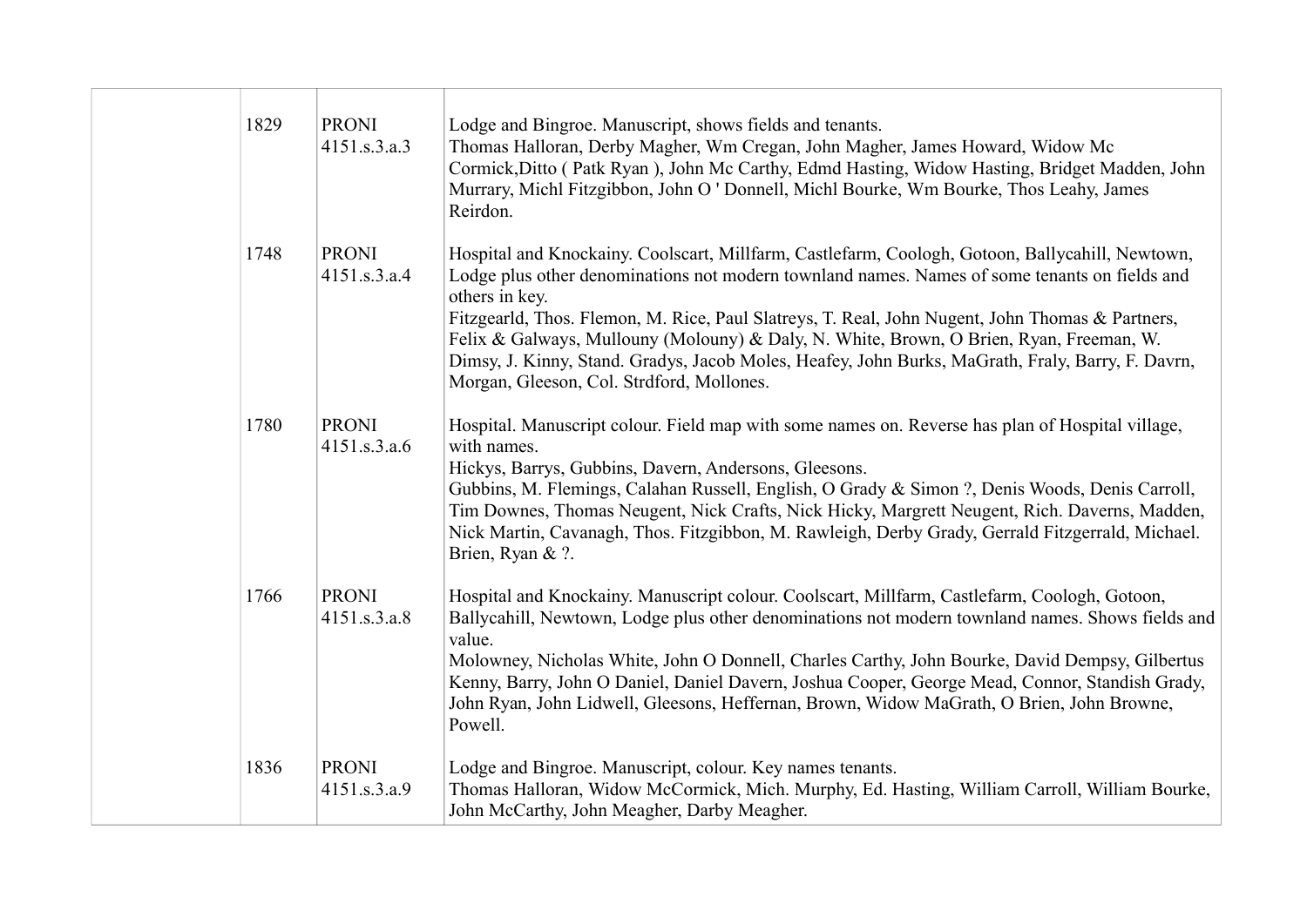| 1836   | <b>PRONI</b><br>4151.s.3.a.10 | Town of Hospital. Colour, manuscript. Names of tenants on main street.<br>Michl. Nugent, Michl. O Brien, Curran&English, Widow Grace, Daniel Grady, Dennis Keeffe, James<br>Nealon, Francis Gafney, James Gubbins esq, Thos. Moloney, Patk. Guiry, Patk. Raleigh, Honnora<br>Woods, Thos. Creed, Nic Hickey, Johanna Woods, Mary Madden, Nic Crofts, Dennis Carroll, Thos.<br>Nugent, Tim Downes, The Flemming, Callaghan Russel, Honnora Grady, Thos. Fitzgibbon, William<br>Gubbins esq. Thos. Woods, Dennis Woods, Michl. Carrol.                                                                                                                                                                                                                                                                                                                                                                                    |
|--------|-------------------------------|-------------------------------------------------------------------------------------------------------------------------------------------------------------------------------------------------------------------------------------------------------------------------------------------------------------------------------------------------------------------------------------------------------------------------------------------------------------------------------------------------------------------------------------------------------------------------------------------------------------------------------------------------------------------------------------------------------------------------------------------------------------------------------------------------------------------------------------------------------------------------------------------------------------------------|
| c1840? | <b>PRONI</b><br>4151.s.3.a.11 | Title missing, but Lodge? Large section of map absent, but list of tenants.<br>William Bourke, Mrs Hastings & sons John & Laurence Hays, Walsh, Fitzgibbon, Widow Downes,<br>Patrick Carroll, Edmond Murphy, Widow Hasting Wm. Downes, Maurice Ryan, Widow Roland, Thos.<br>& Wm. Harty, Wm. Griffin, Thos. & James Griffin, John & Darby Meagher, Thos. Halloran, John<br>McCormack, Patrick Ryan, John McCarthy, John Browne.                                                                                                                                                                                                                                                                                                                                                                                                                                                                                         |
| 1837   | <b>PRONI</b><br>4151.s.3.a.12 | Portbeg and Castlefarm. Manuscript, colour. Mostly missing but list of tenants.<br>James Halloran, Patrick Connell, Daniel Mc Carthy, Loughlin & Callanane, John Carroll, Timothy<br>Mackey, James Donoghue, Widow Meagher, Thomas Meagher, Laurence Byrnes, John Nugent, . John<br>Donovan, Peter Shearan, John & James Donoghue, Standish O' Grady Esq., Peter Shearan, Patrick<br>Frawley, Henry O' Rourke, Laurence English, Michael Gleeson.                                                                                                                                                                                                                                                                                                                                                                                                                                                                       |
| 1843   | <b>PRONI</b><br>4151.s.3.a.13 | Ballycahill and Corbally. Printed. Shows fields a list of tenants'<br>William Kean, Patrick Connolly, Roger Daly, Owen Irwin, James Ryan, William Hayes, David<br>Heeland, Michael Glesson, John Kiley, Widow Harris, Michael Regan, Widow Davern, Patrick<br>Leddin, Timothy Leddin, John Donovan, Patrick Reardon, Michael Reardon, Edmond Carroll, Patrick<br>Curtin, Jeremiah Crowe, Richard McCann, James Barry, Andrew Quish, Edmond Day, Michael Walsh,<br>Patrick Day, Edmond Kean, Thomas Walsh, Michael Kiley, Patrick Heeland, Widow Regan, John<br>Fitzgibbon, Denis Leahy Senr., John Walsh, Denis Leahy Junr., Widow Harris, Patrick Real, Widow<br>Heeland, James McMahon, James Hanrahan, Widow David Ward, Patrick Dillane, Widow James<br>Ward, John Casey, William Heeland, Sir Charles Coote, Messrs Wise, The Earl of Limerick, Edward J<br>Cooper esq., Joseph Gubbins esq., The Earl of Kenmare. |
| 1720   | <b>PRONI</b><br>4151.s.3.a.13 | Manor of Hospital. Manuscript, colour. Newtown, Ballycahill, Gotoon, Coolscart, Millfarm,<br>Castlefarm, Coolalough, Oldtown plus other lands not present townlands.<br>Maurice Kine or Kinepeak, John Fraly, Robert Sarsfield, David Bourk.                                                                                                                                                                                                                                                                                                                                                                                                                                                                                                                                                                                                                                                                            |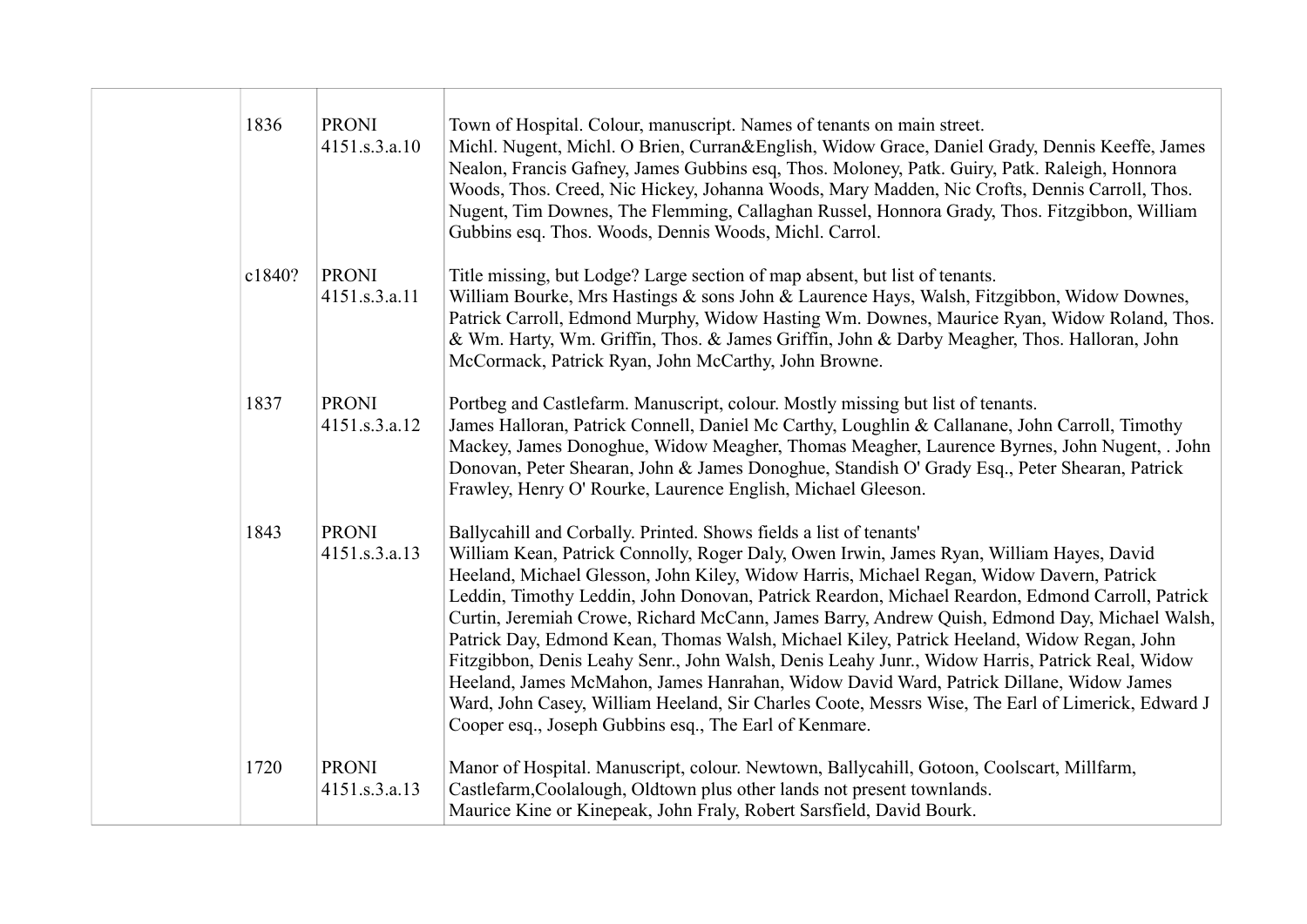|                 | 1720 | <b>PRONI</b><br>4151.s.3.a.14 | Knockainy, manuscript colour.<br>Major Wise, Col. Hoddard.                                                                                                                                                                                                                                                                                                                                                                                                                                                                                                                                                                                                                                                                                                                                                                                                                                                                                                                                                                                                                                                                                                                                                                                                                                                                                                                                                                                                                                                                                                                                                                                                                                                                                                                                                                                                                                                                                                                                                                                                                                                                                                                                                                                                                                                                      |
|-----------------|------|-------------------------------|---------------------------------------------------------------------------------------------------------------------------------------------------------------------------------------------------------------------------------------------------------------------------------------------------------------------------------------------------------------------------------------------------------------------------------------------------------------------------------------------------------------------------------------------------------------------------------------------------------------------------------------------------------------------------------------------------------------------------------------------------------------------------------------------------------------------------------------------------------------------------------------------------------------------------------------------------------------------------------------------------------------------------------------------------------------------------------------------------------------------------------------------------------------------------------------------------------------------------------------------------------------------------------------------------------------------------------------------------------------------------------------------------------------------------------------------------------------------------------------------------------------------------------------------------------------------------------------------------------------------------------------------------------------------------------------------------------------------------------------------------------------------------------------------------------------------------------------------------------------------------------------------------------------------------------------------------------------------------------------------------------------------------------------------------------------------------------------------------------------------------------------------------------------------------------------------------------------------------------------------------------------------------------------------------------------------------------|
| Killeely Glebe  | 1877 | <b>LCA P23/52</b>             | Sale by Commissioners of Church Temporalities<br>http://www.limerick.ie/Archives/LCDA/PrivatePapers/P23/P23 51 W.djvu                                                                                                                                                                                                                                                                                                                                                                                                                                                                                                                                                                                                                                                                                                                                                                                                                                                                                                                                                                                                                                                                                                                                                                                                                                                                                                                                                                                                                                                                                                                                                                                                                                                                                                                                                                                                                                                                                                                                                                                                                                                                                                                                                                                                           |
| Kingston Rental | 1840 | <b>NLI MS3276</b>             | Kingston Rental, manuscript. Contains rentals of 1840 & 1841; at present only 1840 here to give<br>impression of the estate.<br>Bellerough Messrs O'Donnell, Thomas O'Donnell, Cornelius Doherty, Bridget Dorney, Parker & ?,<br>Bridget & T O'Brien, Sullivan & ?, Widow Sullivan, J. Joyce, Thomas Riordan, John Coleman,<br>Maurice Kiely, Maurice O'Donnell, John Condon, Luke O'Donnell, Daniel Walsh, Edward Tobin,<br>Patrick O'Donnell, Larry & J McCarthy, Matthew Keeffe,<br>Glassganiff Patrick Walsh, John Greehy, Thomas Joyce, James Joyce, William Collis, Thomas<br>Mckessy, Patrick Whelan, John Power, Darby McGrath, Mary Sullivan, John Loniasney?, Thomas<br>Keeffe,<br><b>Curramore, Maurice Connolly, Thomas Fennell, Michael Lyons, Francis Sweeney, P &amp; M Halphy,</b><br>Currunafiddy, John Murphy, Edmund Bowleer, Thomas Divine, Michael Geary, Margaret Dalton,<br>Andrew Dalton, Michael Greenane, Wodow Quirk, Edmund Ahern, Patrick Walsh, Patrick Griffith,<br>Bryan Foley & Hanrahan, William Murphy, James Cashman<br>Carriganure. E. of Kingston<br>Gurtnaskehy. Owen Casey, John Guirey, John McCarthy, Patrick Kiely, John Kiely, Timothy Leddy,<br>Patrick White, Michael Geary, Michael Keane, Edmund Duggan, Edmund Kenneilly, Michael<br>Duggan, Richard Walsh, Thomas & Bridget Pyne, John & William Walsh, John Moore, Edmond<br>Donohoo, Patrick Moore, Robert Coleman, Edmond Molony, John Leddy, Mary Leddy, Charles<br>O'Brien, Thomas Manix, Stephen Hynes, Patrick Walsh, Owen Ahern, Laurence? Leddy (in pencil),<br>Edmond Doherty, John Feighney, Michael Kane, Catherine leddy, Morrissy & Sons, John Moore,<br>Thomas Pyne, Edmund Kenneilly, John Walsh, Patrick White, Michael Walsh, John Casey Pat, John<br>Casey Michael, Michael Casey, M & E Duggan, J & M Cahill, Police Barrack<br>Lyrebarry, Julia Daly, Francis Daly, Arthur Daly, Widow Rice, Widow Londeergan, John Brennock,<br>Jeffrey Power, Mary Brien, O'Donnell, Francis daly, John Donohoo, Jeffrey Donohoo, Thomas<br>Fitzgerald, James Flynn, Supple & Keeffe, John Keeffe, Michael Fox, Richard Fox, William Mcgrath,<br>John McGrath, Roger McGrath, Moher per Thomas Fleming, James O'Brien.<br>Lyre Gillikeen, Cornelius Doherty, William Hoher, Michael O'Brien, C & E Higgins, John daly, |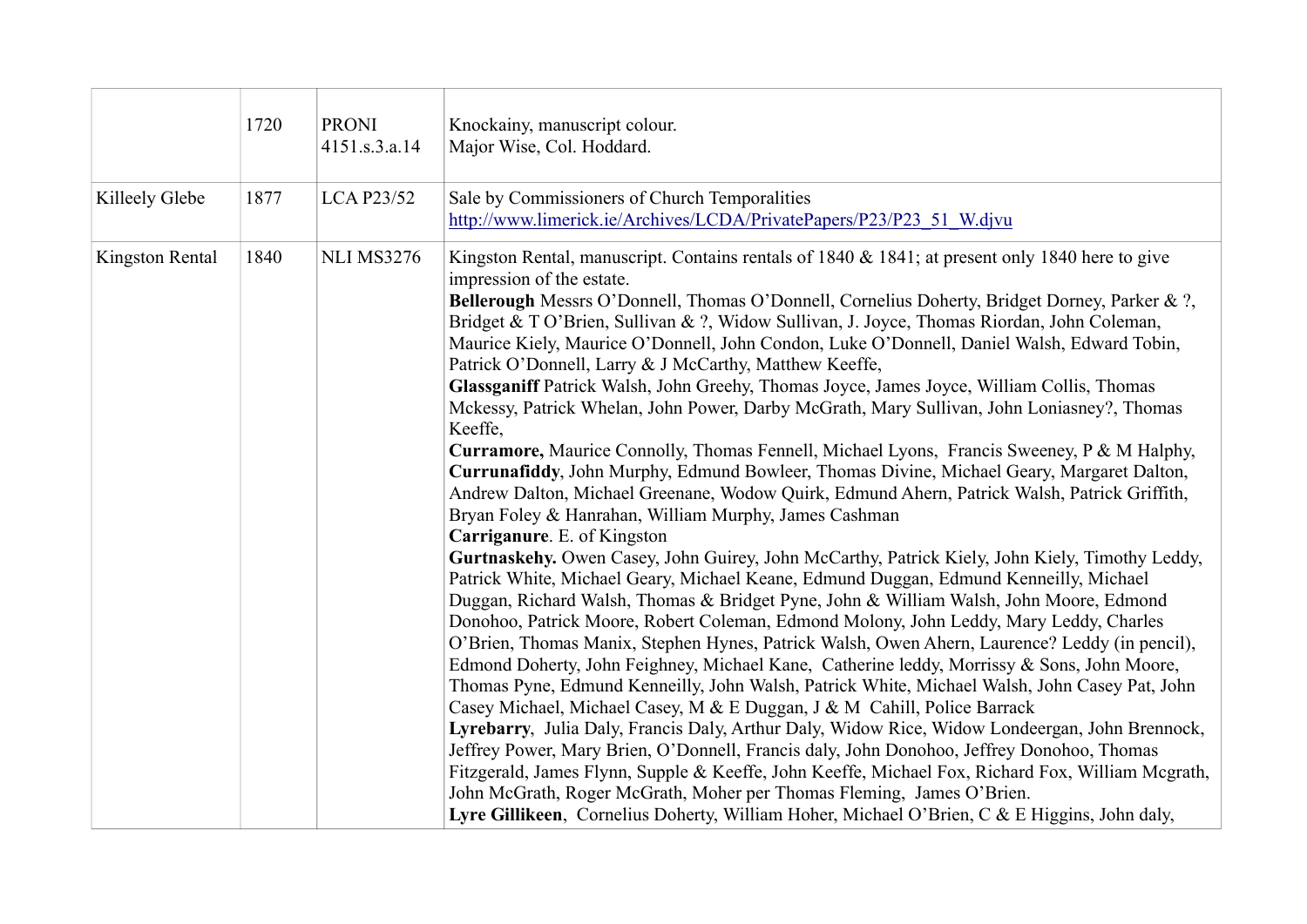| Thomas Sale, William McCarthy, Maurice Kiely, John Kiely, Laurence Kiely, William Moher,<br>Mascrony, John Casey, Walter Paye, John Lyons, Marice Donnagan, Judith Heaffy, Thomas<br>Prendergast, Thomas Parker, Walter Paye, Timothy O'Dwyer, William Morony, John Hyland,<br>Hennessy, J. Bowler for D. Moher, Jeremiah Moher, Thomas Donagan, Andrew Dalton, John<br>Mallamphy?, Michael Geary, Michael Greenan, Captain Collis, Sullivan for Mahoney, John Divine,<br>Timothy Divine, Edmaond Moher.<br>Kilebeg. Alexander McNabb, |
|----------------------------------------------------------------------------------------------------------------------------------------------------------------------------------------------------------------------------------------------------------------------------------------------------------------------------------------------------------------------------------------------------------------------------------------------------------------------------------------------------------------------------------------|
| Ballyshonakin. Richard Lynch, John Magner, Kelly & O'Brien, Reps Michael Kelly, Reps John                                                                                                                                                                                                                                                                                                                                                                                                                                              |
| Kelly, Andrew Kelly, Denis O'Brien, Thomas Hartnett, Timothy Moldowney, Rimothy rep B.                                                                                                                                                                                                                                                                                                                                                                                                                                                 |
| Moldowney, R & D. Barry, Mary Lynch, David Herlahy,                                                                                                                                                                                                                                                                                                                                                                                                                                                                                    |
| Ballyfintamore and Knockanavlinien? Benjamin Bunbury                                                                                                                                                                                                                                                                                                                                                                                                                                                                                   |
| Killeen. Reps of James B Thornhill                                                                                                                                                                                                                                                                                                                                                                                                                                                                                                     |
| Ballylander. Massey per George Gubbins, Reps William Sheehan, Darby Tierny, Mary Fleming, Ellen<br>Sheehy, Darby Mahony, Garrett Fitzgibbon, John Collins, Rev. John Browne, William Cleary, John<br>Fant, Noonan for Halpin, John Luddy, Robert MCraith, Michael MCraith, Robert Magner, John<br>assignee of Thomas Lane, William Mannahan, William Doherty, Patrick rep of J. Doherty, John                                                                                                                                          |
| Buckly, William Blackburn, William Lee, John Powell, John MCraith, Anthony Bishop, Edmund                                                                                                                                                                                                                                                                                                                                                                                                                                              |
| Murphy, Thomas Patterson, Denis Cleary, John Hennessy, John English, John Manahan, Patrick                                                                                                                                                                                                                                                                                                                                                                                                                                             |
| Manahan, Michael MCraith, Robert MCraith, John MCraith, Rev. M. Daly, William Lee, John Powell,                                                                                                                                                                                                                                                                                                                                                                                                                                        |
| William Manahan, denis Quin, John Hennessy, Anthony Bishop, William Doherty, John Buckly, Giles<br>Powell, Owen MCraith,                                                                                                                                                                                                                                                                                                                                                                                                               |
| Spittle, Arthur Barlow, John O'Donnell, Mary Jones, Ellen Foley, John Foley, John MCraith, Thomas                                                                                                                                                                                                                                                                                                                                                                                                                                      |
| Sampson, Patrick hennessy, Roger Ford, Patrick Connors, Mary Hayes, Thimothy Connors, Maruce                                                                                                                                                                                                                                                                                                                                                                                                                                           |
| Kelly, Michael Jones, Richard Power, Patrick Foley, Michael Foley, John Barry, Patrick Hayes,                                                                                                                                                                                                                                                                                                                                                                                                                                          |
| Thomas Hennessy, James Brown, David Donohue, Edmund Flynn, William Jones, Michael Casey, W                                                                                                                                                                                                                                                                                                                                                                                                                                             |
| & D. Luddy,                                                                                                                                                                                                                                                                                                                                                                                                                                                                                                                            |
| <b>Coolcormack Reps Charles Bailey,</b>                                                                                                                                                                                                                                                                                                                                                                                                                                                                                                |
| Curraghturk Bridget Hennessy, James Walsh, David Walsh jnr, James Martin, Patrick Quinn, John                                                                                                                                                                                                                                                                                                                                                                                                                                          |
| Casey, G & J. Powell, Michael Ahern, R & J. Noonan, William Forde, David Walsh snr., , Bishop,                                                                                                                                                                                                                                                                                                                                                                                                                                         |
| Powel, Thomas Casey, Owen Buckley, John Mahony, D. Walsh, William & Henry Upton, George                                                                                                                                                                                                                                                                                                                                                                                                                                                |
| Smith, C & William Kennefick, Michael Hennessy, John Buckley, Bartholomew Buckley, Patrick<br>McCarthy, George Martin.                                                                                                                                                                                                                                                                                                                                                                                                                 |
| Ballyfaskin, Joseph Martin, James Martin                                                                                                                                                                                                                                                                                                                                                                                                                                                                                               |
| Ballyduff, Reps William Lane, Morgan Lane, John Lane, James Lahive, Thomas Lahive, Cornelius                                                                                                                                                                                                                                                                                                                                                                                                                                           |
|                                                                                                                                                                                                                                                                                                                                                                                                                                                                                                                                        |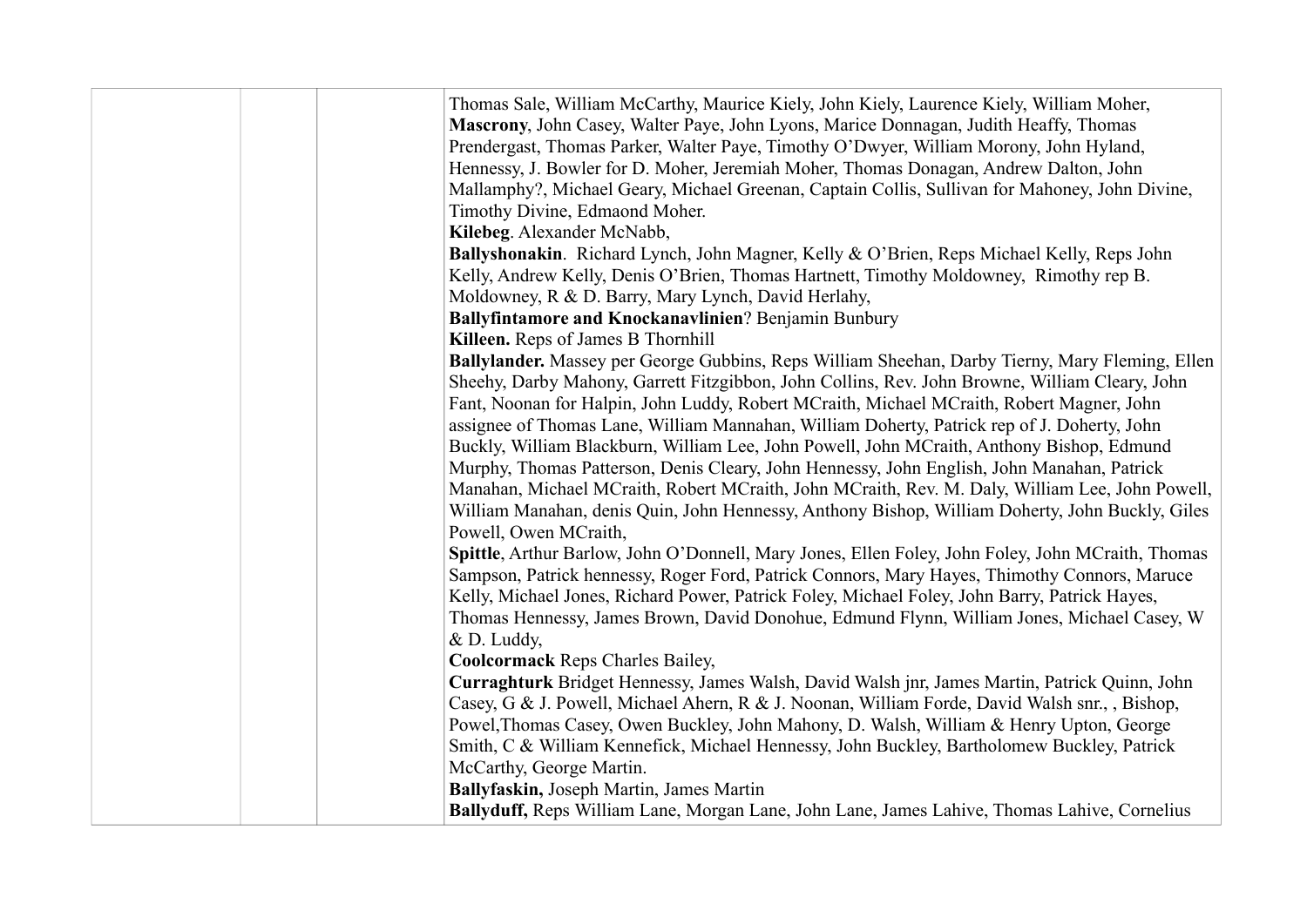| Londergan, John Lahive, Roger MCraith, William Martin, O'Donnell, Reps J. Dorney, Edmund Forde,      |
|------------------------------------------------------------------------------------------------------|
| John Fuin?, John Kelly, Patrick Dunn, Patrick Dyer, Daniel Kelly.                                    |
| Ballybrien. Thomas Lane, Thomas Roche jun, John English, Thomas Lane, Maurice Lane, Michael          |
| Lane, William Lane Thomas and John Lee, Maurice Fitzgerald                                           |
| Curraheen, John Riordan, William Lee, John Creigh, Daniel Ahern, Patrick MCraith, John MCraith,      |
| William Creigh, John Quane, Patrick Fitzgerald, Daniel McCarthy, Patrick Creigh, Thomas Creigh,      |
| William Hanrahan, Maurice Harrington, Patrick MCraith, John Walsh                                    |
| Knockadea, Matthew Callaghan, Thomas Lee, John Callaghan, Robert Lee, William Callaghan,             |
| Maurice Lee.                                                                                         |
| Monevarrow. John Barrett, Edmond Barrett, Laurence Roche, Edmond denehan, John Sheehy, John          |
| Heffernan, Michael Hennessy, Denis Keane                                                             |
| Upper Cullane, John Condon, Patrick Condon, Thomas Heffernan, Patrick Quane, David Condon,           |
| John Hennessy, William Cleary, Thomas Dryden, Keeffe & Kane, William Leddane, Thomas Roche,          |
| John Condon, Anthony Bishop, William Kelly, Eugene Oneil, Thomas Keoghe, John Condon,                |
| Lower Cullane,, Michael O'Brien, James Brassill, Michael O;brien, Thomas Brassill, Maurice           |
| Hanlon, Michael Hanlon, William Kiely, Michael Quane, John Barrett, Edward Barrett, John Barrett, T  |
| & J. Brassill, Thomas Roche, William Callaghn, Patrick keating, Daniel Keating, Thoamas Barry,       |
| Clifford & Keating, Patrick Kennedy.                                                                 |
| Fehawnsudry. Widow Mary Hanlon, Daniel Lyons jnr, Lyons and Barrett, Daniel Lyons, , Earl of         |
| Kingston, Widow Crone, John Crone, Charles McCarthy, John Heffernan, John Ronayne, Michael           |
| Cranitch, D. Brien, James Connors, ?, Nicholas Glenni?                                               |
| Cullane. Mary Leary, Widow Doran, William Clifford, Michael Carroll, Richard Galway, Edmund de       |
| Courcy, Roger Gleeson, Jeremiah Hanlon, William Flynn, Patrick MCraith, Richard Davern, Patrick      |
| Russell, Michael Crotty, Thomas Hennessy, John Walsh, John Halloran, James Galway, Patrick           |
| Hannan, William Morony, Widow barrett, Charles McCarthy,                                             |
| Lisnalaniff, John Neile Mick, John Neile Thomas, William Hedderman, Michael O'brien, Patrick         |
| Carey, Maurice English, John Luddy, Edmund Riordan, James Condon, Bridget Hethernan?, Patrick        |
| Galligan, David Sheahan, denis keeffe, William MCraith, James Dorney, Cornelius Lyons, Timothy       |
| Coughlan, John Lyons, David Fitzgerald, J & P Keane, John Sheehan, David Sheehan, Patrick            |
| Sheehan, John Dunlea, Roger Kiely, J. O'Brien,                                                       |
| Coolnamahogue, Patrick Dunlea now John O'Brien, Daniel Sheahan, John Sheahan, Michael Neile,         |
| William Tobin, denis Guidry                                                                          |
| Kilglass, Maurice Fitzgerald, William Fitzgerald, Roger Kiely, Maurice English, James Mahony,        |
| Patrick Casey, Thomas Condon, Patrick Cahill, David rep of J. Gorman, John Casey, rep of p. Barrett, |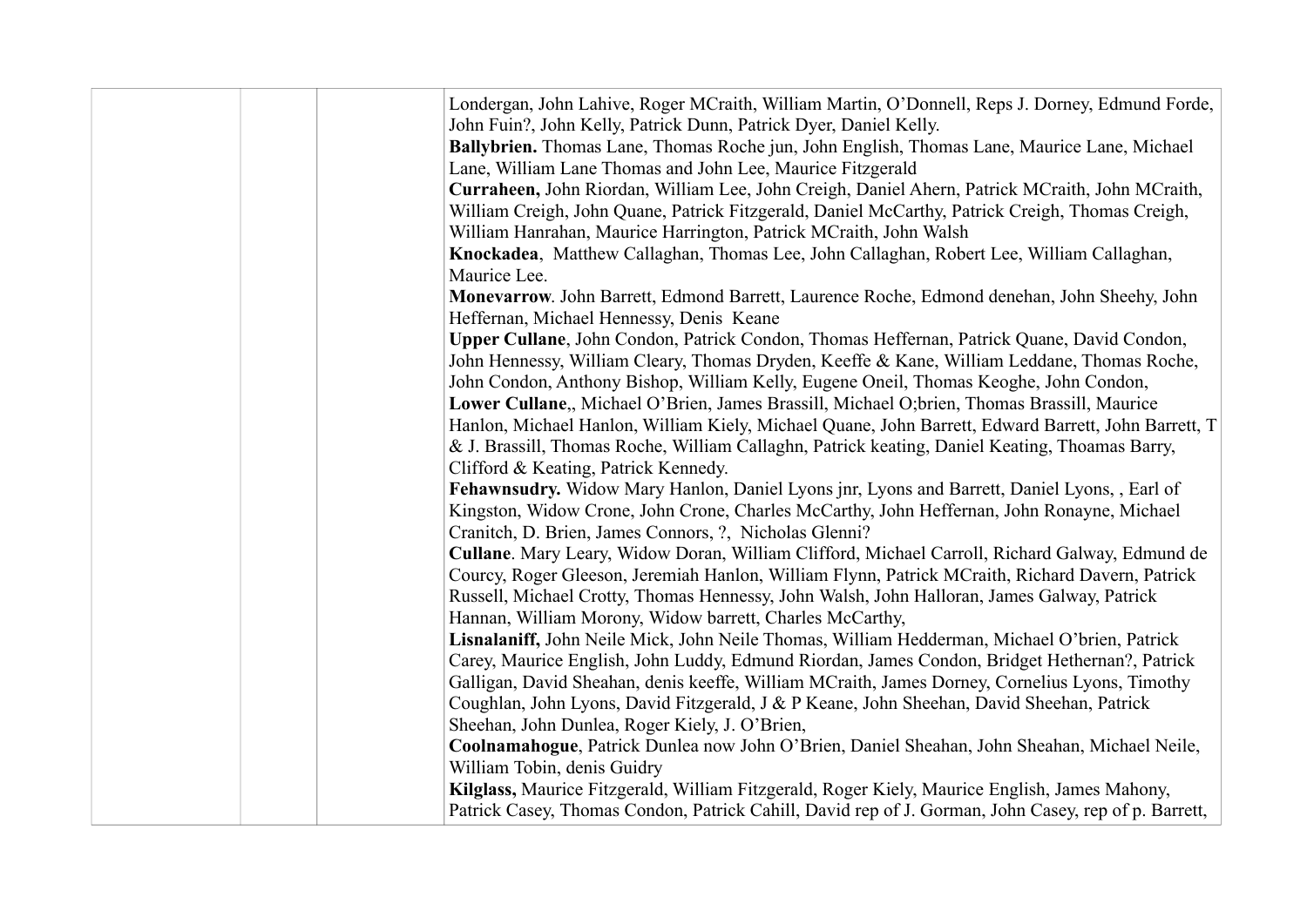|  | Edmund Riordan, Thomas Shea.<br>Thornhill lawn. Cornelius Lane jnr, Johanna Lane, William Fitzgerald now? Hyland, David<br>Fitzgerald, William Fitzgerald,, William Sheehan, Patrick Fitzgeerald, Patrick Corbet now wm<br>Fitzgerald, Edmund Kelly, Patrick Molony, Cornelius Lane snr., James Condon, Thomas Johnson,<br>John Fox, Edmund Ahern, William Dwyer, Daniel Costello, Matthew Ahern, Martin Gallagher, Denis<br>Cahill, Connor Lyons, Garrett Fitzgerald, Jeremiah Sullivan, Garrett Towhill, Patrick Bourke, Michael<br>Ryall, James Fitzgeerald, John leahy, John Whelan, Edmund Sullivan,<br>Geragh, Rev. J. Madden, Edmund Casey, David Condon, John Molony, Hugh molony, Daniel<br>Hanrahan, Michael Dwyer, William Dwyer, Thomas Dwyer, Patrick Molony, Jeremiah MCraith,<br>Stephen Casey, Michael Kiely, William Casey, Patrick ahern, William Casy, John kent, Margaret<br>Kiely, Robert Collins, Tim Hanrahan, John Casey.<br>Carhue, John Casey, James Carey, reps William Walsh, Thomas Sampson, Michael Kent, Roger<br>Hanrahan, Thomas WalshThomas Bopurke, James Casey<br>Garryvorraha. Maurice Gorman, Michael Moland, Denis Gorman, Jeremiah Brien, Maurice Casey, |
|--|--------------------------------------------------------------------------------------------------------------------------------------------------------------------------------------------------------------------------------------------------------------------------------------------------------------------------------------------------------------------------------------------------------------------------------------------------------------------------------------------------------------------------------------------------------------------------------------------------------------------------------------------------------------------------------------------------------------------------------------------------------------------------------------------------------------------------------------------------------------------------------------------------------------------------------------------------------------------------------------------------------------------------------------------------------------------------------------------------------------------------------------------------------------------------------------------------|
|  | Denis Murphy, M & D Gorman, Patrick Hayes, MichaelHayes, John Noonan, John Brien.                                                                                                                                                                                                                                                                                                                                                                                                                                                                                                                                                                                                                                                                                                                                                                                                                                                                                                                                                                                                                                                                                                                |
|  | Kilbenny. A Montgomery Esq., John Hanrahan, Toby Roche, Thomas Brien, Patrick Brien, John                                                                                                                                                                                                                                                                                                                                                                                                                                                                                                                                                                                                                                                                                                                                                                                                                                                                                                                                                                                                                                                                                                        |
|  | Kiely, Thomas Noonan, Martin Murphy, Michael Sullivan, William Shine, Patrick Ahern, Thomas                                                                                                                                                                                                                                                                                                                                                                                                                                                                                                                                                                                                                                                                                                                                                                                                                                                                                                                                                                                                                                                                                                      |
|  | Myers, Myers and Fitzgerald, John King, Thomas Walsh, Patrick Walsh, Patrick Slattery, John Hanlon,<br>Patrick Connors,                                                                                                                                                                                                                                                                                                                                                                                                                                                                                                                                                                                                                                                                                                                                                                                                                                                                                                                                                                                                                                                                          |
|  | Knockrour. Timothy Mahony, Roger Slattery, Bridget Slattery, James Casey, Maurice Lahive, Moland                                                                                                                                                                                                                                                                                                                                                                                                                                                                                                                                                                                                                                                                                                                                                                                                                                                                                                                                                                                                                                                                                                 |
|  | and Brodrick, John Moland, John Kiely, Wm Kiley, Maurice Casey, Darby C?, reps D Callaghan,                                                                                                                                                                                                                                                                                                                                                                                                                                                                                                                                                                                                                                                                                                                                                                                                                                                                                                                                                                                                                                                                                                      |
|  | Patrick ahern, Thomas Hogan, William Brien, c\sey & Hogan, Riordan & Grady, Murphy, Gorman, ?,?<br>Michael & D, Sullivan, Rev. Murphy, John Brien, Edmond Bailey, William Hanrahan, Murphy &                                                                                                                                                                                                                                                                                                                                                                                                                                                                                                                                                                                                                                                                                                                                                                                                                                                                                                                                                                                                     |
|  | Luddy, William Brien, Daniel Hanrahan, John McGrath, David McGrath, Daniel McGrath, William                                                                                                                                                                                                                                                                                                                                                                                                                                                                                                                                                                                                                                                                                                                                                                                                                                                                                                                                                                                                                                                                                                      |
|  | Brien,, John Malony, Thomas Heffernan, James Heffernan, John Heffernan, M. Lahive, Hogan,                                                                                                                                                                                                                                                                                                                                                                                                                                                                                                                                                                                                                                                                                                                                                                                                                                                                                                                                                                                                                                                                                                        |
|  | Maurice Lahive, John Geary,  Thomas Myers, John and James Myers, W & J Brien,                                                                                                                                                                                                                                                                                                                                                                                                                                                                                                                                                                                                                                                                                                                                                                                                                                                                                                                                                                                                                                                                                                                    |
|  | Lyroe Mountain. John Connery, Quinlan, Maurice Casey, Patrick Kiely, John Casey, Michael Casey,                                                                                                                                                                                                                                                                                                                                                                                                                                                                                                                                                                                                                                                                                                                                                                                                                                                                                                                                                                                                                                                                                                  |
|  | John O'Brien, Patrick Hogan, M Casey, Michael Connery, William Kiely, B, Kiely, William Godsel,                                                                                                                                                                                                                                                                                                                                                                                                                                                                                                                                                                                                                                                                                                                                                                                                                                                                                                                                                                                                                                                                                                  |
|  | Richard Shinnick, Patrick Kiely Bridget Keane.                                                                                                                                                                                                                                                                                                                                                                                                                                                                                                                                                                                                                                                                                                                                                                                                                                                                                                                                                                                                                                                                                                                                                   |
|  | Knockroure. Eugene O Neile, Widow Kiely, Patrick Noonan, Darby MCraith, Richard Barry, John                                                                                                                                                                                                                                                                                                                                                                                                                                                                                                                                                                                                                                                                                                                                                                                                                                                                                                                                                                                                                                                                                                      |
|  | Lewis, Police Barracks.                                                                                                                                                                                                                                                                                                                                                                                                                                                                                                                                                                                                                                                                                                                                                                                                                                                                                                                                                                                                                                                                                                                                                                          |
|  | Shrovemore? Philip Mahony, Thomas Noonan, John Noonan, John Keane, H & John Keily, Denis                                                                                                                                                                                                                                                                                                                                                                                                                                                                                                                                                                                                                                                                                                                                                                                                                                                                                                                                                                                                                                                                                                         |
|  | Noonan, James Noonan, John Mahony, William Lewis                                                                                                                                                                                                                                                                                                                                                                                                                                                                                                                                                                                                                                                                                                                                                                                                                                                                                                                                                                                                                                                                                                                                                 |
|  | Shrovebeg. Richard Lewis, Jeremiah Lewis, Maurice Fitzgerald, Daniel Curtin, John ? John Casey,                                                                                                                                                                                                                                                                                                                                                                                                                                                                                                                                                                                                                                                                                                                                                                                                                                                                                                                                                                                                                                                                                                  |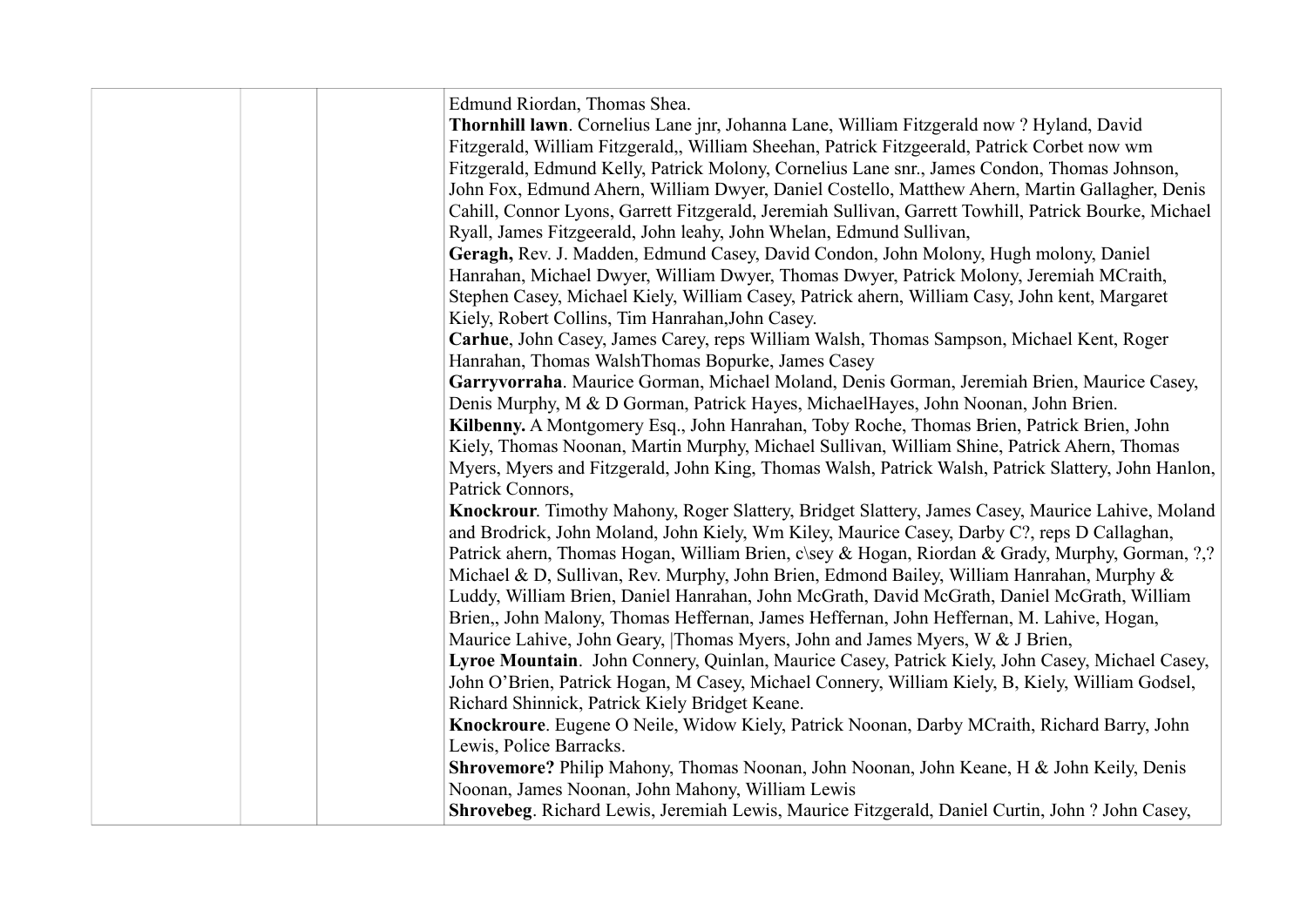| Andrew Mullins, William Mullins, Mark Mullins, Patrick Mullins, Patrick McNamara, Patrick         |
|---------------------------------------------------------------------------------------------------|
| Cunningham, Michael Mullins                                                                       |
| Coolattin? Darby Quinn, Timothy Keane, Laurence Keane. Patrick Gallagher, John heelan, Mary       |
| Gallagher, Thomas Walsh, Patrick Heenan, John Heenan, Maurice Heenan, Denis Heenan                |
| Behinagh. William Dohery, Margaret Doherty, Patrick Fitzgerald, Thomas Walsh, David Meaney/,      |
| James King, King and Murphy, Thomas MCraith, Owen Heffernan, Thomas Walsh, Michael Molan,         |
| John Sullivan, John Brien, Darby Doherty, D & John MCraith, Denis Keane, Timothy Kiely, William   |
| Noonane, John Kiely, Charles Ryan, J & D Mahony, Daniel Walsh, Patrick Slattery.                  |
| Carrigeen. J. King, John Bailey, Patrick Wallis, Fitzgibbon & Mahony, Terence O'Brien, Maurice    |
| Fitzgerald, Patrick Ahern, Edmund Fruin? Darby McGrath, Patrick Quinlan, James Tobin, Patrick     |
| Connors, William Cleary, larry Fitzgerald, John Tobin, James Donnahoe, James Maguire, Morgan      |
| Brien, James Walsh, Denis Murphy, Maurice Connors, James O'Brien, Michael Meaney, John Sisk,      |
| L. Sullivan, John King, John Gallighlin, Thomas Shaunahassy, Michael Heenan, Michael Walsh,       |
| Thomas Hanlon, Patrick Walsh, Edmund Tobin, Casey and walsh, John Coleman, Michael                |
| Walsh, O'Brien Fitzgerald, Michael Murray, Michael Brien, Nicholas White, Pierce Nagle, James     |
| Sherlock, Michael Lavis, James Donovan, Edmund Pindar, Edmund Loohy, Michael Butler.              |
| <b>Ballinatona</b> . G & J Gorman, Thomas Quin, John Shaunassy, Thomas Burke, John Griffith, John |
| Fitzgerald, Daniel Moland, Tobin, Thomas Fruin, Pat Hennessy, Gorman, Edmund Power, dan Brien,    |
| William Power, James Power.                                                                       |
| Brackbawn. John Geran, Richard Barry, William Fitzgerald, William Casey, Jeremiah MCraith,        |
| James Dunlea, Maher & Donohoo,, Patrick Slattery, James King, Thomas Carey, M & J Cotter, Cotter  |
| & O'Brien, Patrick Cahill, T & T Mahony, Daniel Lynch, Margaret molony, Timothy halpin, Patrick   |
| Williams, Roger Hanrahan, Julia Richardson,                                                       |
| String, Robert King, Roger Kiely, John Mahony, Michael Murray, Widow kiely, James O'brien,        |
| Edmund Murray, John Mahony Dan, Earl of Kingston, John Harrington, Widow Lyons, Widow             |
| Mahony, Michael Mahony, James O'brien, Bryan Regan, John Kearney, John English, Johanna Walsh,    |
| Edmund Cotter, Patrick Cleary, Margaret Kiely, Edmund Murray, John Brien, John Gorman             |
| Brackbawn. Philip Londergan, William Mackins, Patrick Noonan                                      |
| Glenacurran. Roger Hanrahan, Roger MCreaith P & T Brien, Thomas Casey, Thomas Staunton,           |
| Richard Condon, Richard Flynn, Richard Lynch, John Rourke, John Casey, Police Barracks.           |
| Ballylanders Town. Robert MCraith, Michael MCraith, John MCriaith, Richard Heffernan, John        |
| Hennessy, John Luddy, Denis Cleary, William Doherty, Arthur Bishop, William Mannihan?, Denis      |
| Quin, Murphy O'Donnell, Joseph Buckley, William Lee, John Power, John English, Darby Tierney,     |
| John Fleming, Owen MCraith, David Feighney, Thomas Patterson, John Duggin, James Creigh,          |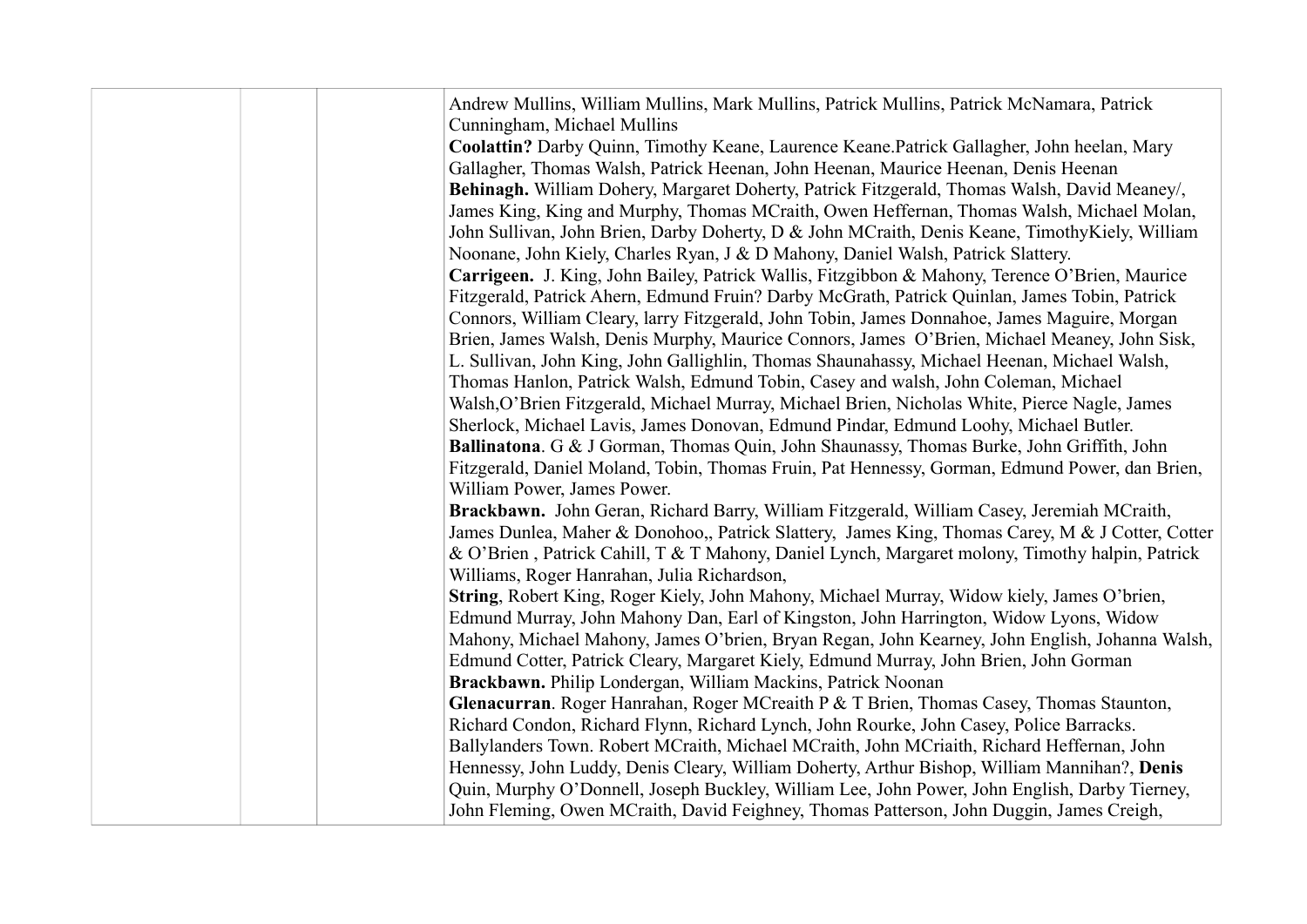|                                                  |      |                   | Michael Dinneen, Willian Upton, Giles Powell.                                                                                                                                                                                                                                                                                                                                                                                                                                                                                                                                                                                                                                                                                                                                                                                                                                                                                                                                                                                                                                                                                                                                                                                                                                                                                                                                                                                                                                                                                                                                                                                                                                                                                                                                                                             |
|--------------------------------------------------|------|-------------------|---------------------------------------------------------------------------------------------------------------------------------------------------------------------------------------------------------------------------------------------------------------------------------------------------------------------------------------------------------------------------------------------------------------------------------------------------------------------------------------------------------------------------------------------------------------------------------------------------------------------------------------------------------------------------------------------------------------------------------------------------------------------------------------------------------------------------------------------------------------------------------------------------------------------------------------------------------------------------------------------------------------------------------------------------------------------------------------------------------------------------------------------------------------------------------------------------------------------------------------------------------------------------------------------------------------------------------------------------------------------------------------------------------------------------------------------------------------------------------------------------------------------------------------------------------------------------------------------------------------------------------------------------------------------------------------------------------------------------------------------------------------------------------------------------------------------------|
| Knocknagorteeny                                  | 1849 | LM0000.1913       | Knocknagorteeny, Owneybeg Barony. Printed; extract from OS sheet 6<br>http://www.limerickcity.ie/WebApps/Museum/museum_details.aspx?RowID=1882                                                                                                                                                                                                                                                                                                                                                                                                                                                                                                                                                                                                                                                                                                                                                                                                                                                                                                                                                                                                                                                                                                                                                                                                                                                                                                                                                                                                                                                                                                                                                                                                                                                                            |
| Landsdowne,<br>Henry Charles<br>Keith Marquis of | 1919 | <b>LCA P23/61</b> | Sale of Limerick City Estate.<br>John G. Hoare, Thomas F. Buxton, Vernon Lushington, Andrew Johnston, James O' Grady Delmege<br>Grice Richard Smyth, Joseph Cross, Alicia Judd, Charles Epwell, Michael Collins, Reuben Harvey<br>Todhunter, Patrick Collins, Benjamin Lefroy, Thomas Flaxon, Dr.J.J. Long, T. Perrott, Helen Morison,<br>Mathew Mac Namara, Rev. Daniel O' Kennedy, Thomas Mac Namara, James Ellis Goodbody,<br>Archibald Murray, William O' Connell, Michael Russell, Patrick Mulcahy, John Boland,<br>William De Courcy, James Coghlan, John Kenny, Eldred Curwen Holliday, Elizabeth Griffiths, Patrick<br>Kennedy, H.M. Griffiths, A. Barnett, John King, W.H. Owens, J.C.T. Day, John C. Joynt, Mrs. Mac<br>Namara, John W. Whatley, James Maguire, Richard Rudge Parsons, Stephen Joseph Mc Carthy, Bessie<br>Mc Carthy, Michael Dooly, Anne Mc Namara, Timothy Ryan, John Butler, William Francis<br>Humphries, James Alexander Mc Kenzie, Mrs. E. Roche, Samuel George Forsythe, Mary Keane,<br>Elizabeth Magee, Michael O'Toole, Rev. Canon T.B. Robertson, J. O' Grady, Godfrey Bateman, F.C.<br>Cleeve, Alfred Newson, John Norris Russell & Sons, Francis William Russell, Thompson Russell,<br>Richard Russell, Arthur Russell, Edmond Maghlin Russell, David Begley, Mathew H. De Courcy, Rev.<br>Richard Walsh, M.A. Shaw, Alexander William Shaw, Samuel Alexander, Mary Alexander, Deborah<br>Alexander, Anna Alexander, William Alexander, James Alexander, Sir Joseph Barrington, George<br>Wilson, Rev. Joseph Gabbett, T.J. O' Brien, Horatio Nelson Seymour, Robert Maxwell Gabbett,<br>Thomas Kinnevane, Mrs. Aylmer Cleeve, Joseph Carmody, S. Tubridy, William Merritt, John<br>Standish, John Collins,<br>http://www.limerick.ie/Archives/LCDA/PrivatePapers/P23/P23 61 W.djvu |
| Langford, Rev.<br>Richard Coplin                 | 1852 | <b>NLI Ms8354</b> | Rental and Particulars of Ballycormack, Estate of Langford, printed. Owned by John Langford Locke.<br>Maps with reference to tenants.<br>Ballycormack; John Langford, John Mulcair, Morgan Enright, Michael Larner, William Dillane,<br>Patrick Hayes, Patrick Madigan, Michael Madigan, Patrick Sheahan,<br>Shanagolden. Agnes Ferguson, Margaret O'Brien, Mrs Margaret Barry, James Sullivan, Cornelius<br>Neill, Bridget Ginnane, John Hennessy, Henry O'Grady, James Riedy, Patrick O'Brien, Elizabeth<br>Farrell, Patrick Madigan, Martin Sheahan, Mortimer Hishon, Ann Enright, Laurence Sullivan, Samuel<br>Collins, Catherine Gartan, William Hishon, Rev. M. Collins, Henry Taylor, George Enright.<br>Assignees etc. Reps John Barry, Reps John Guinane, Standish O'Grady, Mathew Morgan, Thomas<br>Luny, William Enright, Edwaard Enright, Thomas Enright, George Smith, Thomas Lynch, Mary                                                                                                                                                                                                                                                                                                                                                                                                                                                                                                                                                                                                                                                                                                                                                                                                                                                                                                                    |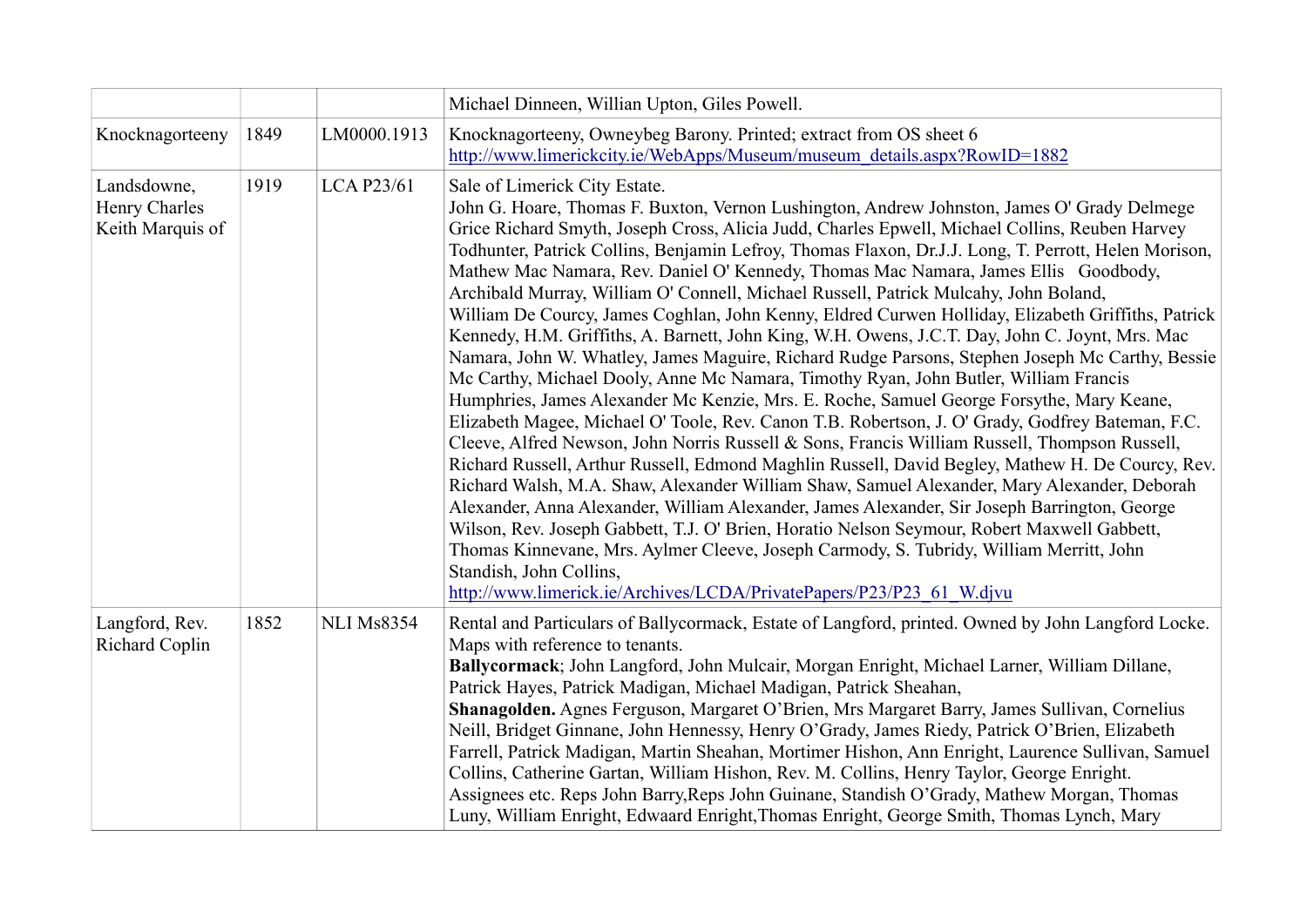|                               |                        |                   | Mangan,                                                                                                                                                                                                                                                                                                                                                                                                                                                                                                                                                                                                                                                                                                                                                                                                   |
|-------------------------------|------------------------|-------------------|-----------------------------------------------------------------------------------------------------------------------------------------------------------------------------------------------------------------------------------------------------------------------------------------------------------------------------------------------------------------------------------------------------------------------------------------------------------------------------------------------------------------------------------------------------------------------------------------------------------------------------------------------------------------------------------------------------------------------------------------------------------------------------------------------------------|
| ;Langford, Rev.<br>Richard E. | No date<br>late $19th$ | LM2002.0046       | Ballycormack/Ballycormick, Shanid Barony. Printed Encumbered Estates map, coloured. List of<br>tenants.<br>http://www.limerickcity.ie/WebApps/Museum/museum_details.aspx?RowID=44385                                                                                                                                                                                                                                                                                                                                                                                                                                                                                                                                                                                                                      |
|                               |                        | LM2002.0047       | Shanagolden, Shanid Barony. Printed Encumbered Estates map, coloured. List of tenants.<br>http://www.limerickcity.ie/WebApps/Museum/museum_details.aspx?RowID=44441                                                                                                                                                                                                                                                                                                                                                                                                                                                                                                                                                                                                                                       |
| Leahy, Daniel                 | 1911                   | <b>LCA P23/21</b> | Properties in Ellen St., and Denmark St., Limerick. Rental list no map.<br>Tenants: Reps Bridget Byrne, Thomas Ryan, James Mc Namara, Mary Tobin, Thomas Clarke,<br>Solomon Smyth, Francis Shortt, Joseph Moloney, Joseph Laffan, Patrick Morrisey, Mathew Mc<br>Inerney, Mary Donovan, Michael Heffernan, Maria Hurley, James Flannery, Daniel Griffin, John<br>Keolehan, Jeremiah Lane, David Bourke, Mr. Dickson.<br>Tenure: David Leahy Arthur, Patrick Arthur, Rev. Joseph Sergeant, Joseph Moroney, Rev. Thady<br>Lynch, Mr. Dickson,<br>http://www.limerick.ie/Archives/LCDA/PrivatePapers/P23/P23_21_W.djvu                                                                                                                                                                                       |
| Limerick<br>Corporation       | 1908                   | <b>LCA P23/18</b> | Sale: 11-24 Hartstonge St., 25-28 Henry St., 75-76 O' Connell St.<br>Francis Ward, Charles Burton Newenham, Andrew Murray, Robert Neazor, Johanna Forde, Timothy<br>Duggan, Col. S.B. Hunt, David Rea, Mrs. Ward, Michael Slattery, Mrs. Crowe, Thomas O' Neill,<br>Joseph O' Brien, Miss Liston, J.C. Kennedy, Julia Anne Curtin, Mrs.Ada M.F. Staveley, Elizabeth<br>Lipton, Mrs. B. Gueran, Robert Mc Cullagh, Miss Kate Halpin, James Morgan, Jeremiah Naughton,<br>Michael O' Halloran, Miss Gray, Mrs. Slattery, Kennedy O' Brien, George Henry Davey, Henriette<br>Jane Davey, James Ball Mannix, Marie Louise Ball Mannix,<br>http://www.limerick.ie/Archives/LCDA/PrivatePapers/P23/P23 18 W.djvu                                                                                                |
|                               | 1878                   | <b>LCA P23/37</b> | Sale: Clino, Croaght, Monabraher, Galvone, Cloone, Moneymuckey, Little island and Mardyke.<br>John Wight, Arthur Roche, Peter Sergeant, John Ingram, Robert Davis, Hugh Henry, John Vincent,<br>Daniel Gabbett, Laurence Kelly, Jasper Burke, James Hill, Michael Gavin, Robert Hunt, Patrick<br>Kerby, Andrew Callanane, Francis Russell, Edmond Sexton Pery, Edmond Harold, Amos Vereker,<br>James Barkley, Richard Harold, David Bindon, George Sexton, Patrick Conway, Terence Curry,<br>Patrick Hickey, Rev. John Brahan, Rev. George Butler, Rev. Richard B. O' Brien, Rev. Dan O'<br>Kennedy, Rev. Thomas Browne, Rev. P. Meehan, Joseph Jones, Andrew Sheppard, Rev. Daniel<br>Fitzgerald, Rev. William Bourke, Rev. James Moore, Rev. Mathew O' Connor, Rev.James Synan, Rev.<br>William Molony, |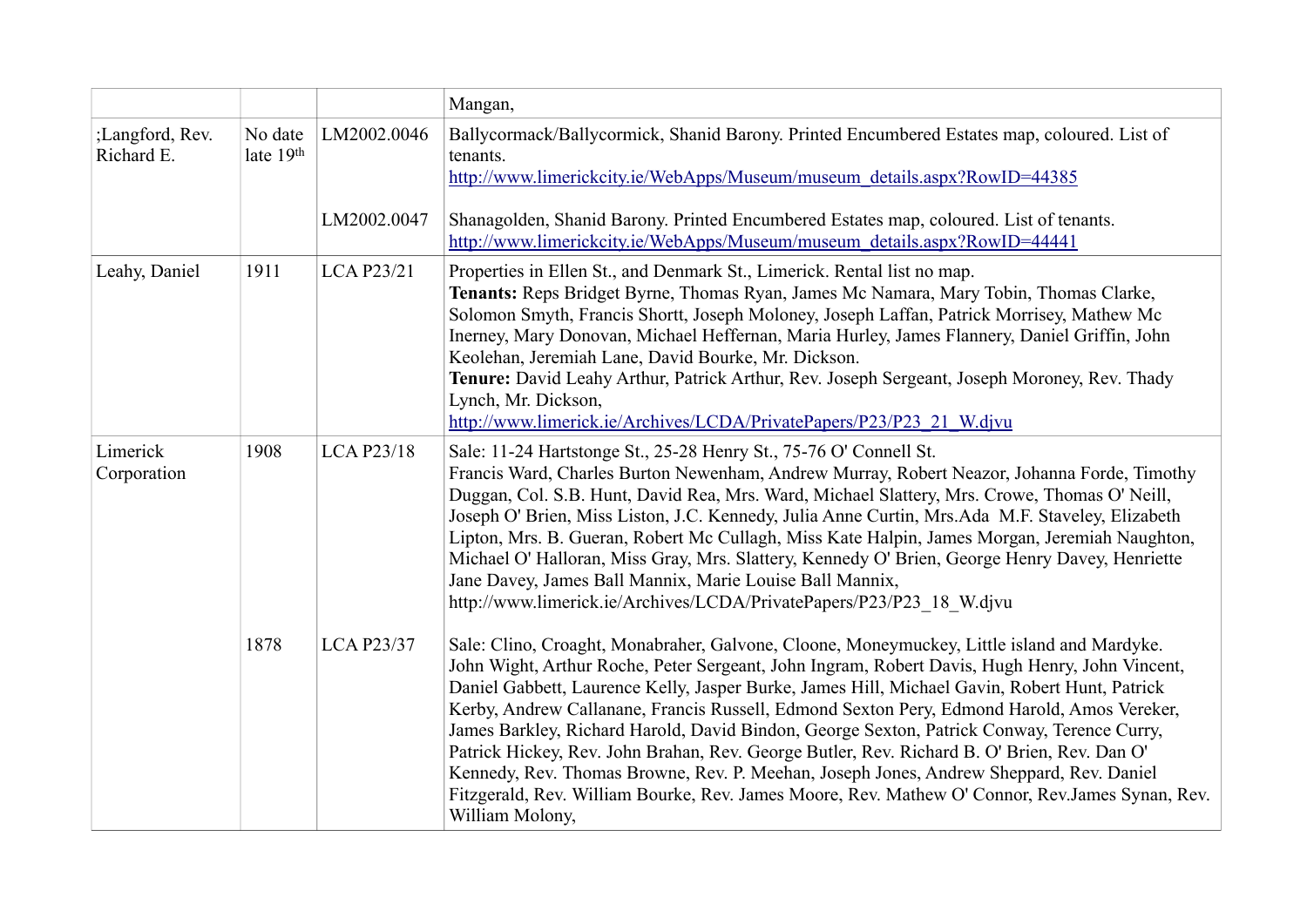|                         |      |                   | http://www.limerick.ie/Archives/LCDA/PrivatePapers/P23/P23 37 W.djvu                                                                                                                                                                                                                                                                                                                                                                                                                                                                                                                                                                                                                                                                                                                                                                                                                                                                                                                                                                                                                                                                                                                                                                                                                                                                                    |
|-------------------------|------|-------------------|---------------------------------------------------------------------------------------------------------------------------------------------------------------------------------------------------------------------------------------------------------------------------------------------------------------------------------------------------------------------------------------------------------------------------------------------------------------------------------------------------------------------------------------------------------------------------------------------------------------------------------------------------------------------------------------------------------------------------------------------------------------------------------------------------------------------------------------------------------------------------------------------------------------------------------------------------------------------------------------------------------------------------------------------------------------------------------------------------------------------------------------------------------------------------------------------------------------------------------------------------------------------------------------------------------------------------------------------------------|
|                         | 1881 | <b>LCA P23/38</b> | Final notice: Mungret St., Watergate, Gasworks.<br>John W. Raleigh, Michael O' Brien, William Cunneen, John Hanley, John Fennessy, Mrs. Mary Lillis,<br>Stephen Hastings, William Duffy, William Ryan, Thomas Jones, John Mahony, Bridget Cronin,<br>Thomas Lillis, Daniel Cron<br>http://www.limerick.ie/Archives/LCDA/PrivatePapers/P23/P23 38 W.djvu                                                                                                                                                                                                                                                                                                                                                                                                                                                                                                                                                                                                                                                                                                                                                                                                                                                                                                                                                                                                 |
|                         | 1882 | <b>LCA P23/60</b> | Sale of Laxweir and Fisher's stent , Carr St., Penny Well, Thomondgate, Robert St., The Gas Works,<br>Mungret St. etc.<br>Poole Gabbett, Michael O' Brien, John Hanley, William Cunneen, John Fennessy, Henry Watson,<br>James Colquohoun, John W. Raleigh, Mary Lillis, Stephen Hastings, William Duffy, William Ryan,<br>Thomas Jones, John Mahony, Thomas Lillis, Bridget Cronin, Daniel Cronin, Robert R. Baker,<br>Timothy Hartigan, Thomas Hartigan, Garrett Hugh Fitzgerald, Joseph Jones, Andrew Sheppard, Rev.<br>Daniel Fitzgerald, Rev. John Brahan, Rev. William Bourke, Rev. James Moore, Rev. Mathew O'<br>Connor, Rev. James Synan, Rev. William Molony, Thomas Norris, Edward Harold, John Moore,<br>Mary Anne Dooley, Charles O' Connor, Honra O' Connor, John O' Connor, Patrick Mc Carthy, Gordon<br>O' Neill, James Kennedy, Daniel Rea, Patrick Kenyon, Michael Scanlan, John Flannery, James Mc<br>Namara, John Donnellan, James Mc Grath, Catherine Mc Grath, Mathew Kenny, George<br>Whelan, Trousdell(widow), Daniel Vaughan, John O' Toole, John Moore, Patrick Ryan, Mary Ryan,<br>Patrick Mc Namara, John Connell, John Connell, Jnr., Michael Goggin, Rev. E. Ferrar, Francis<br>Sargent, Peter Sargent, Marcus Keane, Sir Christopher A. Marrett,<br>http://www.limerick.ie/Archives/LCDA/PrivatePapers/P23/P23 60 W.djvu |
| <b>Limerick Diocese</b> | 1878 | <b>LCA P23/53</b> | Sale of rents across country; some in Limerick in the baronies of Kilmallock, Coshma, Clanwilliam<br>and Connello.<br>Timothy O' Brien, William Gabbett, Lady Charlotte O' Brien, R.D. O' Brien, Edward William O'<br>Brien, Earl of Dunraven, G.M. Fitzgerald, Francis Connell Fitzgerald, Edmond Fitzgerald, Messrs.<br>James Nash & Son.<br>http://www.limerick.ie/Archives/LCDA/PrivatePapers/P23/P23 53 W.djvu                                                                                                                                                                                                                                                                                                                                                                                                                                                                                                                                                                                                                                                                                                                                                                                                                                                                                                                                     |
| Limerick, Earl of       | 1823 | LM1987.0122       | Bound volume of Estate maps; coloured.<br>Lessees; Francis Arthur, William Alexander, Thomas Bourke, M. & F. Blood, E. W. Burton, James<br>Brennan, Thomas Benn, Michael Blake, Pat Burns, Herbert Browning, Boland & Pegum, Phil Byrnes,                                                                                                                                                                                                                                                                                                                                                                                                                                                                                                                                                                                                                                                                                                                                                                                                                                                                                                                                                                                                                                                                                                               |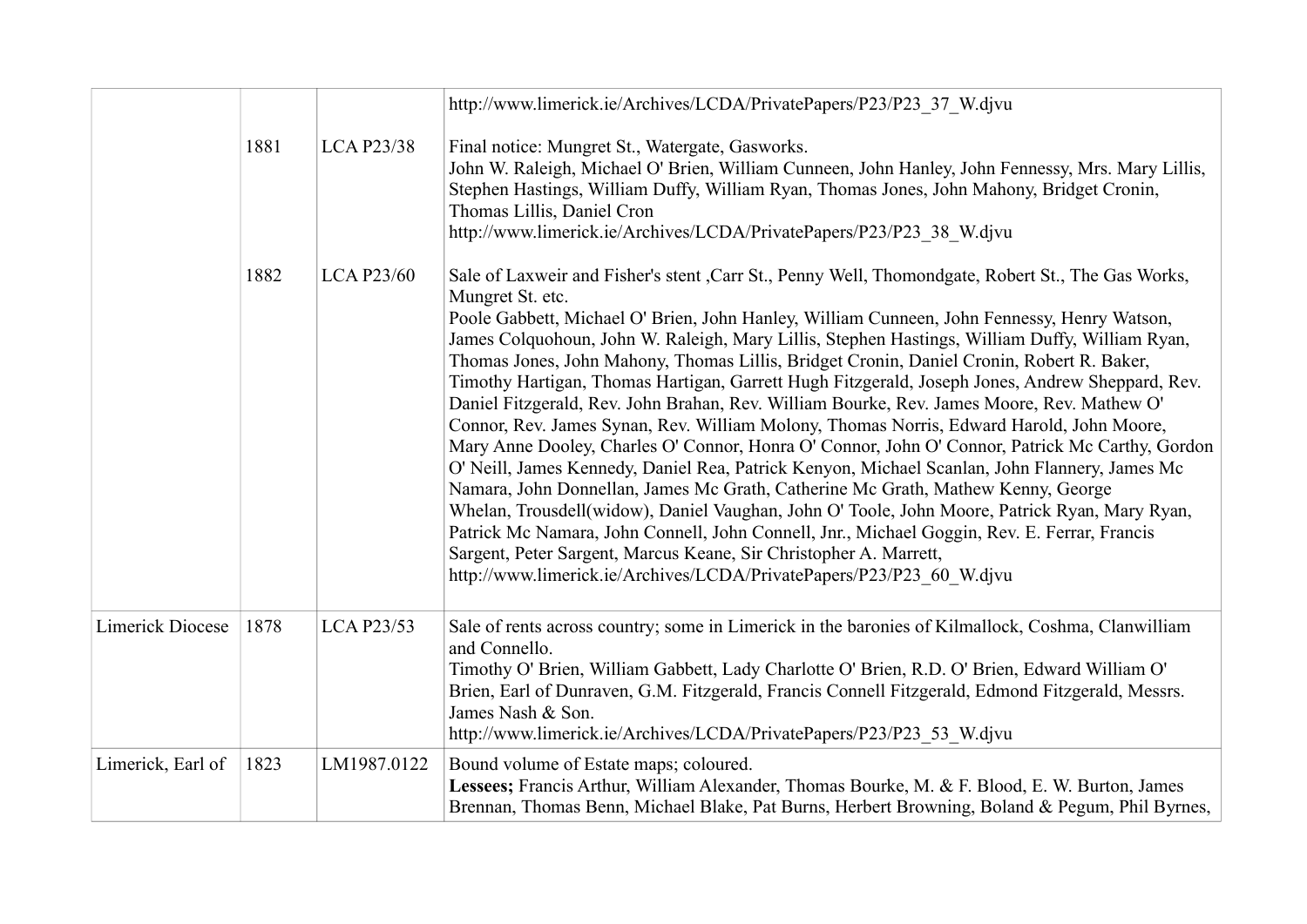| Robert Baker, Joseph Benson, Henry Bowles, B. Barrington, John Bold, James Boswell, John Browne,<br>Dan Bourke, William Barker, Hon. Dean Crosbie, William Cusack, James Cooper, William Cox,<br>Robert Cashwell, Michael Creighton, Pat Coffey, Thomas Connors, James Croneen, John Clanchy, Pat<br>Canny, Roger Canny, Bat. Clanchy, Michael Coffey, Robert Cusick, Pat Conway, Pat Crotty, Edmond<br>Costiloe, Peter Canter, Martin Creagh, Michael Clarke, Mat. Cunneen, William Creagh, Thomas<br>Clarke, David Cowhy, T. Carpenter, Croker & Mahony, John Clanchy, Mortimer Egan, John Ewyers,<br>R. England, J. Enright, J. Fitzgerald, William Fennessy, Lot Flanery, William Frawley, J. Fitzgerald,<br>Fahy, T. Fitzgerald, John Ferrar, William H. Ferrar, James Fisher, Pat Flannery, William Frawley |
|-------------------------------------------------------------------------------------------------------------------------------------------------------------------------------------------------------------------------------------------------------------------------------------------------------------------------------------------------------------------------------------------------------------------------------------------------------------------------------------------------------------------------------------------------------------------------------------------------------------------------------------------------------------------------------------------------------------------------------------------------------------------------------------------------------------------|
| Joseph Fisher, Foran Laghlin, Robert Ferguson, Fitzgerald, Daniel Gorman, James Gloster, James                                                                                                                                                                                                                                                                                                                                                                                                                                                                                                                                                                                                                                                                                                                    |
| Gavin, Edmd. Giltinan, Pat Griffin, David Griffin, Michael Garvey, Dan Gabbett, Joseph Gabbett,                                                                                                                                                                                                                                                                                                                                                                                                                                                                                                                                                                                                                                                                                                                   |
| Daniel Gabbett , Thomas Goggin, John Gibson, Mary Griffith, Anne Gore, Sir R. Harte, Rev'd Avril                                                                                                                                                                                                                                                                                                                                                                                                                                                                                                                                                                                                                                                                                                                  |
| Hill, Sir A. Hunt, James Halliday, Thomas Hogan, John Hehir, William Hayes, P. Houragan, James<br>Hickie, Charles Harrison, Henry Holland, William Hores T. Hartigan, Peter Hogan, James Howard, J.                                                                                                                                                                                                                                                                                                                                                                                                                                                                                                                                                                                                               |
| D. Hammond, Thomas Hayes, J. Hanrahan, William Hogg, Nicholas Hannon, Revd. Harrigan, Revd.                                                                                                                                                                                                                                                                                                                                                                                                                                                                                                                                                                                                                                                                                                                       |
| D. Hoare, M. Hogan, Thomas Houlihan, J.M. Harvey, Revd. Hoare, J. Hartigan, Rachael Hoare, W.                                                                                                                                                                                                                                                                                                                                                                                                                                                                                                                                                                                                                                                                                                                     |
| Hammond, William Holland, William Hickie, Hanrahan, J. Halliday, William Hayes, Isaic Jones, H.                                                                                                                                                                                                                                                                                                                                                                                                                                                                                                                                                                                                                                                                                                                   |
| Ingram, John Jephson, Michael Keane, Michael Kearney, A. Kennedy, Joseph Kennelly, John Kelly,                                                                                                                                                                                                                                                                                                                                                                                                                                                                                                                                                                                                                                                                                                                    |
| Michael Kearney, Simon Kent, Hon. T. Knox, Edmond Kinna, Connor Kiely, Thomas Kendall, John                                                                                                                                                                                                                                                                                                                                                                                                                                                                                                                                                                                                                                                                                                                       |
| Kelly, Charles Keating, M. Kavanagh, Robert Langford, Robert Lynch, Patrick Lillis, James Lynch,                                                                                                                                                                                                                                                                                                                                                                                                                                                                                                                                                                                                                                                                                                                  |
| Ledger & Tinsley, Daniel Leary, Daniel Liddy, John Meade, Thomas Mason, Tim Mackey, Daniel                                                                                                                                                                                                                                                                                                                                                                                                                                                                                                                                                                                                                                                                                                                        |
| Mulconry, T.Z. & J. Myles, Stephen Meany, Denis Morony, Jeremiah Molony, John McCarty, S.                                                                                                                                                                                                                                                                                                                                                                                                                                                                                                                                                                                                                                                                                                                         |
| McMahon, Michael McMahon, Joseph Morony, Thomas Mason, William Moore, Cornelius Minahan,                                                                                                                                                                                                                                                                                                                                                                                                                                                                                                                                                                                                                                                                                                                          |
| Pat Mulcahy, Sir C. Marret, William Mansell, John Mark, John Meade, P. Mansell, James Meade,                                                                                                                                                                                                                                                                                                                                                                                                                                                                                                                                                                                                                                                                                                                      |
| Michael Molony, Michael McEnery, Dan Mahony, Thomas McMahon, J. McNamara, Thomas<br>Mansell, Christopher Meade, Brian Murray, R. Maunsell, Christopher Marratt, Mary Meany, M.                                                                                                                                                                                                                                                                                                                                                                                                                                                                                                                                                                                                                                    |
| McNamara, Thomas Mahony, William Maunsell, William Mason, Denis Morony, B. Mansergh, John                                                                                                                                                                                                                                                                                                                                                                                                                                                                                                                                                                                                                                                                                                                         |
| Massy, Joseph Morony P. McNamara, Robert Newinham, Ralph Ousley, Ed. Ormsby, James O'Brien,                                                                                                                                                                                                                                                                                                                                                                                                                                                                                                                                                                                                                                                                                                                       |
| George O'Keefe, Charles O'Brien, John O'Brien, Ter. O'Brien, William O'Shee, T. & J. Osburne, Oliver                                                                                                                                                                                                                                                                                                                                                                                                                                                                                                                                                                                                                                                                                                              |
| O'Brien, P. O'Grady, James O'Neill, Darby O'Grady, J. O'Donnell, Dan O'Regan, O'Loughnan, J.                                                                                                                                                                                                                                                                                                                                                                                                                                                                                                                                                                                                                                                                                                                      |
| O'Brien, William O'Hara, Oliver O'Brien, Elizabeth Plance, Pegum, Price Peacock, P. W. Russell,                                                                                                                                                                                                                                                                                                                                                                                                                                                                                                                                                                                                                                                                                                                   |
| David Roche, Robert Ryan, John Rourke, Phil Roche, Dan Ryan, Richard Roche, William Russell, H.                                                                                                                                                                                                                                                                                                                                                                                                                                                                                                                                                                                                                                                                                                                   |
| Russell, Fran Russell, William Ryan, J.N. Russell, William Reed, Luke Rowe, F.W. Russell, Henry                                                                                                                                                                                                                                                                                                                                                                                                                                                                                                                                                                                                                                                                                                                   |
| D'Esterre, Laurence Durack, Samuel Delchay, Daniel Doyle, Pat Deleher, Tim Donovan, Ben Donhoe,                                                                                                                                                                                                                                                                                                                                                                                                                                                                                                                                                                                                                                                                                                                   |
| George Dodd, John Dwyer, Denmeade, Dickson Bassett, Sam Dickson, William Wallace, John White,                                                                                                                                                                                                                                                                                                                                                                                                                                                                                                                                                                                                                                                                                                                     |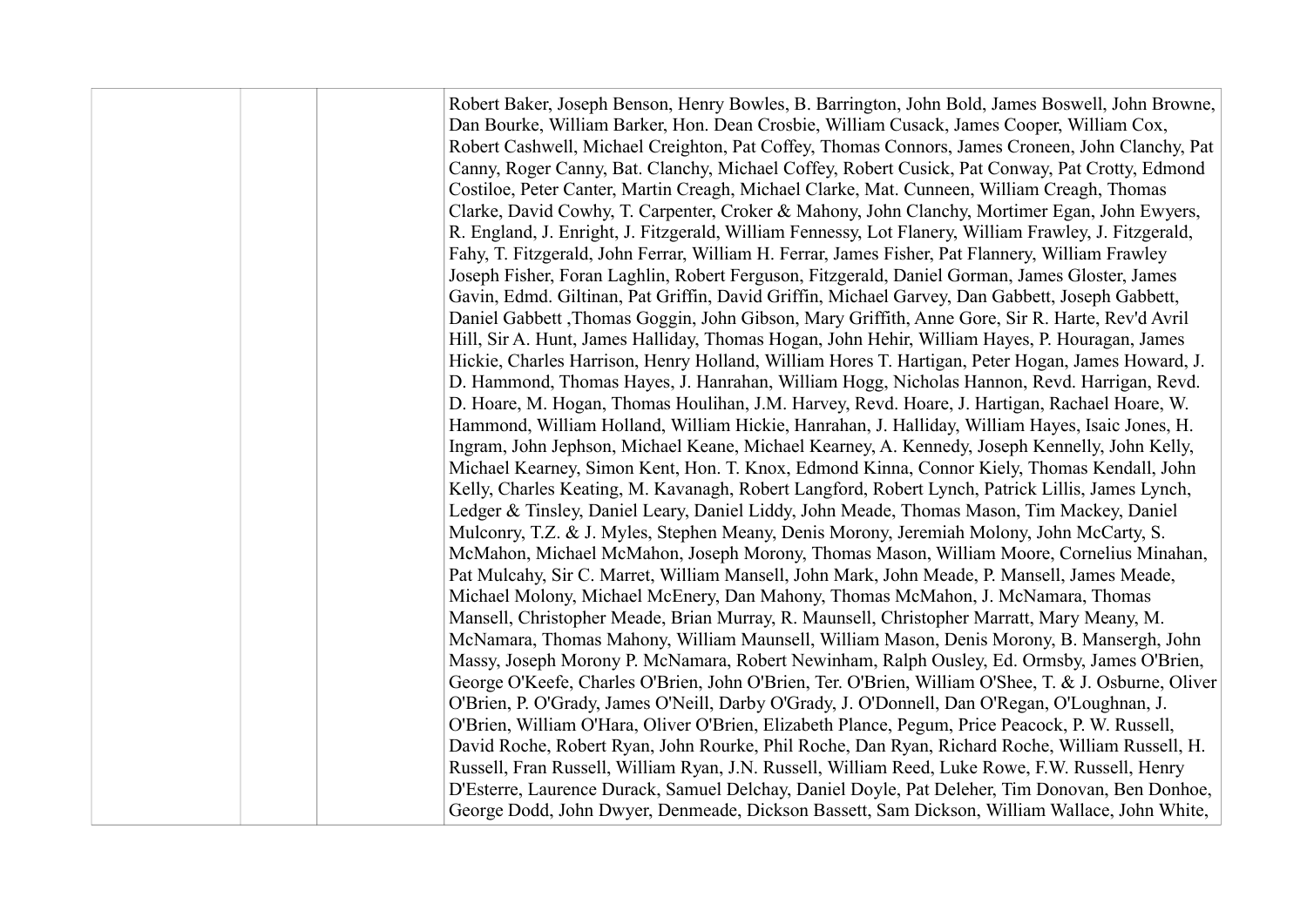| James Walsh, John Walsh, James Williams, Jasper White, Christopher Winter, William Welsh, C.A. &<br>W.P. Merrett, William Mondell. |
|------------------------------------------------------------------------------------------------------------------------------------|
| Persons in possession. Sam Alexander, W. Weddingham, Dan Gabbett, James Brennan, Michael                                           |
| Blake, Stein & Brown, James Sheehan, Boland & Pegum, Bernard, B.K. D'Estere, J. Benson, Henry                                      |
| Bowles, John Bold, Hon. J. Massy, S. Brown, John Cusack, James Cooper, William Cox & Others,                                       |
| Brown & Cashwell, Richard Lynch & Others, Thomas Kite & sons, Thomas Connors, Malachy                                              |
| Larkin, John Clanchy, Widow Griffin, John Lillis, Michael Coffey, John Hartigan, Pat Conway, Pat                                   |
| Crotty, E. Costiloe, Peter Canter, Michael Clarke, Stein & Co., Charles Fitzgerald, David Cowhy,                                   |
| Croker & Mahony, Hogan, Michael Eagan, Daniel Gabbett, John Enright, William Fennessy, Lot                                         |
| Flanery, James Kinman, Michael Hayes, Cornelius Meany, Thomas Fitzgerald, Fisher & Mark, Pat                                       |
| Flannery, James Brown, Erson & Others, J. & W. Roache, Rt. Rev., Cornelius McNamara, James                                         |
| Gavin, John Giltinan, Pat Griffin, David Griffith, Michael Garvey, Joseph Gabbett, William White,                                  |
| Mrs. Singleton, Widow Griffith, Maurice Moore, Capt. Moore, John Howley, Michael Hynes, P. Cott                                    |
| & Others, Farret & Enright, John Brown, Pat Houragan, John Walker, Dan Hayes, Poole Gabbett,                                       |
| Thad Hartigan, Edward O'Brien, James Howard, Thomas Hayes, R. Ginane & Others, J. Hartigan,                                        |
| Widow Palmer, Revd. Harrigan, John Reddin, Thomas Houlihan, J. M. Harvey, Miss Worrell, Hon. G.                                    |
| Massy, William Hickie, Tim McGennis, Browne & Co. W. Shoughnessy, Owen McKenny, Widow                                              |
| Flood, Andrew Kennedy, Widow Kennelly, T. O'Brien, Michael Kearney, Edmond Kinna, Connor                                           |
| Kiely, John Kelly, Daniel Keating, Simon Grady, Robert Langford, Luke Bernard, James Lillis, P.                                    |
| Shannon, Widow Flood, M. Hennessy, John McNamara, Martin Connors, John Connors, Widow                                              |
| Lamb, Michael McMahon, Matt Wallace, William Kelcher, Darby Molony, John McCarty, Pat Quinn,                                       |
| Ellen McMahon, William Moore, C. Minihan, P. Mulcahy, John Mark, J. Meade, Michael Molony, M.                                      |
| McEnery, D. Mahony, T. McMahon, John O'Brien, Spoward, John Brown, J. Hartigan, G. O'Keefe,                                        |
| Charles O'Brien, Ter. O'Brien, Wm. O'Shee, John Cuddy, J.N. Russell, Pat O'Grady, James O'Neill,                                   |
| Darby O'Grady, Dan Keane, Mat. Kelly, Bart Clanchy, P.W. Russell, John Rourke, Revd. P. Hogan,                                     |
| Richard Roche, William Creagh, Widow Warburten, Thomas Mulcahy, William Molony, William                                            |
| Glover, Hugh Russell, John Kelly, Anthony Sims, Dan Doyle.                                                                         |
| Persons paying rent. Arthur Evans, Thomas Bourke, D.F.G. Mahony, Thomas Benn, Phil Byrnes,                                         |
| Robert Baker, T. Taylor, John Browne, Michael Crowe, William Barker, James Cooper, P McCormick,                                    |
| Michael Creighton, Pat Kelly, Bat Clanchy, George E. Bruce, Mat. Kenny, William Creagh, John                                       |
| Staunton, Widow England, J. Pike, W. Hill, Joseph J. Keating, Patrick Grace, Joseph Fisher, James                                  |
| Ferguson, Charles McMahon, H. B. Fitzgerald, Pat Dea, George Goggin, Harte & O'Hara, David                                         |
| Fitzgerald, Mr. Greene, Sir A. Hunt, Timothy McGennis, John Hogan, Hugh Farrett, James Myles, J.                                   |
| G. Russell, James Fisher, P. Hogan, William Hammond, Nicholas Hannon, George Hogan, John                                           |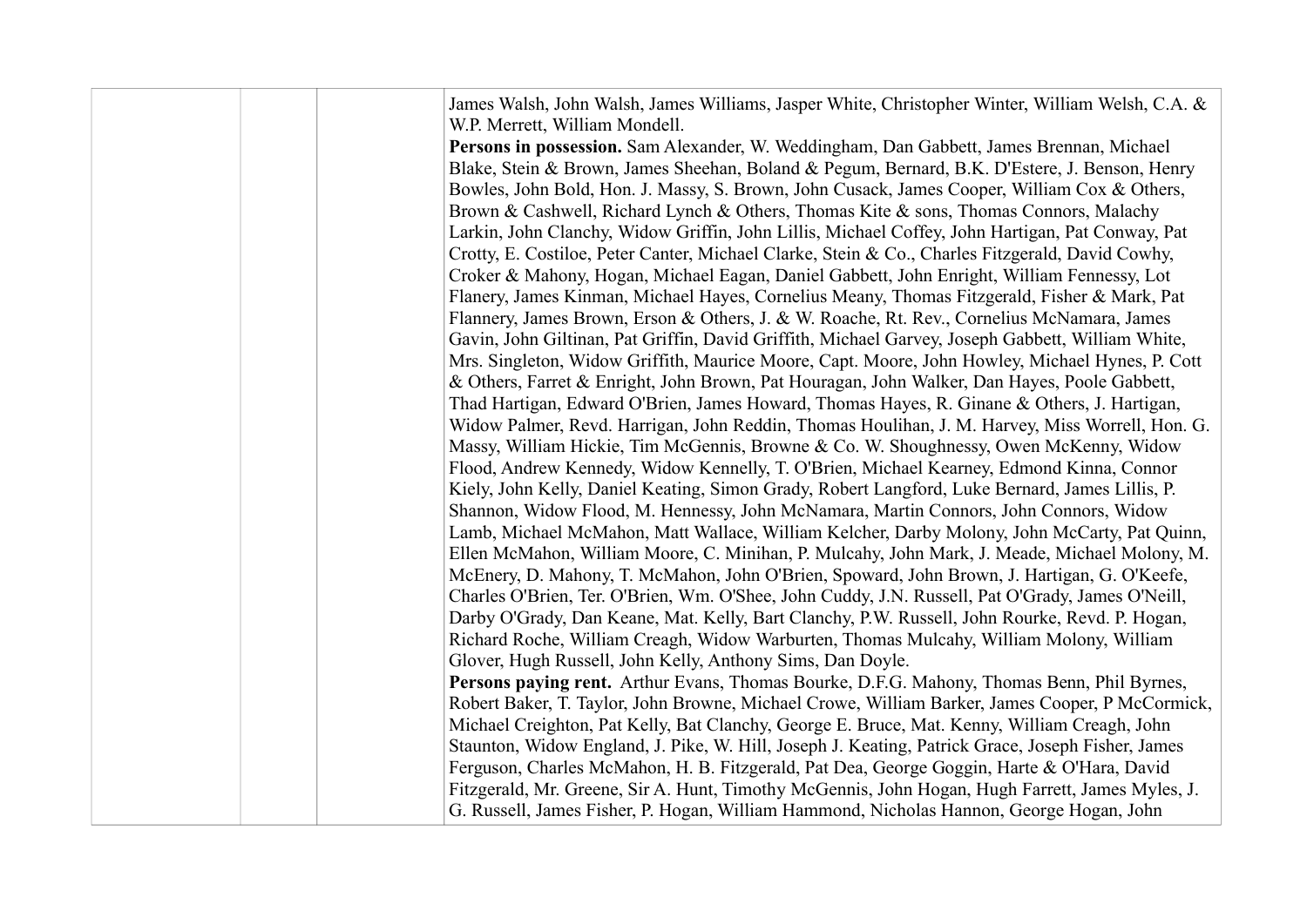|      |                   | Hartigan, Joseph McNamara, P. H. Holland, Michael Kearney, Mrs. Kent, F.G.F. Armstrong, Thomas<br>Merick, William Ledger, James Grace, John Lucas, Cor. Nash, J. Morony, Sir C. Marret, Richard<br>Harrold, P. Grace, Mrs. Ousley, Henry Watson, Thomas Taylor, John Greene.<br>http://www.limerickcity.ie/WebApps/Museum/museum_details.aspx?RowID=7340                                                                                                                                                                                                                                                                                                                                                                                                                                                                                                                                                                                                                                                                                                                                                                                                                                                                                                                                                                                                                                                                                                                                                                                                                                                                                                                                                                                                                                                                                                                                                                                                                                                                                                                                                                                                                                                                                                                                                                                                                                                                                                                                                                                                                                                                                                         |
|------|-------------------|------------------------------------------------------------------------------------------------------------------------------------------------------------------------------------------------------------------------------------------------------------------------------------------------------------------------------------------------------------------------------------------------------------------------------------------------------------------------------------------------------------------------------------------------------------------------------------------------------------------------------------------------------------------------------------------------------------------------------------------------------------------------------------------------------------------------------------------------------------------------------------------------------------------------------------------------------------------------------------------------------------------------------------------------------------------------------------------------------------------------------------------------------------------------------------------------------------------------------------------------------------------------------------------------------------------------------------------------------------------------------------------------------------------------------------------------------------------------------------------------------------------------------------------------------------------------------------------------------------------------------------------------------------------------------------------------------------------------------------------------------------------------------------------------------------------------------------------------------------------------------------------------------------------------------------------------------------------------------------------------------------------------------------------------------------------------------------------------------------------------------------------------------------------------------------------------------------------------------------------------------------------------------------------------------------------------------------------------------------------------------------------------------------------------------------------------------------------------------------------------------------------------------------------------------------------------------------------------------------------------------------------------------------------|
|      |                   | Sale of the City of Limerick Estate.                                                                                                                                                                                                                                                                                                                                                                                                                                                                                                                                                                                                                                                                                                                                                                                                                                                                                                                                                                                                                                                                                                                                                                                                                                                                                                                                                                                                                                                                                                                                                                                                                                                                                                                                                                                                                                                                                                                                                                                                                                                                                                                                                                                                                                                                                                                                                                                                                                                                                                                                                                                                                             |
| 1907 | <b>LCA P23/17</b> | Tenants. Charles Burton Newenham, Richard Russell, Theobold Pepper, Thomas Stuart, William<br>Hartigan, Robert Keays, Frederick Purefoy Hoare, Patrick Joseph Connell, Henry Ridgeway<br>Newsome, John Newsome, William Newsome, Alfred Newsome, John Bowerman, George Tickell,<br>Thomas Revington, Thomas Myles, Patrick Hogan, David Landers, John Charles Hanrahan, Mary<br>Carey, Dame Emily Ribton (Wife of Sir John Sheppey Ribton), Daniel Ryan Kane, Louisa Hewitt<br>O'Bryen (Widow), Eliza Hoare (Spinster), Edmond Langley Hunt (Executor of George Hodges Hunt),<br>Hugh Deane Massey, Susan Hunt, James Thomas Quinlan, Denis Patrick McCarthy, Joseph<br>Barrington Deacon, Robert Lidwell Brown, Richard Bayly, James Murphy, Louisa Muskerry Deane<br>Stepney, Robert Spread Deane Grady, Michael Gavin, Helenus White, Thomas Devitt, Francis Ward,<br>James Spaight, Mary Brown (Widow), Francis Ward, Henry Wallace, Reverend Edward Newenham<br>Hoare (Dean of Waterford), Edward Bernard, Richard Russell, Henry Maunsell, William Franklin,<br>Francis Spaight, William Dunscombe Russell, Thomas McNamara Junior, Daniel Ryan Kane, John<br>Norris Russell, Edward Cruise, James Thomas Quinlan, Joseph Merrick, Thomas Roche, Henry<br>Bowles, Samuel Dickson Power, David Leahy Arthur, Michael Clarke, Godfrey Massey, Reverend<br>Robert White, Reverend Peter Smyth, Henry Hannan, John Hamilton Reid, and John Bryce (Trustees<br>of the General Presbyterian Fund), Catherine McCarthy, Edward George Brooks, Ida Wallace and<br>Mary Caroline Wallace, Mary W. Bennis (Widow), Reverend Richard Dickson, William Burgess,<br>Thomas McCarthy, Mary Unthank, William Norris Lee, Sir Thomas Deane (Knight), Edward Gloster,<br>Edward Harold (Trustee on behalf of Anna Maria Elizabeth O'Brien, wife of John O'Brien), Joseph<br>Fogerty, George O'Halloran Gavin, William Hartigan, Robert Ferguson, Robert Baker, John Thomas<br>Devitt, John Norris Russell, Patrick Hogan, Mathew Hanrahan, James O'Donnell, Bessy O'Donnell,<br>Mary Josephine Cogan (Spinster), Margaret Leahy, Patrick Aloysius Shannon, Thomas Gloster,<br>Thomas Gloster, Ellen McCarthy (Widow), Robert Dundas, James Peacock, Alexander Reid, Rev.<br>William Newton Guinness, Reverend Samuel Emery Day, Stephen O'Donnell, George Trousdell,<br>Standish Darby O'Grady, Patrick Arthur MacNamara, Standish O'Grady Holland, William Spaight,<br>James Spaight, Francis Spaight, William Gabbett, Reuben Harvey, George Davis, Samuel McCall, Sir<br>Vere Edmond Pery de Vere, William Fosberry, Thomas Dicken, James O'Brien, Miss Frances Taverner |
|      |                   | (Junior), Edward Lysaght, Charles O'Hara, Lizzie T. Ryan, John J. Ryan, Frances de Saenger (Widow),                                                                                                                                                                                                                                                                                                                                                                                                                                                                                                                                                                                                                                                                                                                                                                                                                                                                                                                                                                                                                                                                                                                                                                                                                                                                                                                                                                                                                                                                                                                                                                                                                                                                                                                                                                                                                                                                                                                                                                                                                                                                                                                                                                                                                                                                                                                                                                                                                                                                                                                                                              |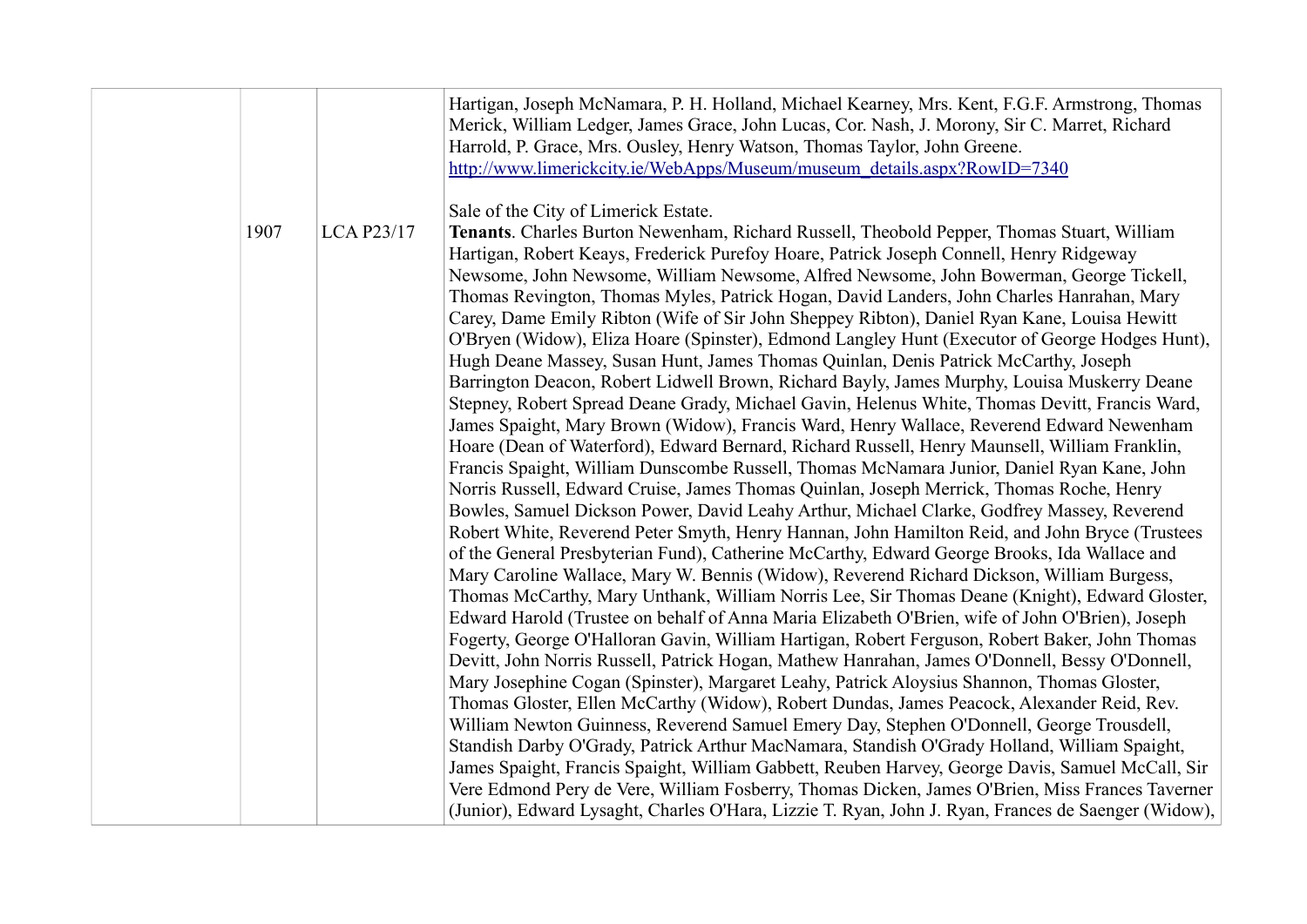|  | Messrs. Shaw & Sons (Representatives of Matt Tuohy), Mary Anne Dawson, John Fogerty, William<br>Glover, Henry Bowles, James O'Meara, William Creagh O'Brien, Oliver Michael O'Brien, Edward<br>Alexander, John Molony, Richard Millar, John Casey, Patrick Ryan, Messrs. Guy, Philip Roche John,<br>Robert Baker, Daniel Fitzgerald Gabbett, David Leahy Arthur, John Joseph Jones, Zachary Myles,<br>Catherine Lynch, Mary Anne Lynch, Anne Lynch, John Ellard, Bryan Mansergh, John J. Foley, John<br>Magill, Charles William Scott Dalkeith Holmes, William Gough Gubbins, Reverend Richard Dickson,<br>John Marnane, James Punch, William Humphreys, Mrs. Cahterine Quin, John Longbottom,<br>Honourable Mary Josephine Vaughan (Wife of Honourable George Laurence Vaughan), Thomas<br>Moloney, Mrs. O'Donnell, Patrick Walsh, Bridget Ryan (Spinster), Cornelius Conway, James Flynn<br>(Sixmilebridge), Bernard MacSweeny, James Costello, James Doyle, Patrick McDonnell, Edmond<br>Slattery, Patrick Toomey, Mrs. Johanna Fitzgerald, John Meade, John Burke, Thomas Costello, Anna<br>Victoria Russell (Spinster), Jane O'Toole, Archibald Murray, Thomas Mulcahy, Edmond Quilty, John<br>Griffin, Michael Mortel, John Raleigh James (John James Raleigh), William Jaspar Joseph White<br>(Maria White: widow, John White and John Hubert Blake guardians of William Jaspar Joseph White),<br>George Goggin, Jane Freeman Pike, Amelia Pike, James Mahon, Robert Studdert, Frances Amelia<br>Gabbett (Widow), James Welsh, Patrick Kenna, John George Taylor, John Clanchy, Patrick Mulcahy,<br>John Moloney, John Kiely, Allan Francis O'Neill, William Canter, Willam Henshaw Owen, James<br>Ahern, Robert Keays, Rev. E. R. Shanahan P.P. St. Mary's, Charles McDonnell, James Aloysius<br>Hennessy, Edward Costelloe, Mary Smalley nee Wallace (Widow), Anna Wallace (Widow), Michael<br>MacNamara, Thomas Fitzgerald, Simon Kent, Michael Hogan, Catherine Hassett (Widow), Daniel J.<br>O'Mahoney and Jeremiah Hennessy (Ececutors of the Will of Elizabeth Keatinge), Mary Banks<br>(Spinster), Thomas Myles, George Myles, John Organ, Robert Caswell, James Hickie, John Sullivan,<br>Samuel Brennan, James O'Brien, William Corbett, Timothy Mackay, David Leahy Arthur, Peter Roe,<br>John O'Brien, Benjamin Douglas, Thomas Meany (Meaney), Stephen Meaney, William Thompson,<br>Julia McMahon (Widow), Michael Blake, Patrick Coffy, Patrick Canny, William Creagh, Edward<br>Joyce, Joseph Fahy, Bridget Vaughan, Thomas Noonan, Thomas Donnellan, Patrick Ahern, Archibald |
|--|------------------------------------------------------------------------------------------------------------------------------------------------------------------------------------------------------------------------------------------------------------------------------------------------------------------------------------------------------------------------------------------------------------------------------------------------------------------------------------------------------------------------------------------------------------------------------------------------------------------------------------------------------------------------------------------------------------------------------------------------------------------------------------------------------------------------------------------------------------------------------------------------------------------------------------------------------------------------------------------------------------------------------------------------------------------------------------------------------------------------------------------------------------------------------------------------------------------------------------------------------------------------------------------------------------------------------------------------------------------------------------------------------------------------------------------------------------------------------------------------------------------------------------------------------------------------------------------------------------------------------------------------------------------------------------------------------------------------------------------------------------------------------------------------------------------------------------------------------------------------------------------------------------------------------------------------------------------------------------------------------------------------------------------------------------------------------------------------------------------------------------------------------------------------------------------------------------------------------------------------------------------------------------------------------------------------------------------------------------------------------------------------------------------------------------------------------------------------------------------------------------------------------------------------------------------------------------------------------|
|  | James Smyth, Martin McMahon, Frank Quilty, Michael Hassett, Isaac Jaques Jones, Andrew Kennedy,                                                                                                                                                                                                                                                                                                                                                                                                                                                                                                                                                                                                                                                                                                                                                                                                                                                                                                                                                                                                                                                                                                                                                                                                                                                                                                                                                                                                                                                                                                                                                                                                                                                                                                                                                                                                                                                                                                                                                                                                                                                                                                                                                                                                                                                                                                                                                                                                                                                                                                      |
|  | Walker, William Hayes, Matthew Cunneen, William Sexton, Jane Cree (Widow), Robert Patterson,<br>Andrew Wallace, John Kennedy, Isaac William Unthank, Sir Alfred William Trevelyan, Eliza Doyle                                                                                                                                                                                                                                                                                                                                                                                                                                                                                                                                                                                                                                                                                                                                                                                                                                                                                                                                                                                                                                                                                                                                                                                                                                                                                                                                                                                                                                                                                                                                                                                                                                                                                                                                                                                                                                                                                                                                                                                                                                                                                                                                                                                                                                                                                                                                                                                                       |
|  | (Widow), Lawrence Hickey, Thomas Hogan, Mary Gaynor (Widow, mother and guardian of Mary<br>Anne Gaynor and Ellen Gaynor), Edmund Ormsby, Michael O'Rourke, Peter Clanchy, John Clanchy,                                                                                                                                                                                                                                                                                                                                                                                                                                                                                                                                                                                                                                                                                                                                                                                                                                                                                                                                                                                                                                                                                                                                                                                                                                                                                                                                                                                                                                                                                                                                                                                                                                                                                                                                                                                                                                                                                                                                                                                                                                                                                                                                                                                                                                                                                                                                                                                                              |
|  | Edward Corbett, Daniel Leddy, Lot Flannery, Maurice Cavanagh, Michael Creighton, George Strain,<br>John Kennedy, Patrick Dalaher, Simon MacMahon, Owen McKenny, Patrick Byrne, Pryce Peacock,                                                                                                                                                                                                                                                                                                                                                                                                                                                                                                                                                                                                                                                                                                                                                                                                                                                                                                                                                                                                                                                                                                                                                                                                                                                                                                                                                                                                                                                                                                                                                                                                                                                                                                                                                                                                                                                                                                                                                                                                                                                                                                                                                                                                                                                                                                                                                                                                        |
|  | Frances Prudence Russell (Widow), Laurence Blewett, Bridget Punch (Widow), Eliza Wilhelmina                                                                                                                                                                                                                                                                                                                                                                                                                                                                                                                                                                                                                                                                                                                                                                                                                                                                                                                                                                                                                                                                                                                                                                                                                                                                                                                                                                                                                                                                                                                                                                                                                                                                                                                                                                                                                                                                                                                                                                                                                                                                                                                                                                                                                                                                                                                                                                                                                                                                                                          |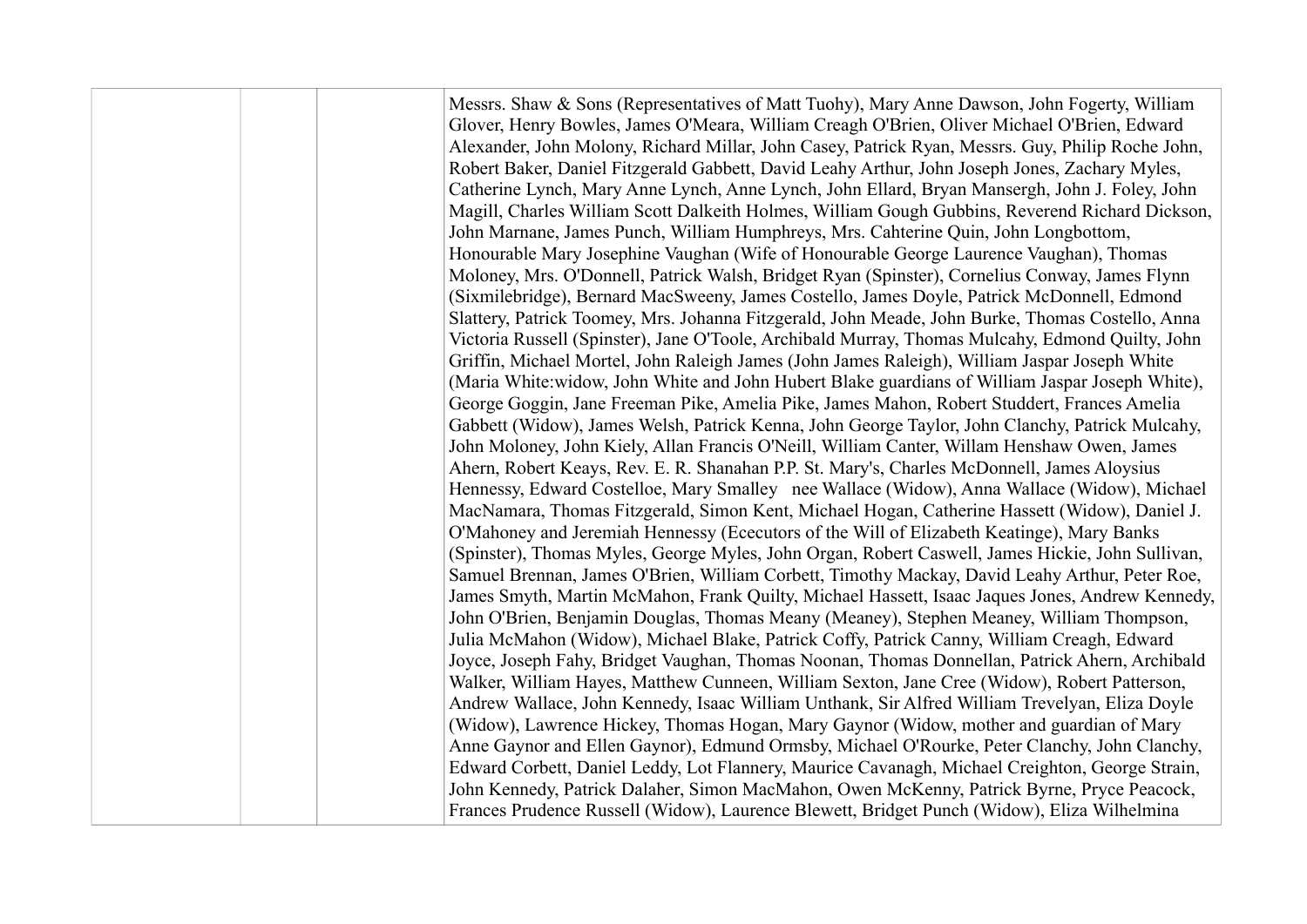|  | Bellingham Trotman (Widow), William John Geary, Frederick Hobart, Rev. Edward T. O'Dwyer<br>(Roman Catholic Bishop of Limerick), Thomas Stuart, Michael Fitzgerald, James Mahoney Harte,<br>Reverend William Harte, Richard B. Lloyd, Reverend George Washington Biggs, Bernard Cavanagh,<br>Mary Cavanagh (Wife of Bernard Cavanagh), Eyre Powell, John Ffolliott and William Victor Johnson<br>and John Russell (Limerick Harbour Commissioners), Reverend Joseph Gabbett, Edmond Langley<br>Hunt, Hugh Deane Massy, Susan Hunt (Widow), James Black, David Fitzgerald, Mary Fitzgerald,<br>Lucinda Fitzgerald, William O'Donnell, Robert Kerr D'Esterre. |
|--|-------------------------------------------------------------------------------------------------------------------------------------------------------------------------------------------------------------------------------------------------------------------------------------------------------------------------------------------------------------------------------------------------------------------------------------------------------------------------------------------------------------------------------------------------------------------------------------------------------------------------------------------------------------|
|  | Names from tenure and observations section.                                                                                                                                                                                                                                                                                                                                                                                                                                                                                                                                                                                                                 |
|  | Robert O'Callaghan Newenham, James Welply (Agent), Messrs. R. Hunt & Sons (Agent), Marquise de                                                                                                                                                                                                                                                                                                                                                                                                                                                                                                                                                              |
|  | Fontanelle, Messrs. James Nash & Son (Agent), Mrs. de Courcy, Patricius Connell Flynn, Maria                                                                                                                                                                                                                                                                                                                                                                                                                                                                                                                                                                |
|  | Connell Flynn, S. Hastings (Solicitor), Reps. of Elizabeth Flynn, Dr. Vise, Rev. J. T. Waller MA,                                                                                                                                                                                                                                                                                                                                                                                                                                                                                                                                                           |
|  | James Corneal, P Mac Donough, John Flynn, Alexander Blood, Thomas Merrick, J. O. Myles                                                                                                                                                                                                                                                                                                                                                                                                                                                                                                                                                                      |
|  | (Solicitor), Denis Hogan, Jeremiah Daly, John Vize, Thomas Gloster, Mr.A. Wylde, Miss Norah Pigott,                                                                                                                                                                                                                                                                                                                                                                                                                                                                                                                                                         |
|  | Thomas Tracey, John Dundon (Solicitor), Launcelot Hill, John Monsell, Daniel Ryan, Sir Henry                                                                                                                                                                                                                                                                                                                                                                                                                                                                                                                                                                |
|  | Hartstonge, Miss Helen Kane (Dublin), Reverend John Hoare, Mrs. Mary Keane, Messrs. E.L. Hunt &                                                                                                                                                                                                                                                                                                                                                                                                                                                                                                                                                             |
|  | Sons (Agents), Thomas Quinlan, Captain Joyce, Michael Coffey, John Quain, Eliza Cowan, John                                                                                                                                                                                                                                                                                                                                                                                                                                                                                                                                                                 |
|  | MacNeilly, Reverend George Edward Deacon, Joseph Barrington, Messrs. Stanuell & Son (Agent -                                                                                                                                                                                                                                                                                                                                                                                                                                                                                                                                                                |
|  | Dublin), Miss Alice Falkner (York), Hughs Russell, Messrs. E. White & Son, John Meade Thomas,                                                                                                                                                                                                                                                                                                                                                                                                                                                                                                                                                               |
|  | John Mark, Timothy Ievers, Francis Spaight Esquire, Darby O'Grady, Michael O'Gorman, Robert                                                                                                                                                                                                                                                                                                                                                                                                                                                                                                                                                                 |
|  | Ryan, Joseph Fisher, Mr. J. A. Doyle, William Wallace (Architect), Reverend Benjamin Jocob, John<br>Duggan (Architect), Michael Furnell, James Sayers, George Westropp, James Harvey, Reverend                                                                                                                                                                                                                                                                                                                                                                                                                                                              |
|  | William Hoare, William Russell, John Morton (Dublin), Joseph Massy Harvey, Daniel Ryan, Oliver                                                                                                                                                                                                                                                                                                                                                                                                                                                                                                                                                              |
|  | O'Brien, Messrs. Russell & Sons, Sir Henry Hartstonge Baronet, Thomas Quinlan, Dr. Vize, Right                                                                                                                                                                                                                                                                                                                                                                                                                                                                                                                                                              |
|  | Honourable Charles Graves (Bishop of Limerick, Ardfert and Aghadoe) and William Uniacke                                                                                                                                                                                                                                                                                                                                                                                                                                                                                                                                                                     |
|  | Townshend and Robert Hunt and Thompson Russell (Trustees of the Protestant Church of Ireland),                                                                                                                                                                                                                                                                                                                                                                                                                                                                                                                                                              |
|  | Rev. Archdeacon Wynne, John Lee, Mr. Bassett Dickson, Mr. Appleyard, Mrs. Anderson, Maurice                                                                                                                                                                                                                                                                                                                                                                                                                                                                                                                                                                 |
|  | O'Loughlin, James Myles, John Wallace, William Hogg, Mr. W. S. Counihan (Solicitor), Messrs. E. L.                                                                                                                                                                                                                                                                                                                                                                                                                                                                                                                                                          |
|  | Hunt & Son(Agents), William Humphries, Robert Lee, Widow Sexton, Patrick Arthur Patricks, Widow                                                                                                                                                                                                                                                                                                                                                                                                                                                                                                                                                             |
|  | Roche, Patrick Arthur, Reverend Joseph Serjeant, Joseph Moroney, Reverend Thady Lynch, Messrs.                                                                                                                                                                                                                                                                                                                                                                                                                                                                                                                                                              |
|  | Stokes Brothers and Pim (Agent – Dublin), Francis Arthur, Catherine Sexton, William Marritt,                                                                                                                                                                                                                                                                                                                                                                                                                                                                                                                                                                |
|  | Edmond Fitzgerald, John Lee, Reverend Joseph Simon Harrigan, Nicholas Hannan, Reverend Prior,                                                                                                                                                                                                                                                                                                                                                                                                                                                                                                                                                               |
|  | Mr. R. T. Belshaw, Messrs Kenna Brothers, David Griffith, William Taylor, Francis MacNamara,                                                                                                                                                                                                                                                                                                                                                                                                                                                                                                                                                                |
|  | Thomas Taylor, Michael O'Gorman, Mr. R. S. Chatterton (County Dublin), Michael Garvey, Michael                                                                                                                                                                                                                                                                                                                                                                                                                                                                                                                                                              |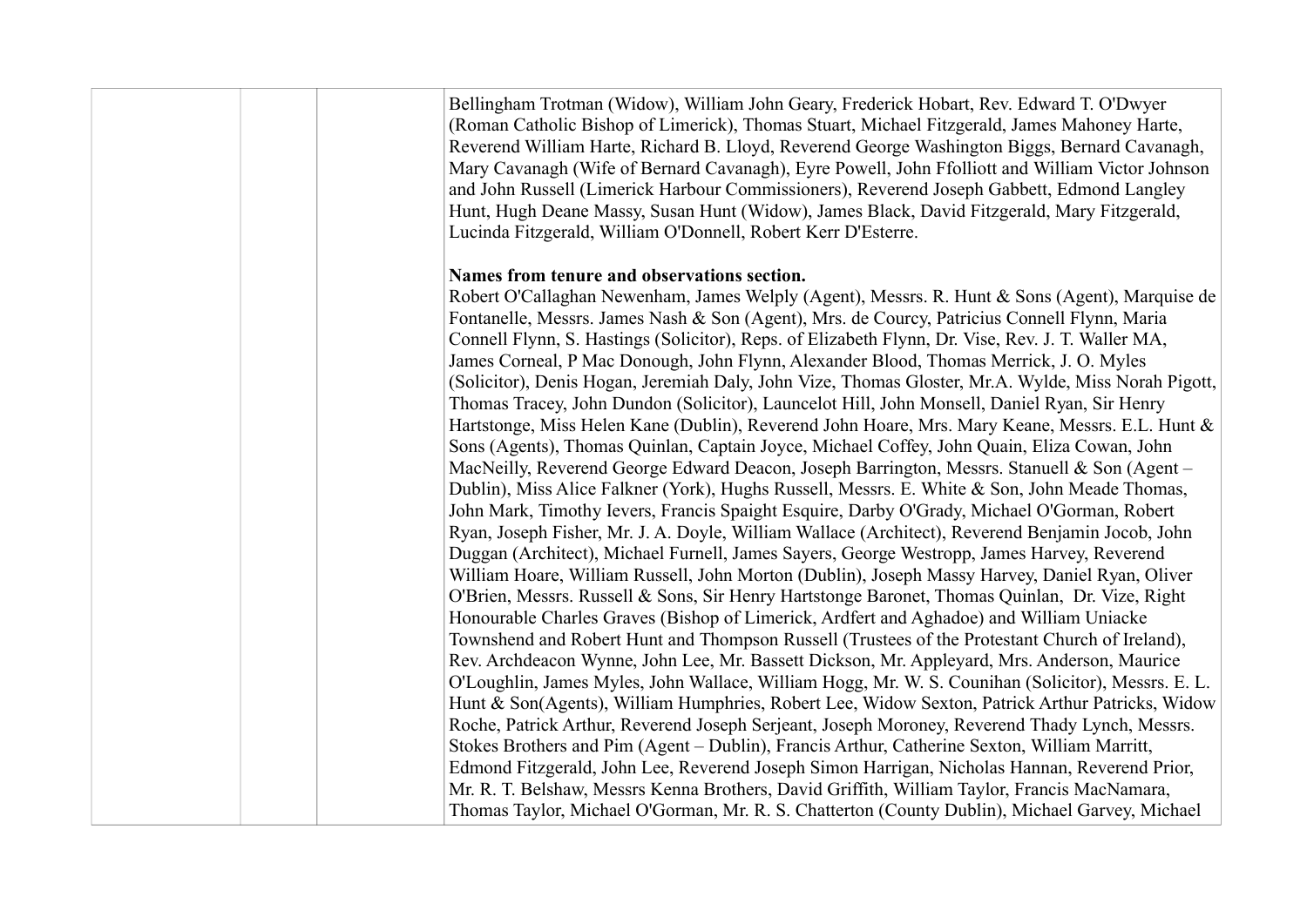|  | Clarke, Mr. F. G. Kennedy, Joseph Fisher, Robert O'Callaghan Newenham, Messrs. R. L. Brown &<br>Son (Agents), T.E. Gloster Esquire (Co. Louth), William Howley, Samuel Evans, Mr. R. Fogerty,<br>Michael Gavin, George Hogan, Mr. F. E. Kearney (Agent), Adam Young and Frederick Brooksbank<br>Garnett (Joint Secretaries to Her Majesty's Commissioners of Inland Revenue), Launcelot Hill,<br>Edmond Sexton Pery, Anthony Lefroy, Sir Henry Hartstonge, John Dowdall Hammond, Mr. P.<br>Hartigan (George Hotel Limerick), Mr. O'Regan, Miss MacNamara, Miss Hogan, John O'Malley,<br>Thomas O'Malley, James Sullivan, Charles Keating, Richard Roche, William Heffernan, Thomas<br>Hayes, Mathew Hogan, Bryan Murray, Reverend Averil Hill, Mr. Meade, Mrs. A. Hayden (Waterford),<br>Laurence Durack, William Reid, Mr. J. O. Myles (Solicitor), Charles Burton Newenham, Richard<br>Russell, Theobold Pepper, Thomas Stuart, Robert Keays, William Hartigan, Fredrick Purefoy Hoare,<br>Henry Ridgiway, J.W. & A. Newsome, John Bowerman, Peter Monsell, Mrs. Henn, Thomas Monsell,<br>William Taylor, Mrs Hanrahan (Dublin), Thomas Fitzgerald, John Gibson, Mrs. Anne Fitzgibbon, John<br>O'Brien, Thomas Knox, Thomas McMahon, James Frost (Agent), Pryce Peacock, Mistress Frances<br>Pery, Thomas H. Craig (Agent – Dublin), Mr. Plaint, Reverend Prior (Augustinian Church Limerick),<br>Mathias Plaince, Miss McNamara (Clarina Limerick), Mr. F. V. Cornwall (Agent – Dublin), Leighlan<br>Forran, Michael Grogan, Messrs. Z. Ledger & Son (Agent), Patrick Vaughan, Reverend William<br>Hoare, William Walsh, Alfred Norman, Jane Dargan (Spinster), Teresa Dargan (Widow), Dorothea<br>MacDonald (Widow), Mary Alley (Spinster), Michael Clarke, Michael Cregan, Miss S. H. O'Grady<br>(Cork), William Holland, Reverend Dean Hoare, Messrs. J. Vaughan & Son (Agent - Athlone), Martin<br>Creagh, Messrs. Cannock & Co., Edward Uzuld, Angell Maunsell, VigorsThomas, Messrs. James<br>Bannatyne, James Fisher, David Duckart, Mr. J. B. Barrington (Agent), Joseph Massy Harvey,<br>Spaight & Sons, Reverend John Henry Grise McCall, James McCall, Eliza Mona McCall (Wife of<br>James), Mary Anne Wilson (Spinster), James Wilson Weir, Reverend Deane Crosbie, Sir Vere Hunt,<br>Messrs. R. D. O'Brien & Co (Agent), Mr. Roberts, Mr. Russell, Mr. W.B. Fitt (Agent), Edward<br>Spencer Dicken, George Nicholas Dicken, David Roche, Messrs. E White & Son (Agent), Mr. A.<br>Hanrahan, Adam Banks, Colonel Brown, John Unthanks, David Herbert, Richard Harte, Michael<br>Slattery, Patrick Ryan, Christopher Meade, Richard Howard, William Kelly, William Reid, Mr. F.F.<br>Kearney (Solicitor), Laurence Durack, John Toomey, Michael O'Gorman (Agent), Daniel Ryan, Mr.<br>M. Russell Cotes (Bournemouth), Luke Rowe, Dr. Ankettle, Bondy, Lynch, Mr. W.S. Counihan |
|--|----------------------------------------------------------------------------------------------------------------------------------------------------------------------------------------------------------------------------------------------------------------------------------------------------------------------------------------------------------------------------------------------------------------------------------------------------------------------------------------------------------------------------------------------------------------------------------------------------------------------------------------------------------------------------------------------------------------------------------------------------------------------------------------------------------------------------------------------------------------------------------------------------------------------------------------------------------------------------------------------------------------------------------------------------------------------------------------------------------------------------------------------------------------------------------------------------------------------------------------------------------------------------------------------------------------------------------------------------------------------------------------------------------------------------------------------------------------------------------------------------------------------------------------------------------------------------------------------------------------------------------------------------------------------------------------------------------------------------------------------------------------------------------------------------------------------------------------------------------------------------------------------------------------------------------------------------------------------------------------------------------------------------------------------------------------------------------------------------------------------------------------------------------------------------------------------------------------------------------------------------------------------------------------------------------------------------------------------------------------------------------------------------------------------------------------------------------------------------------------------------------------------------------------------------------------------------------------------------------------------------------------------------------------------------------------------------------------------------------------------------------------------------------------------------------------------------------------------------------------------------------------------|
|  |                                                                                                                                                                                                                                                                                                                                                                                                                                                                                                                                                                                                                                                                                                                                                                                                                                                                                                                                                                                                                                                                                                                                                                                                                                                                                                                                                                                                                                                                                                                                                                                                                                                                                                                                                                                                                                                                                                                                                                                                                                                                                                                                                                                                                                                                                                                                                                                                                                                                                                                                                                                                                                                                                                                                                                                                                                                                                              |
|  |                                                                                                                                                                                                                                                                                                                                                                                                                                                                                                                                                                                                                                                                                                                                                                                                                                                                                                                                                                                                                                                                                                                                                                                                                                                                                                                                                                                                                                                                                                                                                                                                                                                                                                                                                                                                                                                                                                                                                                                                                                                                                                                                                                                                                                                                                                                                                                                                                                                                                                                                                                                                                                                                                                                                                                                                                                                                                              |
|  | (Solicitor), O'Meara & Sons, Oliver O'Brien, Mr. Roe, Mr. Bowdy, William Hickey, Widow Dunne,                                                                                                                                                                                                                                                                                                                                                                                                                                                                                                                                                                                                                                                                                                                                                                                                                                                                                                                                                                                                                                                                                                                                                                                                                                                                                                                                                                                                                                                                                                                                                                                                                                                                                                                                                                                                                                                                                                                                                                                                                                                                                                                                                                                                                                                                                                                                                                                                                                                                                                                                                                                                                                                                                                                                                                                                |
|  | Mrs. Marian F. Powell (Dublin), Mrs. Mary Carrig, Patrick Shanny, Mrs. Carrick, John Casey, W.<br>Butler, P.O'Callaghan, O'Connell (Slaughter house), Reverend William Cecil Pery (Dean of Killaloe),                                                                                                                                                                                                                                                                                                                                                                                                                                                                                                                                                                                                                                                                                                                                                                                                                                                                                                                                                                                                                                                                                                                                                                                                                                                                                                                                                                                                                                                                                                                                                                                                                                                                                                                                                                                                                                                                                                                                                                                                                                                                                                                                                                                                                                                                                                                                                                                                                                                                                                                                                                                                                                                                                        |
|  | Messrs. Wallis & Co., John Vickery, Patrick Arthur, John Vincent, Reverend Joseph Serjent, Edward                                                                                                                                                                                                                                                                                                                                                                                                                                                                                                                                                                                                                                                                                                                                                                                                                                                                                                                                                                                                                                                                                                                                                                                                                                                                                                                                                                                                                                                                                                                                                                                                                                                                                                                                                                                                                                                                                                                                                                                                                                                                                                                                                                                                                                                                                                                                                                                                                                                                                                                                                                                                                                                                                                                                                                                            |
|  | Parker, Henry D'Esterre, Reverend Thady Lynch, Hammond, Mr. G. Jackson Jones (Dublin), William                                                                                                                                                                                                                                                                                                                                                                                                                                                                                                                                                                                                                                                                                                                                                                                                                                                                                                                                                                                                                                                                                                                                                                                                                                                                                                                                                                                                                                                                                                                                                                                                                                                                                                                                                                                                                                                                                                                                                                                                                                                                                                                                                                                                                                                                                                                                                                                                                                                                                                                                                                                                                                                                                                                                                                                               |
|  |                                                                                                                                                                                                                                                                                                                                                                                                                                                                                                                                                                                                                                                                                                                                                                                                                                                                                                                                                                                                                                                                                                                                                                                                                                                                                                                                                                                                                                                                                                                                                                                                                                                                                                                                                                                                                                                                                                                                                                                                                                                                                                                                                                                                                                                                                                                                                                                                                                                                                                                                                                                                                                                                                                                                                                                                                                                                                              |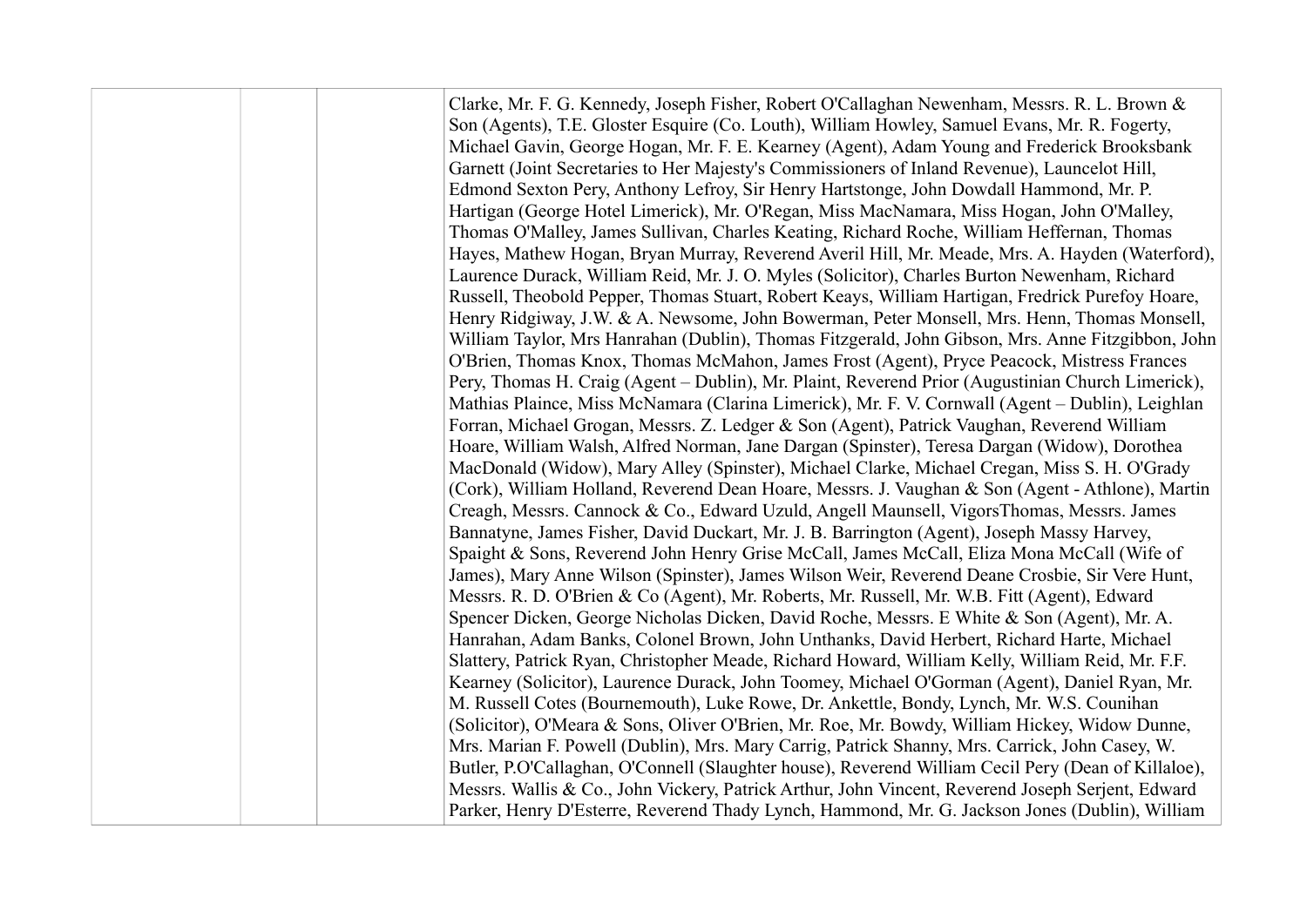|  | Osborne, Issac Jacques, Mr. A. Hill (Junior), James Lynch, Miss M.A. Lynch (Askeaton), Captain<br>Moore, Mr. P. Bourke, Anne Gore, Michael Heally, Mrs. Magill, Alexander Shearer, James Harold,<br>Nehemiah Fayle, Captain D'Esterre (Sixmilebridge), John Sutherland, Mr. E. D. Hunt (Agent),<br>William White, Mr. W.H. Swain, John Sheehan, David O'Neill, Messrs. Halpin & Co., James Costello,<br>William Humphreys, Mrs. O'Donnell, William Hannon, Mrs. Punch, Marian O'Brien, Messrs. O'Brien<br>Brothers, John Shea, L. Quinlivan, T.R. Tinsley, William O'Donnell, Thomas Hannon, Messrs.<br>O'Donnell, P. Raleigh, Mary Walsh, Mrs. Leahy, John Hannan, William Ryan, Mary Glyn, James<br>Barry, Michael Meehan, Mrs. Bridge Conway, Margaret Moran and Johanna O'Donnell and Jane<br>O'Donnell (Children of the late William O'Donnell), Cornelius Nash, James Dillon, Mrs. Mary Keane,<br>Mr. P. McDonough, Messrs. Gubbings and Cashel, J. Meade, D.L. Arthur, Mrs. O'Halloran, Tim<br>Burns, Edmond Slater, Alderman Hogan, Rev. Richard Dickson, Robert Keays, Mr. M. D. O'Neill,<br>John O'Neill, Cornelius Manahan, James Howard, William Moore, Thomas Hayes, William O'Neill,<br>Mrs. Mary Kelly, Peter Lynch, Francis Russell, John Sutherland, Mrs. Hogan, Andrew Mulcahy, James<br>Burke, Thomas Duhig, Mary Quilty and Bridget (Wife and Daughter of Edmond Quilty), William<br>Monsell, George Vincent, James Williams, Mr. T. P. Macauley, David Begley, Reverend Ephraim<br>Maunsell, Mrs. Crump, Benjamin Barrington, John Parker, Edmond Sexton Pery, Francis Russell, Mr.<br>C. H. Fitt (Agent), Alderman Philip Smith, Henry Musgrave, Robert Hallam, Messrs. Tench &<br>Reynolds (Solicitors - Dublin), William Ryan, Thomas Taylor, Owen Clanchy (Brewer), Pierse Arthur,<br>Thomas Hannan, John Ferrar, Michael Pinchin, William Woods, Michael Bourke, John Murphy, John<br>O'Neill, Francis O'Neill, Joseph O'Neill, Mr. W. X. White (Solicitor – Maryborough), Fox (Foxes),<br>Peter Canter, Mr. Cashen, Mr. Poole Gabbett, Widow Ahern, Denis Glesson, James Kelly, Mrs.<br>Kearney, Henry Holland, Rev. J. Jacques Ingram, Widow Leader, Mr. Walplate, Samuel Davis<br>(Apothecary), Widow Illard, James Fitzgerald, William Fitzgerald, Thady Fitzgerald, Jacob Ringrose,<br>Martin Arthur, Thomas Worrell (Tan Yard), Mr. Caulfield, Robert Crowe, John Southerland, John<br>Creagh, Daniel Mulconry, William Cox, Patrick Lillis, William Fraley, Neale Horan, Samuel Delahy,<br>Miss Goggin, John Sullivan, Mr. M. Crowley, John Crawley Cooper, John White, John Canny, Martin<br>Kennedy, John Lynch, Zachary Myles, James Myles, Michael Meehan, William Thompson, George |
|--|--------------------------------------------------------------------------------------------------------------------------------------------------------------------------------------------------------------------------------------------------------------------------------------------------------------------------------------------------------------------------------------------------------------------------------------------------------------------------------------------------------------------------------------------------------------------------------------------------------------------------------------------------------------------------------------------------------------------------------------------------------------------------------------------------------------------------------------------------------------------------------------------------------------------------------------------------------------------------------------------------------------------------------------------------------------------------------------------------------------------------------------------------------------------------------------------------------------------------------------------------------------------------------------------------------------------------------------------------------------------------------------------------------------------------------------------------------------------------------------------------------------------------------------------------------------------------------------------------------------------------------------------------------------------------------------------------------------------------------------------------------------------------------------------------------------------------------------------------------------------------------------------------------------------------------------------------------------------------------------------------------------------------------------------------------------------------------------------------------------------------------------------------------------------------------------------------------------------------------------------------------------------------------------------------------------------------------------------------------------------------------------------------------------------------------------------------------------------------------------------------------------------------------------------------------------------------------------------------------------------------------------------------------------------------------------------------------------------------|
|  |                                                                                                                                                                                                                                                                                                                                                                                                                                                                                                                                                                                                                                                                                                                                                                                                                                                                                                                                                                                                                                                                                                                                                                                                                                                                                                                                                                                                                                                                                                                                                                                                                                                                                                                                                                                                                                                                                                                                                                                                                                                                                                                                                                                                                                                                                                                                                                                                                                                                                                                                                                                                                                                                                                                          |
|  | Stream, Thomas Noonan, Mr. Michael Hassett, Mrs. O'Connor, Widow Strain, John Healy, Timothy                                                                                                                                                                                                                                                                                                                                                                                                                                                                                                                                                                                                                                                                                                                                                                                                                                                                                                                                                                                                                                                                                                                                                                                                                                                                                                                                                                                                                                                                                                                                                                                                                                                                                                                                                                                                                                                                                                                                                                                                                                                                                                                                                                                                                                                                                                                                                                                                                                                                                                                                                                                                                             |
|  | Donovan, Thomas Donnellan, Mrs. Mary Bourke, John Gaffeney, Owen M. Kenny, Thomas                                                                                                                                                                                                                                                                                                                                                                                                                                                                                                                                                                                                                                                                                                                                                                                                                                                                                                                                                                                                                                                                                                                                                                                                                                                                                                                                                                                                                                                                                                                                                                                                                                                                                                                                                                                                                                                                                                                                                                                                                                                                                                                                                                                                                                                                                                                                                                                                                                                                                                                                                                                                                                        |
|  | Hare, Widow Hinks, Mrs. Moloney, Mrs. Connolly, Widow Hehir, Mitchell Bennis, Charles                                                                                                                                                                                                                                                                                                                                                                                                                                                                                                                                                                                                                                                                                                                                                                                                                                                                                                                                                                                                                                                                                                                                                                                                                                                                                                                                                                                                                                                                                                                                                                                                                                                                                                                                                                                                                                                                                                                                                                                                                                                                                                                                                                                                                                                                                                                                                                                                                                                                                                                                                                                                                                    |
|  | MacCarthy, Thomas Lynch, Denis Walker, Francis McNamara, Owen Sullavan, Patrick Considine,                                                                                                                                                                                                                                                                                                                                                                                                                                                                                                                                                                                                                                                                                                                                                                                                                                                                                                                                                                                                                                                                                                                                                                                                                                                                                                                                                                                                                                                                                                                                                                                                                                                                                                                                                                                                                                                                                                                                                                                                                                                                                                                                                                                                                                                                                                                                                                                                                                                                                                                                                                                                                               |
|  | John McGregor, William Merritt, John Hehir, Eleanor Brennan, Daniel Hehier, Mrs. Corbett, James                                                                                                                                                                                                                                                                                                                                                                                                                                                                                                                                                                                                                                                                                                                                                                                                                                                                                                                                                                                                                                                                                                                                                                                                                                                                                                                                                                                                                                                                                                                                                                                                                                                                                                                                                                                                                                                                                                                                                                                                                                                                                                                                                                                                                                                                                                                                                                                                                                                                                                                                                                                                                          |
|  | Peacock, William Alexander, John Watson, James Chambers, Samuel Davis, Reverend Edward Wight,                                                                                                                                                                                                                                                                                                                                                                                                                                                                                                                                                                                                                                                                                                                                                                                                                                                                                                                                                                                                                                                                                                                                                                                                                                                                                                                                                                                                                                                                                                                                                                                                                                                                                                                                                                                                                                                                                                                                                                                                                                                                                                                                                                                                                                                                                                                                                                                                                                                                                                                                                                                                                            |
|  | John Rose, Francis Arthur, Rawleigh Colpoys (Alderman), William Marrett (Middleton Co. Clare),                                                                                                                                                                                                                                                                                                                                                                                                                                                                                                                                                                                                                                                                                                                                                                                                                                                                                                                                                                                                                                                                                                                                                                                                                                                                                                                                                                                                                                                                                                                                                                                                                                                                                                                                                                                                                                                                                                                                                                                                                                                                                                                                                                                                                                                                                                                                                                                                                                                                                                                                                                                                                           |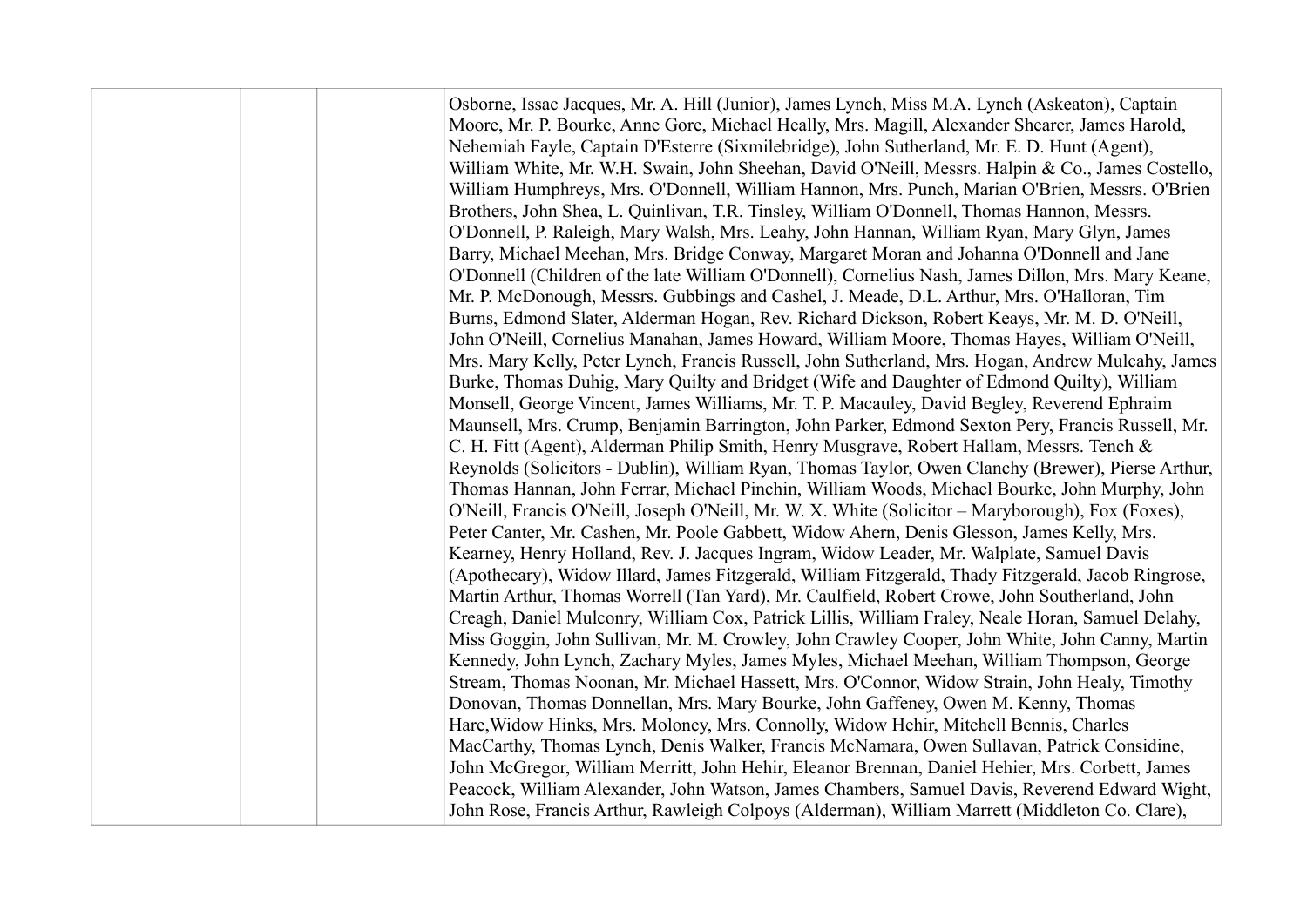| Thomas Mason, Widow Meade, Charles Jones, Edmond Sexten Pery, John McNiece, George Strean,<br>William Hinks, Miss Organ, George Smyth, Michael Smyth, William Smyth, Mr. Walnut, James<br>Connor, Mrs. Hickey, Martin McMahon, Lawrence Hickey, Thomas Lefroy, Jeremiah Sullivan, John<br>Welch, Edward Jones, Carthy, Michael Kennedy, Patrick Kennedy, William Taylor, Mr. Lesson,<br>Messrs. Russell and Sons, Charles O'Brien, James O'Brien, John Minahan, John Walsh, John Flynn,<br>Mrs. Mary Minahan, Patrick Bourke, Thomas Powell, James Powell, Lot Coffy, Michael Bolds, James<br>Bolds, John Canny, Joseph Lander, Joseph Bowles, Patrick Creagh, Widow Moloney, Patrick Keane,<br>John Meade, Patrick Kelly, Daniel Causmy, Hercules Browning, James Walsh, Mrs. O'Neill, Mrs.<br>Corbett, Mrs. Moloney, Michael Vaughan, Mr. Moynihan, John Stacpoole, Daniel Bourke, John<br>Massey (Massy), Francis Bourke, Patrick Byrns, Mr. Vokes, Mr. P. E. Kearney, Ralph Ousley, Thomas<br>Mealy, Darby Moloney, Timothy Glyn, Matthew Conneen, John Manahan, Mathew Leddy, John<br>Tavernor Jacob, Robert Beauchamp, Mortough (Murtagh) Egan, Sir Alfred Wilson Trevelyan, John<br>Allen, Charles Maley, Captain Ingram, Daniel Doyle, Denis Moroney, Darby MacMahon, Michael<br>Madden, Patrick Collins, Mr J. Dowling, Mrs. Lawrence Hickey, James Croneen, Edmond Ormsby,<br>John Hehir, John Hogan, John Devitt, Thady Carmody, Dr. Michael Hickey, George Ormsby, John<br>Ormsby, Thomas Noonan, James Slattery, John Dulahey, William Frawley, Neale Hoare, Timothy<br>Mackey, Miss Jamima Johnstone, Mr. A. Waterson, Thomas Dalton, Richard Dalton, Hugh Brady,<br>James Kennedy, Patrick Kennedy, Margaret Dalaher Thomas Benn, Anne McKenny (Wife of Owen<br>McKenny), Reuben Harvey, John Gafney, Timothy Donovan, Mrs. Ellen Byrne, Richard Franklin,<br>Thomas Glin, Thomas H. Craig (Agent – Dublin), Timothy Minahan, Mrs. Mary Kelly, Mr. McAuliff,<br>Thomas Hassett, Burton Bindon, John Ewer, Mr. R. V. O'Brien (Agent – Ennis Co. Clare), Edward<br>William Burton, Sexton Baylee, Matthew McMahon, Sir Charles Burton Barrington, William Keays,<br>Robert Langford, Reverend James O'Shea (Roman Catholic Administrator), Mrs. Mary Anne Kenny<br>(Superioress of the Community of Sisters of Mercy Limerick City), Thomas Bourke, Joseph Gabbett,<br>Francis Sergent Peter, Edmond William Burton, Denis Kennedy, Thomas Roberts, Mathew Honan,<br>Walter Widdenham, John Dundon (Agent), William Keegan, Richard Harte, Mrs. McDonnell,<br>Benjamin Swete, Edy Bowman, William Monsell, James Deely, Mrs. Lloyd (London), Austin<br>Fitzgerald, Richard England, Oliver O'Brien, John Ryan, Edward Prestwitch, Robert Lynch, Houlihan,<br>Dr. M.J. Malone, Emily Powell (Wife of Eyre Powell), Reverend William Edward Lloyd, William<br>Henry Hall, Frederick Price, George Davis (Merchant), Reverend John Seymour, William Cecil Pery,<br>Sober Hall, Messrs. R.L. Brown & Son, Philip Smith, Augustine Fitzgerald, Thomas Pearce, Messrs.<br>F. White & Son (Agent), George Hodges Hunt, Reverend Dean Hoare, George Black, Captain Crilly, |
|---------------------------------------------------------------------------------------------------------------------------------------------------------------------------------------------------------------------------------------------------------------------------------------------------------------------------------------------------------------------------------------------------------------------------------------------------------------------------------------------------------------------------------------------------------------------------------------------------------------------------------------------------------------------------------------------------------------------------------------------------------------------------------------------------------------------------------------------------------------------------------------------------------------------------------------------------------------------------------------------------------------------------------------------------------------------------------------------------------------------------------------------------------------------------------------------------------------------------------------------------------------------------------------------------------------------------------------------------------------------------------------------------------------------------------------------------------------------------------------------------------------------------------------------------------------------------------------------------------------------------------------------------------------------------------------------------------------------------------------------------------------------------------------------------------------------------------------------------------------------------------------------------------------------------------------------------------------------------------------------------------------------------------------------------------------------------------------------------------------------------------------------------------------------------------------------------------------------------------------------------------------------------------------------------------------------------------------------------------------------------------------------------------------------------------------------------------------------------------------------------------------------------------------------------------------------------------------------------------------------------------------------------------------------------------------------------------------------------------------------------------------------------------------------------------------------------------------------------------------------------------------------------------------------------------------------------------------------------------------------------------------------------------------------------------------------------------------------------------------------------------------------------------------------------------|
| Dr. Frewen, Messrs. O'Keeffe & Lynch (Agents – Dublin), John Fitzgerald, William Fennessey, Dr.<br>Ross, James Duhy, Captain Stackpoole (Co.Cork)                                                                                                                                                                                                                                                                                                                                                                                                                                                                                                                                                                                                                                                                                                                                                                                                                                                                                                                                                                                                                                                                                                                                                                                                                                                                                                                                                                                                                                                                                                                                                                                                                                                                                                                                                                                                                                                                                                                                                                                                                                                                                                                                                                                                                                                                                                                                                                                                                                                                                                                                                                                                                                                                                                                                                                                                                                                                                                                                                                                                                               |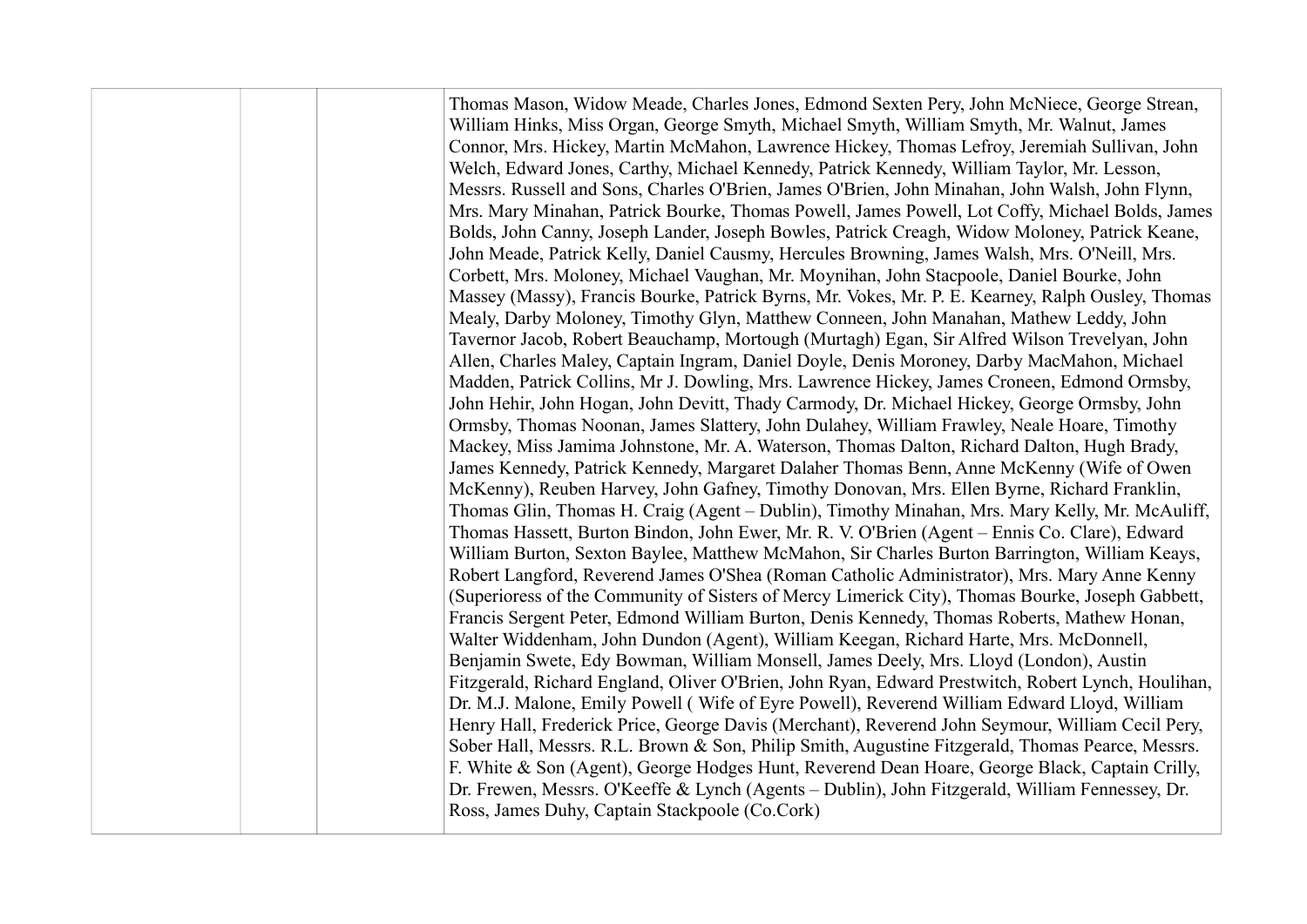|                                          | 1907    | <b>LCA P23/16</b>            | http://www.limerick.ie/Archives/LCDA/PrivatePapers/P23/P23 17 W.djvu<br>St. Francis's Abbey, Priorsland, Irishtown<br>Simon Vokes, Richard Bennis, Michael Pinchin, Rev. John Parker, John Clancy, William Byrom, John<br>Bull, Edy Bowman,<br>http://www.limerick.ie/Archives/LCDA/PrivatePapers/P23/P23 16 W.djvu                                                                                                                                                                                                                                                                                                                                                                        |
|------------------------------------------|---------|------------------------------|--------------------------------------------------------------------------------------------------------------------------------------------------------------------------------------------------------------------------------------------------------------------------------------------------------------------------------------------------------------------------------------------------------------------------------------------------------------------------------------------------------------------------------------------------------------------------------------------------------------------------------------------------------------------------------------------|
| Lloyd                                    | 1904-09 | LCA P67/106                  | Three maps of lands at Portnard, Cappamore. Includes a map hand drawn on linen to scale 20 statutes<br>per sq inch. The second is second edition of a 1904 Ordnance survey map. The third titled 'Miss<br>Lloyd's Estate' is hand drawn to scale 208.33 feet to 1 inch                                                                                                                                                                                                                                                                                                                                                                                                                     |
| Lloyd, Thomas, of $ 1850 $<br>Beechmount |         | <b>NLI16F10</b>              | Volume of maps of the estate, based on Ordnance Survey, showing fields and listing tenants for each<br>townland.<br>Moigh; Cornelius Ryan, Patrick and Thomas Maheer, Widow Maher, John Ryan.<br>Gortnascarry; Richard Humphrey, Terence Slattery, Widow Fogarty, Thomas Lloyd<br>Dark Island; William Hourigan, Thomas Lloyd<br>Shanaclough West; Denis O'Donnell, Richard Howit, Widow Mary Rafferty, Edmond Dormody,<br>Morgan Hayes<br>Ballylahiff; Daniel Kirby, Patrick Hayes, Joseph Gubbins, Thomas Bryan Snr, Thomas Lloyd.                                                                                                                                                       |
| Lynch, Mary                              | 1875    | <b>LCA P23/35</b>            | Rental and particulars of sale. Premises in Newtown Mahon, Old Windmill Road, brennan's Row,<br>Summer St., Smyth's Row, Nicholas Street and Ramper's Row, Limerick. Landed Estates Court,<br>includes maps.<br>Tenants: Alexander Shearer, Nicholas Mahon, Mary Margaret Mahon, William Crilley, William<br>Bourke, Henry O' Shea, Rev. Joseph Gabbett, William Franklin, John Crilley, Mary Crilley, Robert<br>Crilley, Mr. Russell, Eugene O' Callaghan, Eugene Coomey, William Gough Gubbins, Michael Smith,<br>Edward Harrold, Daniel Harrold, John Harrold Barry, De Camcy Harrison, Standish Henry Harrison<br>http://www.limerick.ie/Archives/LCDA/PrivatePapers/P23/P23 35 W.djvu |
| Lyons, Mrs Marie 1902                    |         | <b>LCA</b><br>(uncatalogued) | Ms rental 24 <sup>th</sup> August 1901 to 1 <sup>st</sup> September 1902<br>Croom:                                                                                                                                                                                                                                                                                                                                                                                                                                                                                                                                                                                                         |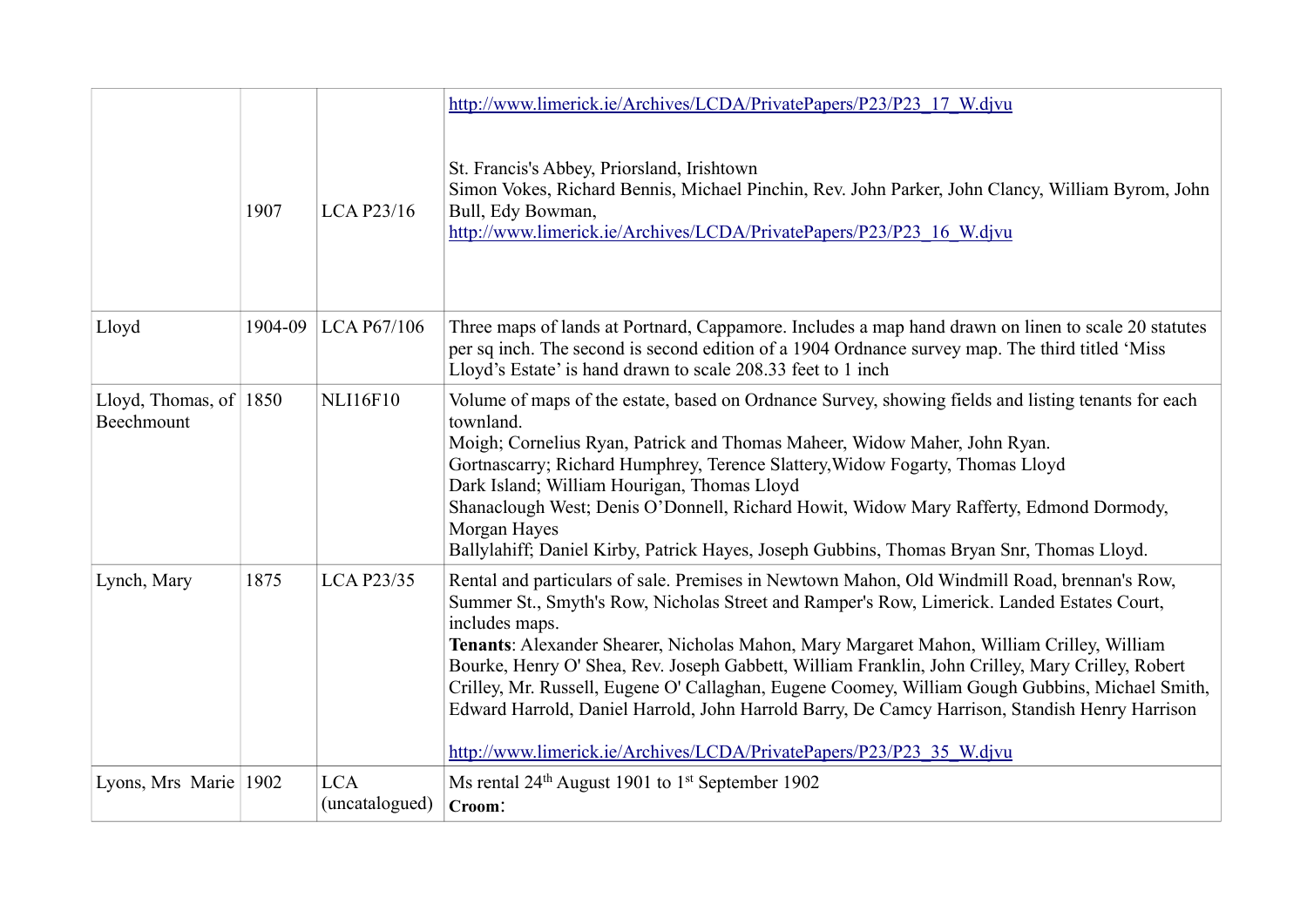|                                  |      |                              | Robert A.C. Mourague, Henry G. Lyons, Francis Sampson, James Butler, John Kennedy, Johanna<br>Costelloe, Patrick Costelloe, David Connell, John Reeves, Thomas Griffin, Edmond Dillon.<br><b>Ploughlands:</b><br>Mary Connell, John Moloney, John Roche Kelly, Basil Roche Kelly.<br><b>Town of Croom.</b><br>T. Moloney, T. Lynch, Henry Johnstone, Maurice Donohue, Elizabeth Connell(David), Patrick<br>Toomey, Thomas Lynch, J. Connell, Henry Thornhill, John Boyce, J. Manning, Wm. Hayes, John<br>Connor, Bridget Connell, Margaret Neville, Mary Ryan, John Ryan, John Walsh, William Hayes,<br>Michael Cregg, John Hayes, T. Lynch, John Kiely, John Hogan.<br><b>Croom Castle:</b><br>W.H. Lyons. |
|----------------------------------|------|------------------------------|-------------------------------------------------------------------------------------------------------------------------------------------------------------------------------------------------------------------------------------------------------------------------------------------------------------------------------------------------------------------------------------------------------------------------------------------------------------------------------------------------------------------------------------------------------------------------------------------------------------------------------------------------------------------------------------------------------------|
| Lyons, Capt W.H.                 | 1921 | <b>LCA</b><br>(uncatalogued) | Two ms rentals.<br>Rental for Gurtnagoul Estate for year ended 25 <sup>th</sup> March 1921. John Connell, John Watson,<br>Thomas Turner, John Flynn, William Coughlan.<br>Gurteen; half year to 25th March 1921. Elizabeth Noonan, Charles McCarthy, Denis Toomey,<br>Joseph Murphy, THomas McInerney, John M Power, Timothy McCarthy, Michael McInerney, Bridget<br>O'Donoghue, Ellen Moloney, Michael Connell, Timothy Cronin, Michael Biggane, Timothy<br>McInerney, Cornelius Curtin.                                                                                                                                                                                                                   |
| MacDonnell,<br><b>Ethel Mary</b> | 1910 | <b>LCL</b>                   | Sale of 78-84 O'Connell St., 1-7 Lr. Mallow St., and 24 Henry St. One map.<br>Mary Brown, Colonel R. Maunsell, Rev. R.H. Semple, M.A., H.S. Laird, M.D., Eileen E.M. Mac<br>Donnell, Joseph Dodds, LL.B., Margaret Hogan William L. Hunt, Francis M. Fitt, Margaret Moran,<br>John Guerin, Bridget Guerin, William T. Savin, L. Finucane, Mary Burrowes, John O' Donnell, W.H.<br>Molony, Robert Hunt.                                                                                                                                                                                                                                                                                                      |
| Mahony, John<br>Watson           | 1870 | <b>LCL</b>                   | Rental and particulars, Ballyea Woodland (Lower Connelloe), rere of George St. Tontines and<br>Courtbrack. 2 maps, lacking Ballyea section.<br>Mark Thomas Russell, James Thomas Quinlan, Thomas Quinlan, Denis Fitzgerald Mahony, Andrew<br>Watson Mahony, Catherine Quinlan, John Fogarty, Isaac B. Robinson, Joseph Fogarty, Joseph<br>Fogarty(Jnr), Thomas Devitt, Michael Cantillon, Henry Keller, Maurice Higgins, Michael O'<br>Neill, Charles Ildephonsus Carrick, John Connolly, John Mc Mahon.                                                                                                                                                                                                    |
|                                  | 1879 | <b>LCA P23/36</b>            | Courtbrack, and Georges St. Tontines. Rental and particulars, no map<br>http://www.limerick.ie/Archives/LCDA/PrivatePapers/P23/P23 36 W.djvu                                                                                                                                                                                                                                                                                                                                                                                                                                                                                                                                                                |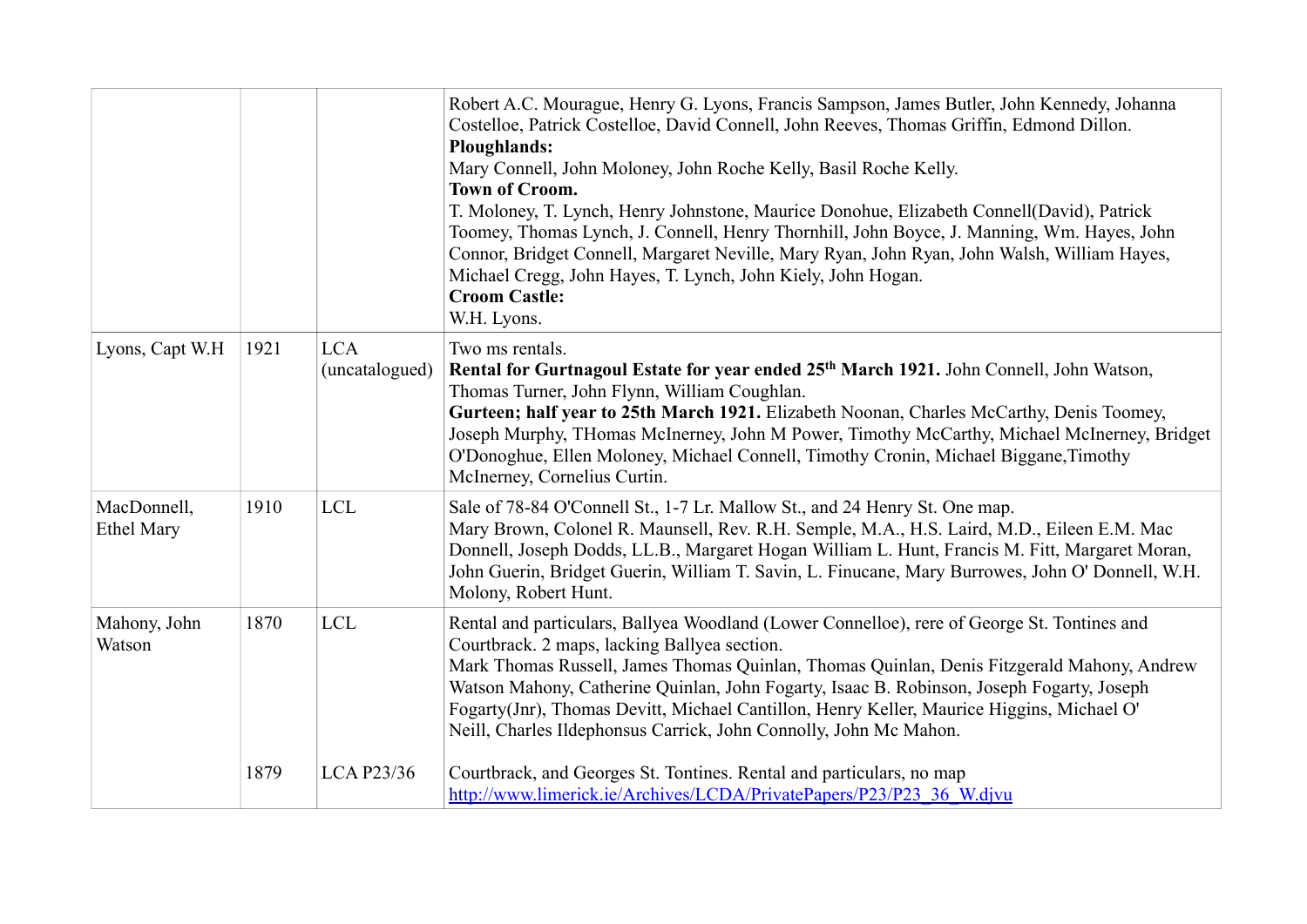| Mansfield,<br>Alexander J. |               | 1863-87   NLI ms 4308 | Ms Rent book. A.J. Mansfield on cover Major Edmund A on inside; also paying paying rent to A.J.<br>Pallasgreen estate.<br>Tenants, Henry Westropp (late Frew?), Thomas Apjohn, Patrick English, James Molloy, Rev. M. L.<br>Apjohn. Reps of Rev. take over 1872, reps P. English from 1886, died Oct 31 <sup>st</sup> 1885 |
|----------------------------|---------------|-----------------------|----------------------------------------------------------------------------------------------------------------------------------------------------------------------------------------------------------------------------------------------------------------------------------------------------------------------------|
| Massy, Lt.                 | 1787          | NLI 21F40(13)         | Elm, in Pubblebrien, Map and section of the mill race by John Brownrigg.                                                                                                                                                                                                                                                   |
| General                    |               |                       |                                                                                                                                                                                                                                                                                                                            |
| Massy                      | 1736-<br>1831 | <b>NLI 16F13</b>      | Collection of manuscript maps of Duntryleague Anglesborough estate, which do not appear to be<br>individually numbered.                                                                                                                                                                                                    |
|                            | 1736          |                       | Part of Duntryleague by Patrick Dowdall. Tenants Robert Grafton and John Clark                                                                                                                                                                                                                                             |
|                            | 1741          |                       | Part of Ennagh by James Herbert                                                                                                                                                                                                                                                                                            |
|                            | 1746          |                       | Part of Duntryleague by Michael Daly Tenants John Clark, Philip Fogerty, Brian Tuohe, Thomas<br>Martin.                                                                                                                                                                                                                    |
|                            | 1746          |                       | Ballinacurra nad W. Kilbreedy by Michael Daly. Set to Roger Adams                                                                                                                                                                                                                                                          |
|                            | 1759          |                       | Ballanoma by John Gilhooly                                                                                                                                                                                                                                                                                                 |
|                            | 1763          |                       | Part of Anglesborough by John Gilhooly. Patrick Fogarty                                                                                                                                                                                                                                                                    |
|                            | 1763<br>1764  |                       | Part of Duntryleague by John Gilhooly. Shows field names, no tenants.<br>No title but next tp Keeloges, by John Gilhooly. Tenant David Cuirc (Quirk?).                                                                                                                                                                     |
|                            | 1773          |                       | Paradise Lodge, by John Dawson mention of Dillons Farm                                                                                                                                                                                                                                                                     |
|                            | 1773          |                       | ditto, but taken by John Powell                                                                                                                                                                                                                                                                                            |
|                            | 1773          |                       | Duntryleague, by John Dawson. Shows filed names, no tenants.                                                                                                                                                                                                                                                               |
|                            | 1773          |                       | Killinane by John Dawson. No detail                                                                                                                                                                                                                                                                                        |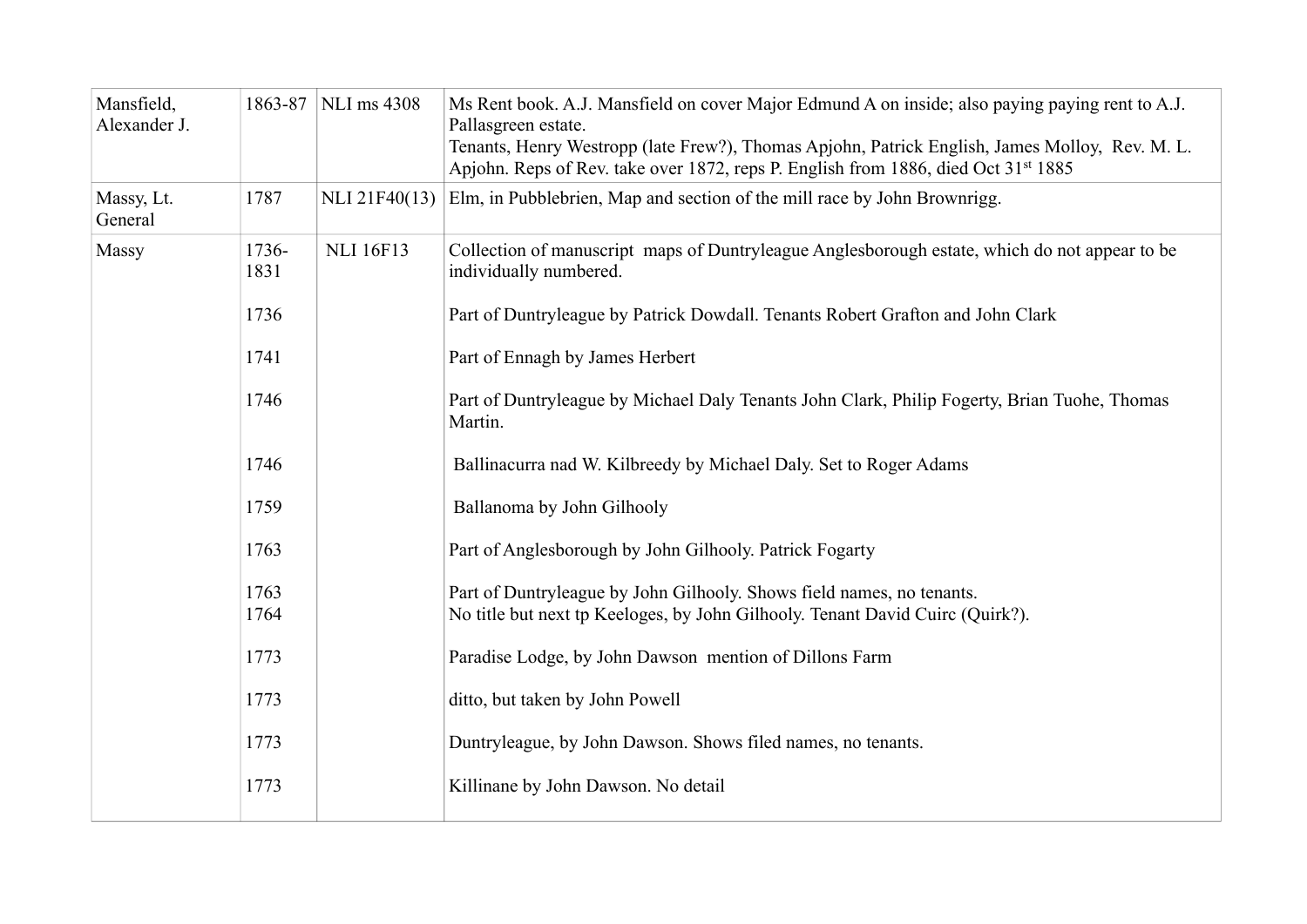| 1773 | Ballinatona by John Dawson. tenant Henry Edgars.                                                                                                      |
|------|-------------------------------------------------------------------------------------------------------------------------------------------------------|
| 1777 | Garrynaliny and Ballinatona, by John Dawson. Tenants, Mr Black, Ed. Ryan and Mr Gormon.                                                               |
| 1787 | Curragha Roche by John Dawson. Tenants, William & Patrick Hennessy, Derby Hanrahan, Derby<br>O'Donnell, Michael Hayes, William Dalton.                |
| 1802 | Kilbreedy, by William Fogarty. Tenants, Denis Keefe, John Walsh, Peter Ryan, Michael Keas.                                                            |
| 1811 | Intended division of Burrow Hill by William Fogarty                                                                                                   |
| 1824 | Ballynatona by William Fogarty. Tenants, William Fogerty, John O'Brien, Dennis Ryan, John Quirk,<br><b>Wlliam McClure</b>                             |
| 1824 | Kilbreedy by William Fogarty. Tenants. John Walsh, William Gubbins, James Clifford, Patrick<br>O'Brien, Patrick Daily, Patrick Cahill, James Clifford |
| 1824 | Racecourse and Cludane, by William Fogarty. Tenants. Edmund Gallihue, Tom Gallihue, John<br>Heffernan                                                 |
| 1824 | Anglesborough Islandbue, by William Fogarty. Tenants Matthew Cronitch, William Quane, Rev.<br>James Mockler.                                          |
| 1824 | Ballynamuddy by William Fogarty. Tenants. Rev. William Massy, Tom Hanrahan, Patrick Lamy<br>Thomas Laderegan                                          |
| 1824 | Ballinamona by William Fogarty. Tenants. Hon. John Massy, John Allen, John Smithwick                                                                  |
| 1824 | Ballinacurra by William Fogarty. Tenants, Patrick Leehane, Patrick Cahill, Maurice Finn, William<br>Gubbins                                           |
| 1824 | Killinane, by William Fogarty. Tenants, Hugh Bennett, Robert Payne                                                                                    |
| 1824 | Newtown by William Fogarty. Tenants, Thomas Dalton, Oliver Phair, Patrick Barry, Michael Carey,<br>William Carey.                                     |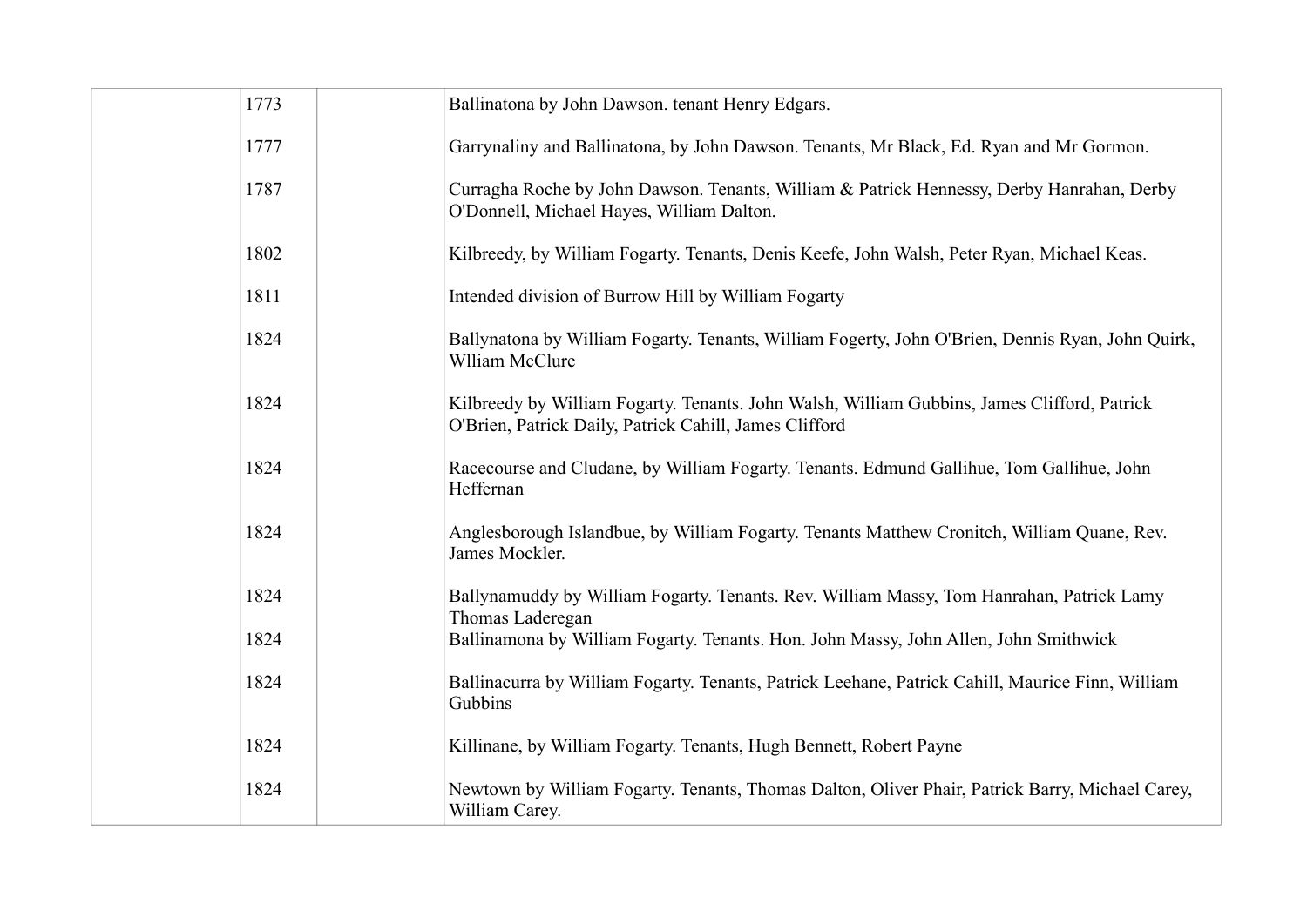| 1824 | Deer Park and Clonmore by William Fogerty. Tenants, Timothy Casey, William Hennessy, William<br>Sampson, Patrick and John Donohue, James Barry, John Downy, Richard Earangy, William Birrane,<br>Robert Aldworth, Patrick Rawleigh, Stephen Cunningham, Daniel Coffee, Thomas Cooke, William<br>Ryan, George Kilmartin, Denis, Scully, Michael Cunningham, Denis Hanly, Michael Hanly, John<br>Sheedy, David Heas, Mattew Laderigan, Widow Casey, Martin Keily, Maurice Sheahan |
|------|---------------------------------------------------------------------------------------------------------------------------------------------------------------------------------------------------------------------------------------------------------------------------------------------------------------------------------------------------------------------------------------------------------------------------------------------------------------------------------|
| 1824 | Carrickaroche, by William Fogarty. Tenants. William hennessy, James Hanrahan, John Sheahan,<br>Patrick Byrns, John O'Brien, William Quinlan                                                                                                                                                                                                                                                                                                                                     |
| 1824 | Curraghkilbran and Lhyre by William Fogarty. no detail                                                                                                                                                                                                                                                                                                                                                                                                                          |
| 1824 | Knockaneacurraha by William Fogarty, no detail                                                                                                                                                                                                                                                                                                                                                                                                                                  |
| 1824 | Duntryleague, by William Fogarty. Tenants, Widow Hogan, Timothy Carroll, Darby Keough, Philip<br>Fraher, Darby Beehan, THomas Herbert, Lewis Walsh, Patrick Byrns, Morgan Conners, Darby<br>Fitzgerald, Daniel Nunan, John Dwyre, Darby Downy, William Sampson, Michael Johes                                                                                                                                                                                                   |
| 1824 | Bawnbra and Burrow Hill, by William Fogeaty. Tenants; Michael Kent, Patrick Cleary, John<br>Heffernan, Patrick lahiff, William Doherty, Denis and John Brown.                                                                                                                                                                                                                                                                                                                   |
| 1824 | Lackendarragh, by William Fogarty. Tenants, Rev. J. Mockleer, Stephen Carman, garrett mansell,<br>Richard Galvan.                                                                                                                                                                                                                                                                                                                                                               |
| 1824 | Massy Lodge Demesne and Toumpelleen Mountain, by William Fogarty; shows internal divisions                                                                                                                                                                                                                                                                                                                                                                                      |
| 1824 | Knuckinagh by Willam Fogarty. Tenants, William Hedderman, Patrick Condon, John Condon, Michael<br>and Laurence O'Brien, John and James O'Brien, Patrick Hedderman, Edmund Nunon, John Daly,<br>Thomas Nunon, John Moor, Darby Kilmartin, Peter and Patrick Tobin, Michael and THomas Tobin,<br>John Cronin, John Mansell and John Ahern.                                                                                                                                        |
| 1825 | Anglesborough estate, by William Fogarty; denominations, Racecourse, Cludane, Massy Lodge<br>Demesne, Anglesborough, Islandbue, Knuckmagh, Bawnbra, Lackendarragh, Burrow Mountain,<br>Knucklaveen, Toumpelleen Mountain, Ballynamuddy.                                                                                                                                                                                                                                         |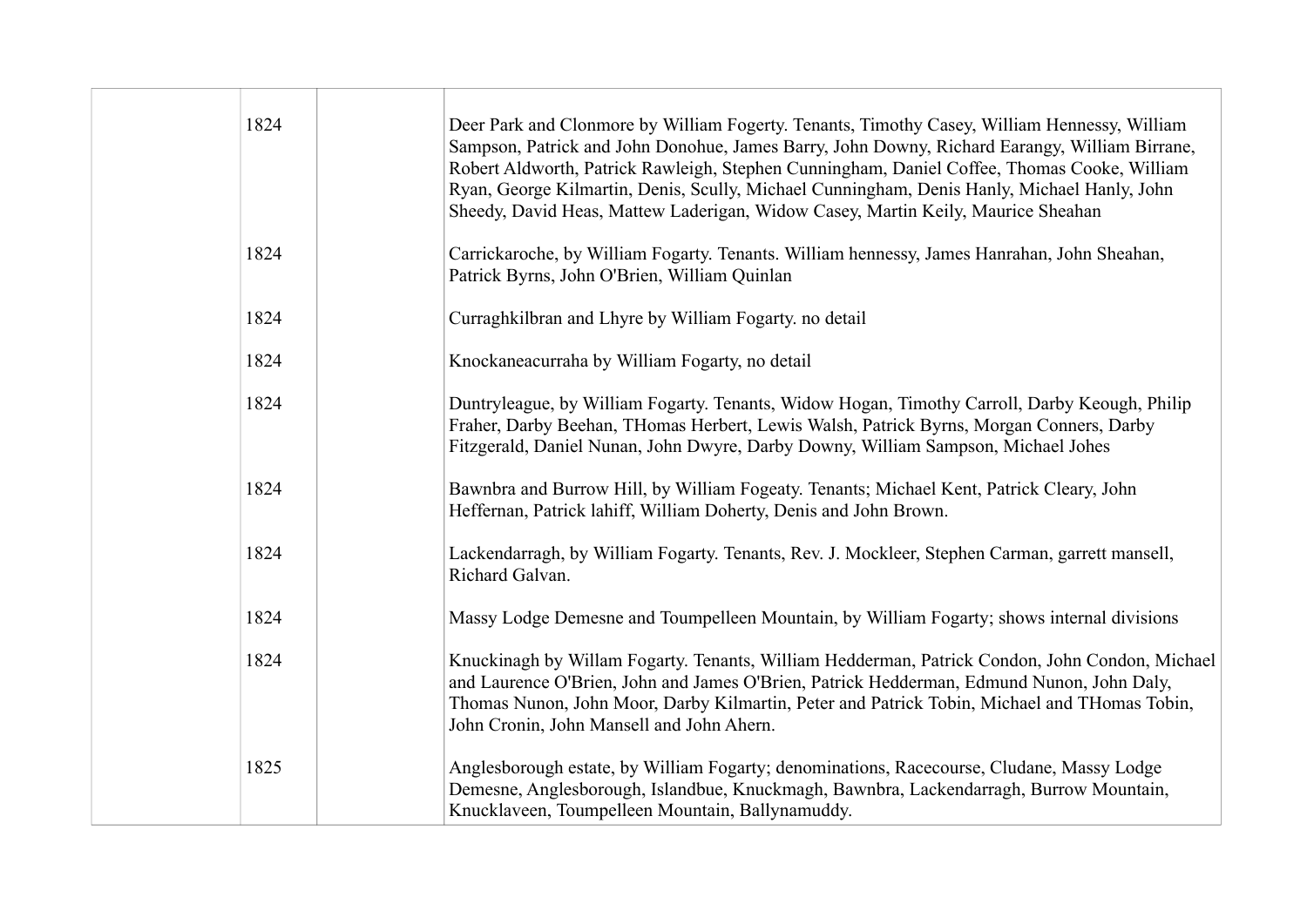|                                                                                                                                   | 1825<br>1825<br>1831 |                   | Duntryleague Estate, by William Fogarty. Denominations, Newtown, Duntryleague, Ballynanona,<br>DeerPark, Clonmore, Carrickaroch, Killinane, Ballynatone, Knuckaneacurraha, Curraghkilbran,<br>Lhyre, Garrynaliny. Mentioned John Low William Bennett.<br>Kilbreedy and Ballinacurrah, by William Fogarty. no detail<br>Intended chapel at Anglesborough, by William Fogarty                                                                                                                                                            |
|-----------------------------------------------------------------------------------------------------------------------------------|----------------------|-------------------|----------------------------------------------------------------------------------------------------------------------------------------------------------------------------------------------------------------------------------------------------------------------------------------------------------------------------------------------------------------------------------------------------------------------------------------------------------------------------------------------------------------------------------------|
| Maunsell, Frances                                                                                                                 | 1868                 | <b>LCL</b>        | Plassy, Milford otherwise Shrilane/Sreelane. Rental and particulars. One map<br>John Norris Russell, Richard Russell, Elizabeth Dorothea Maunsell, William Browne, George<br>Maunsell, Thomas Maunsell, Michael O' Farrell, Denis O' Brien,                                                                                                                                                                                                                                                                                            |
| Maunsell, John                                                                                                                    | 1801                 | NLI 16H22(23)     | Carriggreely, manuscript, by Daniel Minahan. Tenants, John Connell, Dominick Conners, Lowney<br>and Hogan, William Conners, Matthew Noonan, John Kanny, Daniel Fitzgibbon, Thomas Butler,<br>Widow dealy, Rev. Richar Cox, Michael Conners, O'Callaghan, Laurence Bourke, Edmund Kermody.                                                                                                                                                                                                                                              |
| Maunsell, Richard 1851                                                                                                            |                      | NLI 16H32(10)     | Ashfort and Rootiagh, Coloured OS extract, by John L Worrall. Adjacent lands, Lemonfield,<br>Derryknockane, Ballycummin, Cloghkeating, Cloghacloka, Dooneen,. Tenants; James Lewis, Edward<br>Minahan, Patrick Hayes, John Hayes, Edward Minahan, Thomas Keehan, Patrick Punch, Francis<br>Egan, John Tallant, Terence Carmody, Daniel Carmody overwritten in pencil Patrick.                                                                                                                                                          |
|                                                                                                                                   | 1847                 | NLI 16H22(19)     | Pust, Carrigareely and Tobeermalug. Tenants; William Winters, Michael O'Brien, John Kennedy,<br>T.O'Brien, Michael Noonan, John Lowney, Margaret Shine, Michael Lowney, Michael Foley, Thomas<br>Noonan, Michael O'Brien, Own Carty overwritten in pencil Michael Lowney, Thomas Harrigan,<br>Rody Shine, Rev. Mathew Moore, Benjamin Cox, Thomas Keeffe, John Keeffe.<br>Adjacent land; Knockanes Miss Digby Sandy Lane alias Boher; Cloghnadromin, Hundred Acres W.,<br>Inch St Lawrence N. Knockatancashlane White Esq., Knockanea, |
| Maunsell, Robert;<br>Maunsell William<br>Price; Hunt,<br>Robert: Young,<br>Charles Ewer and<br>Young, Rev.<br><b>Samuel Baker</b> | 1891                 | <b>LCA P23/30</b> | 64-70 George St and property in Mallow and Catherine Streets. Particulars of sale; no map<br>Gameliel Fitzgerald, William S. Cox, William Spillane, J.P., Robert R. Gelston, M.D., Helena O'<br>Callaghan, James Quinn, J.P.,<br>http://www.limerick.ie/Archives/LCDA/PrivatePapers/P23/P23 30 W.djvu                                                                                                                                                                                                                                  |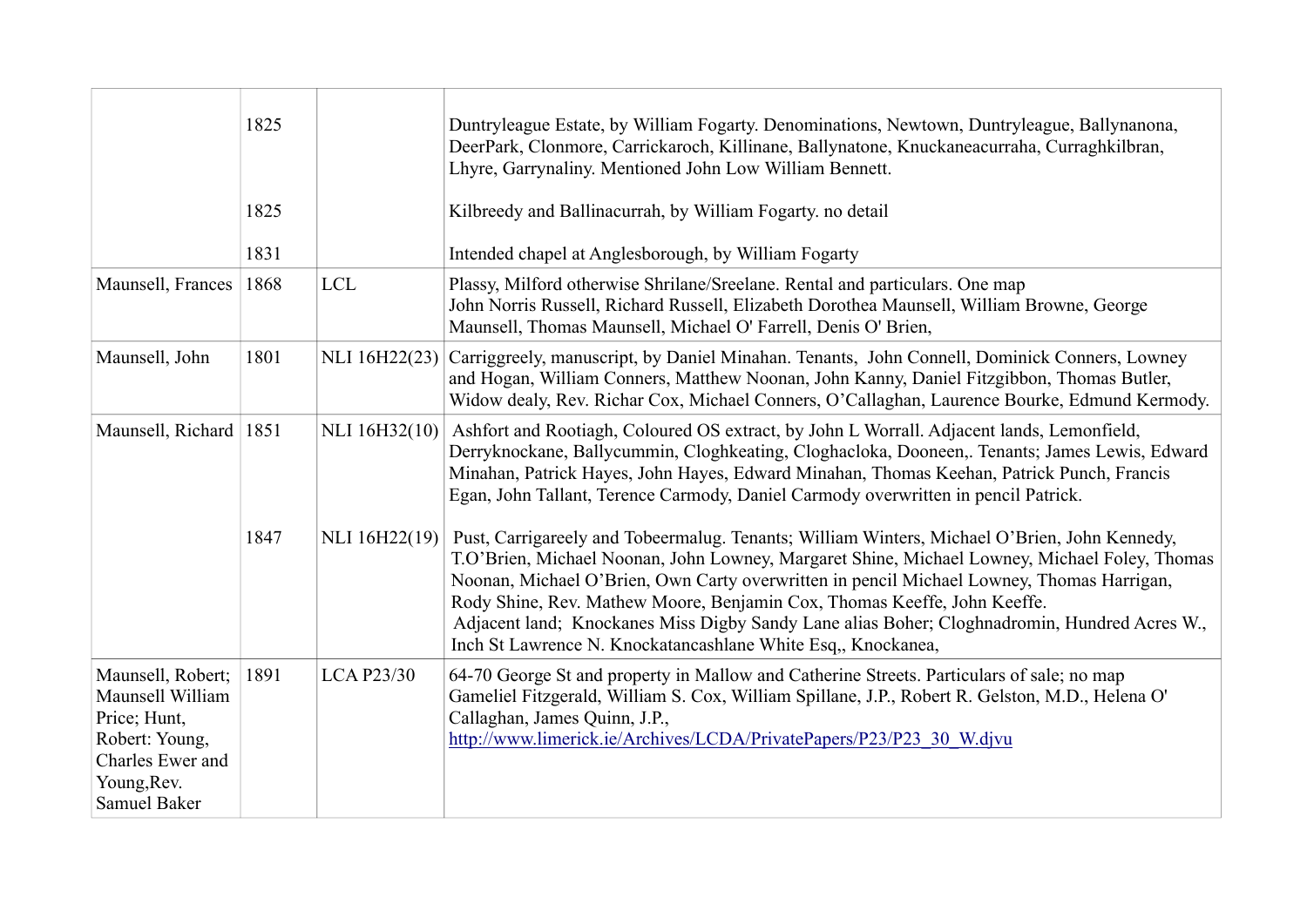| Maxwell, Robert                         | 1845 | <b>NLI 14A31</b> | Bound volume of maps based on Ordnance Survey; estate continues in C. Tipperay.                                                                                                                                                                                                                                                                                                                                                                                                                                                                                                                                                                                                                                                                                                                                                                                                                                                                                                                                                                                                                                                                                                                                                                                                                                                                                                                                                                                                                                                                                    |
|-----------------------------------------|------|------------------|--------------------------------------------------------------------------------------------------------------------------------------------------------------------------------------------------------------------------------------------------------------------------------------------------------------------------------------------------------------------------------------------------------------------------------------------------------------------------------------------------------------------------------------------------------------------------------------------------------------------------------------------------------------------------------------------------------------------------------------------------------------------------------------------------------------------------------------------------------------------------------------------------------------------------------------------------------------------------------------------------------------------------------------------------------------------------------------------------------------------------------------------------------------------------------------------------------------------------------------------------------------------------------------------------------------------------------------------------------------------------------------------------------------------------------------------------------------------------------------------------------------------------------------------------------------------|
|                                         |      |                  | Graigue and Gutheragh; in Maxwell's own hands                                                                                                                                                                                                                                                                                                                                                                                                                                                                                                                                                                                                                                                                                                                                                                                                                                                                                                                                                                                                                                                                                                                                                                                                                                                                                                                                                                                                                                                                                                                      |
|                                         |      |                  | Ballyglass Upper, John Mulcahy                                                                                                                                                                                                                                                                                                                                                                                                                                                                                                                                                                                                                                                                                                                                                                                                                                                                                                                                                                                                                                                                                                                                                                                                                                                                                                                                                                                                                                                                                                                                     |
|                                         |      |                  | Islandmore Demesne, Maxwell's own hands                                                                                                                                                                                                                                                                                                                                                                                                                                                                                                                                                                                                                                                                                                                                                                                                                                                                                                                                                                                                                                                                                                                                                                                                                                                                                                                                                                                                                                                                                                                            |
|                                         |      |                  | Effin and Ballincolly, Connor Moynahan and John Herlehy; Effin, Jeremiah Hannigan.                                                                                                                                                                                                                                                                                                                                                                                                                                                                                                                                                                                                                                                                                                                                                                                                                                                                                                                                                                                                                                                                                                                                                                                                                                                                                                                                                                                                                                                                                 |
|                                         |      |                  | Ballymacshaneboy; Edmond Kearney, Marice Power, Andrew Daly, William Meaney,                                                                                                                                                                                                                                                                                                                                                                                                                                                                                                                                                                                                                                                                                                                                                                                                                                                                                                                                                                                                                                                                                                                                                                                                                                                                                                                                                                                                                                                                                       |
|                                         |      |                  | Ballyshanedehey; James Daly, Patrick Hartigan, Michael Hickey, Patrick Sheedy.                                                                                                                                                                                                                                                                                                                                                                                                                                                                                                                                                                                                                                                                                                                                                                                                                                                                                                                                                                                                                                                                                                                                                                                                                                                                                                                                                                                                                                                                                     |
|                                         |      |                  | Ballygubba North; Michael Carroll, John Lynch, Wall's Farm                                                                                                                                                                                                                                                                                                                                                                                                                                                                                                                                                                                                                                                                                                                                                                                                                                                                                                                                                                                                                                                                                                                                                                                                                                                                                                                                                                                                                                                                                                         |
| Milton, Lord &<br><b>Garret Neville</b> | 1772 | LM1987.0262      | Newcastle, Clanwilliam Barony (Castletroy area). Manuscript. Adjacent townlands named.<br>http://www.limerickcity.ie/WebApps/Museum/museum_details.aspx?RowID=7571                                                                                                                                                                                                                                                                                                                                                                                                                                                                                                                                                                                                                                                                                                                                                                                                                                                                                                                                                                                                                                                                                                                                                                                                                                                                                                                                                                                                 |
| Monteagle                               |      | 1865-70 NLI 516  | Ms ledger listing payments as they came in for various parts of the estate, entries on weekly basis,<br>some paying weekly others for several months; names repeated throughout. 1865 entries complet,<br>sampled later years for changes<br>Foynes and Mount Trenchar: Con Histon, William Stacpoole, Michael O'Donnell, James Hare, James<br>Connors, Stephen Mulcaire, Agnes Fitzgerald, Ed O'Donnell, Br. Phelan, William Casey, J & W.<br>Nestor, John Bridgeman, Denis and Pat Sheahan, Patrick Scully, Pat Connors, Jerry Colgan, Denis<br>Cregan, Rowland Hughes. Philip Barry, Bridget Scanlon, Tim Scanlon, Tim Connors, James Lysaght,<br>M. Walsh, Widow E. Fitzgerald, M. Connolly, M. Mangan, reps. Jerry McCoy, Thomas Guiney, John<br>Scollard, Michael Canty, William Shaughnessy, Thomas Leahy, John Duggan, Tim Gallagher, Synan<br>Ryan, Michael Shaughnessy, Widow Michael Fitzgerald, Martin Mcnamara, Honoria Sheahan, Joanne<br>walsh, Denis Duggan, Widow Hennigan, Catherine Scollard, reps. Jane Charles, Pat Culhane, Janie<br>Connor, Thomas Gaynor, Michael Carmody, Willaim Burns, gerald Griffin, William Hastings, J.<br>McMahon, Ed Sheehy, James scollard, John Bourke, Patrick Simmonds, Widow McGreale, Widow<br>O'Donnell, M. buckley, John Nolan, Jerry Flynn, Ed. Mullein, Roger Riordan, John Madigan, Robert<br>Walsh, James Connor, John Boland, Jerry healy, Michael Cregan, Patrick Griffin, Reps Thomas Borke,<br>Tady Cahill, Patrick kennedy, James O'Brien, Thomas ClancyJerry Cregan, Reps B. White, D. Kinelly, |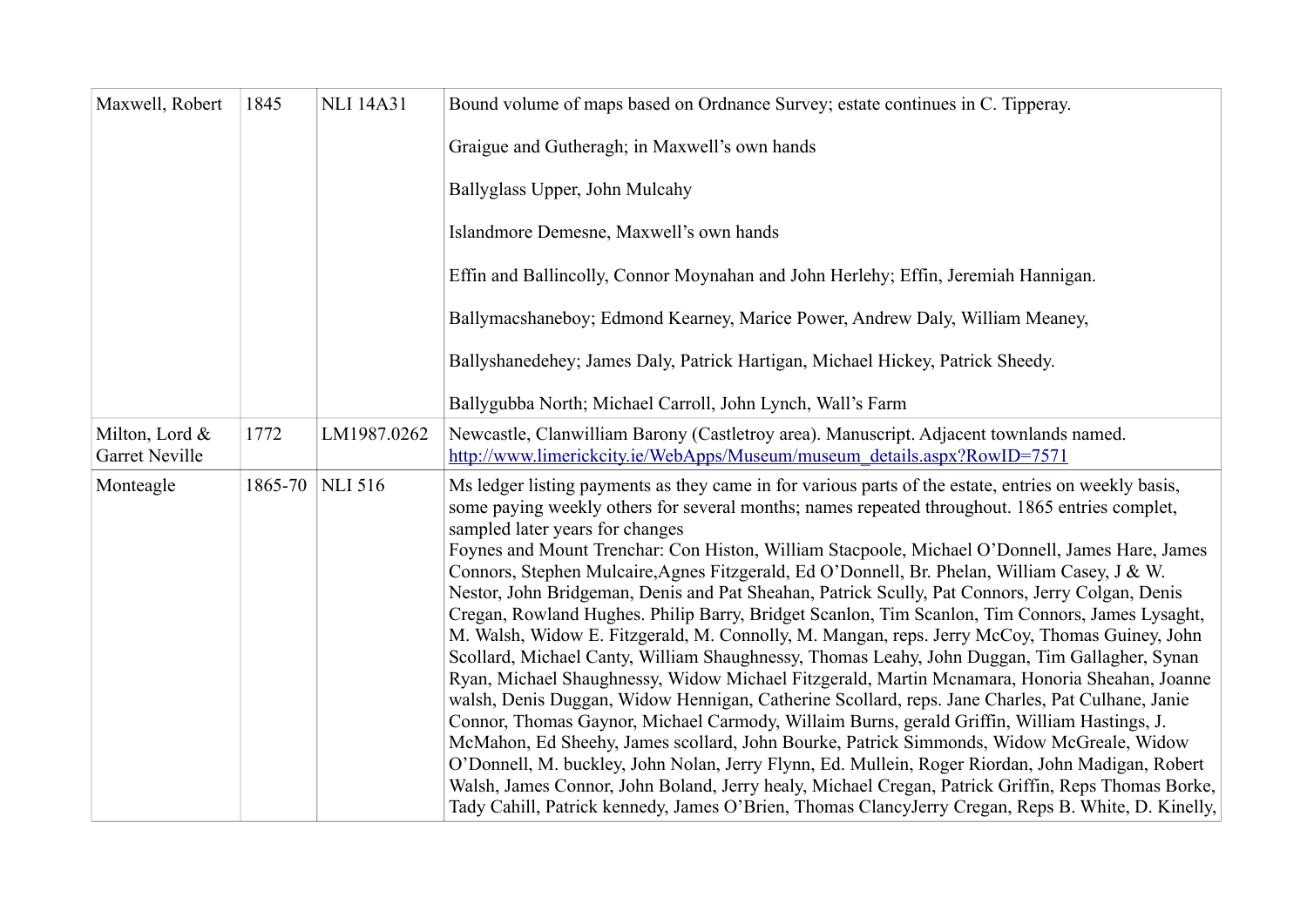|                                 | 1885<br>1912<br>1873 | LM2002.0045<br>LM1996.0004 | John keyes, J. Madigan, John Coffey, Patrick Murray, J. Cusack, William Downes, John O'Farrell,<br>Tim Gallagher, Eugene Moriarty, T. Harris, Peter Costigan, Richard Nagle, Stephen Langford, William<br>Covington, Rev. William MacDonnell, Joseph Nemo, John Askett, Isaac Stamp, William Cooper,<br>George Baker, Jago Ruddick,<br>Ballycormick Estate. Richard Barry, John Lindsay, James Sullivan, John Keefe, John Boyle, M.<br>Crimmins (snr and jnr), Hugh Hastings, James Casey, Daniel Kelly, William Barry, Patrick Monroe, J<br>Shaughnessy, Mary Kelly, John Aherne, Connor Grady, Joanne Aherne, Widow keane, Patrick Casey,<br>James Cosgrave, Michael Hawkins, John Hennessy, John Sullivan, Daniel Connell, Michael Madigan,<br>Henry Grady, Con Frehy Matt Morony, Patrick Sheedy, Larry Sullivan, Margaret Morrisy, Patrick<br>Madigan, Ed Burns, Jerry Sullivan, James gearon, Michael Corbett, Timothy Costello, William<br>Callaghan, J Boyle, John Aherne, Mary Kelly, John Stack, Simon Shaughnessy, J. Hederman,<br>John Wingfield Stratford Est. James Mangan, Joseph Shine, Michael Leahy, James Mulcaire John<br>Sheahan, William Bown, Tom Walsh, John Kelly, John Madigan, George Connors, Patrick Molloy,<br>Widow Mary O'Brien, John McMahon, Michael Neal, Catherine Lynch, Edmund Mullins, Widow<br>Ellen Enrigh, John Cronin, Denis Dempsey, Daniel Hanly, Peter Bridgeman reps. John Shannagan,<br>Daniel Mangan,<br>Earl of Longford and de Vesci. Reps William Purcell, reps E parker, reps P.J Fitzmaurice, reps Michael<br>Donovan, reps Thomas Joyce, reps Twiss, reps B. Craven, reps. J. Lambert, William Quinlan, Patrick<br>Reddan, John Clanchy, reps Michael Kearney, reps. W. Russell, reps J. Ingram. Reps. W. Moore<br>Ballynacragga North. Printed, coloured. Surrounding lands named, mention of Mrs Madigan.<br>http://www.limerickcity.ie/WebApps/Museum/museum_details.aspx?RowID=44382<br>Sale catalogue, village of Ballyhahill; one map.<br>Tenants etc. John George Butcher, John Madigan, Catherine Walsh (widow), Patrick O' Connor,<br>Bridget Costello, Michael Walsh, Morgan Enright, William Walsh, Mary Barry, Michael O' Sullivan,<br>James Enright, Robert Walsh, Timothy O' Brien, Peter D. Fitzgerald, James Clancy, Bridget Walsh,<br>Honorah Mulcaire(widow), Joseph Fitzgerald, Richard Fitzgerald, Timothy Scanlon(blacksmith),<br>Daniel Scanlon, Martin Price, Bridget O' Connor, Aubrey Vere O' Brien, Andrew Madigan, James O'<br>Connor, Mary Madden, Margaret Madden(N.T.), Annie O' Shaughnessy(widow), Patrick Kennedy,<br>Margaret Rawley,<br>http://museum.limerick.ie/admin/index.php/editor/objects/ObjectEditor/Edit/object_id/15829 |
|---------------------------------|----------------------|----------------------------|------------------------------------------------------------------------------------------------------------------------------------------------------------------------------------------------------------------------------------------------------------------------------------------------------------------------------------------------------------------------------------------------------------------------------------------------------------------------------------------------------------------------------------------------------------------------------------------------------------------------------------------------------------------------------------------------------------------------------------------------------------------------------------------------------------------------------------------------------------------------------------------------------------------------------------------------------------------------------------------------------------------------------------------------------------------------------------------------------------------------------------------------------------------------------------------------------------------------------------------------------------------------------------------------------------------------------------------------------------------------------------------------------------------------------------------------------------------------------------------------------------------------------------------------------------------------------------------------------------------------------------------------------------------------------------------------------------------------------------------------------------------------------------------------------------------------------------------------------------------------------------------------------------------------------------------------------------------------------------------------------------------------------------------------------------------------------------------------------------------------------------------------------------------------------------------------------------------------------------------------------------------------------------------------------------------------------------------------------------------------------------------------------------------------------------------------------------------------------------------------------------------------------------------------------------------------------------------------------------------------------------------------------------------------------------------------------------------------------|
| Montgomery,<br>Francis Octavius |                      | LM1983.0072                | Aughinish East and West. Sale of, Rental and particulars. Shanid Barony. 2 maps<br>Denominations: Aughinish East and West (otherwise Aghinis, Aghnish), North Creek, Waste Lands                                                                                                                                                                                                                                                                                                                                                                                                                                                                                                                                                                                                                                                                                                                                                                                                                                                                                                                                                                                                                                                                                                                                                                                                                                                                                                                                                                                                                                                                                                                                                                                                                                                                                                                                                                                                                                                                                                                                                                                                                                                                                                                                                                                                                                                                                                                                                                                                                                                                                                                                             |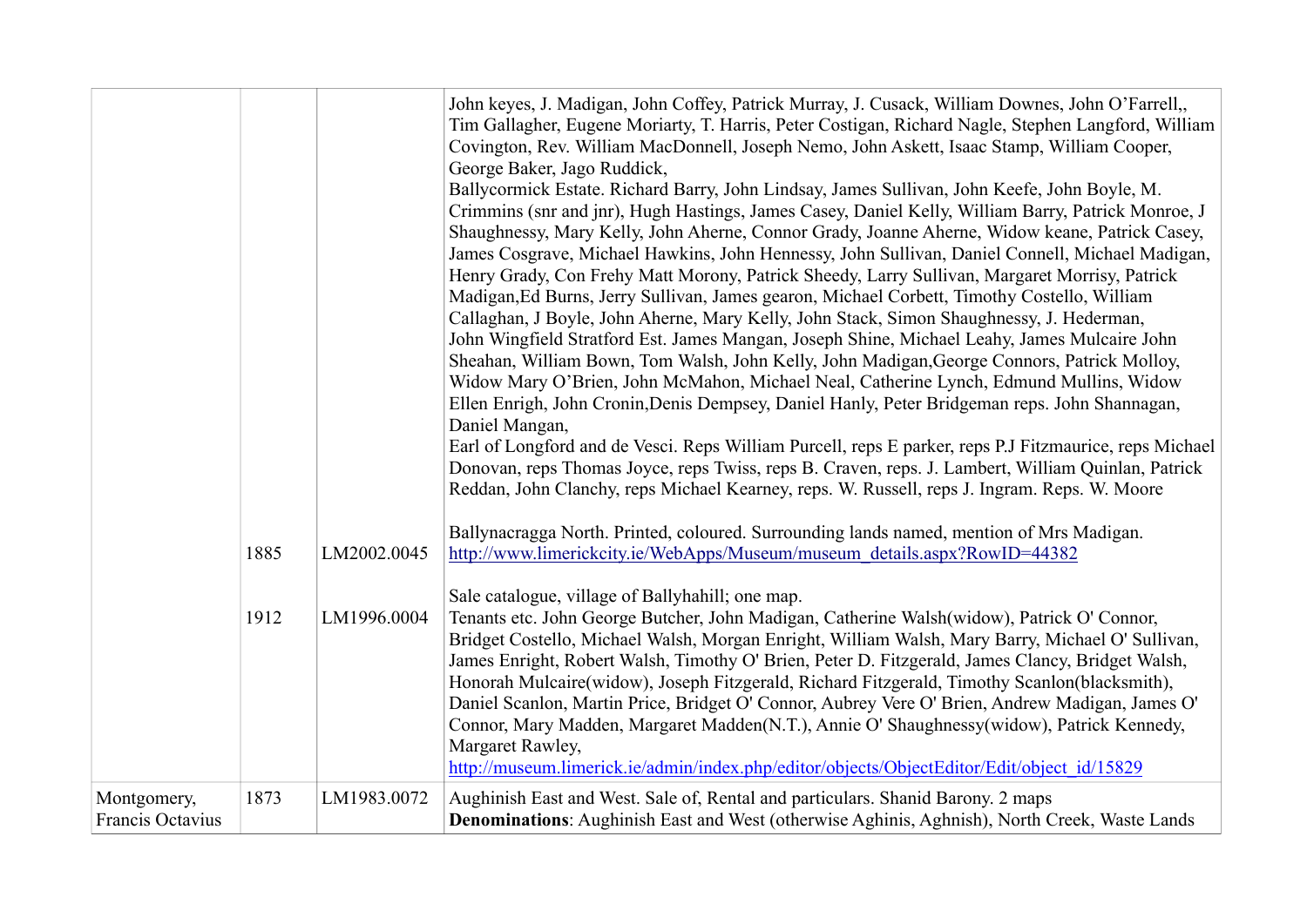|                                 |      |                    | and Island, Parish of Robertstown,<br>Tenants: John Mangan, James Mulcaire, James Hayes & Michael Hayes, Richard O'Shaughnessy,<br>Edward Cussen.<br>Tenure: James Sullivan, William Sullivan (son of James Sullivan), Henry Sullivan (son of James<br>Sullivan), James Sullivan (aged c. 54 son of James Sullivan), Arthur Hill Montgomery, Francis<br>Octavius Montgomery, Catherine Mulcaire, Jeremiah Mulcaire (aged 13 son of Catherine Mulcaire),<br>Edward Cussen, James O'Shaughnessy (aged c. 2 son of Richard O'Shaughnessy), Edward Cussen<br>junior (aged c. 4 son of Edward Cussen), Rev. Henry Ward.<br>Hand Written: Kate (Cussen).<br>http://www.limerickcity.ie/WebApps/Museum/museum_details.aspx?RowID=6367                 |
|---------------------------------|------|--------------------|------------------------------------------------------------------------------------------------------------------------------------------------------------------------------------------------------------------------------------------------------------------------------------------------------------------------------------------------------------------------------------------------------------------------------------------------------------------------------------------------------------------------------------------------------------------------------------------------------------------------------------------------------------------------------------------------------------------------------------------------|
| Moore, Richard                  | 1887 | <b>LCL</b>         | Sale of rental of part of Reboge (and Cork properties not included in copy), one map<br>Petitioner: Richard William Smith<br>Patrick Lalor, John Gough, James Clancy, Mary Purcell(widow), James Hogan, Patrick Downey, Mary<br>Cuneen, Margaret Tuohy(widow), Michael Cross, Anne Hynes(widow), William Ryan, Margaret<br>Ryan(widow), Patrick Quilligan, Johanna Bourke(widow), Bridget Keehan, Margaret Mc<br>Namara(widow), William Power, Widow Mc Namara(Roger), John Walsh, John Ryan(Roger), Patrick<br>Mc Namara, John Moore(Ned), John Moore(John), John Hanneen, James Quilligan, Michael<br>Shaughnessy, Patrick Kirby, Patrick Cunneen, John Cunneen, Daniel Murphy, James Mc Mahon,<br>James Hanneen, Roger Ryan, Patrick Burke. |
| Moroewood                       | 1849 | LM0000.1911        | Moroewood and Moroe, Owneybeg Barony. Printed; extracted from OS sheets 6 & 7.<br>http://www.limerickcity.ie/WebApps/Museum/museum_details.aspx?RowID=1880                                                                                                                                                                                                                                                                                                                                                                                                                                                                                                                                                                                     |
| Morgans Charity<br>Schools      | 1818 |                    | NLI 16H32(16) Manuscript; W. Ballywilliam, Rathkeale parish, by John Walsh. Adjacent, Mr Lloyd Beechmount, Mr<br>Maunsell, E. Ballywilliam, Rathnasaer                                                                                                                                                                                                                                                                                                                                                                                                                                                                                                                                                                                         |
| Mountrath, Earl of $ 1725$      |      | NLI n3947<br>p3618 | Ms maps, also on microfilm. By Thomas Moland. Set of maps of the estate including Co. Limerick.<br>13. a survey of the lands of Elton & Brittas, Kilcullane, Adamstown part of Gormanstown &<br>Ballygallan in the parish of Knockainey, Cloughaviller & S. Hubbartstown in the parish of Ballinard in<br>the Barony of Small County. No tenants given.                                                                                                                                                                                                                                                                                                                                                                                        |
| Mountshannon,<br>Clare, Earl of | 1890 | <b>LCA P23/13</b>  | Property of Louisa Fitzgibbon<br>http://www.limerick.ie/Archives/LCDA/PrivatePapers/P23/P23 13 W.djvu                                                                                                                                                                                                                                                                                                                                                                                                                                                                                                                                                                                                                                          |
| Mount Trenchard                 | 1770 | LM2002.0044        | For Henry Conyngham and William Long. Manuscript, coloured. Townland shown, Briskagh, shanid<br>Upper and Lower, Moig, Clashganniff, Deelish, Kilquane, Monavaha, Ballyhahill, cappagh,                                                                                                                                                                                                                                                                                                                                                                                                                                                                                                                                                        |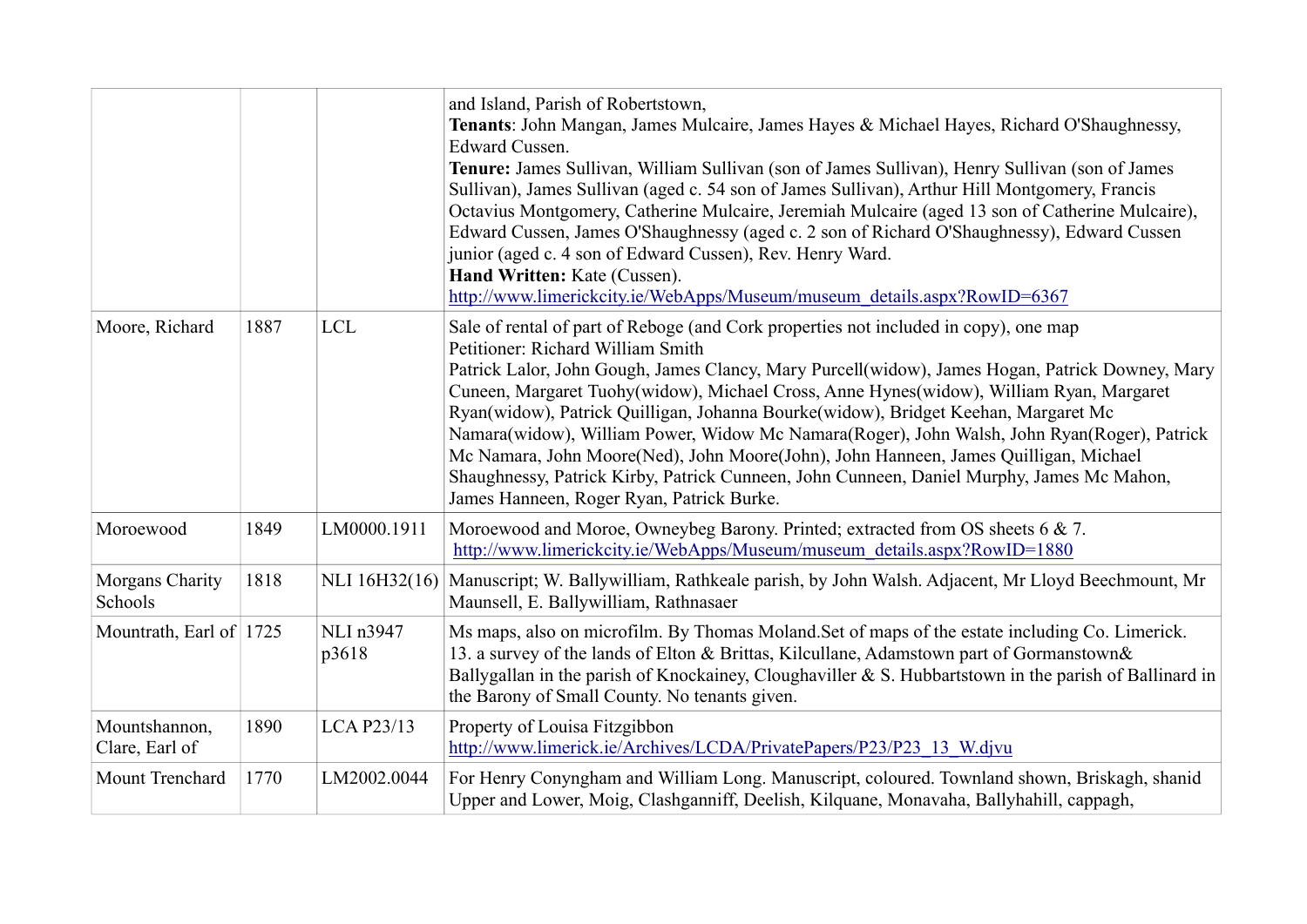|                   |         |            | Shanagolden, Knockpatrick, Corgrigg, Ballynacragga, and Foynes. Adjoining lands also named. Key<br>tenants' names.<br>http://www.limerickcity.ie/WebApps/Museum/museum_details.aspx?RowID=44324                                                                                                                                                                                                                                                                                                                                                                                                                                                                                                                                                                                                                                                                                                                                                                                                                                                                                                                                                                                                                                                                                                                                                                                                                                                                                                                                                                                                                                                                                                                                                                                                                                                                                                                                                                                                                                                                                                                                                                                                                                                                                                                                                                                                                                                                                                                                                                                                                                                                 |
|-------------------|---------|------------|-----------------------------------------------------------------------------------------------------------------------------------------------------------------------------------------------------------------------------------------------------------------------------------------------------------------------------------------------------------------------------------------------------------------------------------------------------------------------------------------------------------------------------------------------------------------------------------------------------------------------------------------------------------------------------------------------------------------------------------------------------------------------------------------------------------------------------------------------------------------------------------------------------------------------------------------------------------------------------------------------------------------------------------------------------------------------------------------------------------------------------------------------------------------------------------------------------------------------------------------------------------------------------------------------------------------------------------------------------------------------------------------------------------------------------------------------------------------------------------------------------------------------------------------------------------------------------------------------------------------------------------------------------------------------------------------------------------------------------------------------------------------------------------------------------------------------------------------------------------------------------------------------------------------------------------------------------------------------------------------------------------------------------------------------------------------------------------------------------------------------------------------------------------------------------------------------------------------------------------------------------------------------------------------------------------------------------------------------------------------------------------------------------------------------------------------------------------------------------------------------------------------------------------------------------------------------------------------------------------------------------------------------------------------|
| Murphy, Edward    | No date |            | NLI 16H32(20) Caherelly East, by P. Donnelly, manuscript. Tenants; Frederick Partridge, Rev. John Fogarty, Thomas<br>Flinn, Laurence Meany, David Heelan, David Guarvey, William Walsh, Edmund Dwyer, James<br>Lundrigan, James Crehan, Patrick Wilkinson, James Penny, and John Power.                                                                                                                                                                                                                                                                                                                                                                                                                                                                                                                                                                                                                                                                                                                                                                                                                                                                                                                                                                                                                                                                                                                                                                                                                                                                                                                                                                                                                                                                                                                                                                                                                                                                                                                                                                                                                                                                                                                                                                                                                                                                                                                                                                                                                                                                                                                                                                         |
| Nash, Sir Vincent | 1942    | <b>LCL</b> | Schedule of particulars; no map.<br>Sir Vincent Nash, Shannon View House, Kilmurray, Co. Limerick (deceased 4 <sup>th</sup> February 1942).<br>Lady Agnes K. M. Nash & Vincent Harold Nash (Executors).<br>Denominations: O'Connell Street, Catherine Street, Cecil Street, Roches Street, Anne Street,<br>Colooney Street, Glentworth Street, Gerald Griffin Street, Bushy Lane, Cross Road Thomondgate,<br>Harstonge Street Henry Street, Harstonge Bow, Shannon View Terrace, Lower Gerald Griffin Street,<br>Corbally, The Crescent, Tanyard Lane, Davis Street, Clare Street, Watergate, Duggans Court, Patrick<br>Street, Shannon Street, Ellen Street, Upper William Street Lower Hartstonge Street.<br>Tenants: Curran & McCarthy (117 O'Connell St.), J. Laird & Co. (118 O'Connell St.), Mrs Short & J.<br>Mulcahy (49 Catherine St.), Sir V. Nash (50,51,52,53 Catherine St.), J. J. Downes (54/55 Catherine<br>St.), M. Collins (34 Cecil St.), Mrs. Anderson, O Mara Ltd., Miss Hanratty (7 Glentworth St.), P. E.<br>ODonnell & Son (8 Glentworth St.), D. J. OMalley (9 Glentworth St.), Reps R. Ryan, Mary Ryan (31)<br>Gerald Griffin St.), Thomas Healy (32 Gerald Griffin St.), Anne Ryan, Sir O. Nash<br>(11,15,16,17,18,20,21,22 Harstonge St.) Sir O. Nash (13,14 Lower Harstonge St.), Miss ONeill (12)<br>Lower Hartstonge St.), P. Shanahan (27,28 Henry St.), Mrs C. OSullivan (19 Harstonge St.), P.<br>McNiece (23,24 Harstonge St.), Sir O. Nash (14a Harstonge Bow), G.A. Newenhm (75 O Connell<br>St.), Sir V. Nash (Ceancora), Mrs J. Wilson, Mrs Dan Esbeck (Avondale), M. Costelloe, Reps<br>O'Donnell, D. O'Driscoll (licensed premises), Sir O. Nash (1,2,3,4 Shannon View Tce.), E.<br>O'Callaghan & Sons (10 Lr. Gerald Griffin St.), J. O'Malley (11 Lr. Gerald Griffin St.), Reps<br>Blackham, Michael Bourke, J. Cherry, Masonic Clubs (5,6 the Crescent), Cannock Hotel, Reps<br>Furnell, Presentation Convent, T. Coughlan (44 Lr. Gerald Griffin St.), Sir O. Nash (2,3,4.5 Tanyard<br>Lane), A. McNamara, P.J. Skeahan, R. Hynn, J. Canty, P. Coughlan (1 Duggans Court), E. Moloney (2<br>Duggans Court), W. Squires (3 Duggans Court), Mary Rice (4 Duggans Court), J. Mannix (5 Duggans<br>Court), Methodist Trustees (52 O Connell St.), Mrs. M. Jones (51/52 O Connell St.), Miss McSweeny<br>(4 Glentworth St.), Sir O. Nash (5 Glentworth St.), Downes (6 Glentworth St.), Reps. Wallace (7,8,9)<br>Glentworth St.), Reps. O'Connor (10,11,12 Glentworth St.), Reps. O'Connor (44/45 Catherine St.),<br>Mrs M Daly (12 Patrick St.), A.J. Seymour (13 Patrick St.), Reps O'Brien (113,114,115,116 O Connell |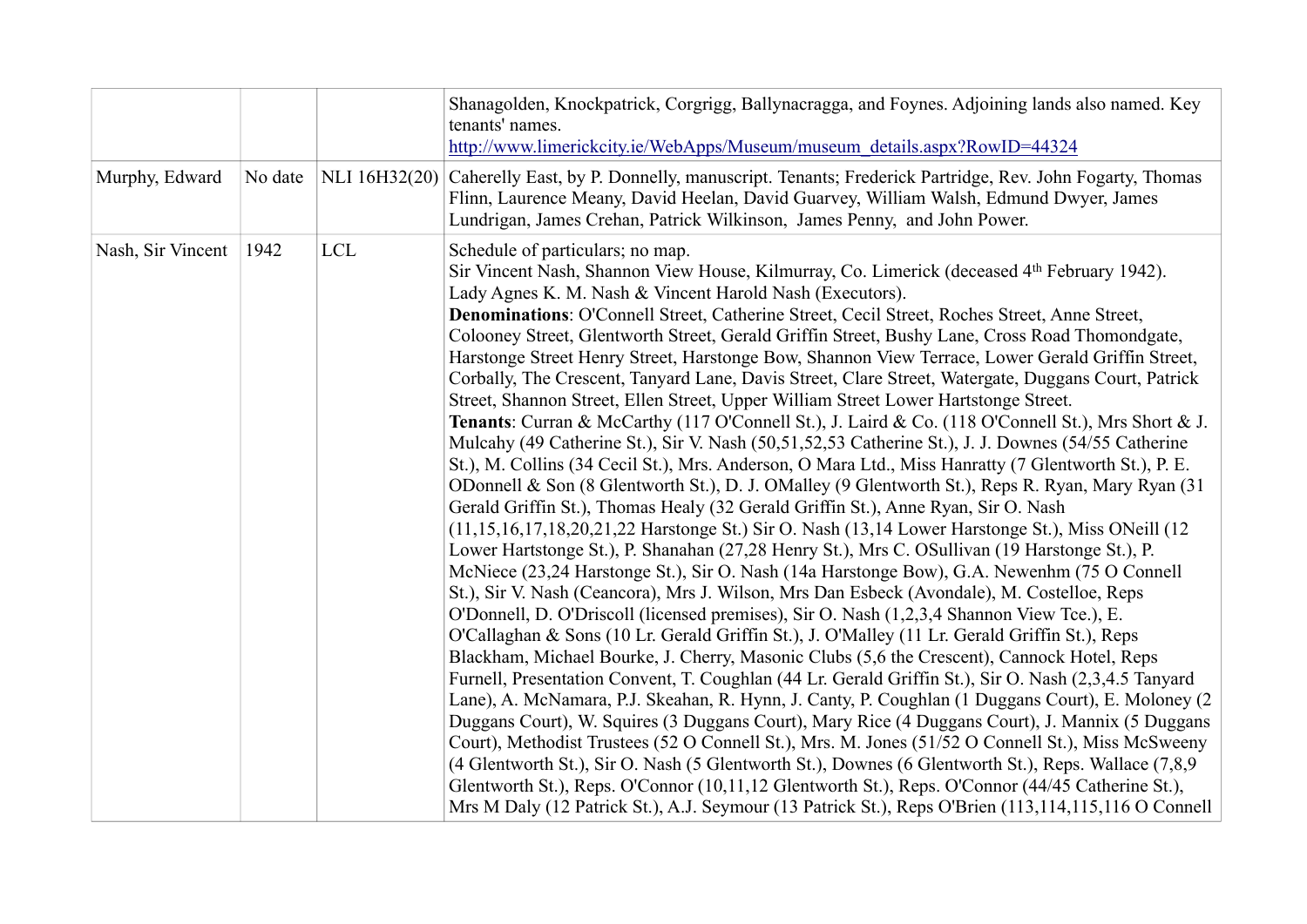|                                                 |                                         |                      | St.), Reps. Wallace (117,118 O Connell St.) Reps. Hogan, Reps. Spaight, W. Frost (4 Ellen St.), Mrs.<br>Bethel (5 Ellen St.), J. Ryan (6 Ellen St.), E. A. Halpin & Co, C. O'Neill, W. Foley, D. Hayes, E.M.<br>Halpin & Co., J. Kelliher, T. Skeahan, Ulster Bank Ltd. (115, 116 O Connell St.).                                                                                                                                                                                                                                                                                                                                                                                                                                                                                                                                                                                                                                                                                                                                                                                                                                                                                                                                                                                       |
|-------------------------------------------------|-----------------------------------------|----------------------|-----------------------------------------------------------------------------------------------------------------------------------------------------------------------------------------------------------------------------------------------------------------------------------------------------------------------------------------------------------------------------------------------------------------------------------------------------------------------------------------------------------------------------------------------------------------------------------------------------------------------------------------------------------------------------------------------------------------------------------------------------------------------------------------------------------------------------------------------------------------------------------------------------------------------------------------------------------------------------------------------------------------------------------------------------------------------------------------------------------------------------------------------------------------------------------------------------------------------------------------------------------------------------------------|
| Newenham,<br>W.H.W.                             | 1861                                    | LM1989.0211          | Set of 9 maps in Pubblebrien Barony. Townland names on index; Drumloghan North, Killeenoghty,<br>Ballycahane Upper, Maghera, Toryhill, Garane, Knocknagranshy, Spring LNKIodge, Honeypound,<br>Corrabul, Corrabulbeg. Names of tenants given. Printed; based on OS.<br>http://www.limerickcity.ie/WebApps/Museum/museum_details.aspx?RowID=9369                                                                                                                                                                                                                                                                                                                                                                                                                                                                                                                                                                                                                                                                                                                                                                                                                                                                                                                                         |
| O'Brien, Anna<br>Maria Elizabeth,<br>Trustee of | No date<br>but late<br>19 <sup>th</sup> | <b>LCA P23/40</b>    | George, Cecil and Catherine Streets, and Charlotte's Quay, Limerick. Maps only, no tenants' list<br>http://www.limerick.ie/Archives/LCDA/PrivatePapers/P23/P23 40 W.djvu                                                                                                                                                                                                                                                                                                                                                                                                                                                                                                                                                                                                                                                                                                                                                                                                                                                                                                                                                                                                                                                                                                                |
| Sherlock                                        | 1873                                    | <b>LCA P23/62</b>    | Estate of John Sherlock trustee of O'Brien<br>Roches St., George St., Cecil St., Catherine St. and Charlotte Quay.<br>Rev. Henry Gibson, Alexander Reid, Charles Reid, Edward Harold, John O' Brien, Ellen Mc Carthy,<br>William Taylor, John Gibson, James Thomas Quinlan, Edward Gloster, Robert O' Callaghan<br>Newenham, John Meade Thomas, Patrick Arthur Mc Namara, Michael Slattery, John Prendergast<br>Smith, John Smith, John Joseph Jones, Mrs. Jemima Ryan, John Ryan, William Francis Hart, Maria<br>O' Brien, Rev. John Augustine Cronin, Robert Mc Mahon, Thomas Mc Mahon, James Paine, Stephen<br>Hastings, James Belcher, John Sherlock, Peter Mc Carthy, William Hosford, Patrick Corbett, Joshua<br>Jacob, Michael Toomey, Francis Guy, George Mc Quade, George Mc Kern, David<br>Fitzgerald, Gerald Fitzgerald, Thomas Myles, Thomas Grady, Margaret Walsh, Francis Steward Walsh,<br>Joseph Walsh, James Walsh, John Enright, Joseph J. Jones, Joseph Jones, Joseph Massey Harvey,<br>Samuel Alexander, Stephen Cleary, John Leahy, Michael Keating, William O' Connor.<br>Loose leaf – Estate Mrs. Emily Hawes; Tenant Representatives of Moore(per P.H. Barry Est). Address<br>Singland.<br>http://www.limerick.ie/Archives/LCDA/PrivatePapers/P23/P23 62 W.djvu |
| O'Brien, Henry                                  |                                         | 1722-58 NLI Ms 14790 | Coonagh barony. Tuogh Currehineminnane and Culleoane, Joshua Franklin now William Loyd, lease<br>by Susanna Stafford; Connegaval Tomas Loyde, now the Rev Richard Loyde his son, lease Susanna<br>Stafford; Fannelariffe Thomas Loyde Now Robert Loyde clerk,; Killuragh Turagh and Connegaval,<br>derby heas now William Heas his son; Portenard John Franklin now Thomas Loyde; Dromsilla,<br>Dromclogher and Dromalla, Richard Bourke and his son Richard, undertenantRichard Loyde;                                                                                                                                                                                                                                                                                                                                                                                                                                                                                                                                                                                                                                                                                                                                                                                                 |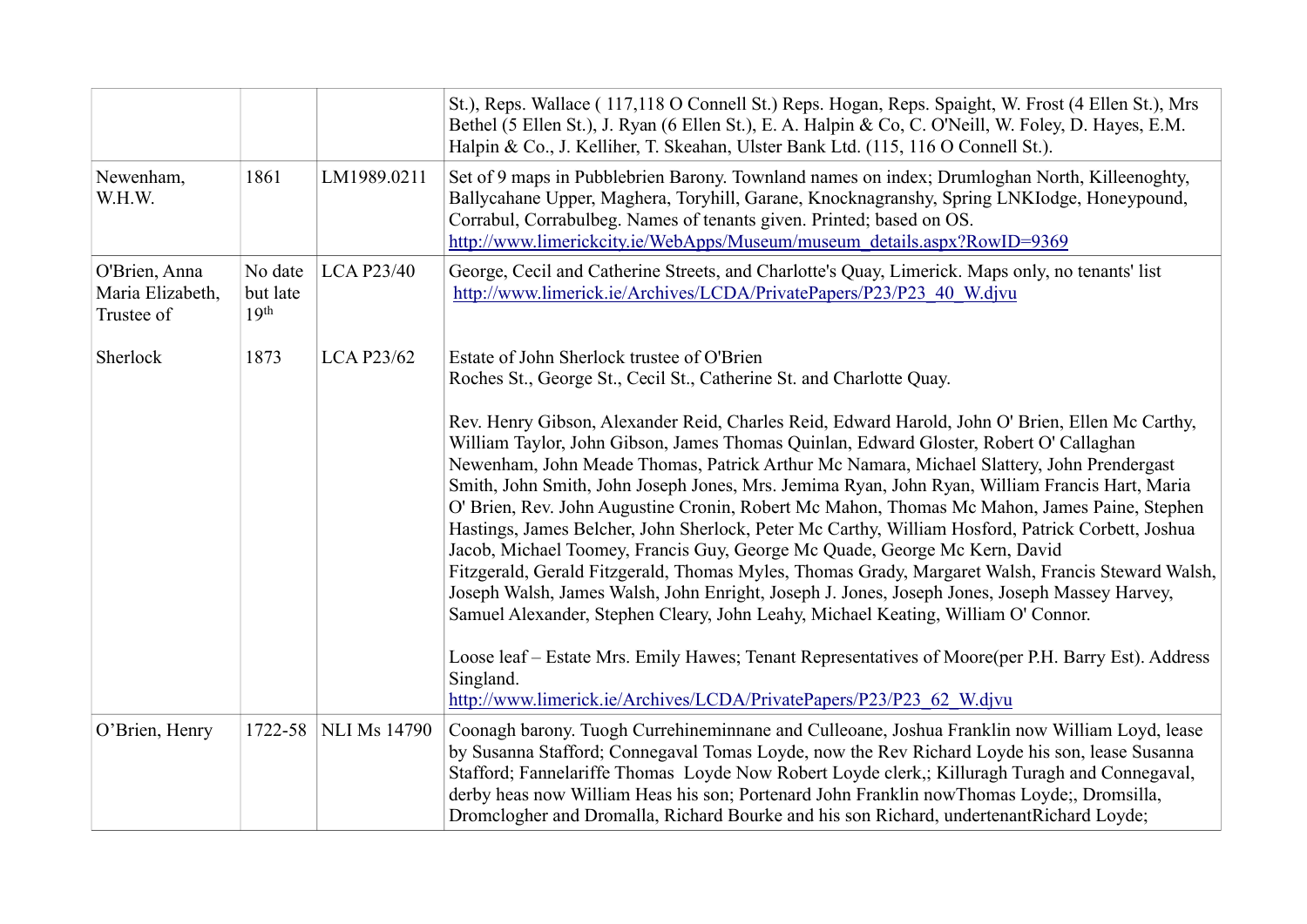|                                                                 |      |                   | Farnane, Hughhays, now Robert Franklin; Farnane, Col Whitshed; Cullinagh and Kilduff, Hugh Heasa<br>Richard Bourke dcd., Gannavane, heirs of Richard Bourke, Cappaghmore heirs of Col. Whitshed,.                                                                                                                                                                                                                                                                                                                                                                                                                                                                                                                                                                                                                                  |
|-----------------------------------------------------------------|------|-------------------|------------------------------------------------------------------------------------------------------------------------------------------------------------------------------------------------------------------------------------------------------------------------------------------------------------------------------------------------------------------------------------------------------------------------------------------------------------------------------------------------------------------------------------------------------------------------------------------------------------------------------------------------------------------------------------------------------------------------------------------------------------------------------------------------------------------------------------|
| O'Brien, James                                                  | 1856 | <b>LCA P23/6</b>  | Lands in Clare and property in city centre, including Thomond Brewery. Encumbered Estate.<br>Distillery - Priorsland, Carr Street, Courtbrack,<br>Messrs. Stien (Stein) Brothers, Edmond Keating, James Byrnes, Daniel Moylan, John O' Brien, James<br>O' Brien (aged about 20 years), Messrs. Edwards, John O' Brien, John Edwards, Elizabeth Hayes, John<br>Hayes, James O'Brien, William Russell, Jeremiah Hayes, Thomas Arthur, Robert Baker, Edmond<br>Henry Pery, Esquire, Honorable and Reverend Dean Crosbie, Vere Hunt, Esquire, William Wallace<br>Esquire, Mrs. Kelly, John Rynn, Jeremiah O' Brien,<br>http://www.limerick.ie/Archives/LCDA/PrivatePapers/P23/P23 6 W.djvu                                                                                                                                             |
| O'Brien, Timothy                                                | 1875 | <b>LCA P23/41</b> | Properties in Chapel St, New Road and Cornwallis Street, North Priorsland, Cornwallis St., Barrack<br>St., James St., Convent St. and also in Clare. Rental, no map.<br>Daniel Harrold, Edward Harrold, James O' Brien, Timothy O' Brien, Daniel Ryan, Michael Ryan,<br>Laurence Scanlon, Anne Glynn, Thaddeus Murray, Edward Boland, John Pratt, Patrick Ryan, Patrick<br>Conway, Martin Touhy, Con Mack, Patrick Hartigan, Edmond Dwyer, Nicholas Griffin, Alice Higgins,<br>Pat Donovan, Michael Corbett, Mary Maher, Michael Burke, Thomas Burton, James<br>Bray, Miss Daly, Michael Lynch, Edmond Ryan, Mary Delahunty, John Hannan, Patrick Ryan, John<br>O' Toole, Pat Toomey, Michael Halloran, John Kenny, Samuel Joyce, John Farrell, John Nash,<br>http://www.limerick.ie/Archives/LCDA/PrivatePapers/P23/P23 41 W.djvu |
| O'Connell,<br>Hartstonge and<br>Henry Streets,<br>properties in | 1908 | $LCA$ $P/18$      | Rental and particulars, no map.<br>http://www.limerick.ie/Archives/LCDA/PrivatePapers/P23/P23 18 W.djvu                                                                                                                                                                                                                                                                                                                                                                                                                                                                                                                                                                                                                                                                                                                            |
| O'Grady,<br>Guillamore                                          | 1894 | <b>LCL</b>        | 1 map. In the matter of the Estate of Guillamore O'Grady (minor), Edward Stamer O'Grady M.D. (his<br>Guardian). Petitioner Richard Stacpoole. Continued in the names of Alice Julia Stacpoole (widow),<br>Colonel George William Stacpoole, Thomas George Stacpoole Mahon and John Cullinan, executors of<br>said Richard Stacpoole deceased.<br>Mr. C. Croker rep of Hall's Charity, Mr. L. R. Switzer.<br>Denominations: Athlunkard Street, Nicholas Street, Pump Lane, Exchange Lane, Castle Lane.<br>Tenants: Michael Geraghty, Stephen Tubridy, Charles T. Copland                                                                                                                                                                                                                                                            |
| O'Hanlon                                                        | 1906 | <b>LCL</b>        | sale catalogue, 22-29 Thomas St; 1 map.                                                                                                                                                                                                                                                                                                                                                                                                                                                                                                                                                                                                                                                                                                                                                                                            |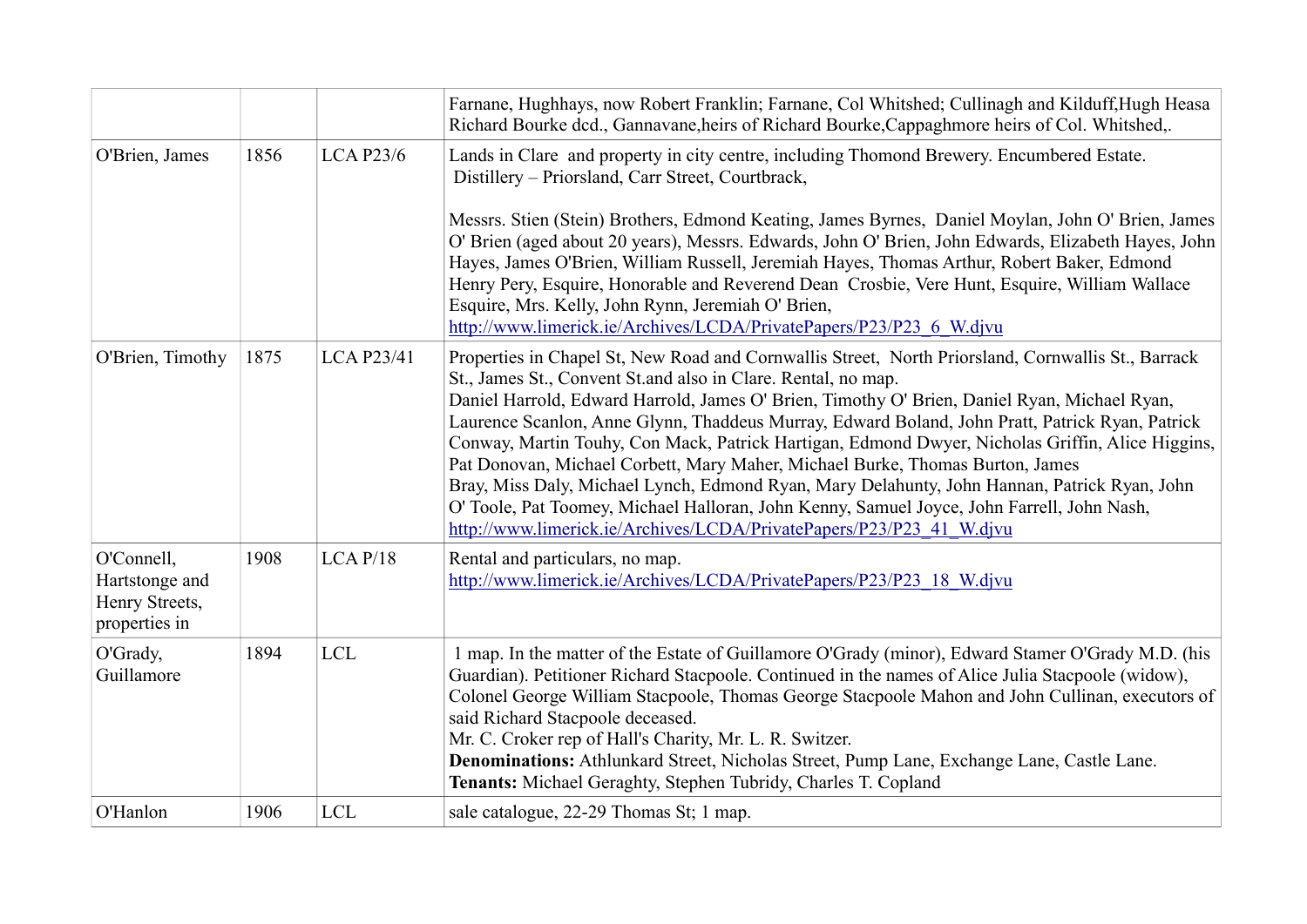|                                                                  |      |                     | Tenants; William A Delaney, John McCulloch, Hugh Coyle, Walter Cutbush, John H. Byrne, Michael<br>Cahill.                                                                                                                                                                                                                                                                                                                                                                                                                                                                                                                                                                                                                                              |
|------------------------------------------------------------------|------|---------------------|--------------------------------------------------------------------------------------------------------------------------------------------------------------------------------------------------------------------------------------------------------------------------------------------------------------------------------------------------------------------------------------------------------------------------------------------------------------------------------------------------------------------------------------------------------------------------------------------------------------------------------------------------------------------------------------------------------------------------------------------------------|
| O'Hara, Charles                                                  | n/d  | <b>LCL</b>          | 4 maps.<br>Denominations: Limerick City. Old Windmill Road, Upper William Street, Cornwallis Street, Lower<br>Catherine Street, William Street, Catherine Street, Upper Cecil Street, Pike's Row, Back Lane, High<br>Street. In Askeaton, Church Lane.<br>Tenants. Limerick City. Patrick O'Connor, James Wallace, John Tracy, David Crimmin, Kate Enright,<br>Dudley Joynt, Rep Ryan, John Clune, J. Clarke. Askeaton, Miss Anne Lynch                                                                                                                                                                                                                                                                                                                |
| O'Malley,<br>Callaghan a minor<br>O'Malley, Mary<br>his guardian | 1893 | <b>LCL</b>          | Rental and particulars, 46-47 Catherine St., one map.<br>Commercial Hotel premises, Thomas Hickey.                                                                                                                                                                                                                                                                                                                                                                                                                                                                                                                                                                                                                                                     |
| Ormond, Countess 1805<br>of.                                     |      | LM1996.1182         | Gurtnacrehy (Gortnacreha), Connello Upper (OS 37). Manuscript.<br>http://www.limerickcity.ie/WebApps/Museum/museum_details.aspx?RowID=17011                                                                                                                                                                                                                                                                                                                                                                                                                                                                                                                                                                                                            |
| Ormsby, George                                                   | 1805 |                     | NLI 16H32(14) Knocksauna. Full details accidentally erased to be reinstated at a later date.                                                                                                                                                                                                                                                                                                                                                                                                                                                                                                                                                                                                                                                           |
|                                                                  | 1805 | <b>NLI 21F40(8)</b> | Knocksawna, manuscript by JL. Tenants; Pat Collins, Kennedy, Robert Joyce, Ch. Creed, Thomas<br>Dwyer, Adjoining; Col. Butler Tankardstown, Kilbredy, Blakeney Thomastown, Nash Ballinagaul,<br>Ballynaght.                                                                                                                                                                                                                                                                                                                                                                                                                                                                                                                                            |
| O'Shea, Edward                                                   | 1901 | <b>LCL</b>          | Sale of parts of Rathbane North<br>Owner: Edward A. O'Shea. Petitioner: James Carmody.<br>Owners: Edward A. O'Shea, William Henry O'Shea and George Wreford (senior official receiver of the<br>court of Bankruptcy in England).<br>Continued in the name of A.H. Wildy, further continued in the name of Edmond M. Russell, further<br>continued in the name of Joseph Carmody administrator of the said James Carmody deceased.<br>Tenants: Michael Ryan rep Patrick Ryan, Edmond M. Russell.<br>Tenure: William John Purdon, William O'Shea (junior), George Purdon Drew (Dublin), Dr. Lloyd,<br>Richard Waller, Dr. Barrett, Captain Kinrosse, Captain Borough, James Trew, William Humphreys,<br>Thaddeus O'Shea, Thompson Russell, Edward Baker. |
|                                                                  | 1901 | <b>LCL</b>          | Sale of 1,2 & 3 Cornwallis St. (Upper Gerald Griffin St.) and 37-47 Upper William Street.                                                                                                                                                                                                                                                                                                                                                                                                                                                                                                                                                                                                                                                              |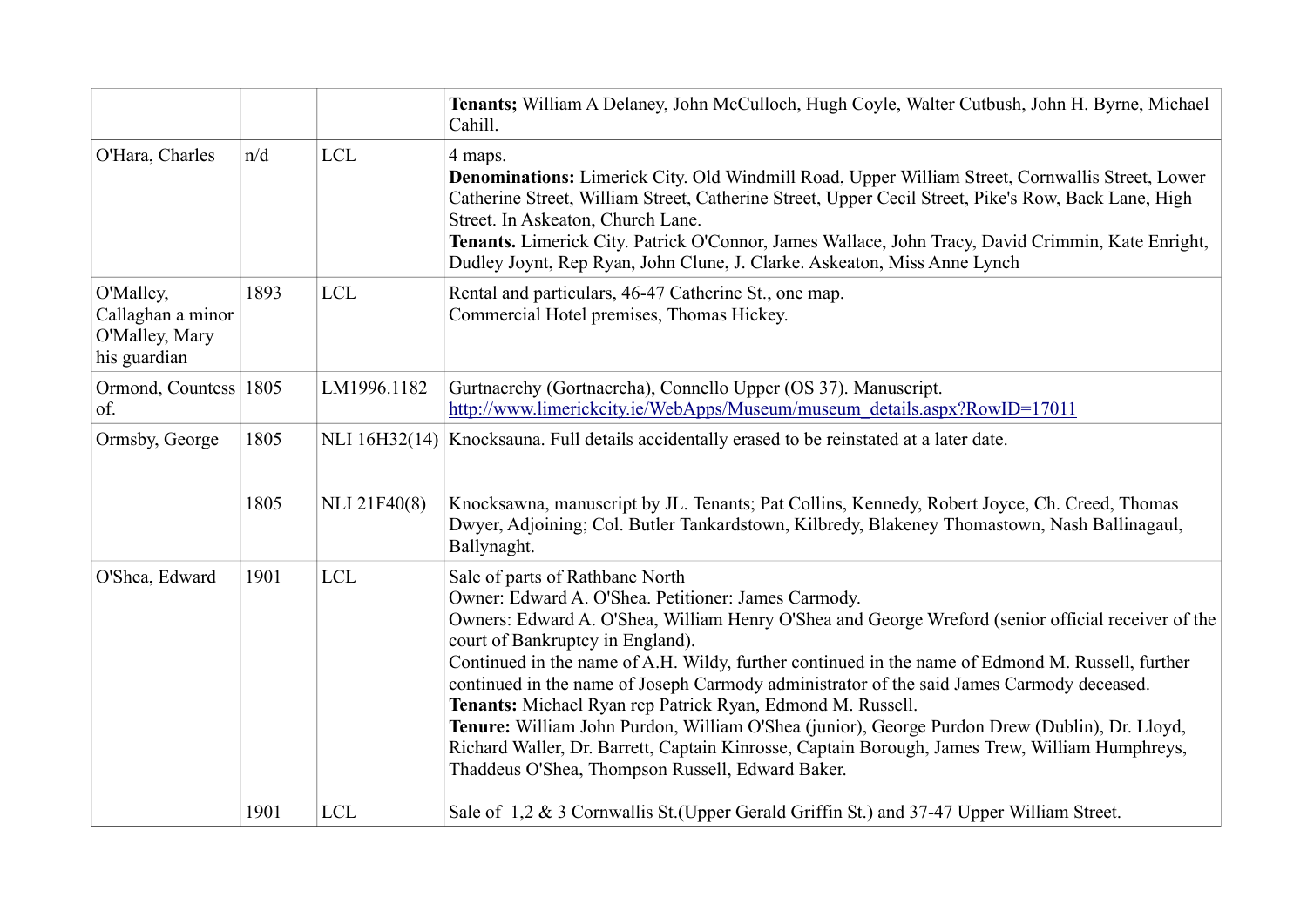|                                | part2 |                          | William John Purdon, William O' Shea, George Purdon Drew, Dr. Lloyd, Richard Waller, Dr. Barrett,<br>Capt. Kinrosse, Capt. Borough, James Trew, William Humphreys, Edmond M. Russell, Michael Ryan,<br>Patrick Ryan, Thaddeus O' Shea, Catherine O' Shea, Thompson Russell, Edward Baker, James<br>Carmody, William Henry O' Shea, Joseph Carmody, Anna Victoria Russell,<br>Francis Russell, Thomas Owens, Ellen O' Donnell, William O' Donnell, Patrick Kissane, John O'<br>Brien, James H. Roche, William Hartnett, Bridget Cuddihy, Mary Collins, William Hannan, William<br>Trousdell, Donat Cussen O' Brien, Thomas Gaffney, Jeremiah Anglim, Michael Mac Namara, Henry<br>O' Shea, Margaret O' Shea, William Tinsley, Mr. Kelly.                                                                                                                                                                |
|--------------------------------|-------|--------------------------|--------------------------------------------------------------------------------------------------------------------------------------------------------------------------------------------------------------------------------------------------------------------------------------------------------------------------------------------------------------------------------------------------------------------------------------------------------------------------------------------------------------------------------------------------------------------------------------------------------------------------------------------------------------------------------------------------------------------------------------------------------------------------------------------------------------------------------------------------------------------------------------------------------|
| Parker                         | 1741  | <b>NLI</b><br>21F113(34) | Tullabracky, copyfrom Down Survey                                                                                                                                                                                                                                                                                                                                                                                                                                                                                                                                                                                                                                                                                                                                                                                                                                                                      |
|                                | 1786  | N<br>LI21F113(35)        | Manuscript, for Captain Nicholas Parker; lands of Bohergiella and Minins? By Timothy McNamara.<br>Adjacent lands, Crean, Dunkip, Greybridge, Kileerath, Ballinanty                                                                                                                                                                                                                                                                                                                                                                                                                                                                                                                                                                                                                                                                                                                                     |
|                                | 1767  |                          | Road map by John Guerin for Nicholas Green of road from Greybridge thro' Rathmore.                                                                                                                                                                                                                                                                                                                                                                                                                                                                                                                                                                                                                                                                                                                                                                                                                     |
|                                |       | <b>NLI</b><br>21F113(36) |                                                                                                                                                                                                                                                                                                                                                                                                                                                                                                                                                                                                                                                                                                                                                                                                                                                                                                        |
| Pearce, Samuel                 | 1743  | NLI16H(11)               | Karuekeale (Carrowkeale), manuscript, by Luke scholar, M. Dillon. Adjoining, Ballingower, Lower<br>garrane, Ballingile, Knockroe                                                                                                                                                                                                                                                                                                                                                                                                                                                                                                                                                                                                                                                                                                                                                                       |
| Pearse, Rosellen<br>(Bradshaw) | 1956  | <b>LCL</b>               | Photocopy of typed rental of properties in Limerick City.<br>William St: J. Smyth, Alderman J. Carew, Miss Josie Carew<br>Thomas St: A. O' Brien, Patrickson.<br>Wickham St: Mc Donnell, J.J. Foley, Moloney.<br>Nelson St(Parnell St): J.H. Barry, Jane Lynch, Fred Parker, David Culhane, Hartnett, Col. Cregan.<br>Roches St: Messrs J.H. Matterson, Myles(Parker).<br>Davis St: Mary Mc Donagh, Kavanagh, Sir V. and M. Nash, J. Manning<br>Dominick St and Lady's Lane: Howley, Kenyon, O' Hanlon.<br>White's Lane: Julia Cusack.<br>Boherbuoy: Teresa Power, White, W. Hinchy, Mary Mullins, Catherine Mullins, Kenny, C.H. Power<br>Edward St: Major R.P. Power, David Fitzgibbon, Prendergast, Mary Fitzgerald, S.F. Nicholas, Nora<br>Sadlier, John Humphreys, Ellen Larkin, M. Gleeson.<br>Browne's Lane: J. Dowling, James Gavin.<br>Lee's Lane, Carey's Road: E. Pearse, Cahill, P. Doyle. |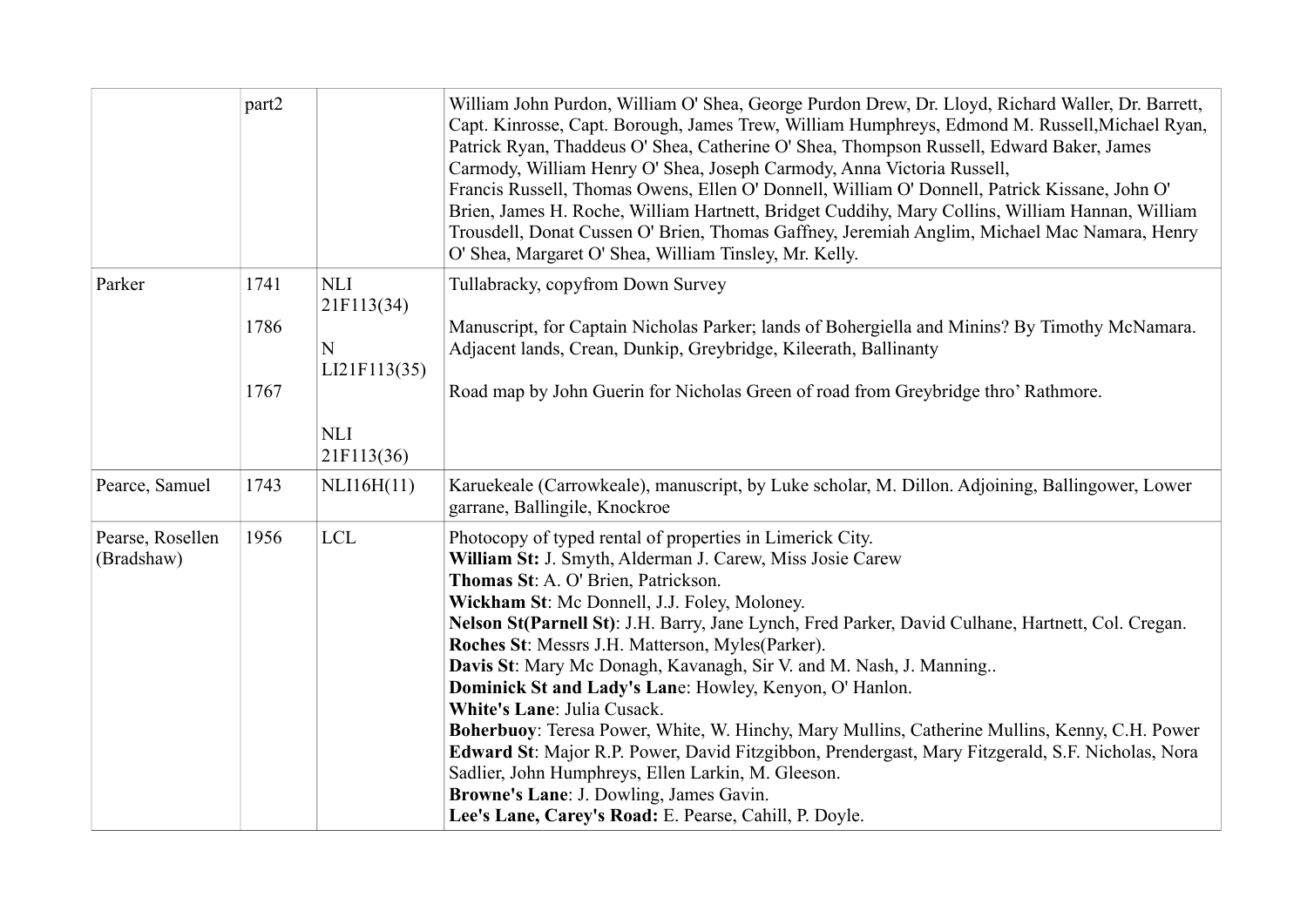|                                                    |              |                    | Carey's Road: Flahavan, James Sheahan, Frank Kiely.<br>Pigott's Lane: C.A. Power.<br>Dixon's Lane; Major R.P. Power<br>Miscellaneous: P. Graham, Cashels, Ellen Flahavan, Mrs. M. Moore,<br>2,3 & 4 Davis St Mrs M. Moore.<br>Other names; Frank Parker, J. Nash & Sons, U. O' Malley.                                                                                                                                                                                                                                                                                                                                                                                                                                                                                                                                                                                                                                                                                                                                                                      |
|----------------------------------------------------|--------------|--------------------|-------------------------------------------------------------------------------------------------------------------------------------------------------------------------------------------------------------------------------------------------------------------------------------------------------------------------------------------------------------------------------------------------------------------------------------------------------------------------------------------------------------------------------------------------------------------------------------------------------------------------------------------------------------------------------------------------------------------------------------------------------------------------------------------------------------------------------------------------------------------------------------------------------------------------------------------------------------------------------------------------------------------------------------------------------------|
| Pery, Viscount &<br>Hartstonge                     | 1794         | LM1998.0039        | Newtownpery (South Priorsland). Manuscript plan in lease.<br>http://www.limerickcity.ie/WebApps/Museum/museum_details.aspx?RowID=20454                                                                                                                                                                                                                                                                                                                                                                                                                                                                                                                                                                                                                                                                                                                                                                                                                                                                                                                      |
| Phayer                                             | 1879         | <b>LCA P23/47</b>  | Corbally. Sale, no map.<br>William Mc Donnell, M.E. Conway, Colonel Pratt, M. Sellors,<br>http://www.limerick.ie/Archives/LCDA/PrivatePapers/P23/P23 47 W.djvu                                                                                                                                                                                                                                                                                                                                                                                                                                                                                                                                                                                                                                                                                                                                                                                                                                                                                              |
| Powell, Caleb and<br>Powell, Eyre<br><b>Burton</b> | 1884         | <b>LCL</b>         | Notice of sale of Two Cullockebyes known as Coonahila Powell<br>Owner: Eyre Burton Powell.<br>Tenants: Patrick Ryan, Michael Hanley, James Connell, Henry Ryan, Sir Croker Barrington.                                                                                                                                                                                                                                                                                                                                                                                                                                                                                                                                                                                                                                                                                                                                                                                                                                                                      |
| Prior-<br>Wandesforde                              | 1802-<br>19' | <b>NLI Ms14171</b> | Tenants name followed by land name; only changes noted in the year<br>1802 William Pillion, Raplagh; William Franks, Ballynacourtney; George Lake (also spelt Leake and<br>Leakes) Ballyshane; Matthew Franks, Spittle; Thomas Connor, Upper Gortnacrehy; Thomas Scanlon,<br>Lower Gortnacrehy; Maurice Studdert, Skehana, Garrybreedy, Minitersland, Ardragh; John Brown,<br>Lissadeen or Danesfort & Ballywinterock; Richard Yielding, Ardbohil and Ballylinny; George Hewson<br>Enniscouch and part of Ballywinterock; Crosbie Morgal. Corkomohide, Dromcolliher, Kilmeedy,<br>Clonelty & Cloncagh<br>1804 William late Thomas Franks<br>1805 Frederick Massey and Michael Keys, slate quarry<br>1806 reps Crosbie Mogal<br>1813 Rev. W.D. Hoare Kilmoylan Glebe; Daniel Daly Drumcolliher glebe; C.R. Smith Clonelty and<br>Cloncagh glebe; Daniel daly Henry Brown part of Ballywinterock<br>1815 slate quarry unset; reps. William Franks<br>1816 sundry tenants Upper Gortnacrehy<br>1817 Raplagh on hand<br>1819 Henry Sheehy, union of Corkomohide |
| Puckane                                            | 1849         | LM0000.1916        | Puckane, Boarmanshill, Deepark and parts of Cappercullen. Owneybeg Barony. Printed; extract of OS<br>6 & 7.                                                                                                                                                                                                                                                                                                                                                                                                                                                                                                                                                                                                                                                                                                                                                                                                                                                                                                                                                 |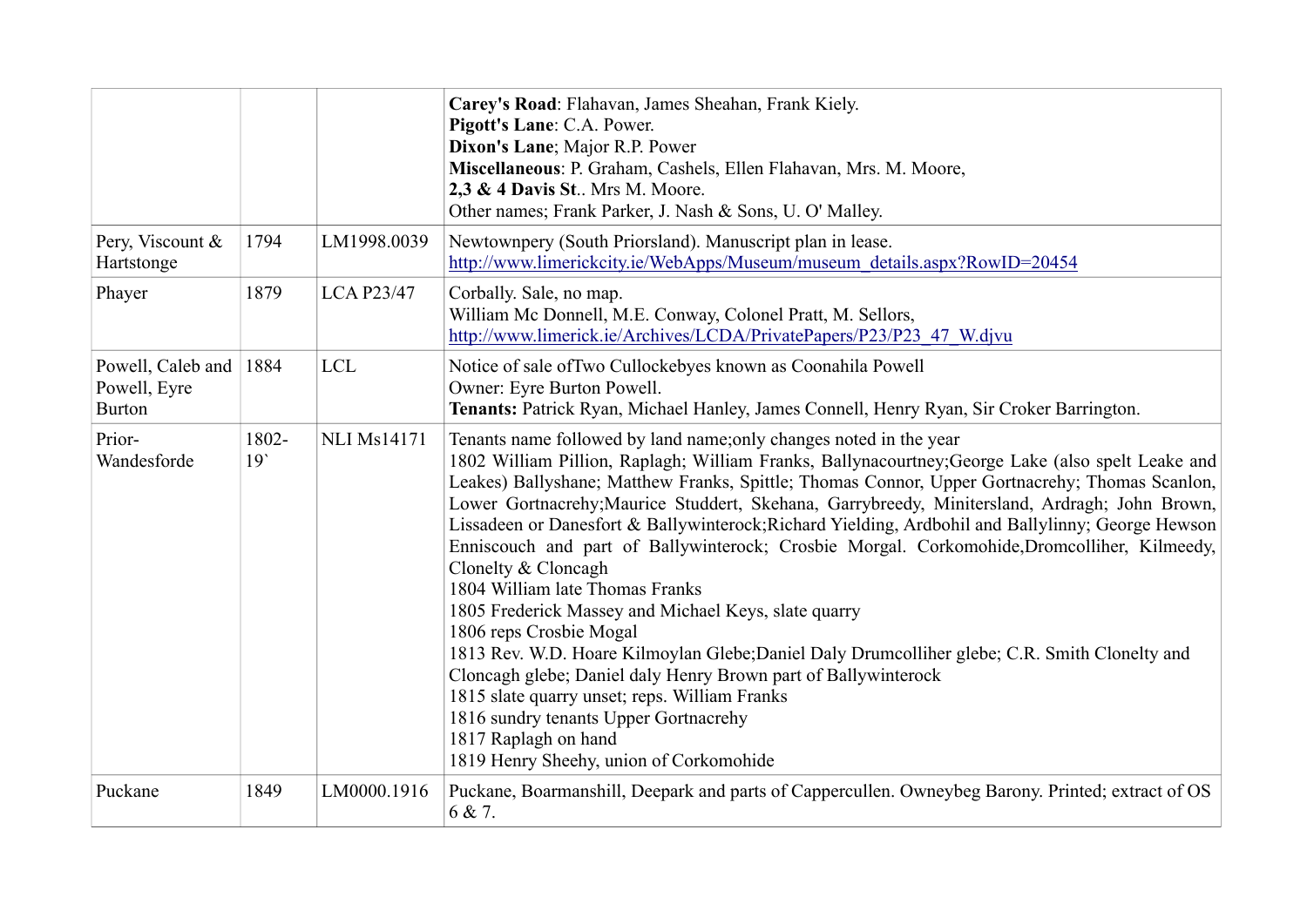|                                    |         |                   | http://www.limerickcity.ie/WebApps/Museum/museum_details.aspx?RowID=1885                                                                                                                                                                                                                                                                                                                                                                                                                                                                                                                                                                 |
|------------------------------------|---------|-------------------|------------------------------------------------------------------------------------------------------------------------------------------------------------------------------------------------------------------------------------------------------------------------------------------------------------------------------------------------------------------------------------------------------------------------------------------------------------------------------------------------------------------------------------------------------------------------------------------------------------------------------------------|
| Rathbranagh                        | 1849    | LM0000.1912       | Rathbranagh and Laskiltagh, Coshma Barony. Printed; extract of OS sheet 21<br>http://www.limerickcity.ie/WebApps/Museum/museum_details.aspx?RowID=1881                                                                                                                                                                                                                                                                                                                                                                                                                                                                                   |
| Rathnasaer                         | No date |                   | NLI 16H32(17) Manuscript, no estate name or surveyor; coloured. In coloured section, Mr R Smith Parkluce, rps of<br>Mr B. D'Arcy, William Bourke. Adjacent lands; Ballyventurruck, Lord Courtneys estate,<br>Mountbrown, Ballywilliam Mr maunsell, Mr Walcott, Beechmount, Mr Leaks, Mr Picket, Deansfort.                                                                                                                                                                                                                                                                                                                               |
| Revington,<br><b>Thomas Haines</b> | 1933    | <b>LCA P23/59</b> | Sale etc Little Kilrush NCR Limerick, detail but no map.<br>John Thomas Mc Sheehy, Edward Cruise, Rev. Benjamin Jacob, Francis Cherry Sykes, John Mac<br>Namara, George R. Ryan, Arthur Cortland Mac Gregor, Edmund Loftus Wickham, John Kenny,<br>William Owens, Mathew Barrington, George Gibbon Williams, James Harvey, George Wilson, Homan<br>Haines, Charles Humphries Haines, Daniel Taylor, Michael J. Clery, Ambrose Hall, John Mac Kern,<br>Alexander Jordan, Olivia Constance Revington,<br>http://www.limerick.ie/Archives/LCDA/PrivatePapers/P23/P23 59 W.djvu                                                              |
| Roche, Philip                      | 1795    | <b>NLI 16H32</b>  | Manuscript by John Timothy Meehan, Carrigherila, Gort Phillip, Post and Scagh<br>Cornelius Ryan's farm, Rockbarton Ardgurt.                                                                                                                                                                                                                                                                                                                                                                                                                                                                                                              |
| <b>Rower More</b>                  | 1849    | LM0000.1914       | Rower More, Coshma Barony. Printed; extract from OS sheet 21<br>http://www.limerickcity.ie/WebApps/Museum/museum_details.aspx?RowID=1883<br>see also, marriage settlement, Lord Adare 1810:<br>http://www.limerickcity.ie/WebApps/Museum/museum_details.aspx?RowID=30097                                                                                                                                                                                                                                                                                                                                                                 |
| Russell                            | 1900    | <b>LCA P23/46</b> | Properties in George, Henry and Shannon St. Limerick. Sale, no map.<br>F.W. Russell, T. Russell, R.Russell, A.Russell, P.Lynch, John N. Russell, H.H. O' Callaghan, Anna T.<br>O' Callaghan, Maria O' Callaghan, Robert B. Riordan, George L. O' Sullivan, Messrs. Leverette &<br>Frye, Thompson Russell, Arthur Russell, Eliza Sikes, Mr. B.H. Stenson, Mr. J. Kane, Bridget Wallace,<br>Messrs. R.F. Walker, Henry Going, J. Gubbins, George Gubbins, T. Graydon, Henry O' Shea, E.M.<br>Russell, Anna Maria Russell, Edward H. Poe-Hosford, John H. Thompson,<br>http://www.limerick.ie/Archives/LCDA/PrivatePapers/P23/P23 46 W.djvu |
| Russell, Arthur                    | 1889    | ${\rm LCL}$       | Farranshone; rental and particulars. Westfield NCR, one map. James F Bannatyne and Mary Jane<br>Bannatyne petitioners. Adjoining holdings of Rev. Joseph Gabbett, Archibald Murray,                                                                                                                                                                                                                                                                                                                                                                                                                                                      |
| Ryan, Mary Anne                    | 1928    | <b>LCL</b>        | Particulars and Conditions of Sale; 1 map<br>Delia O'Dea (widow) plaintiff.<br>Ellen Cox (widow), Reverend Nicholas Dillon and Patrick Francis Hogan defendants.                                                                                                                                                                                                                                                                                                                                                                                                                                                                         |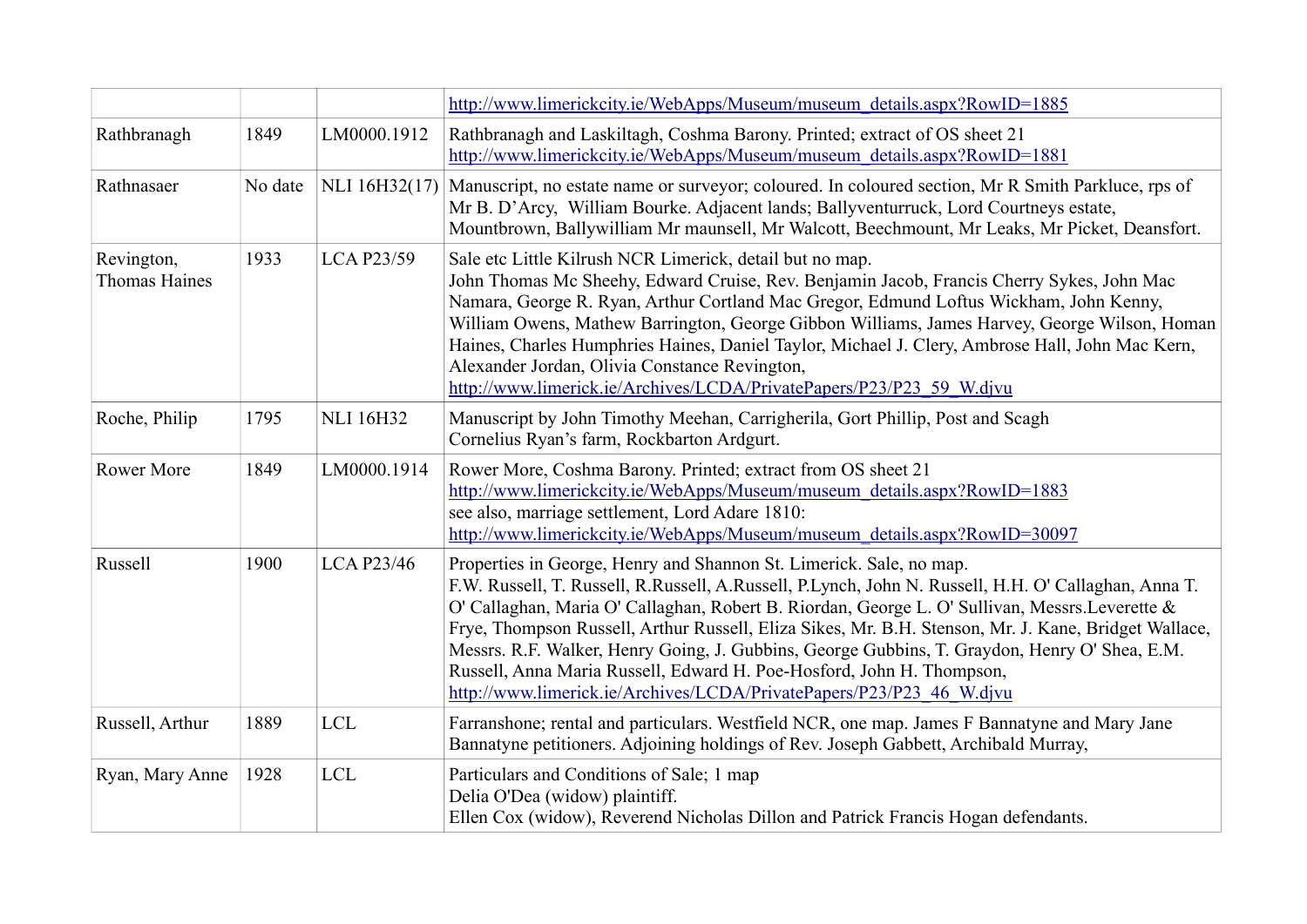|                              |               |                      | Alfred Sexton (Auctioneer).<br>Denominations; No 2,3,5, Cecil Street, Yard Store and Premises situated in Foundry Place off Mungret<br>Street (Blackbull Lane).<br>Tenants: John McKechnie, John McDermott, Hanna Bourke, Alfred Sexton, Messrs. Harrison Lee &<br>Son.<br>Tenure: Guarantee by Dan Hayes 57 Roches Street (John McDermott), Guarantee by P. Kennedy 29<br>George's Street Builder (Alfred Sexton), John Fitzmaurice Ryan, Harrison Lee, McNamara (widow),<br>Rierdan (widow), John Morrissy, Philip J. O'Sullivan (solicitor 88 O' Connell Street), Isabella Mary<br>Jones, Delia O'Dea, Catherine Ryan (sister of John Fitzmaurice Ryan), Sir Vincent Nash (agent).                                                                                                                                                                                                                                   |
|------------------------------|---------------|----------------------|-------------------------------------------------------------------------------------------------------------------------------------------------------------------------------------------------------------------------------------------------------------------------------------------------------------------------------------------------------------------------------------------------------------------------------------------------------------------------------------------------------------------------------------------------------------------------------------------------------------------------------------------------------------------------------------------------------------------------------------------------------------------------------------------------------------------------------------------------------------------------------------------------------------------------|
| Sanders,<br>Christopher      | 1835          |                      | NLI 16H22(20) East Ballingaddy, manuscript colour, by d. Landers. Tenants, Widow Condon, Mr O'Donnell, John<br>Condon, John Maney, Mr O'Donnell. Adjoining; Coote, Mansell, Kelly, O'Donnell, Flemingstown.                                                                                                                                                                                                                                                                                                                                                                                                                                                                                                                                                                                                                                                                                                             |
| Sargent, Peter               | 1763/<br>1844 | LM1998.1607          | Lock Quay, Limerick. 1844 manuscript copy of plan. Key to details on map.<br>http://www.limerickcity.ie/WebApps/Museum/museum_details.aspx?RowID=29133                                                                                                                                                                                                                                                                                                                                                                                                                                                                                                                                                                                                                                                                                                                                                                  |
| Sexton Pery,<br>Edmond       | 1768          | LM1989.00249         | Thomondgate. Plan included in lease.<br>http://www.limerickcity.ie/WebApps/Museum/museum_details.aspx?RowID=9172                                                                                                                                                                                                                                                                                                                                                                                                                                                                                                                                                                                                                                                                                                                                                                                                        |
| Smith, Erasmus               | 1713          | <b>NLI Ms 32,505</b> | Survey of several Lands in the Barony of Coonagh, by Thomas Moland. One in a book of maps.<br>Denominations Gortevally (Gortavalla), part of Pallice (Pallas) and Carumenagh, part of Moymore,<br>Lisheen and Ballyvoneene (Ballyvoneen), Ballynacloghy (Ballynaclogh) and Ballinlody,<br>Carrigeenagoonah, Kilduffe. Adjoining estates of Lords Orrery and Cork and Earl of Thomond. Also<br>Killuragh, Ballymurraghow, Cappaghmore, Coogane, Bilboe, Rafrana, Knockgreny. And Mr Fanes<br>estate of Castlegarde                                                                                                                                                                                                                                                                                                                                                                                                       |
| Shannon, Patrick<br>Aloysius | 1856          | <b>LCA P23/5</b>     | Corbally and city centre. Encumbered estate.<br>George's Street, Cornmarket Row, Thomas Street, Custom House, Ballinacurra Weston, Corbally,<br>Bedford Row, Ruthland Street, Excise and Post Office,<br>Tenants: Mary Hogan, Jeremiah Naughten reps of Donohoe, George Keating (grandfather also<br>George), Thomas Carmody, Patrick Sheahan, James Marshall reps of James Swinburne, John<br>Mullowney, James Hickie & Son, Daniel Cullen, John Stokes, Bryan Hanrahan, Thomas Gabbett,<br>William O'Connor, Roger Quilligan, Denis McNamara, Robert Rogers, Henry Watson, Rev. Edward<br>Croker, Edward Fitt, Representatives of William Fitzgerald, William Phayre, James O'Brien, James<br>Morris, John Crilly,<br>Tenure and Observations column: Pierce Shannon, John Hogan son of Patrick Hogan, John Enright<br>son of Jeremiah Enright, John Enright aged 36 son of James Enright, Col. Knox, John O'Donohoe, |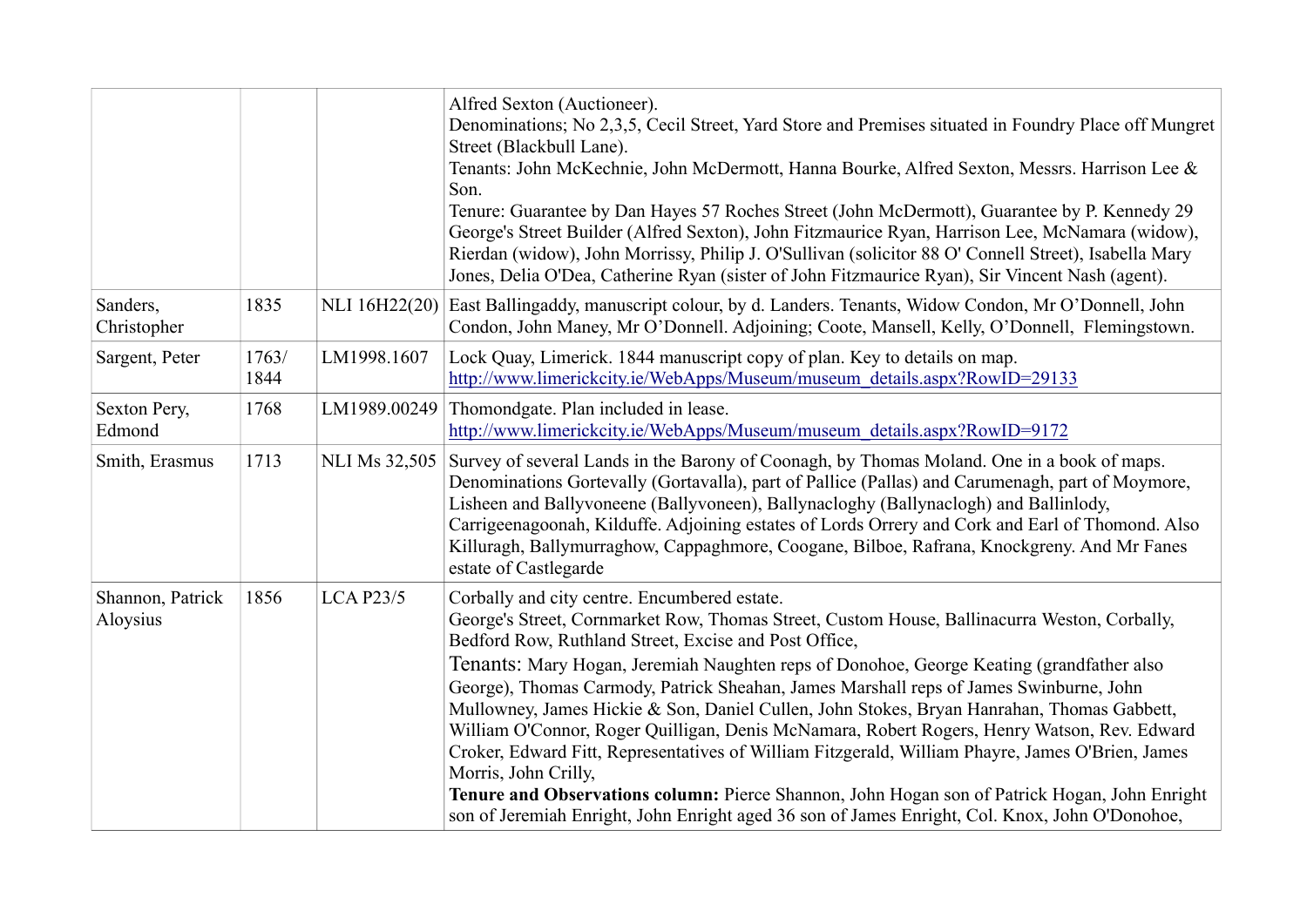|                       |         |                   | James O'Brien (aged 63), Patrick A. Shannon, David Fitzgerald, James Smith (collector of revenue),<br>John Vincent, James Stokes, Patrick O'Shea, John O'Shea (aged c. 43), John Abraham, Poole Gabbett<br>(aged 38), Edmund Gabbett (aged 36), John Rice, Edward Waller, John Gabbett, Jane Bindon, Henry<br>Gabbett Bindon (aged 42), Michael McMahon, John Norris, Russell, Patrick Quilligan (aged 60),<br>Bridget Quilligan (aged 46), John Boyce (aged 56), George Dartnell, Philip Smith, Henry James<br>Watson (aged 65, hand written buried March 1860), Elizabeth Watson (hand written buried February<br>8 <sup>th</sup> 1842), Sarah Watson (aged 62), William Fosberry, George Hunt, John Molony, James Quinlivan<br>(aged 60), William Thomas Monsell, Terence O'Brien, Thomas Francis Wilkinson (aged 54), Walter<br>O'Grady, William F. Browne, Michael Kenny (aged 65), John Thomas Monsell, Mary Kenny,<br>Catherine Kenny,<br>Map Lot 3: Isaac Cooper, Mr. Hannon, Zecharia Myles.<br>http://www.limerick.ie/Archives/LCDA/PrivatePapers/P23/P23 5 W.djvu                                                                                                                                                                     |
|-----------------------|---------|-------------------|--------------------------------------------------------------------------------------------------------------------------------------------------------------------------------------------------------------------------------------------------------------------------------------------------------------------------------------------------------------------------------------------------------------------------------------------------------------------------------------------------------------------------------------------------------------------------------------------------------------------------------------------------------------------------------------------------------------------------------------------------------------------------------------------------------------------------------------------------------------------------------------------------------------------------------------------------------------------------------------------------------------------------------------------------------------------------------------------------------------------------------------------------------------------------------------------------------------------------------------------------|
| Southwell,<br>Richard | 1719    | LM20010026        | Abbeylands, Rathkeale.Manuscript, colour. Field names given as well as named surrounding lands.<br>James Connors part and Robertson's land mentioned.<br>http://www.limerickcity.ie/WebApps/Museum/museum_details.aspx?RowID=28664                                                                                                                                                                                                                                                                                                                                                                                                                                                                                                                                                                                                                                                                                                                                                                                                                                                                                                                                                                                                               |
| Spring Rice           | 1812-34 | <b>NMI Ms 588</b> | Monteagle papers. Manuscript, taken from index at front and latter part of text<br><b>Flannery Mason</b><br>Mounttrenchard tenants. Maurice Joyce, Patrick Madigan, Widow Ryan, John Connors, Peter<br>McMahon, Martin Ryan, Purtals (= James Purtell from inside text), John Kenelly, Martin Danaher,<br>Daniel Moore, Timothy Enraght, Michael Corbet and Michael Flanangan, Michael Keys, Conor<br>O'Brien, Thomas Madigan, William ? (unclear abbreviation before next & John Madigan. From text<br>John Cusack, John Coffee<br>Loughill. John McMahon, Michael Clanchy, Timothy Carthy, Sinan Murray, James Crowe and Widow<br>Hassett, Maurice Scanlan, Darby Dooly Edward Stokes & M. Hess & son. From text, Patrick Carthy<br>Mr Collis's part of Loghill abated rents 1818: Timothy McMahon & Gregg, John shea and sons, Rev.<br>George Hart, Patrick Gallaher, Edmond O Shagnessy (sic), David Vaughan & Horan, John Flanagan,<br>James Hollis<br>Mr Rice ditto, scanlan & hassett's division, Lieut. Maurice Hewson.<br>Leheys (Leahys) John Goodwin<br>1818 supporters of Shanagolden dispensary; Stephen Edward Rice, Thomas Spring Rice, Earl of<br>Clare, Lord Clonbrock, Lord Cork, Knight of Glin, Colonel Wingfield Stratford. |
| Stradbroke, Earl      | 1876    | <b>LCA P23/43</b> | Rental; Fish Lane, Sir Harry's Mall, John Street, Sergeant's Lane, Curry Lane, Mungret St., Black Bull                                                                                                                                                                                                                                                                                                                                                                                                                                                                                                                                                                                                                                                                                                                                                                                                                                                                                                                                                                                                                                                                                                                                           |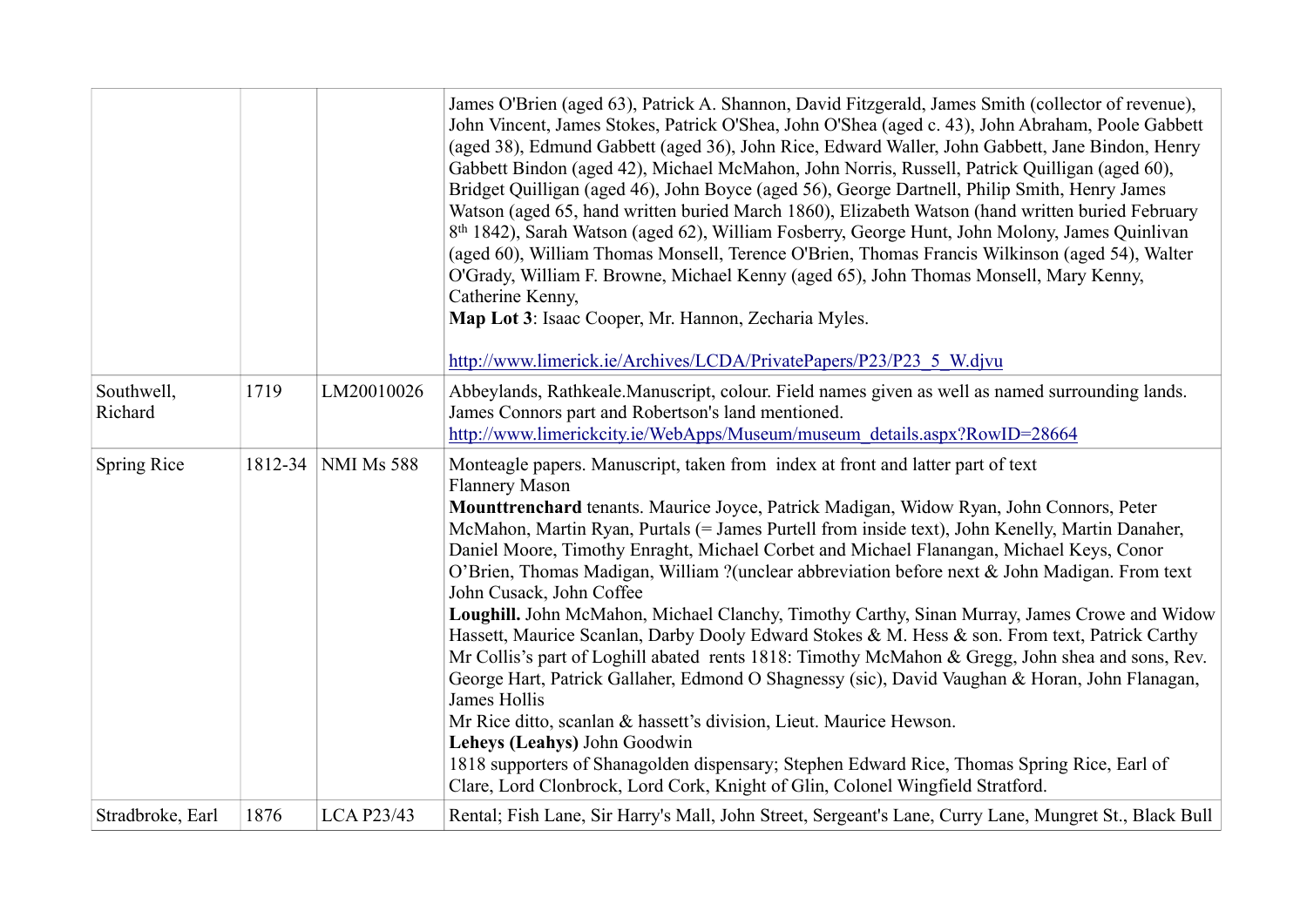| <sub>of</sub>                                 |      |                   | Lane, Palmerstown and Benson's Lane.<br>Michael Mackey, Patrick Meskell, Alexander O' Shea, John Bourke, William Delaney, Patrick<br>Sheahan, Hughes Russell, John Maxwell, Ellen Farrell, Michael Maher, Cornelius Mc Keough, John<br>Lynch, Michael Quinlan, Patrick Heffernan, John Lavin, Patrick Mitchell, Michael O' Neille,<br>James O' Neille, Cornelius Goonan, John O' Connor, Peter Curtin, James Roche, John Fitzgerald,<br>Matthew Keough, William Wilson, Thomas O' Neille, Patrick O' Neille,<br>http://www.limerick.ie/Archives/LCDA/PrivatePapers/P23/P23 43 W.djvu                                                                                                                                                                                                                                                                                                                                                                                                                                                                                                                                                                                                                                                              |
|-----------------------------------------------|------|-------------------|---------------------------------------------------------------------------------------------------------------------------------------------------------------------------------------------------------------------------------------------------------------------------------------------------------------------------------------------------------------------------------------------------------------------------------------------------------------------------------------------------------------------------------------------------------------------------------------------------------------------------------------------------------------------------------------------------------------------------------------------------------------------------------------------------------------------------------------------------------------------------------------------------------------------------------------------------------------------------------------------------------------------------------------------------------------------------------------------------------------------------------------------------------------------------------------------------------------------------------------------------|
| Tennant Hohn &<br>Apjohn, Michael<br>Marshall | 1889 | <b>LCA P23/50</b> | Carrickeenemmane and Tullavane, Tuogh, and Cunnagavale, Barony of Owneybeg; sale catalogue<br>with maps.<br>William Thomas Lloyd, Eliza Lloyd, William Lloyd, Rev. Henry Smith, Lovick Loftus Reade, Rev.<br>Edward Lloyd, Rickard Lloyd, Alice Lloyd, Rev. Thomas Lloyd, Mary Lloyd, Thomas Lloyd, Mary<br>Coote, Thomas Fitzgerald Lloyd, Rev. William E. Lloyd, Rev. Charles Philip Coote, Frederick<br>Holland, Rev. Michael Lloyd Apjohn, Rev. Thomas Atkinson, William Thomas Llewellyn Lloyd,<br>Timothy Ryan, John Ryan(aged 15), Timothy Ryan(aged 16), Denis Ryan(aged 7), James Malley,<br>Thomas Franklin, Patrick Martin, Anne Benson, John Finnucane, Richard Garrett, Patrick Mc Carthy,<br>John Malley, William Martin, Thomas Martin(aged about 9), James Kennedy, Patrick Mc Grath, Denis<br>Malley, Patrick Malley, Thomas Madden, Mathew Hayes, James Malley(aged 15),<br>John Wheeler, John Burke, Louisa Lloyd, Patrick O' Malley, Patrick Leahy, Philip Connolly, Anne<br>Ryan(widow), William Coffey, Patrick Dillon, Michael Dillon, John Kelly, Patrick Magrath, M.<br>Collins, Michael Molony, Michael Collins, Mary Magrath, Anne Dania Lloyd<br>http://www.limerick.ie/Archives/LCDA/PrivatePapers/P23/P23 50 W.djvu |
| Tomkins, George                               | 1862 | LM1996.0005       | Sale, Jockey Hall Croom; 1 map.<br>Denominations: Killonohanebeg (otherwise Killanaghanbeg, Killanahan), Bernagehy (otherwise<br>Ballinroche North), Ballyrosty and the Parks of Graige (otherwise Richmond Park), Lacknavantane<br>and Caryfulla (otherwise Carifulla, Garryfulla, Jockey Hall, Prospect Hall and Tonbaun), Ballyvellish<br>(otherwise Ballyveelish, Ballyvelish), Bernagehy (otherwise Ballinroche East), Shanaclogh (otherwise<br>Shanacloughbeg, Killonohanbeg), Shanaclough.<br>Tenants: William N. Lee, Rep William Norris, Reps. Edmond Dempsey, Edward Arthur Sayers, Rep<br>James Hewson, Rep John Carmody, James Dempsey, John Hannan, James Field, Reps. Owen Molony,<br>Tenure: James Hewson, William Norris Lee, Ellen Lee, Susan Heard, James Dempsey (aged c. 46 son<br>of Edmond Dempsey), Michael Dempsey (aged c. 30 son of Edmond Dempsey), George Tuthill, John<br>Molony, Daniel Molony, Patrick Molony, W. Molony.<br>Hand Written Tenants Names: Anne Fitzgearld, Anne Molony, Margaret Molony, Thomas Molony,                                                                                                                                                                                             |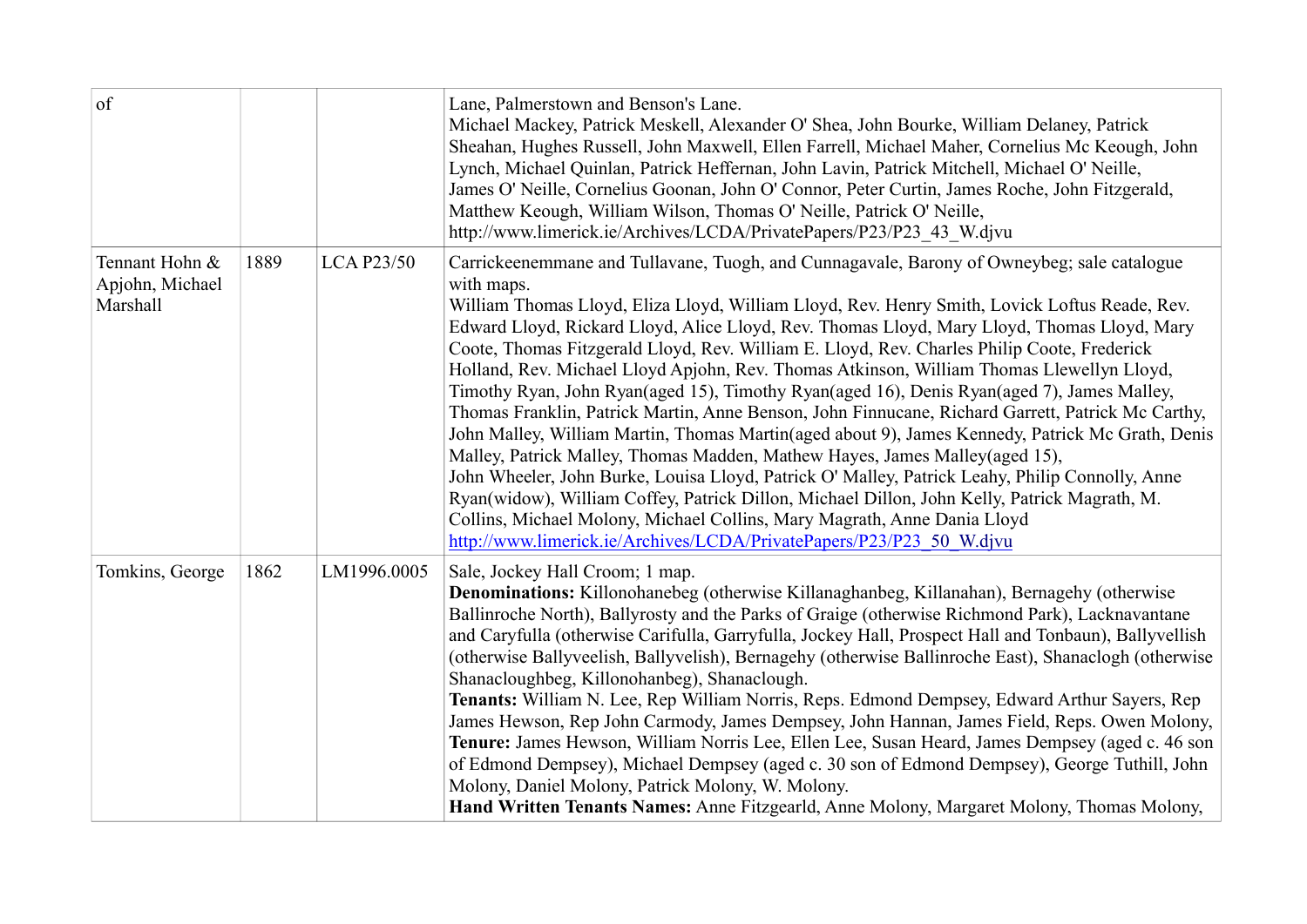|                              |         |                    | M. Hannan (daughter of John Hannan).                                                                                                                                                                                                                                                                                                                                                                                                                                                                                                                                                                                                                                                                                                                                                                                                                                                                                                                                                                                                                                                                                                                                                                                                                                                                                                                                                                                                                                                                                                                                                                                                                                                                                                                                                                                                                                                                                                                                                                                                                                                                                                                                                                                                                                                                                                                                                                                                                                                                                                                                                                                                                                                                                            |
|------------------------------|---------|--------------------|---------------------------------------------------------------------------------------------------------------------------------------------------------------------------------------------------------------------------------------------------------------------------------------------------------------------------------------------------------------------------------------------------------------------------------------------------------------------------------------------------------------------------------------------------------------------------------------------------------------------------------------------------------------------------------------------------------------------------------------------------------------------------------------------------------------------------------------------------------------------------------------------------------------------------------------------------------------------------------------------------------------------------------------------------------------------------------------------------------------------------------------------------------------------------------------------------------------------------------------------------------------------------------------------------------------------------------------------------------------------------------------------------------------------------------------------------------------------------------------------------------------------------------------------------------------------------------------------------------------------------------------------------------------------------------------------------------------------------------------------------------------------------------------------------------------------------------------------------------------------------------------------------------------------------------------------------------------------------------------------------------------------------------------------------------------------------------------------------------------------------------------------------------------------------------------------------------------------------------------------------------------------------------------------------------------------------------------------------------------------------------------------------------------------------------------------------------------------------------------------------------------------------------------------------------------------------------------------------------------------------------------------------------------------------------------------------------------------------------|
| Tooreen                      | No date |                    | NLI 16H32(15) Printed from OS map, coloured, no detail filled in. Part of Tooreen                                                                                                                                                                                                                                                                                                                                                                                                                                                                                                                                                                                                                                                                                                                                                                                                                                                                                                                                                                                                                                                                                                                                                                                                                                                                                                                                                                                                                                                                                                                                                                                                                                                                                                                                                                                                                                                                                                                                                                                                                                                                                                                                                                                                                                                                                                                                                                                                                                                                                                                                                                                                                                               |
| Townsend,<br>William Uniacke | 1873    | <b>NLI Ms 5826</b> | In assoc with Castleoliver Estate see Gascoigne.<br>Doonmoon. James Sheedy, Widow Mary Sheedy, David leahy, Widow Margaret Daly, William<br>Duane, James Walsh<br>Ballinahinch. James Walsh, David Neille, James Cleary, Widow Mary Dawson, Thomas Mitchell,<br>Widow Bridget Murphy, Widow Mary Hurley, Robert Sampson, Thomas Cleary, James Hare, James<br>O'Donnell, John Kearney, Michael Carroll, Denis Carroll, Patrick Sullivan, Catherine Sheehy, James<br>Flynn. Patrick Flynn, widow Alice Flynn, Thomas Gorman, Widow Johanna Murnane.<br>Balline. James walsh, Widow Ellen Cleary, Thomas F/ Bennett, Thomas Mahoney, Mathew Mahoney,<br>Patrick Leahy, David Burke.<br>Derrenstown.James Kearney, Michael McCarthy, Thomas Bennett, Thomas O'Grady, reps of<br>Standish O'Grady, Thomas Carr, Patrick regan, Widow Bridget Regan, reps of John O'Donnell David<br>Burke, James Walsh, Edmond Casey, Bridget Edgars, John Hogan, Patrick Boland, Patrick Kielly,<br>William Gilbert, Widow Johanna O'Donnell, James Flynn, William Evans, Margaret Foley.<br>Martinstown. Reps Thomas O'Grady, reps Patrick Crowley, reps John Walsh, John Riordan, Widow<br>Ellen Connell, Widow Mary leahy, Michael Clifford, Maurice Finn, Richard Fitzgerald, Michael<br>Riordan, Thomas Foley, Michel Lande, Thomas Leahy, John Grady, John Connors, William Gorman,<br>Alice Kielly, Daniel Keeffe, Rev. M. O; Cleary.<br>Kilfinane lands. Michael Leahy, Edmond Tracey, Nicholas Tracey, Catherine Dogherty, Henry<br>Donovan MD, Richard Balyly, Thomas Tobin, Edmond Fraher, Rev. George Wren, Maurice O'Brien,<br>Mathew Hinchy, Widow Ellen McCarthy, Widow Honora Tobin, Cornelius Kiely, Damuel Harris,<br>Richar Oliver, Henry Judge, Thomas Tobin, Charle Flynn, James Connell, Widow Johanna Williams,<br>Thomas Naylor, Maurice Hinchy, William Sherwood, John Steep George Schummacher snr and jnr.,<br>Widow Mary Leahy, Widow Agnes Naylor, Thomas Tobin jnr; Edmond O'Neille, William Uniack<br>Townshend, Richard Oliveer, Widow Johanna Mortel, James Cane, Peter Cole, Daniel Daly, Samuel<br>Fizelle.<br>Kilfinane Town. Adan Welstead, John Bennett, Thadeus Regan, Thomas Naylor, Michael Ryan,<br>Patrick Stack, Richard bayly, Henry Judge, Ellen Lillis, Mary Hannon, Widow Mary Stansen, James<br>Davin, Edmond Perdue, Michael Mahoiny and Patrick Lynch, David Condon, John Linnane, Jane<br>Ormiston, reps of Charles Phayer, reps of Rev. James Graves,, reps of Anne McCarthy, William<br>Brennan, Andrew Brennan, reps Henry McCarthy, John Fizelle, reps John Dillon, Patrick Wallace MD,<br>reps John Mortel, reps Thomas Clarke, James Connell, Patrick Rourke, Matthew Hinchy, John Flynn, |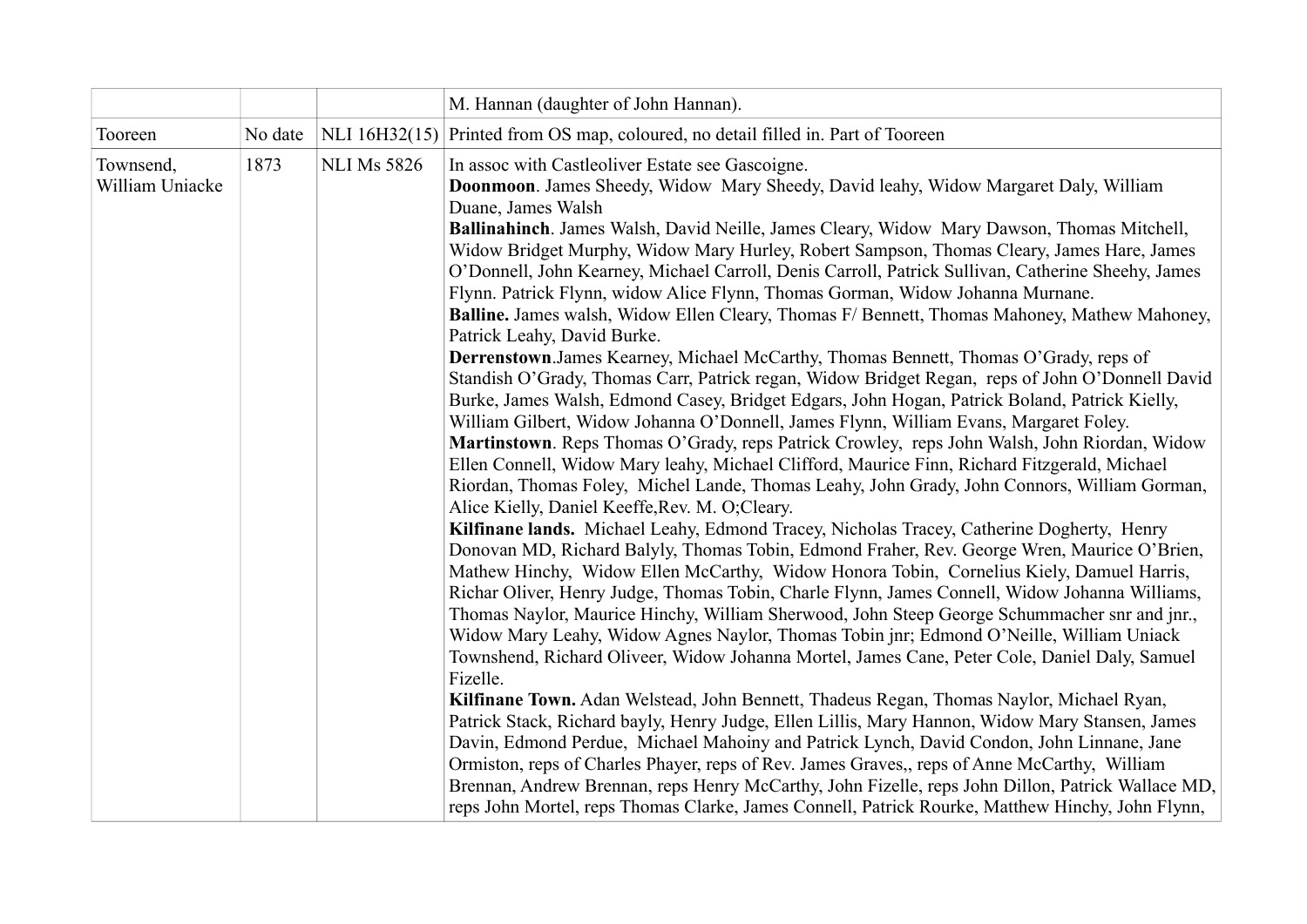|  | Thomas O'Dea, John Hayes, David Carroll, Daniel Cudmore, reps Thomas Grenville, Samuel Harris,<br>James Magrath, James d'Arcy, Matthew Hinchy, Michael Hennessy, James Donovan, James Hayes,<br>Denis Keeffe, Daniel Cudmore, John Chapman, James Hussey, Anne Hannon, Michael Mahoney,<br>Thomas Riordan, Widow Ellen Hannon, Michael Downes, James Clifford, William Fizelle, Anne<br>Hannon, Patrick Lehane, John Keeffe, Jane Coe, reps William Kennedy, John McCarthy, reps John<br>Mortel, reps Daniel Leahy, Widow Bridget Sweeney, Widow Johanna Williams, Daniel Noonan, Anne<br>hannon, Timothy O'Shea, Honora Fitzgibbon, Denis Healy, Timothy O'Shea, Charles O'Shaughnessy<br>widow Mary Taylor, Francis Allen, William Shaw MP, Henry Judge, reps William Collins, Rev. John<br>Halpin pp, Michael Ryan, Patrick Murray, Thomas Herbert, William Dawson, widow Honora<br>Moroney, Julia Curtin, William Taylor, Patrick Daly, Thomas Kirby, Daniel Casey, Widow Ellen<br>Mortel, William Linnane, Mary Tracey and John Dawson, Charles Fitzpatrickl, Michael Sullivan,<br>William Hinchy, David Lynch, reps Anne McCarhty, Daniel Noonan, John Power, James Connors,<br>Rev. John Halpin pp, John Pigott, John Welstead, Maurice Downey, Patrick Casey William Fizelle,<br>Maurice Hinchy, widow Ellen Ryan, John Griffin, James Mulvy, Edmond Donnelly, John Fetton?<br>Widow Anne Burns, Richard Bayly, Edmond Fitzgerald, William swift, widow Mary O'Brien, Patrick |
|--|---------------------------------------------------------------------------------------------------------------------------------------------------------------------------------------------------------------------------------------------------------------------------------------------------------------------------------------------------------------------------------------------------------------------------------------------------------------------------------------------------------------------------------------------------------------------------------------------------------------------------------------------------------------------------------------------------------------------------------------------------------------------------------------------------------------------------------------------------------------------------------------------------------------------------------------------------------------------------------------------------------------------------------------------------------------------------------------------------------------------------------------------------------------------------------------------------------------------------------------------------------------------------------------------------------------------------------------------------------------------------------------------------------------------------------------------------------------------------------------|
|  | Ryan, Thomas Barry, Thomas Callaghan, John Casey, Ellen McCarthy, Patrick Walsh Michael Dunne<br>and A McNamara, John Barry, Patrick Wallace, widow Margaret Meany, Anne Hannon, John                                                                                                                                                                                                                                                                                                                                                                                                                                                                                                                                                                                                                                                                                                                                                                                                                                                                                                                                                                                                                                                                                                                                                                                                                                                                                                 |
|  | Rioerdan. Patrick Rourke.                                                                                                                                                                                                                                                                                                                                                                                                                                                                                                                                                                                                                                                                                                                                                                                                                                                                                                                                                                                                                                                                                                                                                                                                                                                                                                                                                                                                                                                             |
|  | Garranlease. John O'Donnell, William Duggan, widow Ellen McCarthy                                                                                                                                                                                                                                                                                                                                                                                                                                                                                                                                                                                                                                                                                                                                                                                                                                                                                                                                                                                                                                                                                                                                                                                                                                                                                                                                                                                                                     |
|  | Ballyriggan. Widow Frances Fizelle, Michael Dineen, John Thornhill, Michael Sleep, widow Mary                                                                                                                                                                                                                                                                                                                                                                                                                                                                                                                                                                                                                                                                                                                                                                                                                                                                                                                                                                                                                                                                                                                                                                                                                                                                                                                                                                                         |
|  | Leahy, widow Margaret Fizelle, William Fizelle, David Williams, widow Sarah Steep, George                                                                                                                                                                                                                                                                                                                                                                                                                                                                                                                                                                                                                                                                                                                                                                                                                                                                                                                                                                                                                                                                                                                                                                                                                                                                                                                                                                                             |
|  | Schummacher jnr, Samuel Steep, William Sherwood, Thomas Roche, reps of M & e Lynch, Michael<br>Connell                                                                                                                                                                                                                                                                                                                                                                                                                                                                                                                                                                                                                                                                                                                                                                                                                                                                                                                                                                                                                                                                                                                                                                                                                                                                                                                                                                                |
|  | Kilgarriffe. Eliza Mahoney, George Barre, Thomas Martin, widow Anastasia Frazer, John Frazer                                                                                                                                                                                                                                                                                                                                                                                                                                                                                                                                                                                                                                                                                                                                                                                                                                                                                                                                                                                                                                                                                                                                                                                                                                                                                                                                                                                          |
|  | (Humphry), John Frazer (Janes), James Flood, Willim Cleary, John Hayes, Michael Murphy, William                                                                                                                                                                                                                                                                                                                                                                                                                                                                                                                                                                                                                                                                                                                                                                                                                                                                                                                                                                                                                                                                                                                                                                                                                                                                                                                                                                                       |
|  | Osburne, widow Margaret Dogherty, Thomas Dwyer, William Coleman, Michael Gorman.                                                                                                                                                                                                                                                                                                                                                                                                                                                                                                                                                                                                                                                                                                                                                                                                                                                                                                                                                                                                                                                                                                                                                                                                                                                                                                                                                                                                      |
|  | Thomastown. Samuel Steep, Richard Fitzgerald, William Drake, James O'Brien, Thomas Roche,                                                                                                                                                                                                                                                                                                                                                                                                                                                                                                                                                                                                                                                                                                                                                                                                                                                                                                                                                                                                                                                                                                                                                                                                                                                                                                                                                                                             |
|  | Johanna Riordan, William Power, Joseph Mee, Mary Crawford, Robert Cleary, James and Eliza                                                                                                                                                                                                                                                                                                                                                                                                                                                                                                                                                                                                                                                                                                                                                                                                                                                                                                                                                                                                                                                                                                                                                                                                                                                                                                                                                                                             |
|  | Fraher, Maurice Heelan, Michael Riordan, John Riordan, Timothy and Michael Noonan, William                                                                                                                                                                                                                                                                                                                                                                                                                                                                                                                                                                                                                                                                                                                                                                                                                                                                                                                                                                                                                                                                                                                                                                                                                                                                                                                                                                                            |
|  | Ryan, George Sheahan, Richard Byrnes, widow Mary Lawn, reps Anne McCarthy, Jeremiah Brazil,                                                                                                                                                                                                                                                                                                                                                                                                                                                                                                                                                                                                                                                                                                                                                                                                                                                                                                                                                                                                                                                                                                                                                                                                                                                                                                                                                                                           |
|  | Timothy Noonan, John riordan Denis Malone                                                                                                                                                                                                                                                                                                                                                                                                                                                                                                                                                                                                                                                                                                                                                                                                                                                                                                                                                                                                                                                                                                                                                                                                                                                                                                                                                                                                                                             |
|  | Ballintubber. Timothy Cloghessy, Richard Hennessy, Eliza Meade, Michael Ryan, John Lyttleton,                                                                                                                                                                                                                                                                                                                                                                                                                                                                                                                                                                                                                                                                                                                                                                                                                                                                                                                                                                                                                                                                                                                                                                                                                                                                                                                                                                                         |
|  | John Howard (Darby), Michael Callaghan, Catherine Hayes, Richard Byrnes, William Hayes, widow                                                                                                                                                                                                                                                                                                                                                                                                                                                                                                                                                                                                                                                                                                                                                                                                                                                                                                                                                                                                                                                                                                                                                                                                                                                                                                                                                                                         |
|  | Margaret Hayes, Matthew Hayes, David Rea, John Harrington, widow Ellen Neville, Patrick Hayes                                                                                                                                                                                                                                                                                                                                                                                                                                                                                                                                                                                                                                                                                                                                                                                                                                                                                                                                                                                                                                                                                                                                                                                                                                                                                                                                                                                         |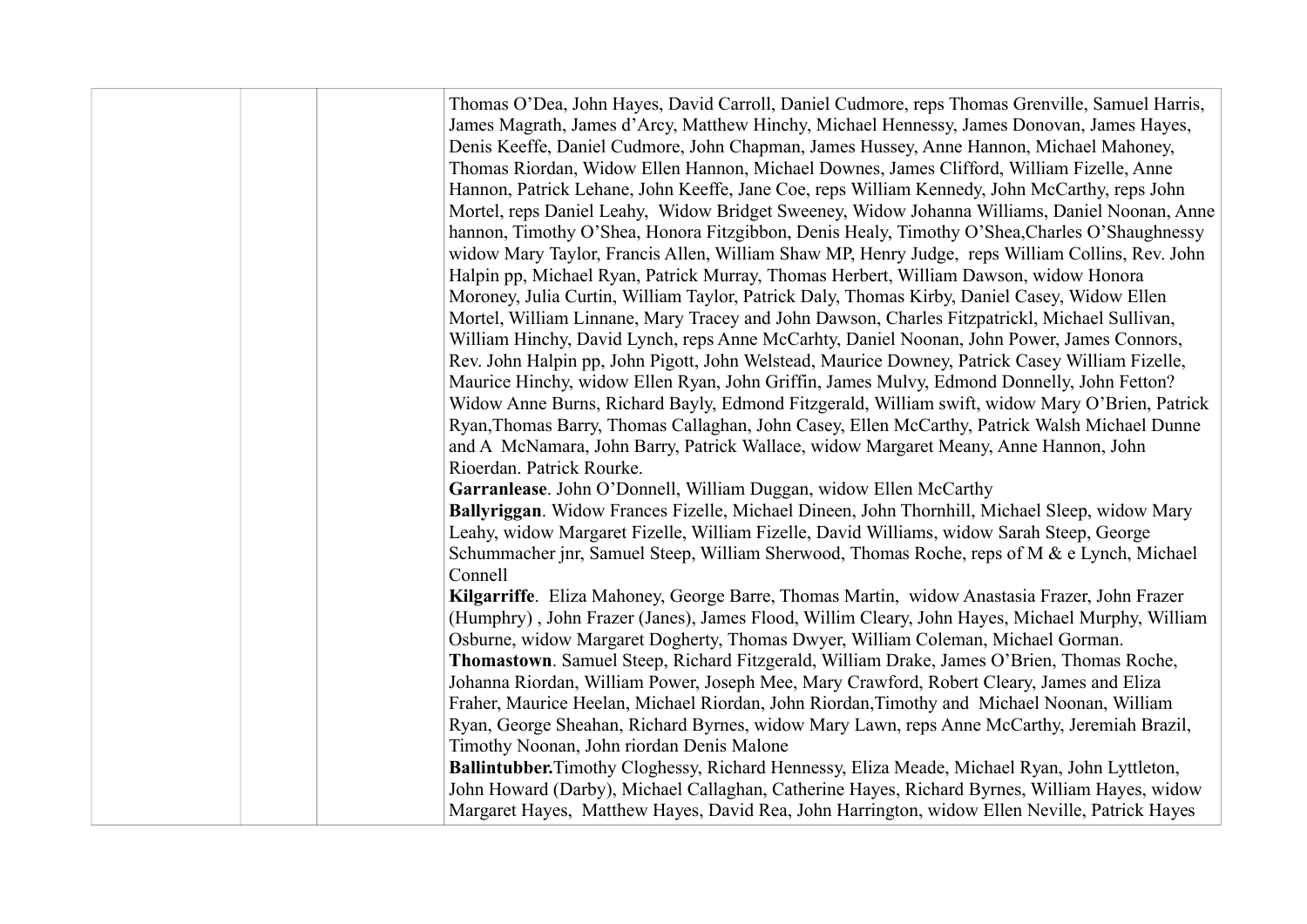| (Daniel), Patrick Duane, Thomas lee, John Lee, Daniel Hennessy, Thomas Carey, Patrick Quane,<br>widow Margaret Howard, Michael Cronin, Thomas Dwyer, Margaret Sullivan, Maurice Lee, John<br>Martin, James Kielly, Daniel Hayes, Denis Meade, Margaret O'Brien, Catherine Commerforde, John<br>Cleary, widow Margaret Burke, Rev. R. Power pp, Thomas Cronocan? Thomas Hackett, Michel<br>Cloghessy, Mary Burke, William Fenton, Denis Daly<br>Tiermore. Michael Riordan, widow Ellen Leahy, Thomas Leahy, Patrick Leahy jnr, Anne Hickie,<br>Michael Kearney, Edmond Kearney, Widow Mary Stanton, Thomas Hickie, Thomas Leahy.<br>Ballyagogue. Patrick L Walsh MD, Deborah Ryan, Francis A Allen, widow Eliza Spread, Maurice<br>Wallis, Richard Bayly, John Birmingham, John Lynch, Patrick Stack, William Lynch, Denis Coghlan<br>Ballinlina Lower. Maurice Wallis, Maurice Wallace, Brien Conners, John Walsh, Bridget Keeffe,<br>Thomas Ryan, Connor Flynn, widow Mary Hayes, Thomas Kirby, John Riordan, James Crow, James<br>Mortel, John Ryan<br><b>Ballinlina Upper.</b> Reps of S. Oliver.<br>Ballyroe Lower. Edmond Connors, Patrick Riordan, George Bennett, Edmond Fraher, widow Sarah<br>McDonald, Arthur McDonald jnr, Henry Judge, Timothy Shea, Richard Ryan, Rev. John Halpin pp,<br>Michael Leahy, Maurice Fitzgerald, Richard Oliver, Richard Bayly, widow Ellen O'Brien, widow<br>Mary Regan, John McCarthy, Robert Martin, widow Margaret Fizelle, Thomas Tobin, Michael<br>Hanley, Michael Barrett, widow Mary Mortel, Michael Sheedy, Catherimne Bartman, widow Mary<br>Taylor, John Carey<br>Ballyroe Upper, George W Bennett, Richard Bayly, widow Anne Hannon, Francis A Allen, widow<br>Mary Carroll, widow Ellen O' Brien, widow Johanna Mortel, widow Catherine Bartman, Michael<br>Barry, reps Anne McCarthy, James Connell, Richard Ryan, John Walsh, James Mortel, James Crowe,<br>widow Ellen Roche, Patrick Marooney, Charles O'Shaughnessy, John Fizelle<br>Clovers. John Birmingham, David Flynn, Michael Hayes jnr, Lord Ashtown, John Dempsey, John<br>Flynn, Matthew Howard, Patrick Dwyer, David Carroll, Thomas Kirby. |
|------------------------------------------------------------------------------------------------------------------------------------------------------------------------------------------------------------------------------------------------------------------------------------------------------------------------------------------------------------------------------------------------------------------------------------------------------------------------------------------------------------------------------------------------------------------------------------------------------------------------------------------------------------------------------------------------------------------------------------------------------------------------------------------------------------------------------------------------------------------------------------------------------------------------------------------------------------------------------------------------------------------------------------------------------------------------------------------------------------------------------------------------------------------------------------------------------------------------------------------------------------------------------------------------------------------------------------------------------------------------------------------------------------------------------------------------------------------------------------------------------------------------------------------------------------------------------------------------------------------------------------------------------------------------------------------------------------------------------------------------------------------------------------------------------------------------------------------------------------------------------------------------------------------------------------------------------------------------------------------------------------------------------------------------------------------------------------------------------------------------------------------------------------------|
| Sunville Upper. Rev. Michael Ryan pp, John Ryan, John O'Donnell, widow Anastasia Dinan, Ann                                                                                                                                                                                                                                                                                                                                                                                                                                                                                                                                                                                                                                                                                                                                                                                                                                                                                                                                                                                                                                                                                                                                                                                                                                                                                                                                                                                                                                                                                                                                                                                                                                                                                                                                                                                                                                                                                                                                                                                                                                                                      |
| Quinlan, John Fenton, Patrick Sampson, Margaret Duane, widow Ellen Ryan, Margaret Symms,                                                                                                                                                                                                                                                                                                                                                                                                                                                                                                                                                                                                                                                                                                                                                                                                                                                                                                                                                                                                                                                                                                                                                                                                                                                                                                                                                                                                                                                                                                                                                                                                                                                                                                                                                                                                                                                                                                                                                                                                                                                                         |
| Richard Power, Timothy Dineen, Jane Winters, widow Johanna McCarthy, James Martin, reps of John                                                                                                                                                                                                                                                                                                                                                                                                                                                                                                                                                                                                                                                                                                                                                                                                                                                                                                                                                                                                                                                                                                                                                                                                                                                                                                                                                                                                                                                                                                                                                                                                                                                                                                                                                                                                                                                                                                                                                                                                                                                                  |
| Martin, Terence O'Brien, John Dinan, John Waldron, Robin Dwyer, Andrew O'Brien, Eliza Sheedy,                                                                                                                                                                                                                                                                                                                                                                                                                                                                                                                                                                                                                                                                                                                                                                                                                                                                                                                                                                                                                                                                                                                                                                                                                                                                                                                                                                                                                                                                                                                                                                                                                                                                                                                                                                                                                                                                                                                                                                                                                                                                    |
| Timothy Lillis, James Mahoney, Lord Ashtown, James Martin,                                                                                                                                                                                                                                                                                                                                                                                                                                                                                                                                                                                                                                                                                                                                                                                                                                                                                                                                                                                                                                                                                                                                                                                                                                                                                                                                                                                                                                                                                                                                                                                                                                                                                                                                                                                                                                                                                                                                                                                                                                                                                                       |
| Raheenroe N & S. Lord Ashtown.<br>Castle Oliver. Lord Ashtown.                                                                                                                                                                                                                                                                                                                                                                                                                                                                                                                                                                                                                                                                                                                                                                                                                                                                                                                                                                                                                                                                                                                                                                                                                                                                                                                                                                                                                                                                                                                                                                                                                                                                                                                                                                                                                                                                                                                                                                                                                                                                                                   |
|                                                                                                                                                                                                                                                                                                                                                                                                                                                                                                                                                                                                                                                                                                                                                                                                                                                                                                                                                                                                                                                                                                                                                                                                                                                                                                                                                                                                                                                                                                                                                                                                                                                                                                                                                                                                                                                                                                                                                                                                                                                                                                                                                                  |
| Ballyorgan. Lord Ashtown, widow Eliza Gleasure, William Coghlan, John Logier, Maurice Roche,<br>Charles Barkman, Patrick Connors, John Cooke, Daniel Noonan, John Donoghue; Martha M                                                                                                                                                                                                                                                                                                                                                                                                                                                                                                                                                                                                                                                                                                                                                                                                                                                                                                                                                                                                                                                                                                                                                                                                                                                                                                                                                                                                                                                                                                                                                                                                                                                                                                                                                                                                                                                                                                                                                                             |
|                                                                                                                                                                                                                                                                                                                                                                                                                                                                                                                                                                                                                                                                                                                                                                                                                                                                                                                                                                                                                                                                                                                                                                                                                                                                                                                                                                                                                                                                                                                                                                                                                                                                                                                                                                                                                                                                                                                                                                                                                                                                                                                                                                  |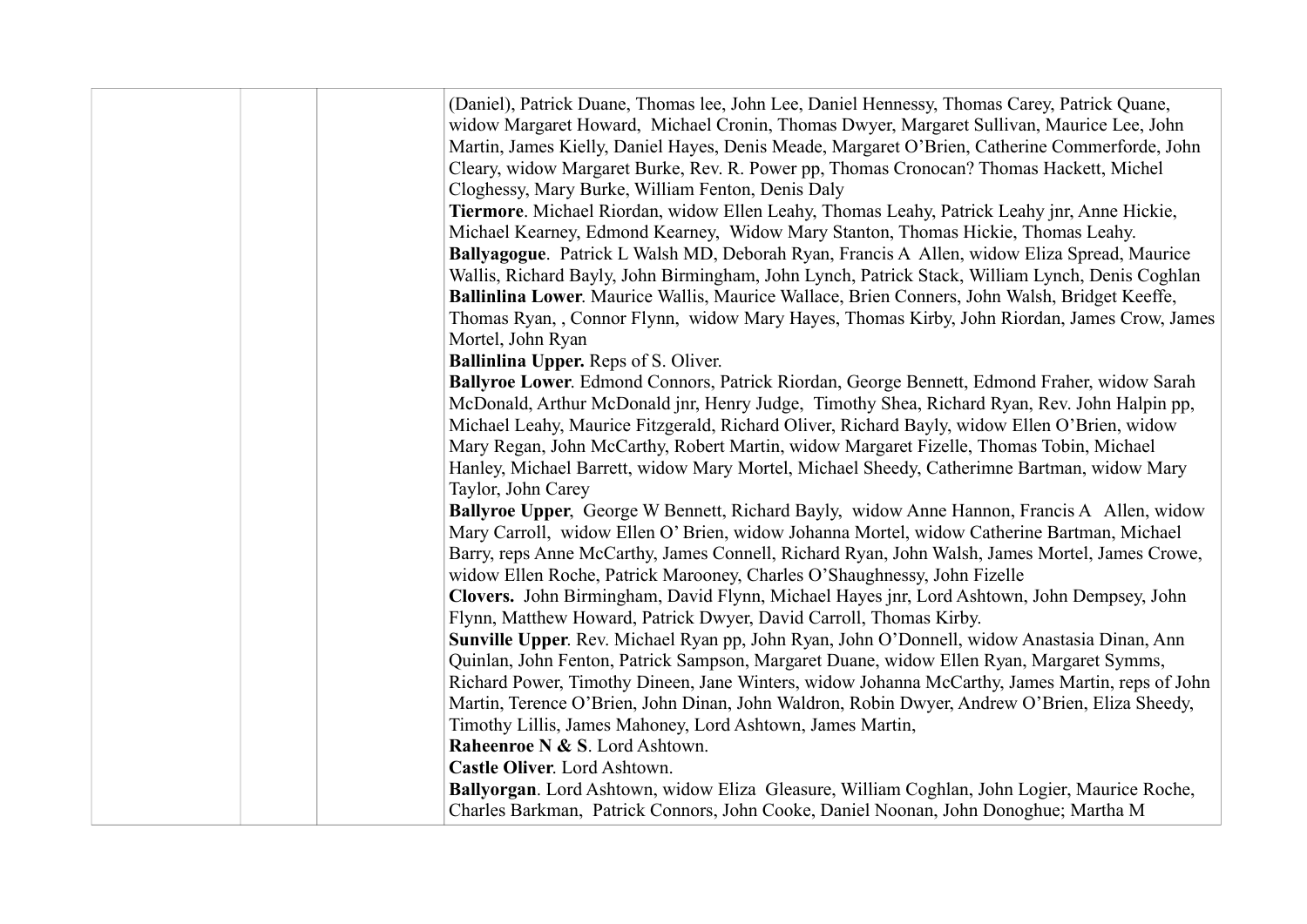|  | Waldron, David Cantillon, Thomas Cahill, William Callinan, Deborah Monahan, Michael<br>Birmingham, Rev, J, F or T Luther, Thomas McNamara, James Hanrahan, Charles Hyde, Adam<br>Cantillon, Margaret Stroude and F Baker, John Cahill, Ambrose Bishop, Michael Kenehan,<br>Mary Wallace, John Murphy, William Williams, Patrick Kenny, Thomas Barton, John Sullivan, Patrick<br>Hanrahan, widow Ellen Noonan, James Hanly, Mary Wallace, Daniel Curtin, Timothy<br>Connelly, William Curtin, Michael O'Brien, Lady Ashtown, Lords Fingal and Castle Rosse.<br>Ballydonoghoe. Michael Courtaney, John Fenton, William Fenton, William Keeffe, William Shea.<br>Keale. William Fenton, Michael McDonald, John Hennessy, Patrick Rea, Michael Corkerry, David<br>Rea, Maurice Brien, widow Mary Wallace, John Kelly. Edmond Ryan, Michael Cleary, Thomas<br>Fenton, Philip Williams.<br>Darraghbeg. Margaret Connery, Darby Coffee, widow Margaret Sullivan, Ellen Heelan, Maurice<br>Lee, William Lee, Thomas Hannigan, Julia Moloney, Denis Hassett<br>Darraghmore, Hamilton Geale.<br>Darragh Middle. Reps Thomas Ellard.<br>Garryarthur. Michael Nagle, Maurice Fitzgerald, widow Anne Quane, Thomas Burke, John |
|--|-------------------------------------------------------------------------------------------------------------------------------------------------------------------------------------------------------------------------------------------------------------------------------------------------------------------------------------------------------------------------------------------------------------------------------------------------------------------------------------------------------------------------------------------------------------------------------------------------------------------------------------------------------------------------------------------------------------------------------------------------------------------------------------------------------------------------------------------------------------------------------------------------------------------------------------------------------------------------------------------------------------------------------------------------------------------------------------------------------------------------------------------------------------------------------------------------------------------|
|  | Sullivan, JamesLlondrigan, John Lyons, widow Mary Daly, Eliza Sullivan, John de Courcy, Garrett<br>Murphy, Edmond Rea                                                                                                                                                                                                                                                                                                                                                                                                                                                                                                                                                                                                                                                                                                                                                                                                                                                                                                                                                                                                                                                                                             |
|  | Kilcruig. James Hannigan, John Rea, Daniel O'Brien, Michael McGuire, Ellen Galvin, Johanna<br>Gallagher, Thomas Wallace, widow Johanna Drake, Patrick Fleming. Thomas Moore, Mary Grady,<br>Michael Murphy, David Keeffe, John Fleming.                                                                                                                                                                                                                                                                                                                                                                                                                                                                                                                                                                                                                                                                                                                                                                                                                                                                                                                                                                           |
|  | Coolavehy. Michael Dineen, James Quane Snr, John Ryan, James Thomas Quane, Mary Tracey,<br>William Tracey, Eliza Rea, Thomas Gleeson, widow Margeret Barry, Margaret Noonan, Patrick<br>Shanahan, James Donegan, Johanna Tracey,                                                                                                                                                                                                                                                                                                                                                                                                                                                                                                                                                                                                                                                                                                                                                                                                                                                                                                                                                                                  |
|  | Houndscourt. Widow Ellen Gallagher, Lord Ashtown                                                                                                                                                                                                                                                                                                                                                                                                                                                                                                                                                                                                                                                                                                                                                                                                                                                                                                                                                                                                                                                                                                                                                                  |
|  | Coolfree. Lord Ashtown, Samuel Altimes, James Altimes, Rev. E.D.H. Knox, Jane Altimes, Margaret<br>Cunningham,, William Young, Charles Barkman, widow Eliza Gleasure, Thomas Mee, widow                                                                                                                                                                                                                                                                                                                                                                                                                                                                                                                                                                                                                                                                                                                                                                                                                                                                                                                                                                                                                           |
|  | Margaret Connors, widow Johanna Costello, widow Margaret Noonan, Denis Driscoll, Thomas                                                                                                                                                                                                                                                                                                                                                                                                                                                                                                                                                                                                                                                                                                                                                                                                                                                                                                                                                                                                                                                                                                                           |
|  | Young.                                                                                                                                                                                                                                                                                                                                                                                                                                                                                                                                                                                                                                                                                                                                                                                                                                                                                                                                                                                                                                                                                                                                                                                                            |
|  | Glenosheen. Widow Mary Leahy, Lord Ashtown, James altimes, Peter Young, John Ryan, Samuel                                                                                                                                                                                                                                                                                                                                                                                                                                                                                                                                                                                                                                                                                                                                                                                                                                                                                                                                                                                                                                                                                                                         |
|  | Altimes, widow Anne Young, Michael Joyce, Philip Low, Thomas Roche, Thomas Costello, John                                                                                                                                                                                                                                                                                                                                                                                                                                                                                                                                                                                                                                                                                                                                                                                                                                                                                                                                                                                                                                                                                                                         |
|  | Joyce, Jane Altimes, John Goggin, Laurence Altimes, Margaret Cunningham, Matthew Waldron,                                                                                                                                                                                                                                                                                                                                                                                                                                                                                                                                                                                                                                                                                                                                                                                                                                                                                                                                                                                                                                                                                                                         |
|  | Andrew Young, Edmond Doolan, William Clancy, Johanna Magrath, Richard Nagle, Patrick Shearan,                                                                                                                                                                                                                                                                                                                                                                                                                                                                                                                                                                                                                                                                                                                                                                                                                                                                                                                                                                                                                                                                                                                     |
|  | Michael Bartman, Frank Riggs, James Grady, John Dinan, William Steep, Patrick Duane, Joseph                                                                                                                                                                                                                                                                                                                                                                                                                                                                                                                                                                                                                                                                                                                                                                                                                                                                                                                                                                                                                                                                                                                       |
|  | Barkman, John Young, Rev. Michael Ryan pp.                                                                                                                                                                                                                                                                                                                                                                                                                                                                                                                                                                                                                                                                                                                                                                                                                                                                                                                                                                                                                                                                                                                                                                        |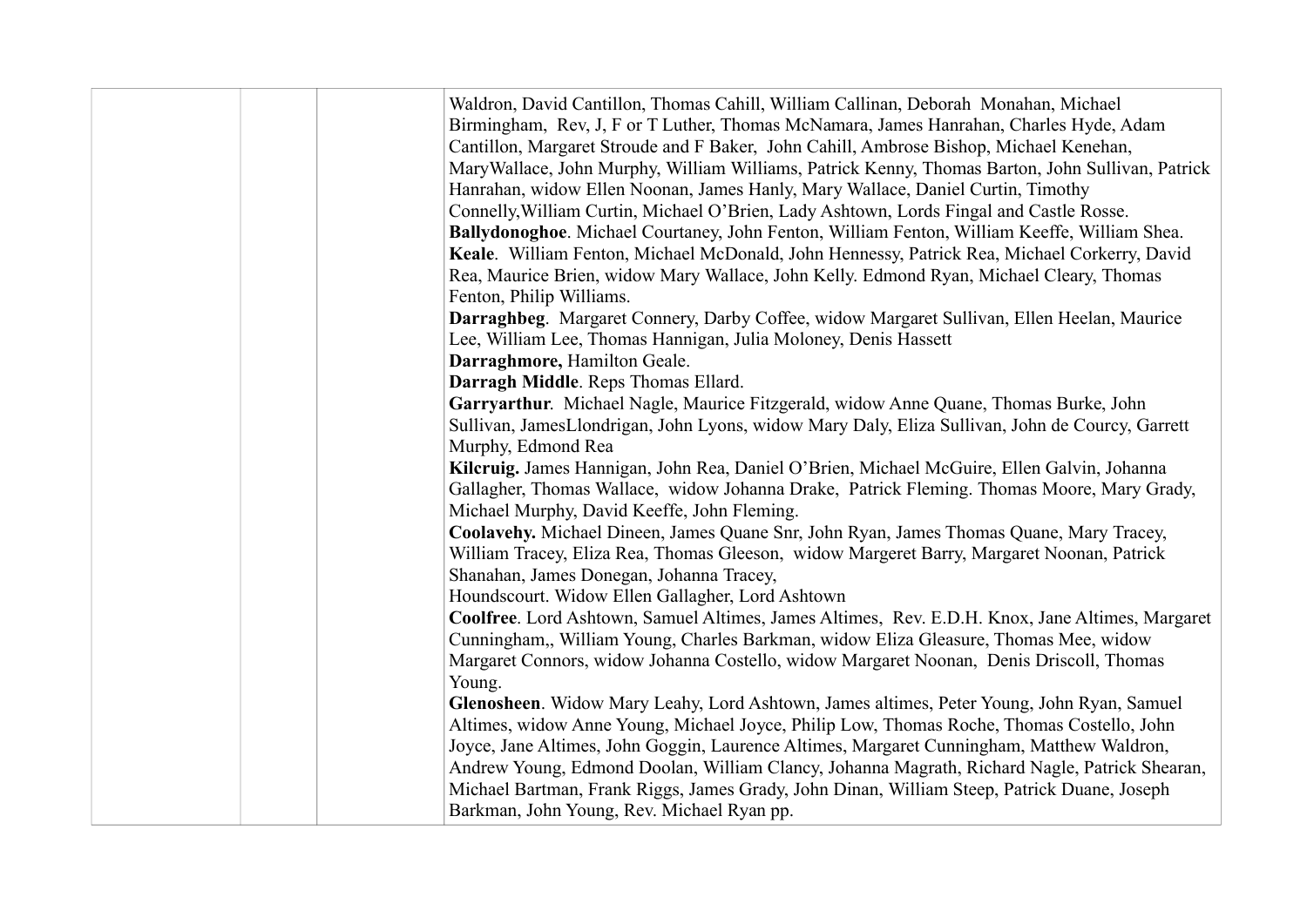|                                    |                                 |                                | Moanmore. Lord Ashtown, Arthur McDonald,<br>Glennannair East. Lord Ashtown, widow Catherine Barrett, Patrick Casy, widow Mary Connors,<br>Arthur McDonald jnr, John McDonald, Thomas Magner, John Dwyer, Arthur McDonald jnr, James<br>Kelly, Lawrence Murphy, widow Honora Roche,<br>Glennannair West. Lordf Ashtown, David Carver, Patrick Harrington, widow Mary Kenny, widow<br>Mary Kelly.<br>Killeen, reps of H, Touchstone.<br>Cloghasse, reps George Bennett                                                                                                                                                                                                 |
|------------------------------------|---------------------------------|--------------------------------|----------------------------------------------------------------------------------------------------------------------------------------------------------------------------------------------------------------------------------------------------------------------------------------------------------------------------------------------------------------------------------------------------------------------------------------------------------------------------------------------------------------------------------------------------------------------------------------------------------------------------------------------------------------------|
| Trant?, Dominic                    | 1783                            |                                | NLI 16H22(17) Manuscript, colour, by Daniel Minahan Ajoining Knockbrack, Knocksentry                                                                                                                                                                                                                                                                                                                                                                                                                                                                                                                                                                                 |
| <b>Trinity College</b><br>Dublin   | No date<br>but late<br>$19th$ ? | <b>TCD</b><br>MUN/ME/42        | Knockainy traced from Valuation. Some names pencilled in on properties.<br>Bridget Landers, John Hogan, E. Wood jnr bailiff, Michael O'brien, Timothy Collins, Michael Hayes,<br>John Cusack, Rev. J.T? Macmahon, James Gorman, John Hennessy, Patrick Toomey, David Grady,<br>Mary Slattery, D O'Leary.                                                                                                                                                                                                                                                                                                                                                             |
|                                    | 1884                            | <b>TCD</b><br>MUN/ME/16/4<br>8 | Portion of lands of Trinity College at Knockainy, by Sidney Cox. Shows lands to north of and opposite<br>the police barracks.                                                                                                                                                                                                                                                                                                                                                                                                                                                                                                                                        |
| Tuthill                            | c1900                           | LM2002.0482.<br>166            | Ballinwillin and Ballyteige. Connelloe Barony. Conjoining OS sheets 38 & 46. Tenants listed.<br>http://www.limerickcity.ie/WebApps/Museum/museum_details.aspx?RowID=47852<br>see also:<br>http://www.limerickcity.ie/WebApps/Museum/museum_details.aspx?RowID=47683<br>http://www.limerickcity.ie/WebApps/Museum/museum_details.aspx?RowID=47685<br>http://www.limerickcity.ie/WebApps/Museum/museum_details.aspx?RowID=47686<br>http://www.limerickcity.ie/WebApps/Museum/museum_details.aspx?RowID=47689<br>http://www.limerickcity.ie/WebApps/Museum/museum_details.aspx?RowID=47702<br>http://www.limerickcity.ie/WebApps/Museum/museum_details.aspx?RowID=47718 |
| Unthank-<br>O'Hanlon,<br>Catherine | 1906                            | <b>LCA P23/42</b>              | 22-29 Thomas St. Rental particulars etc.<br>William A. Delaney, John Mc Culloch, Hugh Coyle, Walter Cutbush, John H. Byrne, Michael Cahill<br>Robert Ferguson, Susan Unthank, Percy Unthank, Anne Unthank, Rev. G. Butler, Francis Kearney,<br>John Unthank, C.U. O' Hanlon, Sir Vincent Nash, Catherine O' Hanlon, David O' Hanlon, Thomas<br>Unthank, Robert Unthank-O' Hanlon, Daniel O' Grady,<br>http://www.limerick.ie/Archives/LCDA/PrivatePapers/P23/P23 42 W.djvu                                                                                                                                                                                           |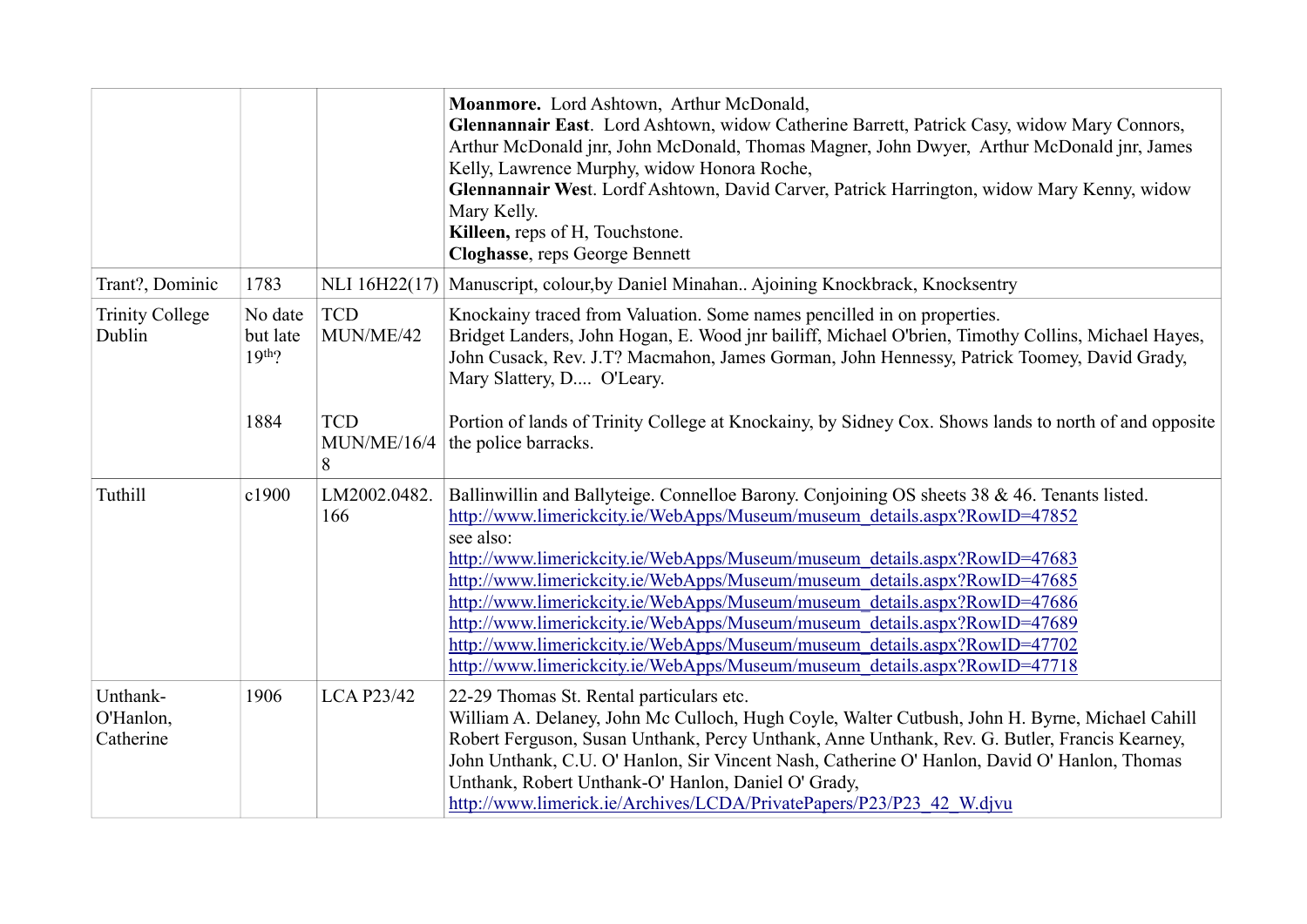| Wall, Valentine<br>William Baring                                                                                                                                                                                                                            | 1876 | <b>LCA P23/44</b> | 1-12 Queen St., Boherbee and South Priorsland, Quarry Lane, Railway Hotel; Sale catalogue, 1 map.<br>Michael Shiel, James Owens, John Toomey, William Hickie, Widow Murnane, Richard O' Dell, James<br>Dondon Michael, William Hogg, Edward Ryve, Sir Henry Hartstonge, Samuel Rochford, Robert<br>Baker, Mary Anne Wilson, Barbara Wall, John Sexton, Michael Galvin, William Davis, William<br>Hourigan, Barbara Acheson, John Manning, Rev. Henry M.J. Bowles, Arthur Langley, John<br>Treacy, Mary Grogan, John Grogan, Patrick Grogan, Stephen Grogan, Mary Kelly, Mary Hoey, Peter<br>Ryan, John Kelly, Daniel Clarke, John Skinners, John Winter, John Fitzgerald, Gerald Fitzgerald, John<br>Kelly, Jnr., John Enright, Christopher Winter, William Mullane, John Cusack, John<br>Collins, Patrick Naughton, John Guinane, James Daly, Michael Mc Donnell, Eliza Higgins, Thomas<br>Field, James O' Brien, E.P. Nagle, Michael Mc Inerney, Michael Lawless, Timothy Carroll, William O'<br>Donovan, Mary O' Donovan, Patrick Collopy, Michael Cahil, David Halloran, Mary Collins, Anne<br>Nolan, Denis Mc Grath, James Loughlin, Denis Mc Inerney, Edward Kelly, Jeremiah Anglim<br>Robert Burke, Mary Coney, John White, John Devane, Robert Irwin, John Manning, John Toomey,<br>http://www.limerick.ie/Archives/LCDA/PrivatePapers/P23/P23 44 W.djvu |
|--------------------------------------------------------------------------------------------------------------------------------------------------------------------------------------------------------------------------------------------------------------|------|-------------------|------------------------------------------------------------------------------------------------------------------------------------------------------------------------------------------------------------------------------------------------------------------------------------------------------------------------------------------------------------------------------------------------------------------------------------------------------------------------------------------------------------------------------------------------------------------------------------------------------------------------------------------------------------------------------------------------------------------------------------------------------------------------------------------------------------------------------------------------------------------------------------------------------------------------------------------------------------------------------------------------------------------------------------------------------------------------------------------------------------------------------------------------------------------------------------------------------------------------------------------------------------------------------------------------------------------------------------------------------------------|
| Watson, Andrew<br>James                                                                                                                                                                                                                                      | 1868 | <b>LCL</b>        | Sale catalogue, one map. Lands of Gortlacklins (by Gaol in Mulgrave St), Parish of St. Lawrence and<br>South Liberties.<br>Henry Watson, John Reddan, Ralph Westropp, James Fitzgerald, Nathan Thompson, George V.<br>Watson.                                                                                                                                                                                                                                                                                                                                                                                                                                                                                                                                                                                                                                                                                                                                                                                                                                                                                                                                                                                                                                                                                                                                    |
| Watson, George<br>Vincent; Watson,<br>Rev. Mahony<br>Vincent; Watson,<br>Rev. Arthur<br>Vincent; Watson,<br>John Vincent;<br>Clogstown,<br>Herbert Frederick<br>and Rebecca<br>Lucinda (his<br>wife), Braine,<br>Edmund F. and<br>Elizabeth<br>Henrietta nee | 1877 | <b>LCL</b>        | Sale catalogue; Cahernarry Cripps, Bedford Row, Corbally, Mulgrave St. 6 maps<br>William Thomas Monsell, Philip Smyth, Mc Namara, Quilligan, Mr. Fosberry, Henry Watson, Andrew<br>Watson, Elizabeth Watson, Sarah Watson, Hon. John James Knox, Patrick A. Shannon, Vigors<br>Thomas, John Dowdall Hammond, Thomas Brehan, James Shine, William Eyre Massey,<br>William Lewis Hunt, Robert Hunt, Mahony Watson Massey, George Eyre Massey(aged 19), Eyre<br>Massey, Thomas Pegum, William Musgrave, George Robert Musgrave(aged 12), Henry Edward<br>Musgrave(aged 10), William Richard Musgrave(aged 3), Sir Christopher Arbuthnot Marratt, William<br>Henry Cooper Marratt, Sarah Cecelia Marratt(aged 65), Joseph Jones, James Dodd, John Joseph<br>Jones(aged 17), George Dodd(aged 12), William Ledger, (aged 12), William Ledger(cabinet-maker),<br>George W. Bassett, John Redden, James Fitzgerald, Michael Frost, Jonathan Thompson.                                                                                                                                                                                                                                                                                                                                                                                                                   |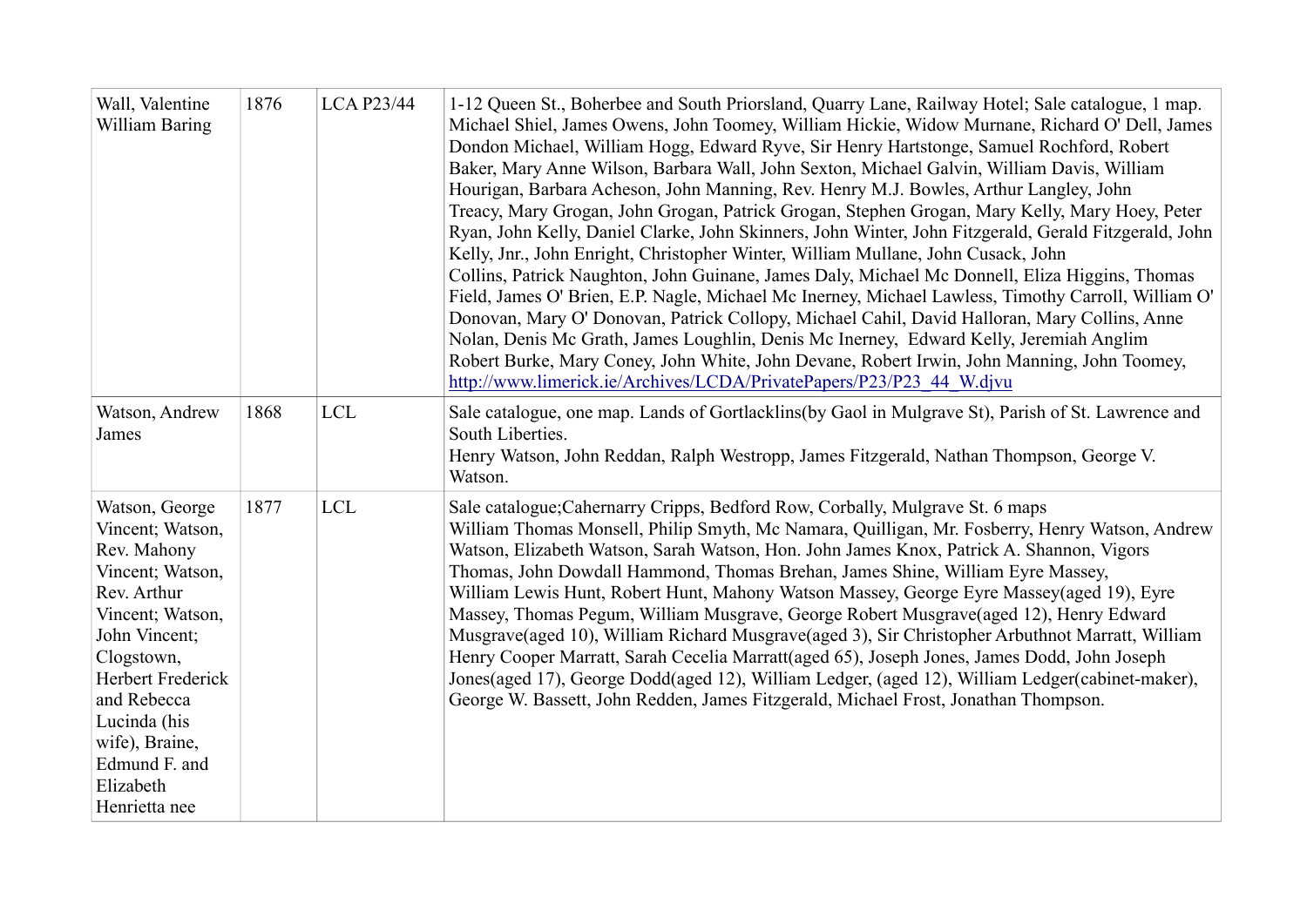| Watson and<br>Fitzgerald,<br>Elizabeth. |      |                 |                                                                                                                                                                                                                                                                                                                                                                                                                                                                                                                                                                                                                                                                                                                                                                                                                                                                                                                                                                                                                                                                                                                                                                                                                                                                                                                                                                                                                                                                                                                                                                                                                                                                                                                                                                                                                                                                                                                                                                                                                                                                                                                                                                                                                                                                                                                                                                                                                                                                                                                                                              |
|-----------------------------------------|------|-----------------|--------------------------------------------------------------------------------------------------------------------------------------------------------------------------------------------------------------------------------------------------------------------------------------------------------------------------------------------------------------------------------------------------------------------------------------------------------------------------------------------------------------------------------------------------------------------------------------------------------------------------------------------------------------------------------------------------------------------------------------------------------------------------------------------------------------------------------------------------------------------------------------------------------------------------------------------------------------------------------------------------------------------------------------------------------------------------------------------------------------------------------------------------------------------------------------------------------------------------------------------------------------------------------------------------------------------------------------------------------------------------------------------------------------------------------------------------------------------------------------------------------------------------------------------------------------------------------------------------------------------------------------------------------------------------------------------------------------------------------------------------------------------------------------------------------------------------------------------------------------------------------------------------------------------------------------------------------------------------------------------------------------------------------------------------------------------------------------------------------------------------------------------------------------------------------------------------------------------------------------------------------------------------------------------------------------------------------------------------------------------------------------------------------------------------------------------------------------------------------------------------------------------------------------------------------------|
| White, Charles<br>William               | 1811 | <b>NLI14A13</b> | Manuscript maps surveyed by James and John Frain, with detail added in red in 1881. Pasted onto<br>each page is a small version showing breakdown into lots for 1882 sale book which is bound with the<br>maps.<br>Farren. Reference sheet gives pencil names dated 1857, none 1811, Richard Cussen, John Ready,<br>Maurice Guerey Andrew Guerey. 1881 Andrew Geary, Edmund Ready, Richard Cussen<br>Tulligmacthomas. 1811 Edmund ready, Maurice Gearry, Michael Gearry snr, Michael Gearry jnr,<br>Michael Keefe, Edward Barry. In pencil John Readdy 1857, John Murphy 1825, Michael Gearry jnr<br>1820, Irwin 1835, James Liston 1825. 1881 John Murphy, John Reidy, James Geary Edmund (changed<br>to John E) Irwin, Bridget Liston<br>Aghaveheen. John Scanlon. Timothy Mullowny, Patrick Egan, Cornelius Enright, David Connell,<br>John Connell, Michael Gearry jnr, Michael Maurice Gearry Snr., John Gearry, Thomas Duhigg,<br>Edward Deaddy, Patrick Murphy, Michael O'Sullivan, William Fitzmartin. 1881. Maurice Geary,<br>Edmund (changed to John E) Irwin, Michael Geary, Honora Irwin, James Fitzmaurice.<br>Callaghow. Owen Crowneen, denis O'sullivan, Connor Scanlon, Denis O'Brien, John O'Sullivan.<br>1881 Edward (John E) Irwin, Owen Cronin, Bartholomew Wall, Michael Wall, John Walls, John<br>Sullivan.<br>Aghadagh. John Shelton, James Long. 1881. Andrew geary, William O'Dell, Edmund (John E) Irwin<br>reps of William Irwin.<br>Ballymungane, Cloonlaragh. John Wigmore, James Holmes, Michael Magawn, James Leasy, Conner<br>Bressnagh, Darby Ryan, Daniel Donnaghy, John O'Sullivan. 1881 Nicholas Lyston Martin Quaid<br>Acrour. James Coleman, John O'Sullivan, Thomas Gorman, derby O'Sullivan, Conner Scanlon,<br>Denis Crowneen, John White. 1881John Herlihy (changed to Ellen O'shaughnessy), Michael<br>O'Donnell, Thomas (Bridget) Sullivan, Daniel Molony<br>Sheshive. James Ryan, John Collins, Patrick Gearry, Patrick Keily, John & Denis Dailey. 1881 Daniel<br>Sullivan, Honora Sullivan.<br>Mondellihy, Denis and James Murphy, James Mullowney, William dailey, William Newman, Patrick<br>Kelly, David Kelly, Michael Quin, Robert Carte, Denis Casey, James Scanlon, Robert Troy, Patrick<br>Wall, Timothy Wren, Michael Doogan, Pierce and Thomas Power, Edward Ahern. 1881. Thomas<br>Faheny, Edmund Reidy, William Sullivan, John Wall assignee of John Fitzgibbon, Martin Keily rep of<br>David O'Keeffe, John Barry rep of James Barry, reps of Mary Molony, Maurice Culhane, Edmund<br>Irwin jnr. |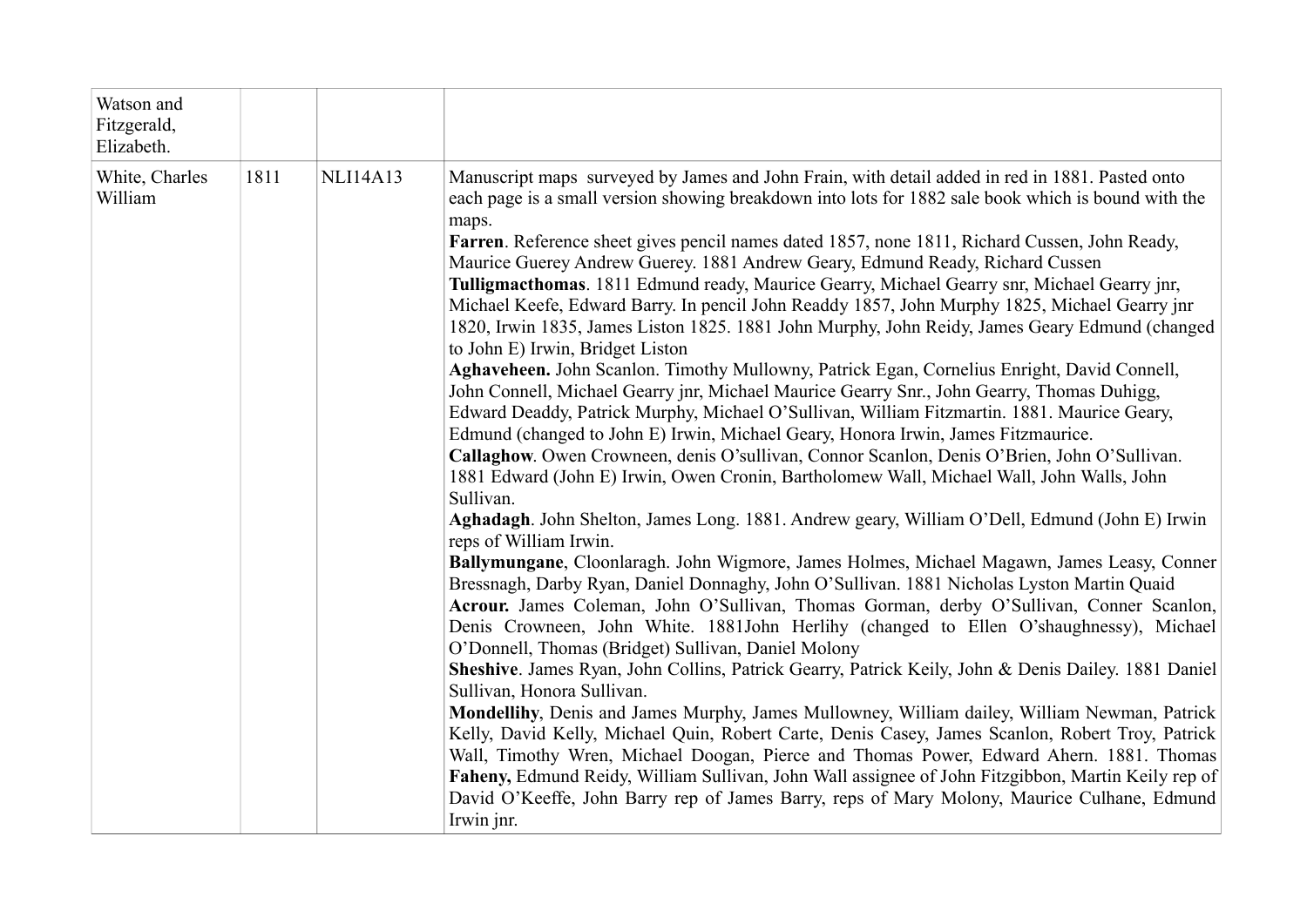|                               |      |                   | <b>Woodfield.</b> Mrs Dailey widow, Mrs daly reps of J. Sullivan.<br>Gurteens. Patrick McAuliff 1881, Ellen Moran, John Geary (Maggie, Honora & ? Guirey)<br><b>Duckstown</b> . No 1811 refs, space filled in pencil mostly 1857, Widow mary power, Martin Flaherty,<br>James Power, Joseph Casey, Michael Redderman, James Regan, Patrick Frawley, John Burke, Rev.<br>Patrick Quaid, Widow Mary Power, John Burke, William Casey, Joseph Casey, John Neill, Patrick<br>Barry, John Cuddihy. 1881, John Quaid (Michael Bourke), Michael Redderman (Johanna), Johanna<br>Shawk, William Casey (Patrick Dore), Bridget Neill, John Barry, William Frawley, Thomas Connor,<br>John Quaid (Michael Bourke), Michael Burke, Patrick Frawley, Michael O'Regan rep of James<br>Regan, Martin O'Flaherty, James Power.<br>Ballyeadarcey. Thomas Delane and Co, James Shean, Edward Lloyd. 1881, Martin O'Grady, Ellen<br>and Margaret O'Grady, John O'Grady, Ellen Casey, Rebecca O'Brien(Michael Hartnett), Ellen<br>Hanrahan, Michael Hannon, Patrick O'Grady, Patrick Sheehan<br>Dunganville. John Crimmin, Mauurice Crimmin. 1881 Maurice Wolfe and John Wolfe, John Condon<br>and Maurice Barry, James Wolfe and Edmond Wolfe, Patrick Kirby. In pencil John and Michael<br>Condon's farm 1858.<br>Gorteen E, Knockcorragh, Ballynamucky, Doonbeirne. Seem to be post 1811 as only cut outs on<br>page. Thomas Kennedy, William Kennedy, Michael Curtin, Margaret O'Meara, Michael O'Meara,<br>reps of James and Timothy O'Meara, widow Ellen Casey, Patrick Sheehan, Daniel Hourigan, widow<br>Ellen Green (John and Ellen Danaher), Charles O'Conor, Patrick Cronin, Charles O'Conor. |
|-------------------------------|------|-------------------|---------------------------------------------------------------------------------------------------------------------------------------------------------------------------------------------------------------------------------------------------------------------------------------------------------------------------------------------------------------------------------------------------------------------------------------------------------------------------------------------------------------------------------------------------------------------------------------------------------------------------------------------------------------------------------------------------------------------------------------------------------------------------------------------------------------------------------------------------------------------------------------------------------------------------------------------------------------------------------------------------------------------------------------------------------------------------------------------------------------------------------------------------------------------------------------------------------------------------------------------------------------------------------------------------------------------------------------------------------------------------------------------------------------------------------------------------------------------------------------------------------------------------------------------------------------------------------------------------------------------------------------------------------------------------------------|
| White, Colonel<br>Henry, M.P. | 1843 | <b>NLI 14A11</b>  | Coloured OS $1st$ edition 6" maps, no tenants.<br>Gorteens, Woodfield, Dunganvill Upper and Lower, Moanwing, Duckstown, Ballyea, Downs, Gorteen<br>East, Ballymongaun, Cloonlara, Sheshiv, Callahow, Ahadagh, Ahaveher, Mundellihy,<br>Tulligmacthomas                                                                                                                                                                                                                                                                                                                                                                                                                                                                                                                                                                                                                                                                                                                                                                                                                                                                                                                                                                                                                                                                                                                                                                                                                                                                                                                                                                                                                                |
| Wolfe, Philpott               | 1768 | <b>NLI Ms3668</b> | Book of manuscript maps; map to one side, with tenancy and description opposite.<br>Castle Erkin, Daniel Hourigan<br>Castle Erkin and Synode, ditto<br>Castle Erkin Garryglass quarter; Patrick and Edmond Hickey, Timothy Neal;<br>Lumberstown, Clynoe and Grenane. Daniel Hourigan<br>Knockballyadam. David Houregan<br>Clynoe. Shonahan<br>Moeh otherwise Moegh. Richard Bourke                                                                                                                                                                                                                                                                                                                                                                                                                                                                                                                                                                                                                                                                                                                                                                                                                                                                                                                                                                                                                                                                                                                                                                                                                                                                                                    |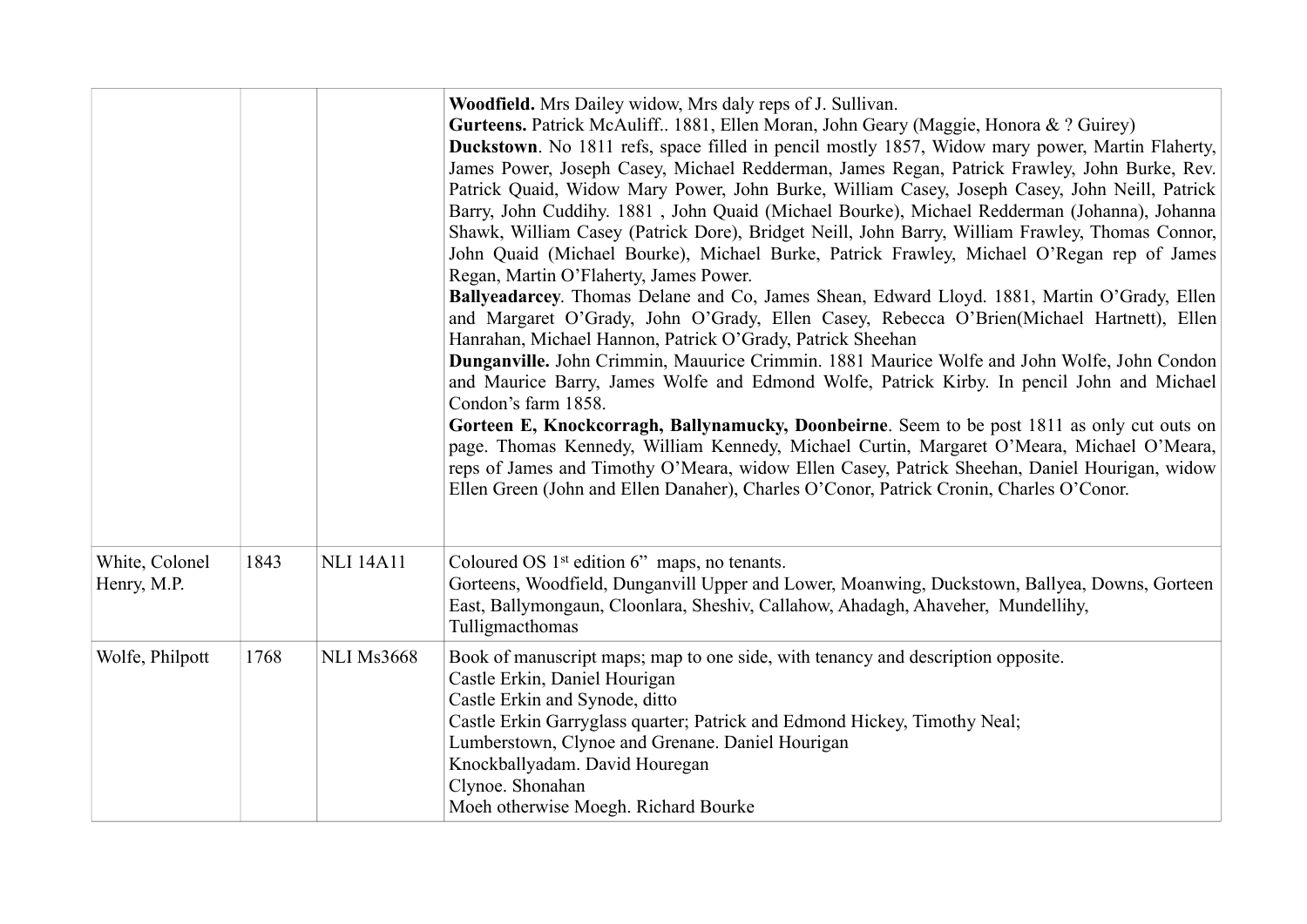|                            |         |                                                   | Drumkeen Moanrewagh quarter, Francis Horgan and Charles Connor<br>Drumkeen Demesne. Richard Bourke<br>Drumkeen and Farrendonagh (Glebe called Gurthnagilsha). James Fitzgerald.<br>Drumkeen. Widow Cody<br>Drumkeen Deerpark, Richard Bourke<br>Drumkeen Ballybeg quarter. Daniel Lee, David Hourigan<br>Drumkeen, Coologe quarter. Laurence Heffernan<br>Drumkeen Brackerna quarter. Stephen Heffernaon<br>Drumkeen & Farrendonagh David Hourigan<br>Blacklown, Rathkipp and Filory (next to Cahirconreifey). Richard and David Barry<br>Ditto, John Day, Thomas Looney<br>Milltown, Thomas Lloyd                                                                                                                                                                                                                                                                                                                                          |
|----------------------------|---------|---------------------------------------------------|---------------------------------------------------------------------------------------------------------------------------------------------------------------------------------------------------------------------------------------------------------------------------------------------------------------------------------------------------------------------------------------------------------------------------------------------------------------------------------------------------------------------------------------------------------------------------------------------------------------------------------------------------------------------------------------------------------------------------------------------------------------------------------------------------------------------------------------------------------------------------------------------------------------------------------------------|
| Wyndham                    | $1840+$ | W. Sussex<br>Record Office<br>PHA 12681-<br>12683 | Index maps to the townland surveys for Cos. Clare, Limerick and Tipperary, Ireland, with the<br>Wyndham estate properties marked.                                                                                                                                                                                                                                                                                                                                                                                                                                                                                                                                                                                                                                                                                                                                                                                                           |
| Windham Quin               | 1767    | NLI 16H32(2)                                      | Kilgobbin, photocopy, by William Hunt. Lands, Mountdellahy, Clorane, Clonannah, Newbintough,<br>Monearlo, Rineroe. MessrsWestropp, Perry and Bury, Sir William Barker.                                                                                                                                                                                                                                                                                                                                                                                                                                                                                                                                                                                                                                                                                                                                                                      |
|                            | 1767    | NLI 16H32(3)                                      | Tuogh, Kenry barony, photocopy, by William Hunt. Adjacent lands, Scaghard, Kilbreedy, Kilbeg,<br>Currahbridge, Kilknocken, Roure, Clonshire, Kilgrogan. People; Timothy Tierney, Darby Quin, John<br>Brien, John Hogan, Lord Carbery, Picket, Bury.                                                                                                                                                                                                                                                                                                                                                                                                                                                                                                                                                                                                                                                                                         |
| Yielding, Richard<br>Massy | 1852    | <b>LCA P23/4</b>                                  | Rental only; Glensharrold.<br>Denominations; Glensharold, Agherlagh, Ballyvole, Knocktriplea, Aghavole, Knockfinisk.<br>Tenants: Michael and Timothy Quinn, John Downey, Michael Mangan, Timothy and Daniel Downey,<br>Patrick, John and Jeremiah Shaughnessy, Michael Liston, Maurice Dore, John Nolan, John and<br>Michael Callaghan, Thomas Prendiville, Ellen Liston, Jeremiah and John Langan, Michael Kiely, John<br>Laghne, Daniel White, Michael Shaughnessy, William Ahern, Thomas Carroll, Nicholas Windle,<br>Thomas Moore, Michael Windle, Patrick Connors, James Dantford, John Crowley, Thomas Wren,<br>John McCarty, John Windle, John Brien, Michael Mulvihill, Michael Ahern, Daniel Murphy, Patrick<br>and James Barrett, Patrick Liston, James Mangan.<br>Tenure: Michael Quin, Thomas Downey, John Callaghan sen., John Wren, James Curtain jun.<br>http://www.limerick.ie/Archives/LCDA/PrivatePapers/P23/P23 4 W.djvu |